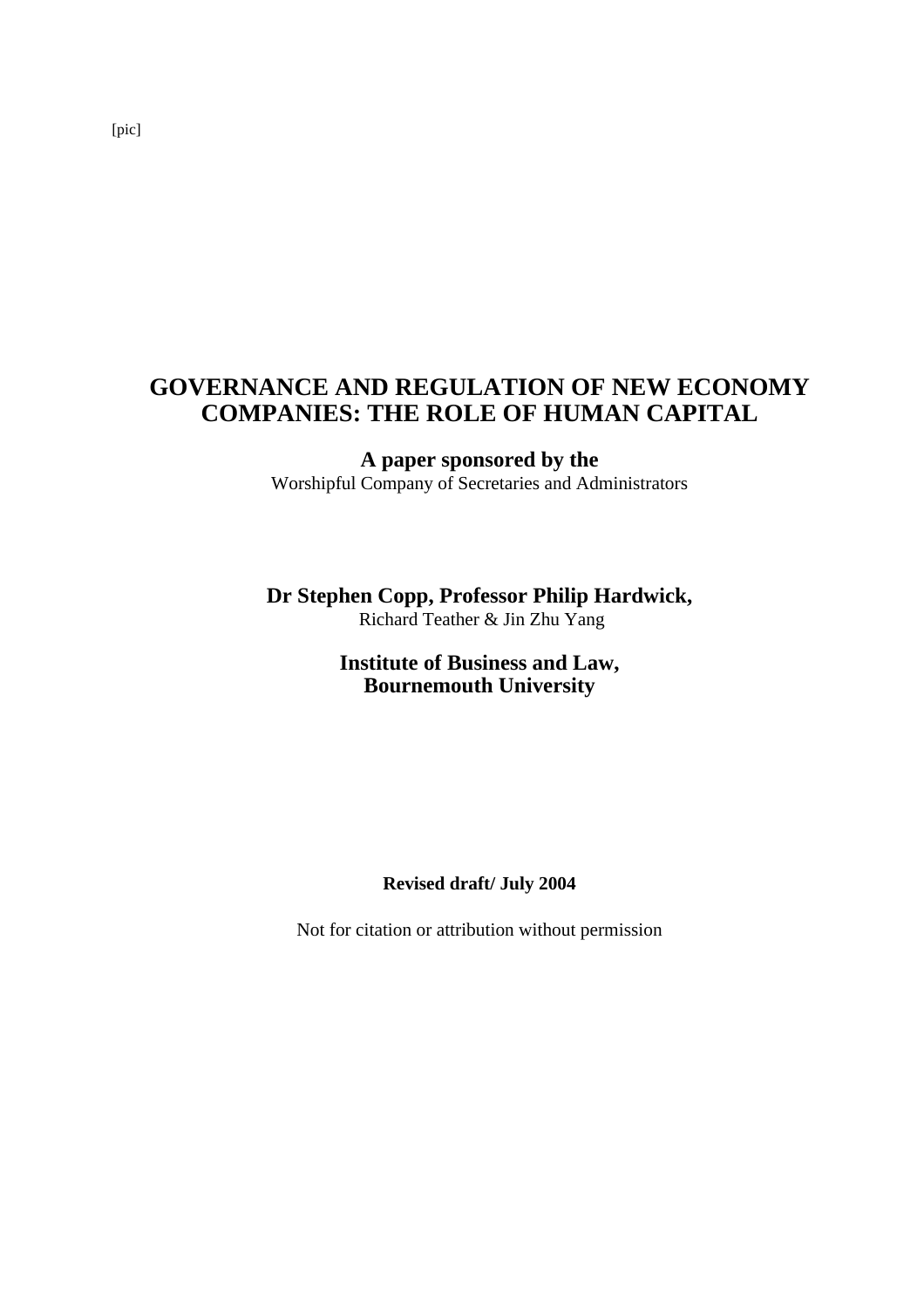# **GOVERNANCE AND REGULATION OF NEW ECONOMY COMPANIES: THE ROLE OF HUMAN CAPITAL**

# Dr Stephen Copp, Professor Philip Hardwick, Richard Teather & Jin Zhu Yang**[1] Bournemouth University**

# **ABSTRACT**

*There has been much publicity surrounding "new economy" companies, a term embracing "dot.com", "high-tech" and "innovative high growth" companies, amongst others. Whilst such generic terminology serves to obscure the very real differences between such companies, they are generally thought to be an important factor in economic growth despite fears as to their volatility. In economic terms such companies potentially present a number of difficulties relating to judgement problems, information asymmetry, asset specificity, imperfectly competitive markets and measurement. Such distinguishing features give rise to a high probability of market failure and may be argued to have played a significant role in the "dot.com crash". In particular, it is thought that the role played by human capital and the associated problem of human asset specificity, poses special problems. Such difficulties may provide a justification for state intervention to regulate such companies and, in particular, their governance. This paper evaluates the the legal and regulatory framework for the governance of human capital in new economy companies by reference to the competing or complementary regulatory goals of efficiency, good governance, innovation and human capital. It further illustrates the practical effect of this framework by means of a survey of prospectuses of a sample of 50 companies listed on the Techmark index selected from three relevant groupings of sectors, which included health related, computer hardware, telecommunications and computing services companies, and related annual reports and accounts. It concludes by identifying examples of inappropriate regulation and making proposals for reform.*

# **INTRODUCTION**

#### **The importance of an analysis of "new economy" companies**

Michael Jensen, then President of the American Finance Association, spoke prophetically of what he later termed a "Third Industrial Revolution" in 1993 in giving its Presidential Address[2]:

"Since 1973 technological, political, regulatory, and economic forces have been changing the worldwide economy in a fashion comparable to the changes experienced during the nineteenth century Industrial Revolution. As in the nineteenth century, we are experiencing declining costs, increasing average (but decreasing marginal) productivity of labor, reduced growth rates of labor income, excess capacity, and the requirement for downsizing and exit. The last two decades indicate corporate internal control systems have failed to deal effectively with these changes, especially slow growth and the requirement for exit. The next several decades pose a major challenge for Western firms and political systems as these forces continue to work their way through the worldwide economy."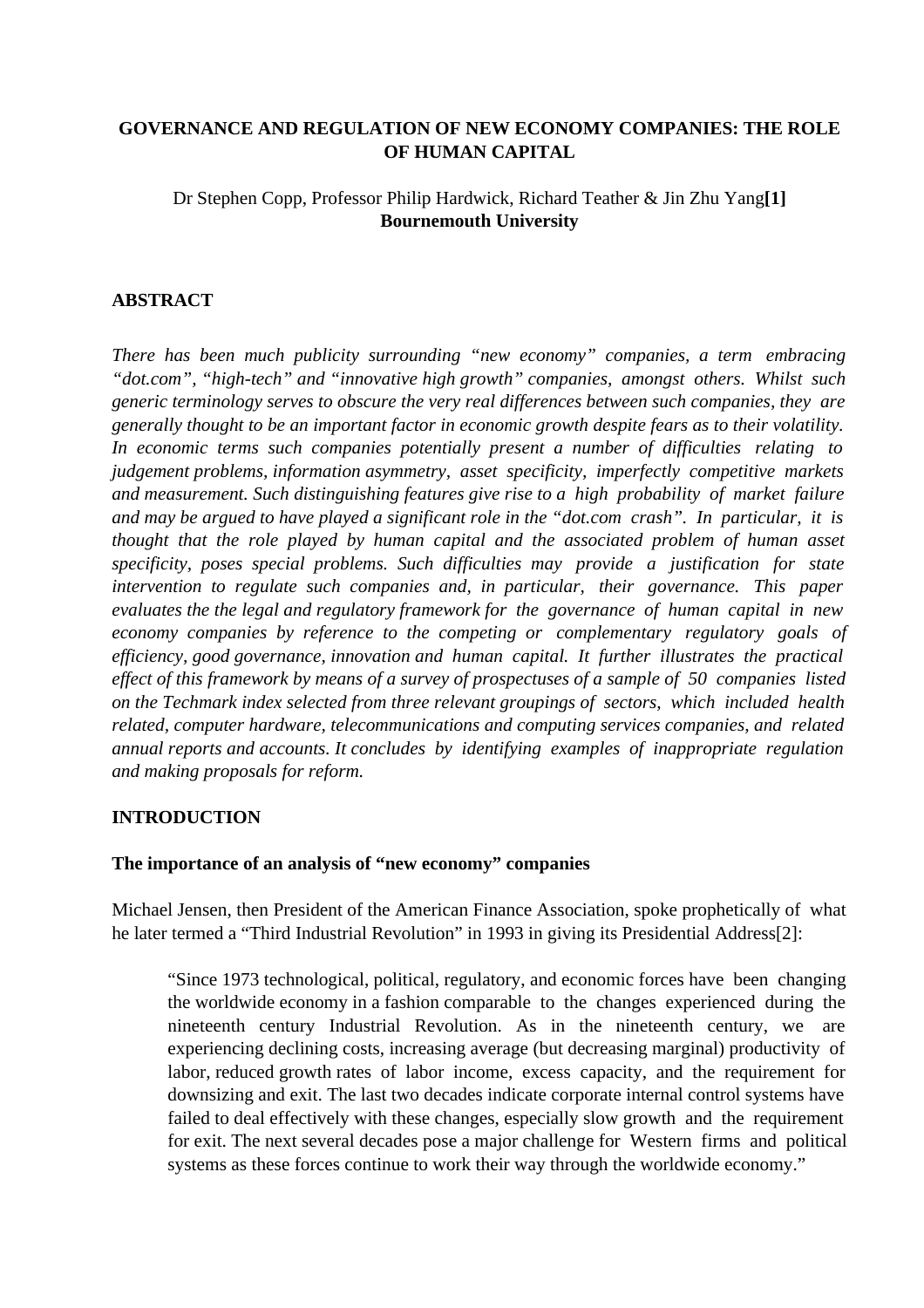The growth of what have been termed "new economy" companies has been an important factor in shaping the character of this "Third Industrial Revolution". "New economy" companies are associated with the most innovative sectors of the global economy, encompassing fields as diverse as information technology, biotechnology and pharmaceuticals, to list but a few. The OECD has recently challenged talk of:

"... the death of the "new economy ...",

claiming, in contrast, that the[3]:

" ... knowledge intensity of OECD countries has continued to increase in recent years".

Gottinger has argued that the "racing behaviour" in leading high-technology industries creates cluster and network externalities, which pipeline through other sectors of the economy and creating competitive advantages elsewhere, endogenising growth in these economies[4]. Youndt, Subramaniam and Snell have observed that " ... the notion that knowledge and brainpower supercede physical assets as the primary source of competitive advantage is now commonly accepted in the management literature ..."[5].

Accordingly, investment in knowledge, taken by the OECD as meaning the sum of investment in R & D, software and higher education, amounted to 7% of GDP in the United States against an OECD average of 4.8% of GDP[6]. Trade in high-technology goods such as aircraft, computers, pharmaceuticals and scientific instruments can be demonstrated to have increased from less than 20% in the early 1990s to over 25% of total trade in 2000 and 2001[7]. Similarly, there has been a 32% increase between 1991 and 1998 in the growth of patent families in the OECD area[8]. In the United Kingdom, the market capitalisation of the 177 companies grouped on the TechMARK index of the London Stock Exchange amounted to £282,606 million as at March 2004, of which 40 companies were included in the TechMARK Mediscience index with a market capitalisation of £128,990 million[9]. Disappointingly, perhaps, in the light of this, BusinessWeek identified only 1 UK company, Vodaphone Group plc, as falling within its Info Tech 100[10]. Whilst "new economy companies" are undoubtedly important, they also present potential difficulties. The volatility of such companies and, in particular, their share price is well-known on account of the publicity surrounding the "dot.com bubble". PriceWaterhouse found in 2001 that expectations of European dotcom companies included turnover growth in excess of 800% over the following 12 months[11]. Some such companies have failed, including Boo.Com and Clickmango[12]. Others have suffered a severe reduction in market value, including Thus, which entered the FTSE-100 with a valuation of £3 billion and fell to £424 million, with even long-established companies such a British Telecom, suffering a fall in the value of its shares of two-thirds of their value[13]. Trading in TechMARK shares remains active: the London Stock Exchange statistics for the "most active UK securities" for March 2004 includes 17 TechMARK companies in its total of 50[14].

The importance of "new economy" companies globally has made them a major priority for policymakers. The 1997 Labour Party manifesto argued that [15]:

" ... the United Kingdom must be positively committed to the global pursuit of new knowledge, with a strong science base ... leading the world ... We support a collaborative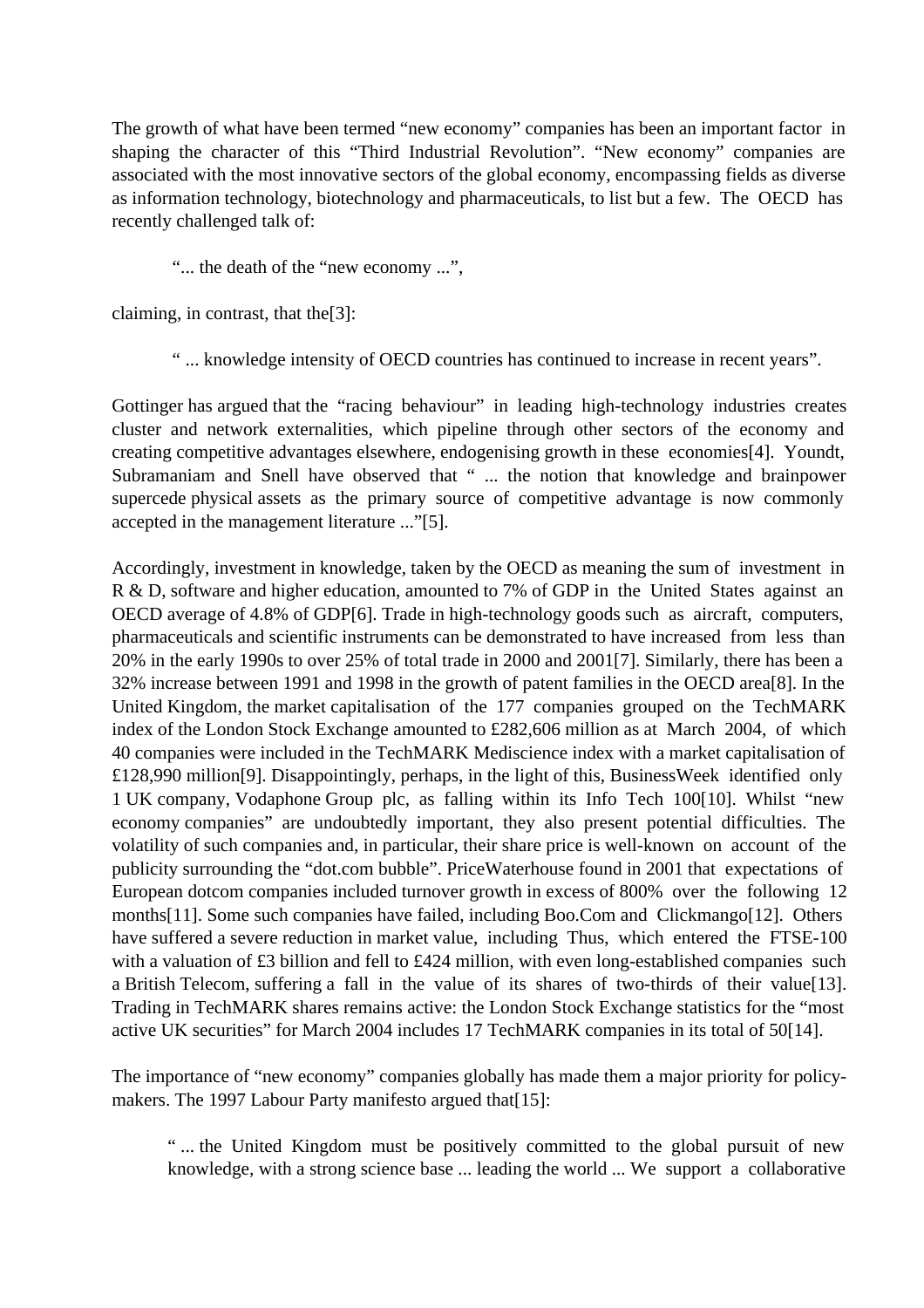approach between researchers and business, spreading the use of new technology and good design, and exploiting our own inventions to boost business in the UK".

Subsequently, the Department of Trade and Industry issued the wide-ranging White Paper, "The Knowledge Economy"[16]. The White Paper acknowledged the importance of knowledge not only for high-tech industries, such as pharmaceuticals, but also for its transformative effect on other sectors, such as the car industry[17]. The importance of "knowledge assets" such as the knowledge embodied in patents and staff was also noted[18]. The impact for the policymaker was stated to be[19]:

" ... to create a framework which supports continued development of scientific and technological excellence, greater competition and a culture of enterprise and innovation, and which ensures effective protection of the environment. Enterprise is more likely to thrive where there is a stable financial and economic backdrop; a supportive business and social environment; good access to markets, technology and finance; and a flexible, highly educated and skilled labour force. Helping those adversely affected by the adjustment to the knowledge driven economy is another role for government".

The White Paper distinguished the role of the regulator, however, arguing[20]:

"Regulators need to weigh up the costs with the benefits in terms of incentivising and facilitating innovation. Regulation also becomes harder where output is knowledge driven and the regulated body increasingly has more information than the regulator. This makes it more difficult for the regulator to assess accurately the position of the regulated and therefore make policy that is economically efficient."

The Company Law Review Steering Group adopted a very similar approach in identifying key trends which should influence the Modern Company Law Review. It argued that[21]:

"The pattern of productive activity, in many sectors of the economy, is shifting to become increasingly human resource – and knowledge – based. This is of particular importance for the UK, which has no future as a low wage, low productivity economy, producing low value added products. The traditional model of the company ... derives from the railway age, of a high fixed asset enterprise, run by managers on behalf of a wide body of investors and dependent on a largely undifferentiated 'commodity' labour force ... Assets structures are changing, and becoming increasingly 'soft', in the sense that a significant proportion of the value, or capacity, of a business is to be found in intangibles ... But British law fails satisfactorily to capture such assets, to enable assessment by investors and others, or to secure accountability of management for stewardship. Traditional reporting requirements focus on historic experience and tangible assets and not prospective opportunities and risks and human and intellectual investment."

The Higgs Committee, which reported in January 2003, did much to identify and make recommendations in respect of what were, in effect, the human capital aspects of corporate governance[22]. Particularly significant findings made by it related to the age, gender, number of other posts held, average time in post and use of nomination committees[23]. It included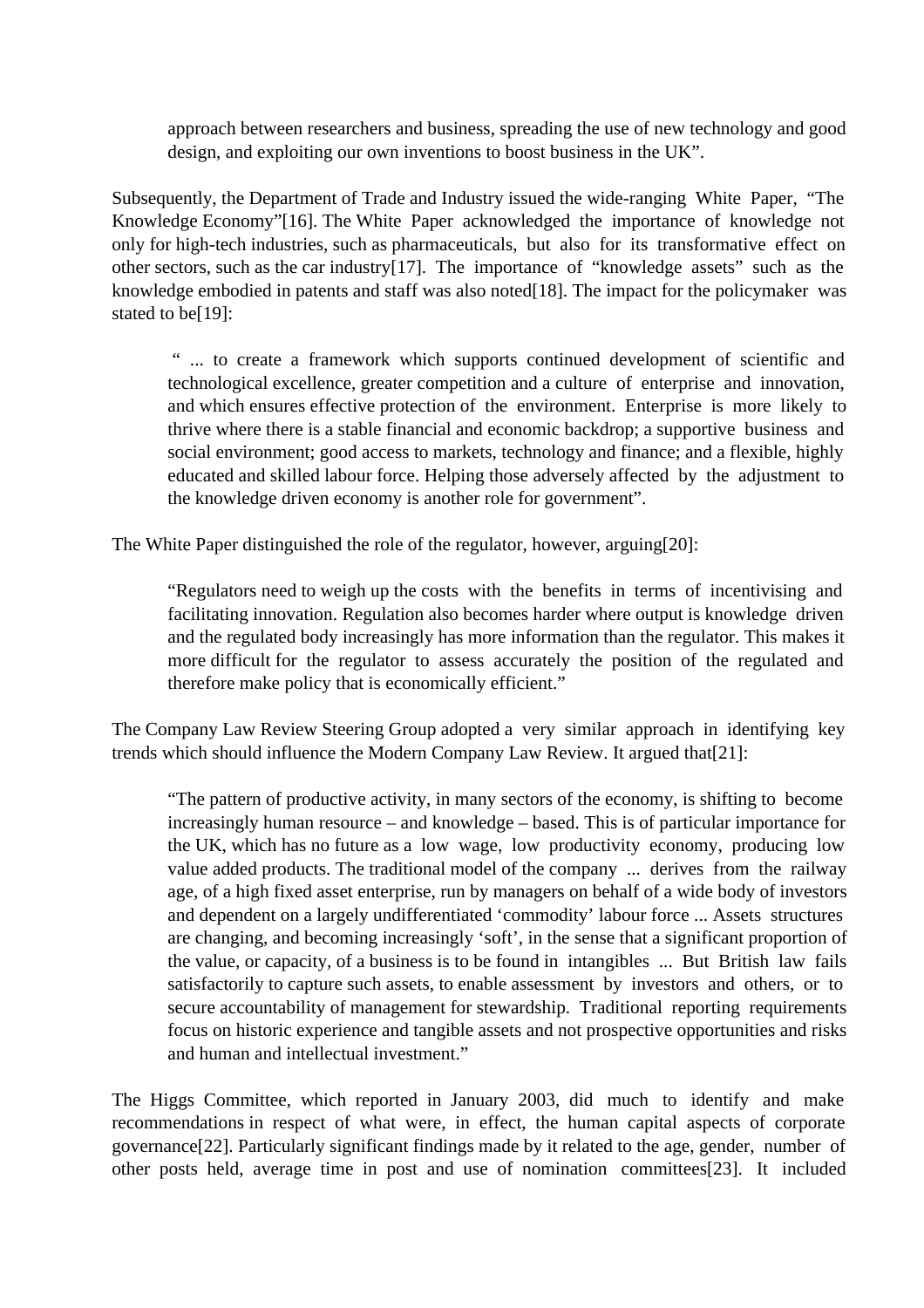consideration of the behaviours and personal attributes required of the non-executive director[24], the nomination and appointment process and succession planning[25], the pool of non-executive directors[26], professional development[27] and performance evaluation[28]. From the perspective of new economy companies, the findings in relation to the pool of non-executive directors were perhaps rather depressing given the requirement to include them on the board: they were shown to be " ... typically white males nearing retirement age with PLC director experience"[29]. But perhaps more worrying about the Review from the perspective of new economy companies was that the Review did little to address the potential differences between the types of listed companies that may exist and their potentially differing needs.

In January 2003, the Department of Trade and Industry commissioned what became the Tyson Report which took further how the "gene pool" of non-executive directors might be widened and reported in June 2003[30]. It did rather more to recognise the diversity of listed companies. Notably, it identified that successful leadership in the non-commercial and charity sectors could be relevant in providing capabilities in technical or scientific knowledge in boardrooms through the use of individuals from academic or research organisations[31]. Also in January 2003, the Department of Trade and Industry set up the Accounting for People Task Force to look at the performance measures currently used and to consider best practice in human capital reporting and to establish and champion the business case[32]. The Task Force issued a consultation paper[33] in May 2003 and its final report in October 2003[34]. Whilst the focus of these documents and the underlying research was on " ... the way organisations manage their people ..." it also contained recommendations as to leadership and succession planning relevant to corporate governance[35].

New economy companies can be seen, therefore, to have some important distinguishing characteristics and to be a major focus of attention for policymakers. Company law itself does not, however, in general, discriminate between different companies by reference to their commercial nature or purpose[36]. There are some minimal restrictions on the name which a company may adopt, for example, a company may not use the words "Institute", "Chemist" or "Chemistry" without the permission of the Secretary of State for Trade and Industry[37]. In addition, where the objects of a company are the promotion of science, and the company's memorandum or articles contain a restriction on the distribution of profits, there is a procedure for the company to be exempted from the requirement to adopt the word "limited" as part of the company name[38]. The Listing Rules go much further with special Chapters devoted to scientific research based companies[39] and innovative high growth companies[40] and the Bioindustry Association has issued its own Code of Best Practice for relevant companies[41]. Yet, the Combined Code on Corporate Governance does not distinguish between different types of company other than to make minor concessions to smaller listed companies. The appropriateness of the legal and regulatory regimes for the corporate governance of new economy companies must, therefore, be an important issue for policymakers to address and is the reason for this paper.

#### **Aims and objectives**

The aims and objectives of this paper are to:

0. identify the differences in new economy companies and in particular the extent to which these relate to human asset specificity;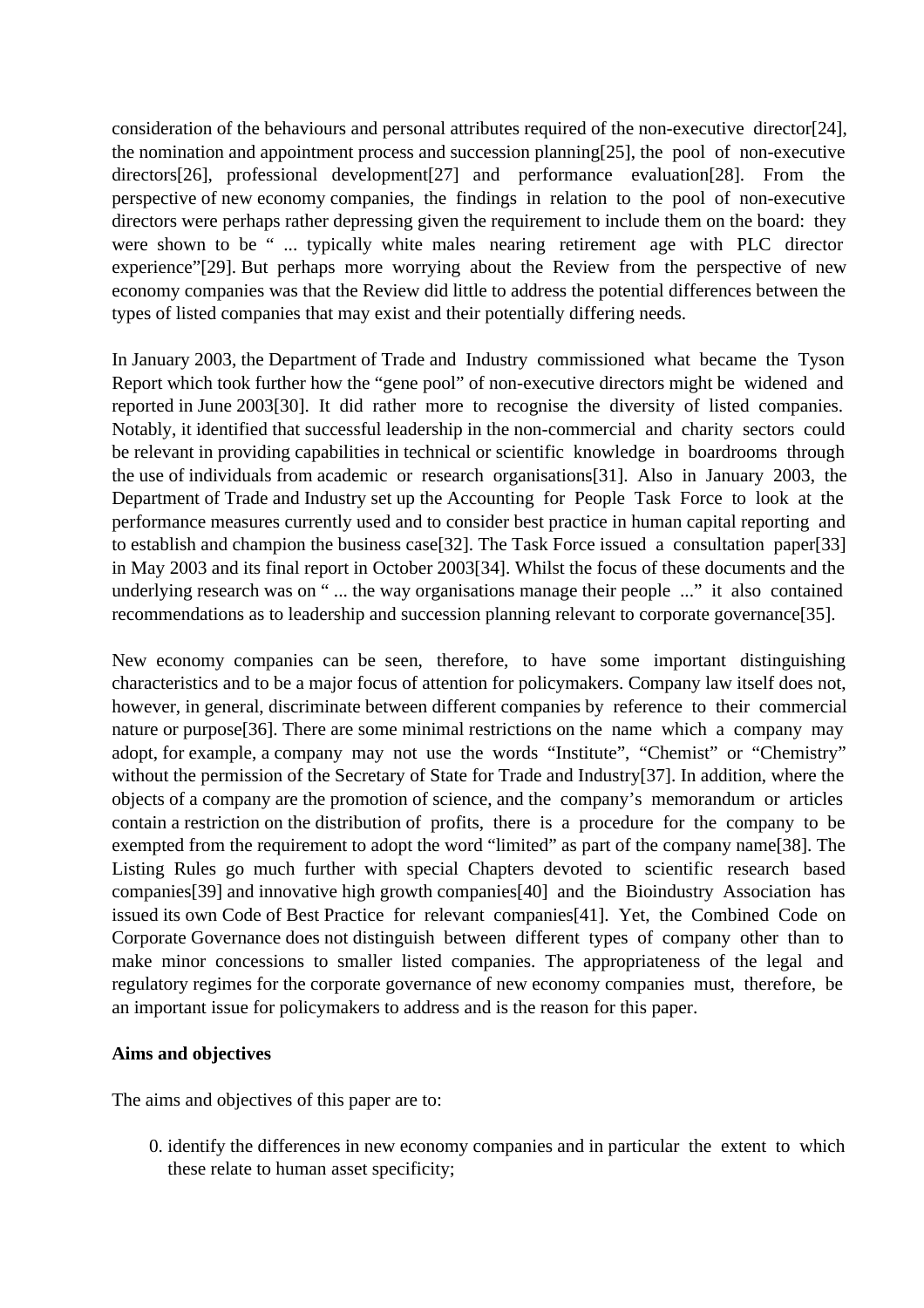- 1. to identify the "ideal" legal and regulatory framework for the governance of new economy companies;
- 2. to evaluate the "real-life" regulatory framework in the light of the "ideal";
- 3. to analyse the practical effect of the legal and regulatory framework on a sample of such companies;
- 4. to identify examples of inappropriate regulation and make proposals for reform.

# **The definition of "new economy" companies**

Since the early 1980s a large number of different terms have been adopted to support arguments that there has been some sort of fundamental change taking place in society and the nature of organisations in society. The DTI White Paper draws attention to the importance of knowledge as the distinguishing feature[42]:

"Authors have tried to describe aspects of the changes affecting modern economies in different ways. Terms such as de-industrialisation, globalisation, the information age, the digital or weightless economy all capture elements of what we observe. The knowledge driven economy is a more general phenomenon, encompassing the exploitation and use of knowledge in all production and service activities, not just those sometimes classified as high-tech or knowledge intensive".

Many authors distinguish "dotcom" companies. However, since this tends to be based upon the name of the company rather than the underlying nature of the company it would seem not to have any particular analytical value to it[43]. Indeed, the well-publicised "dotcom bubble" and subsequent crash have done much to discredit such companies. Indeed, as Gregory and Armitage observed in 2000, two distinct types of organisation operate in the new economy: " ... large, well established firms, for which e-commerce is crucial, but not central to their core businesses ..." and " ... the new " ... dotcoms" run by founder entrepreneurs with an idea, but little experience in business or elsewhere ..."[44]. The UK Listing Authority has adopted the term "innovative high growth company"[45]. "Innovative" is intended to encompass companies whose business in innovative in nature, whether through the development of new products and / or services or new methods of business[46]. The London Stock Exchange has grouped together a wide variety of companies under the TechMARK label for marketing purposes, but as will be seen later in this paper, its definition presents some difficulties. Accordingly, the term "new economy company" has been adopted for this paper because it is the most neutral and does not possess any linkage either to a particular name or to a particular regulatory regime. It also supports well the groupings of sectors of companies which will be examined most closely, which include health related, computer hardware, telecommunications and computing services companies. It should be noted that the principal focus of this paper will, however, be upon publicly traded new economy companies and the term should be taken to refer to these throughout.

# **Approach of this paper**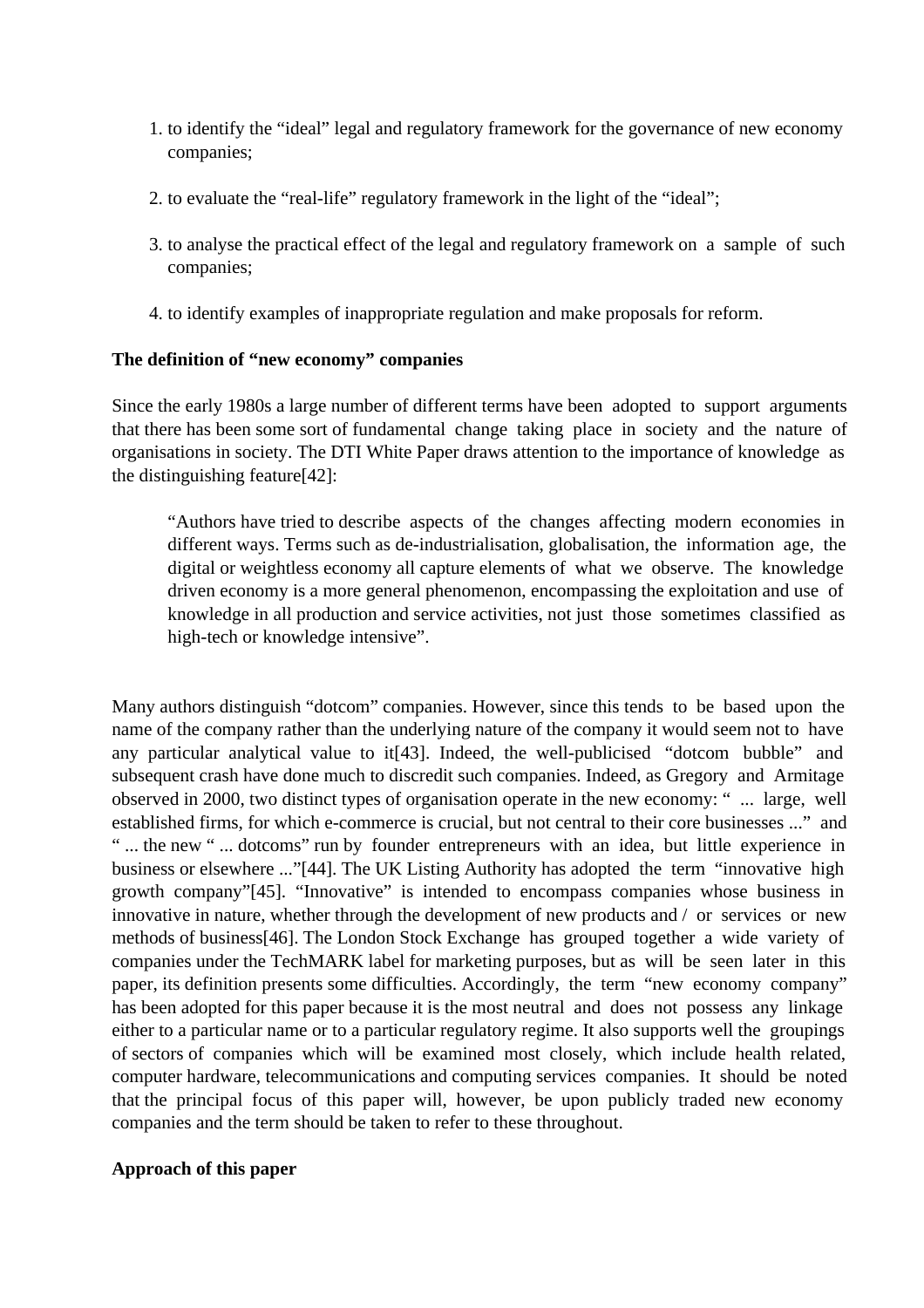This paper commences by establishing the methodology for an analysis of the regulation applicable to new economy companies and for the survey of Techmark companies. It then proceeds to analyse the distinctiveness of the companies in the sample by reference to the following broad groupings of sectors which include health related, computer hardware, telecommunications and computing services companies. The "ideal" regulatory system is then identified by a review of the relevant literature on the competing regulatory goals of economic efficiency, good governance and investor protection, facilitation of innovation and human capital. Company strategies for dealing with human asset specificity are then evaluated by reference to relevant incentives and constraints, in particular, remuneration, contract, insurance and governance. Conclusions are then drawn as to how regulation might be improved.

# **METHODOLOGY**

Analysis of regulation applicable to new economy companies

The regulation of new economy companies formed the central focus of the research. The approach adopted to this was the "doctrinal" or "black-letter" method, which is often assumed in legal writing, but merits explanation in a multi-disciplinary context. Van Hoecke and Warrington have described the task of "legal doctrine" as being to describe and systematise the law[47]. Its methodology involves[48]:

" ... either implicitly or explicitly, formulating hypotheses as regards the meaning of legal concepts, legal rules, legal principles or legal institutions. These hypotheses are checked out on the basis of materials which generally are considered to be authoritative (e.g. established precedents, supreme court decisions, legislative materials) and by using the classical interpretation methods. Accepting an interpretation, eventually, is not based on some "objective" certainty but on an inter-subjective consensus within the legal community. However, the interpretation of (relatively isolated) rules and concepts is also influenced by the systematicity of a larger whole (a legal institution, a branch of the law or even the whole legal system)."

Similarly, MacGuinness has summarised the "doctrinal" or "black-letter law method" as follows[49]:

 "It is ... largely deductive in approach: basic rules of law are stated as axioms, and from these axioms, one reasons out the result, testing the broad probability of each particular outcome against an extensive data base of previously decided cases. The non-quantitative approach of traditional black-letter law analysis results more from the nature of the questions that form the basis of legal study, than from any other factor. For the most part, quantitative analysis is irrelevant for the purpose of determining the rules of law that govern a particular situation, along with their meaning and application to a particular set of facts - these subjects being the focus of traditional black-letter law analysis."

The areas of law which the research straddled were company law, contract law and tax law. Tax law was considered to the extent necessary to explain the structure of share options where it is a particularly important regulatory factor; it was necessary to exclude the fields of competition law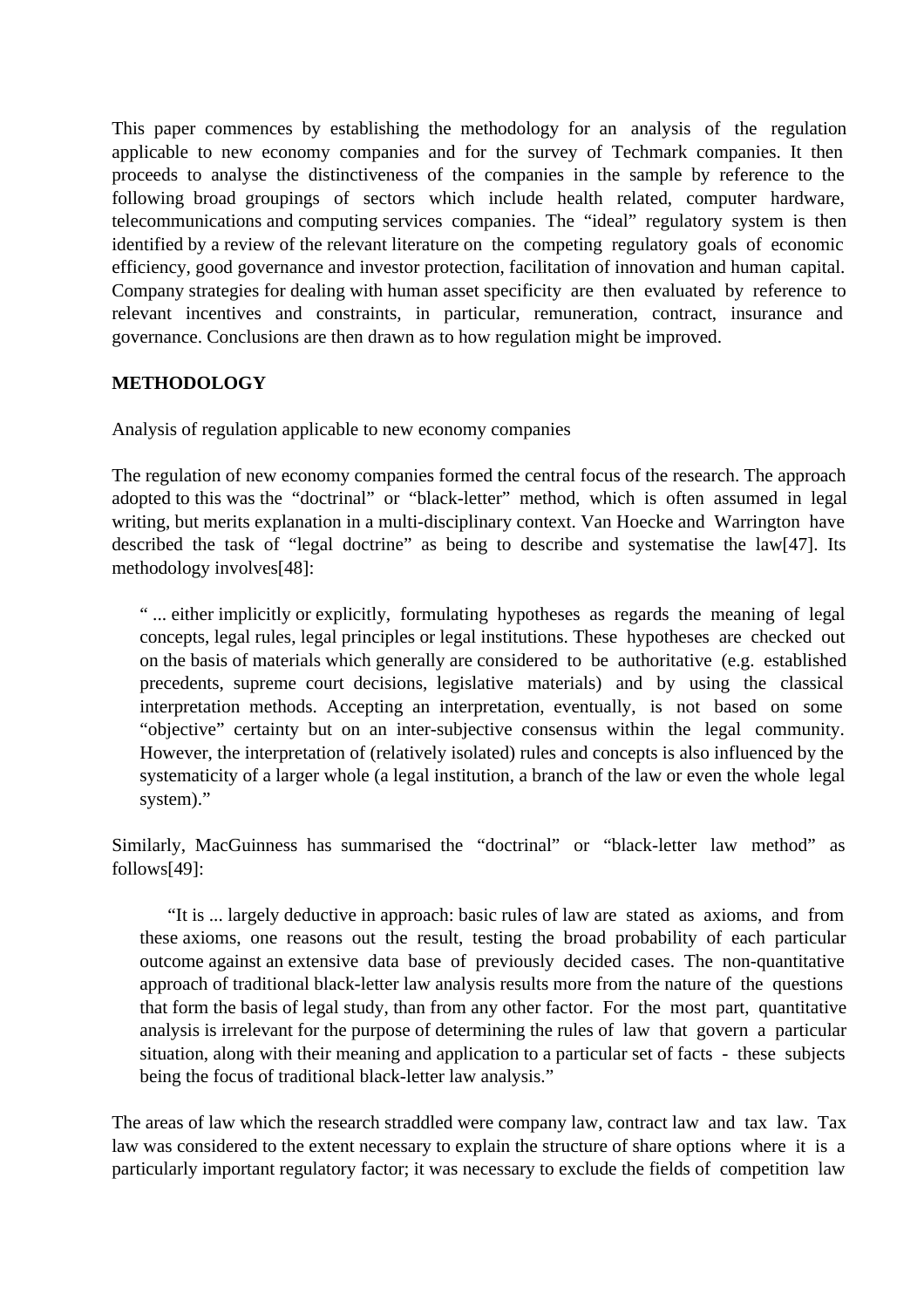and intellectual property law entirely as there were few direct linkages between them and the core issues to be covered in this paper and they would have increased its length by an unacceptable amount. In addition, law methodology also provides, by analogy, a suitable method for the analysis of "soft law" comprising regulatory codes of best practice, which are significant to the corporate governance aspects of this paper. However, the limitations of law methodology is that it essentially provides a means of identification of the relevant law and regulation; legal methodology is only of limited value when it comes to evaluating the appropriateness of law or regulation to achieve specific social goals, for example, the encouragement of innovation or the achievement of economic efficiency. For those goals alternative methodologies require consideration.

In theory, the principles for the evaluation of the law are left to the related field of jurisprudence. However, as Copp has observed " ... in contrast to the richness of the materials claimed to be offered, jurisprudence offers more the pursuit of a "needle in a haystack" for the academic evaluation of any particular area of law. Certainly, formal jurisprudential references are absent from many important documents which seek to justify or critique law reform ..."[50]. Accordingly, a core section of this paper below will seek to establish suitable models for an "ideal" regulatory framework for the governance of new economy companies.

#### **Survey of Techmark companies**

The aims and objectives of this research – to evaluate the efficiency of the legal and regulatory framework for the governance of human capital in new economy companies and identify examples of inappropriate law - might, in principle, have been conducted purely as a theoretical exercise. However, this would have been undesirable for a number of reasons. As a consequence, a survey was conducted of relevant company listing particulars and prospectuses and also of annual reports and accounts. This section will explain and justify the selection of these documents. The approach adopted to the analysis of numerate and narrative information respectively will, for simplicity, be addressed in this paper in relation to the appropriate issue.

#### *Survey of company listing particulars and prospectuses*

The survey of Techmark companies was based on a detailed examination of listing particulars and prospectuses prepared by the companies, generally in relation to raising capital on a market for publicly traded shares. The characteristics which made listing particulars of especial value for the purpose of this research were that listing particulars are required to contain detailed additional information on the management of a company, some of which may not be easily available from other sources[51]. Furthermore, the verification process which such documentation undergoes combined with the daunting sanctions for misleading information[52], render it of particularly high quality. Information which was particularly valuable for the purposes of this paper was the identification of investor risk factors, which enabled some measure of the significance of human capital to the companies to be ascertained, as well as more detailed information as to director expertise, integrity and contractual arrangements than would ordinarily be available.

A sample of prospectuses or listing particulars of 50 Techmark companies was selected. The sample was selected based upon capital raising transactions which took place within the period from 1st April 1998 to 31st March 2003, based on an initial sample taken in 2002 and a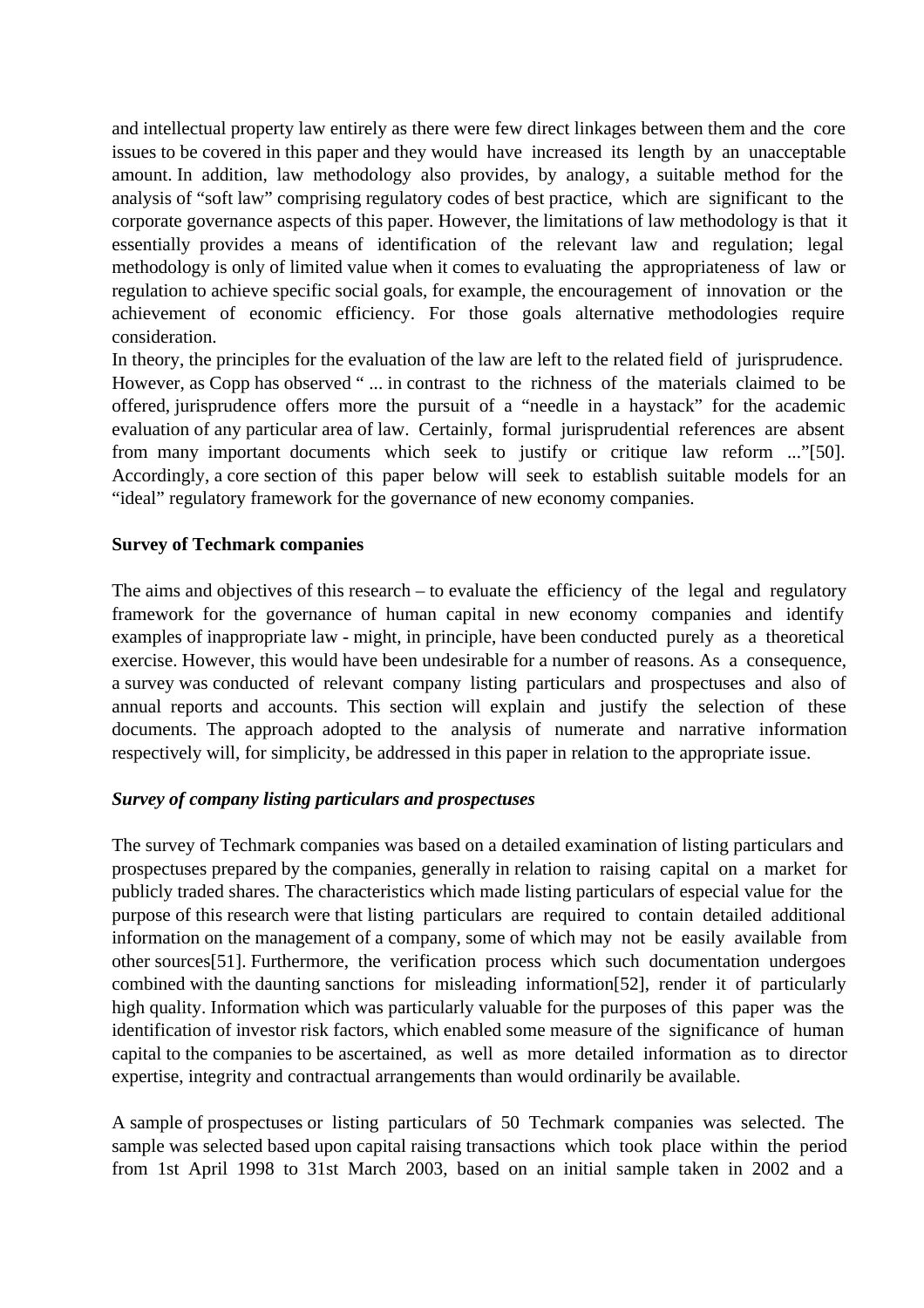subsequent sample in 2004. For this purpose the date of the transaction was taken as the date upon which unconditional dealings in the relevant shares on a fully-paid basis was expected to take place, failing which the most analogous alternative was taken. The dates of the transactions within the sample are set out in Table 1.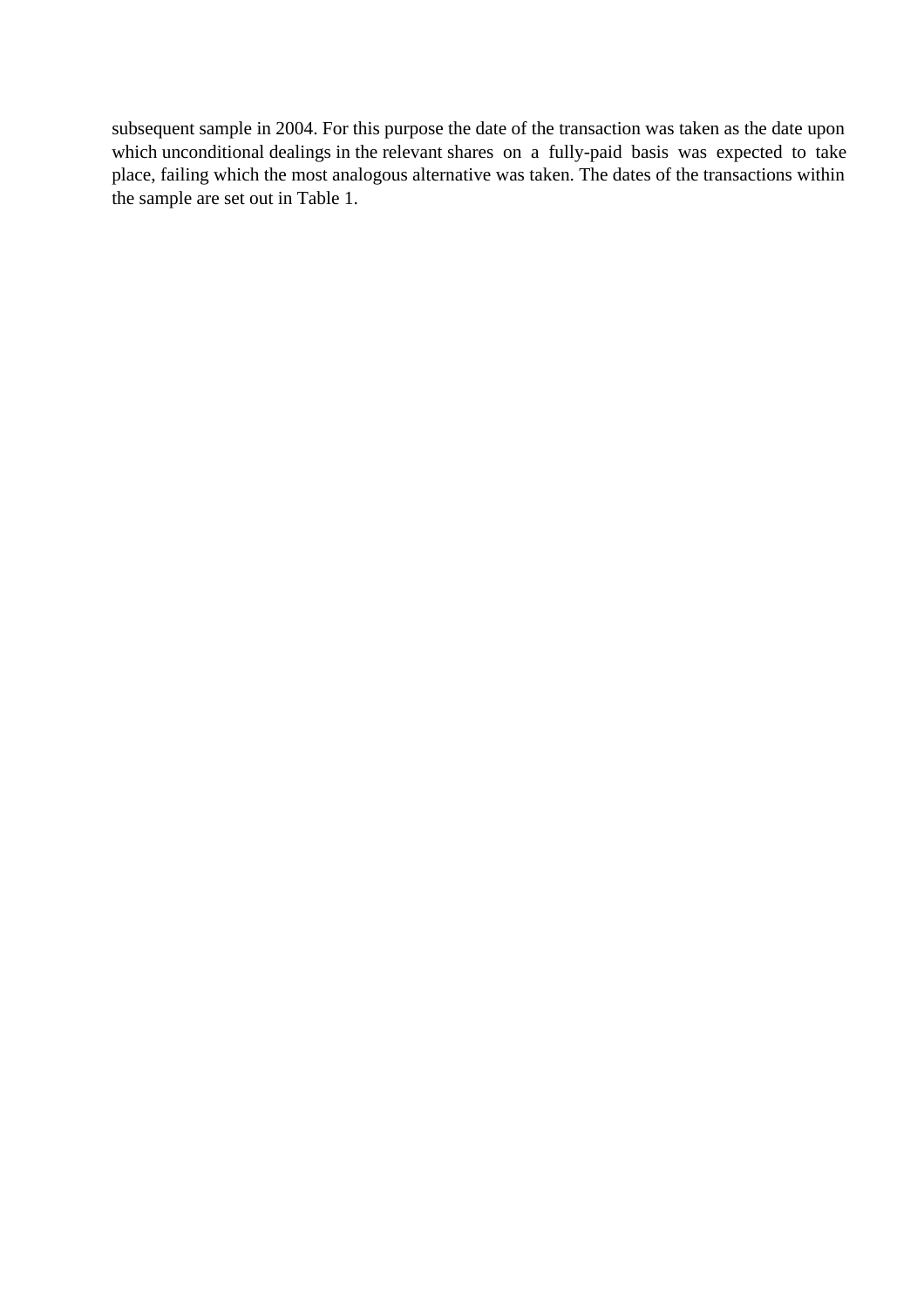|              | Table 1: Transaction Dates: Number of |      |    |     |  |  |  |  |  |  |
|--------------|---------------------------------------|------|----|-----|--|--|--|--|--|--|
| Transactions |                                       |      |    |     |  |  |  |  |  |  |
|              | per Year, 1998-2003, by               |      |    |     |  |  |  |  |  |  |
| Sector       |                                       |      |    |     |  |  |  |  |  |  |
|              |                                       |      |    |     |  |  |  |  |  |  |
| Year         | HR                                    | CH/T | CS | All |  |  |  |  |  |  |
| 1998         | 2                                     |      |    | 3   |  |  |  |  |  |  |
| 1999         | 3                                     |      |    |     |  |  |  |  |  |  |
| 2000         | -5                                    |      | 14 | 26  |  |  |  |  |  |  |
| 2001         | 3                                     | ર    | 3  | 9   |  |  |  |  |  |  |
| 2002         |                                       |      | 2  | 4   |  |  |  |  |  |  |
| 2003         |                                       |      |    |     |  |  |  |  |  |  |
|              |                                       |      |    |     |  |  |  |  |  |  |

There were a number of reasons for adopting such a 5 year period: (1) to ensure that the sample was not overly affected by time-specific issues, such as risk factors deriving from Y2K; (2) to avoid the sample being distorted by the boom prior to and including the year 2000 and the subsequent decline in activity; (3) to reflect the nature of the transactions which formed the subject of the survey, namely one-off high value transactions, unlikely to take place in relation to any particular company in any given year; (4) to exclude companies where the documentation might be stale in terms of changing regulatory requirements, and (5) to maximise the number of companies which might satisfy the conditions of Chapters 20 or 25 Listing Rules, where very full disclosure would have been required. The markets on which the company's shares were traded, or to be traded, are set out in Table 2 below.

|        | Table 2: Market, by |        |  |
|--------|---------------------|--------|--|
| Sector |                     |        |  |
|        |                     |        |  |
| Sector |                     | Market |  |
|        | ОL                  | AIM    |  |
|        |                     |        |  |
| HR     | 12                  | 3      |  |
| CH/T   | 15                  |        |  |
| CS     | 19                  |        |  |
| All    | 46                  | 4      |  |
|        |                     |        |  |

The UK Listing Authority has for some time made provision for modifications to the listing regime to allow for the listing of companies where listing is seen as desirable. At present, these apply to: overseas companies[53]; property companies[54]; mineral companies[55]; scientific research based companies[56]; investment entities[57]; public sector issuers[58]; innovative high growth companies[59]; venture capital trusts[60]; strategic investment companies[61]. Those which were of specific interest to this paper were those relating to scientific research based companies and innovative high growth companies, and their specific provisions will be evaluated later in this paper. The proportion of the sample relating to such companies is set out in Table 3 below.

| | | | |Table 3: Listing Chapter, by| |Sector |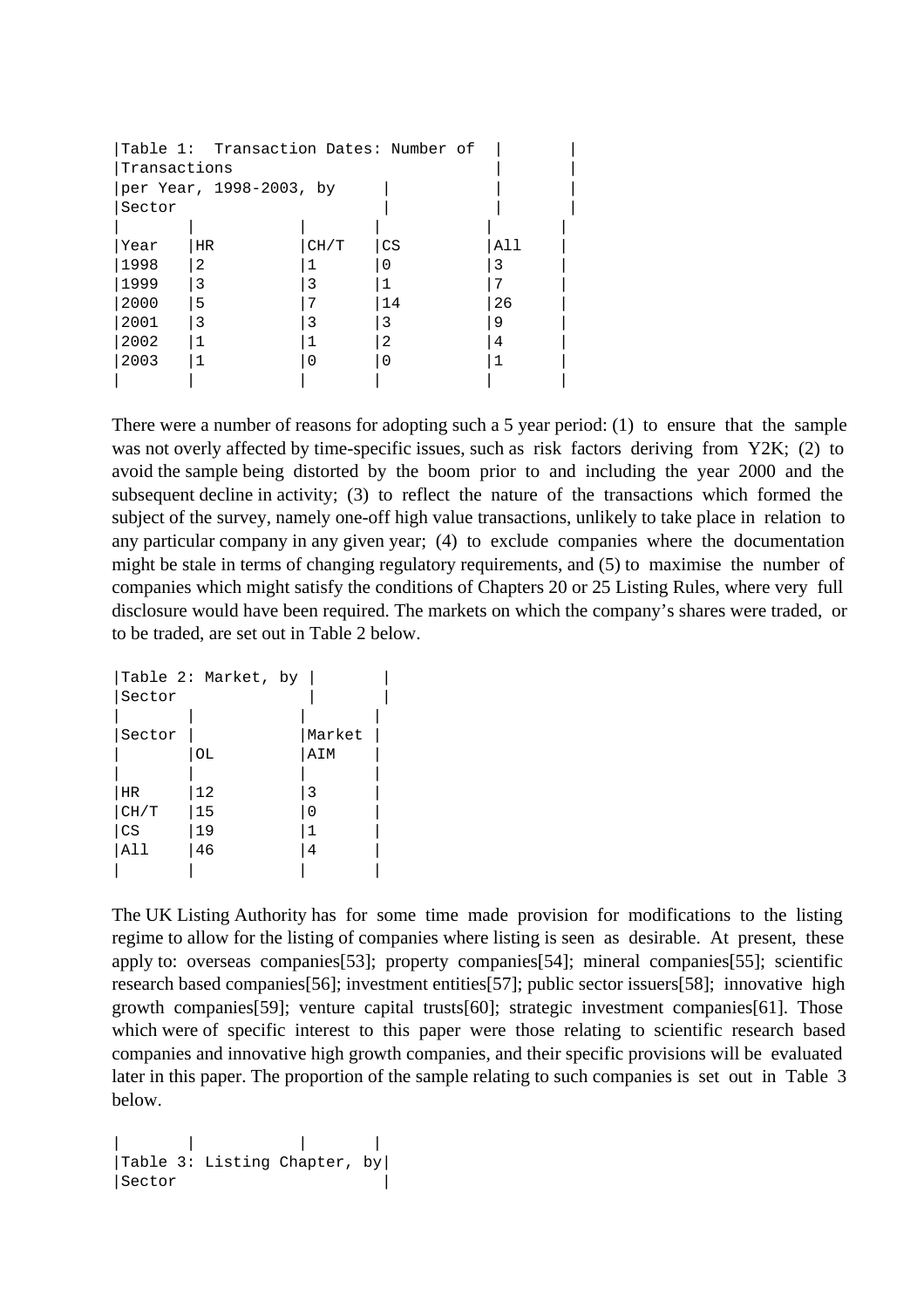| Sector  Chapter |    | Chapter          |  |
|-----------------|----|------------------|--|
|                 | 20 | 25               |  |
|                 |    |                  |  |
| HR              | .5 |                  |  |
| CH/T            | Ω  | $\left( \right)$ |  |
| CS              | 0  | 8                |  |
| All             | 5  | 8                |  |
|                 |    |                  |  |

A number of means of obtaining prospectuses and listing particulars for analysis was considered and/ or attempted. The most obvious possibility was to seek to obtain them from Companies House, where such documents must be filed by law. However, the disadvantage of this would have been the difficulty in identifying in advance whether there would have been any such documentation and, if so, whether it fell within the time-limits established. Furthermore, there would have been a cost of either £3 per document or £9 per microfiche and it would have been wasteful to incur such costs with a high potential for wasted data. A further possibility was to seek to obtain such documents from companies direct but initial attempts indicated that this would be likely to produce a patchy response at best and remain subject to the difficulties already identified. The method adopted for identifying and selecting the prospectuses or listing particulars was the use of the Thompson Analytica "ONE Banker" database.

Using the Thompson Analytica database, it was possible to select "filings" and thereby identify a list of documents filed with Thompson and then to scroll to the appropriate documentation readily identifiable as filing type "PROSP" and take a sample based on filing dates within the appropriate period. Whilst the sampling was randomly derived, where certain inappropriate documents were encountered, for example, a German language prospectus, a replacement random sample was taken instead. The types of documents utilised in the sample are set out in Table 4.

| Table 4: Transaction Documents Used, by<br>Sector |    |             |     |         |  |  |  |
|---------------------------------------------------|----|-------------|-----|---------|--|--|--|
|                                                   |    |             |     |         |  |  |  |
| Sector                                            |    | Transaction |     |         |  |  |  |
|                                                   |    | documents   |     |         |  |  |  |
|                                                   | P  | LP          | ELD | Missing |  |  |  |
|                                                   |    |             |     |         |  |  |  |
| <b>HR</b>                                         |    | 4           |     |         |  |  |  |
| CH/T                                              | 9  |             |     |         |  |  |  |
| CS                                                | 6  | 12          |     |         |  |  |  |
| $A\perp\perp$                                     | 26 | 1 9         |     |         |  |  |  |
|                                                   |    |             |     |         |  |  |  |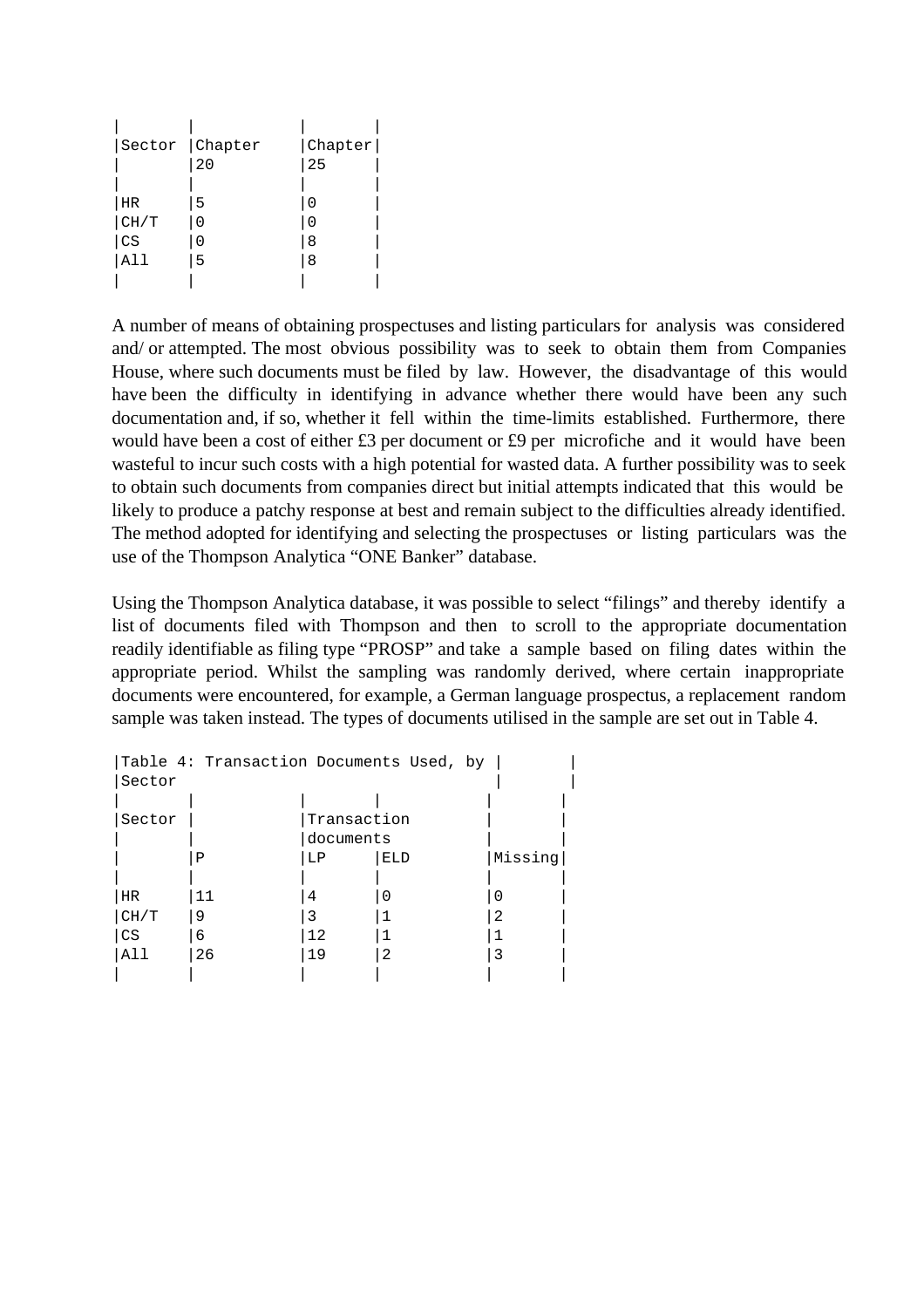#### **Key to Table 4: transaction documents**

| P   | Prospectus  |
|-----|-------------|
| T D | T (1941). 1 |

- LP Listing particulars
- ELD Exempt listing document

The overwhelming majority of the documents analysed consisted of prospectuses or listing particulars. A small number consisted of exempt listing documents prepared in accordance with *Listing Rule, 5.23A*. In accordance with that, the UK Listing Authority has the power to exempt issuers from the obligation to publish listing particulars where, broadly speaking, equivalent information has been published within 12 months of admission, or the securities have been listed in another EC member state for 3 years or more and the issuer has complied with all requirements for information and admission, or where the issuer's shares have been traded on the Alternative Investment Market for at least two years and equivalent information is available to investors prior to admission[62]. Accordingly, Exempt Listing Documents were considered to be acceptable for inclusion in the sample because equivalent information should have been available.

A particular problem was encountered in relation to a group of 4 companies associated with telecommunications where the documents contained strong prohibition on disclosure or use; whilst it was arguable that the documents were in the public domain and therefore the restrictions need not be observed, it was decided that as a matter of research ethics the restrictions would be observed.

No distinction was drawn between the variety of means by which such capital might have been raised, for example, by way of placing, introduction or rights issue, since the reason for the selection of the documentation was the quality of information disclosed rather than the transaction type. Indeed, it was seen as an advantage to take a random sample of various transaction types as this made it more likely that a representative sample of moments in the corporate life-cycle would be presented. The types of transaction represented in the sample are set out in Table 5.

|        |    |    | Table 5: Transaction Types: Number of Transaction Types by Sector |           |
|--------|----|----|-------------------------------------------------------------------|-----------|
| Sector |    |    | Transaction types                                                 |           |
|        |    |    |                                                                   |           |
|        | А  |    |                                                                   | <b>RI</b> |
|        |    |    |                                                                   |           |
| HR     | 6  |    |                                                                   |           |
| CH/T   | 8  |    |                                                                   |           |
| CS     | 16 |    | 6                                                                 |           |
| A11    | 30 | 29 | 25                                                                |           |
|        |    |    |                                                                   |           |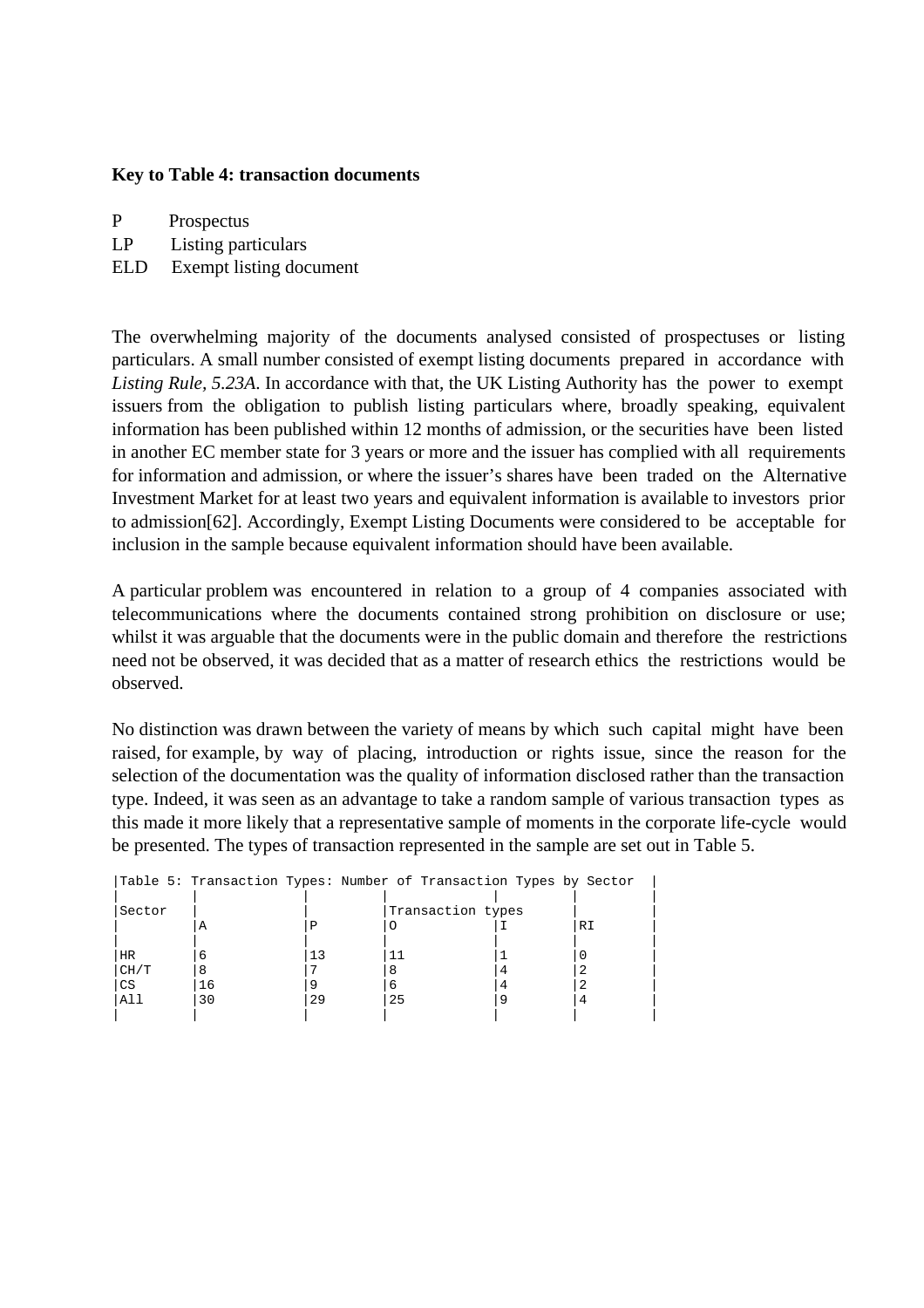### **Key to Table 5: Transaction Types**

- A Admission
- P Placing
- O Offer
- I Introduction
- RI Rights issue

Furthermore, the sample was selected with a view to achieving a broad spread across a range of 14 industrial or commercial sub-sectors associated with the "new economy". This proved useful because it was important to consider whether such companies could be truly be regarded as distinct, an issue explored in the next section of this paper, and enabled the sample to be subanalysed by grouping companies according to their potential asset specificity. In broad terms, the groupings adopted related to the health, computer hardware/ telecommunications and computing services. The reason for the selection of these broad groupings is the perception that computing and related services are highly human asset specific, computer hardware, telecommunications and related sectors are highly fixed asset specific and health related sectors are both highly human and fixed asset specific. 15 companies were selected from each of the health related and computer hardware/ telecommunications and related sectors and 20 from the computing and related services groupings, reflecting the larger number of such companies. The health related companies were selected from companies within the biotechnology, health, medical equipment & supplies, pharmaceuticals sectors. The computer hardware/ telecommunications and related companies were selected from companies within the electronic equipment, fixed-line telecommunication services, semi-conductors, telecommunications equipment and wireless telecommunications services' sectors. The computing and related services companies were selected from companies within the computer services, software, home entertainment, internet and e-commerce sectors. The initials "HR", "CH/T" and "CS" have been adopted throughout to distinguish the groupings.

#### *Survey of company annual reports and accounts*

Company prospectuses have many advantages in terms of the richness of data they present and their quality in terms of the almost unparalleled verification process undertaken. They are therefore very suitable for the analysis of their narrative data. However, they are less valuable as a consequence for the analysis of numerate data where it is desirable that the time frame of the data sample is as compressed as possible. For this reason, it was decided to supplement the sample by a sample of company annual reports and accounts where the analysis of numerate data was required. Two possible approaches were considered: firstly, to take a further random sample of Techmark companies, the second to base the sample on the annual reports and accounts of the companies already in the sample. It was decided to follow the second option because it would provide some degree of consistency in terms of the information gathered and enable further linkages to be made. For example, it was desirable to identify the founders of a company and the ability to cross-reference biographical information from the annual report and accounts to the appropriate prospectus enabled the information on founders provided to be verified and on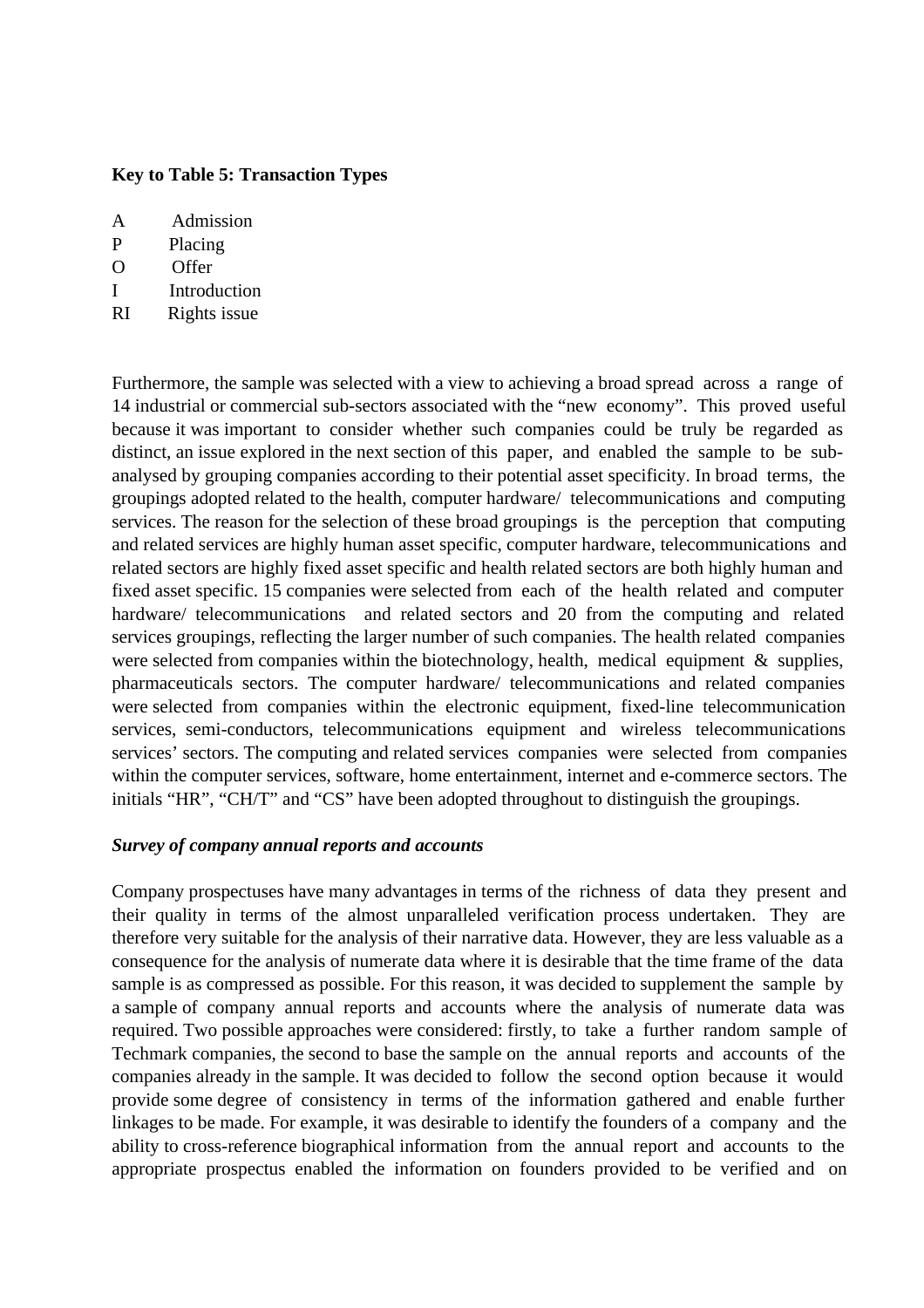occasions supplemented. However, great caution was adopted: it would not have been appropriate to attempt any longitudinal study based on a comparison of information in the two samples because of divergences in the prospectus dates. The disadvantage of this approach, however, was that inevitably annual accounts and reports for all of the companies in the original sample could not be obtained.

The annual reports and accounts were obtained in the same way as the prospectuses: an initial sample was taken from the Thompson Analytica "ONE Banker" database and then this was updated, where necessary, by visiting the individual web-site of the company. A total of 5 were missing, generally on account of takeovers etc; however, a difference of 10% was felt to be acceptable given that no longitudinal study was being attempted. Furthermore, the industry classifications of three of the companies in the sample had changed; however, two companies had been reclassified from e-commerce to general retailers and one had moved from computer hardware to computer software. Given that the London Stock Exchange had changed its classifications and, therefore, there was some doubt as to the true significance of the changes, it was felt that these were not sufficiently material as to outweigh the benefits of consistency arising from their inclusion. The dates to which the annual reports and accounts were prepared are set out in Table 6 below.

| Table 6: Dates of Accounts, by |                           |                      |         |                     |  |
|--------------------------------|---------------------------|----------------------|---------|---------------------|--|
| Sector                         |                           |                      |         |                     |  |
|                                |                           |                      |         |                     |  |
| End of:                        | HR(8)                     | $CH/T$ (%) $ CS$ (%) |         | All $(\frac{1}{6})$ |  |
| $Nov-02$                       | 1(8)                      | 0 (0%)               | 0(0%)   | 1(2)                |  |
| $Dec-02$                       | ( 0 % )<br>l 0            | 4(29)                | 2(118)  | 6(13)               |  |
| $Mar-03$                       | 1 (8%)                    | 4 (29%)              | 4(22)   | 9 (20%)             |  |
| $Apr-03$                       | ( 0 % )<br>$\overline{0}$ | 1(7)                 | 11 (6%) | $2(4\%)$            |  |
| Jun-03                         | 2(15)                     | $0(0$ ( $0$ $\})$    | 2(118)  | 4 (9%)              |  |
| $Jul-03$                       | ( 0 % )<br>0 <sub>1</sub> | 0(0.8)               | 11 (6%) | 1(2)                |  |
| $Sep-03$                       | 1(8)                      | 1(7)                 | 4(22)   | 6(13)               |  |
| $Nov-03$                       | (8%)<br>$\mathbf{1}$      | ( 0 % )<br>$\Omega$  | 0 (0%)  | 1(2)                |  |
| $Dec-03$                       | $7(54\%)$                 | 4(29)                | 4 (22%) | 15 (33%)            |  |
|                                |                           |                      |         |                     |  |

The most recent available accounts for the sample had year-ends which ranged from November 2002 to December 2003. This was advantageous because 16 (35%) had as a consequence yearends which began on or after 1st November 2003 and, therefore, were required to comply with the revised Code on Corporate Governance[63], reflecting as a consequence the requirements introduced as a consequence of the Smith and Higgs Committees.

# **THE DISTINCTIVENESS OF NEW ECONOMY COMPANIES**

A major question to consider from the outset of this research related to the distinctiveness of new economy companies; in particular, whether it was correct that such companies were truly distinguishable by reference to the role played in them by human capital. This proved problematic in terms of defining an appropriate category of comparator companies. It was found that one survey, considered below, entailed a comparison between TechMARK-100 companies and FTSE-100 companies. Yet such an approach was considered unsatisfactory for the purpose of this paper because FTSE –100 companies are in many ways atypical companies. Equally, it would have been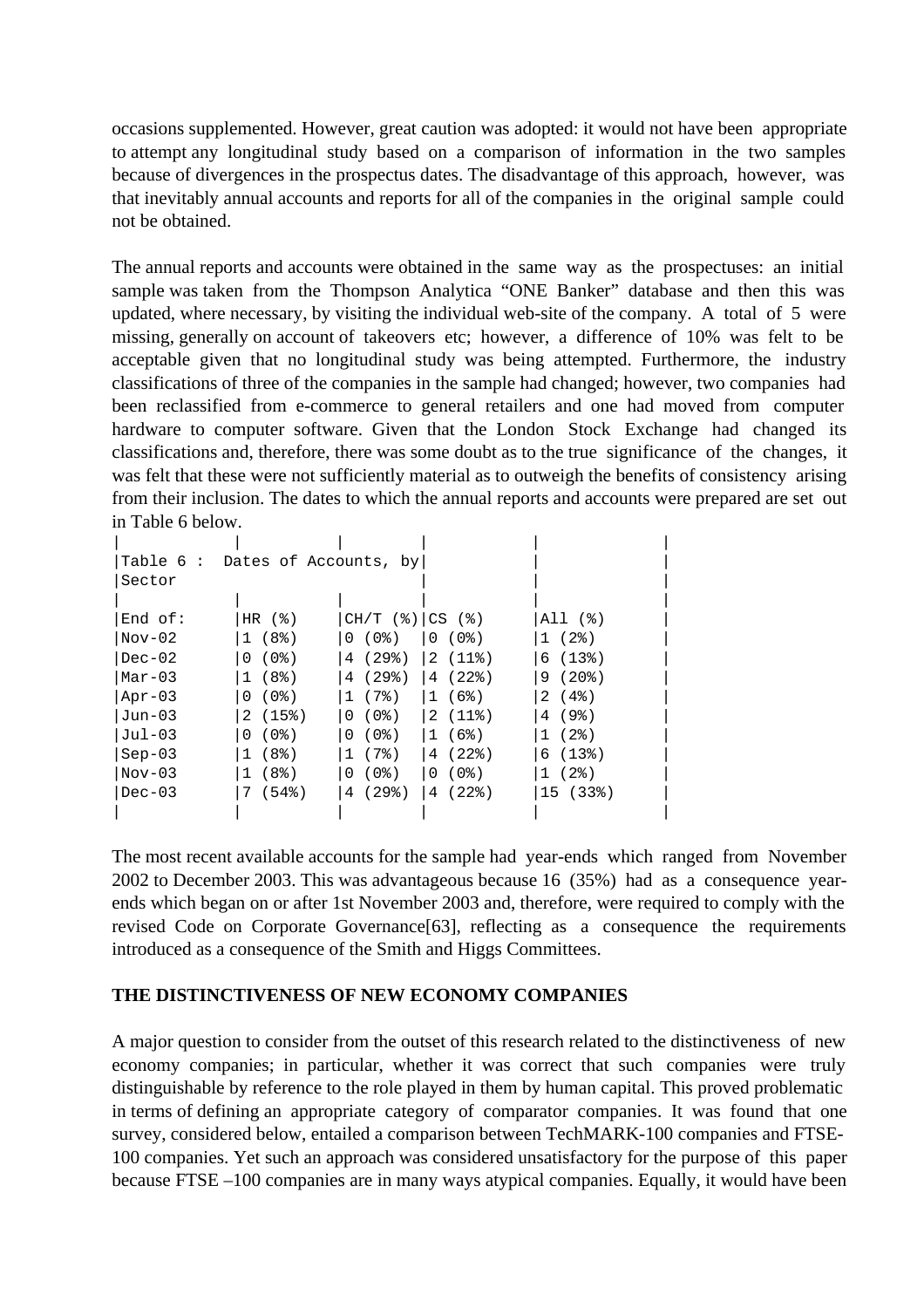unsatisfactory to have attempted a comparison with a representative sample of companies generally – the majority being in all probability owner-managed companies. A further alternative would have been to have attempted a comparison with other listed companies of similar size. However, any such comparison would have involved first identifying companies where human capital was important and then comparing them with companies where human capital was not important.

It became apparent that the argument that new economy companies are distinctive because of the role played in them by human capital possessed a degree of circularity: new economy companies are defined by reference to the importance played in them by human capital. However, it would have been unsatisfactory not to attempt any comparative analysis because that would have led to an extensive and unfocused analysis of the characteristics of new economy companies, some of which might be relevant to their corporate governance but many of which might be totally irrelevant. Accordingly, it was decided to conduct a comparative survey of three groups of new economy companies distinguished by perceptions as to their differing asset specificity – "HR", CH/T" and "CS" companies - , as explained in the previous section of this paper, with the issues for comparison being determined by a review of relevant literature. New economy companies are regarded as distinctive for a number of reasons which will be discussed in this section by reference to their age, size, type of assets, research and development, governance and human capital.

Zingales has distinguished the traditional firm as having 4 characteristics: (1) it emerged during the industrial revolution to exploit economies of scale and scope, was very asset intensive and highly vertically integrated; (2) it had a high degree of control over its employees; (3) the size and asset intensity of the traditional firm required more investment and risk-taking than was within management's capacity; (4) the concentration of power at the top of the organisational pyramid, separation of ownership and control made agency the problem[64]. In contrast, he argued that the new firm witnesses three changes: (1) physical assets have become less unique and are commanding lower rents; (2) increased competition has increased demand for process innovation and quality improvement which can only be generated by talented employees; (3) firms' grip on human capital has weakened[65]. Hence, new firms tend to be non-vertically integrated, humancapital intensive organisations operating in a highly competitive environment, with the exercise of HQ authority severely limited by the ability of human capital to leave[66].

#### **Age of new economy companies**

Generally, new economy companies tend to be perceived as relatively new companies. Goergen has shown that the average age of a company coming to the UK stock market has been around 12 years, in contrast to 50 years in Germany and 6 years in the United States[67]. A possible reason for this is that, as Hill and Rothaermel observe, the standard model of the innovation process suggests that new entrants pioneer radical technologies while incumbents decline[68]. The ages of companies at the prospectus transaction date, by sector, is set out in Table 7.

| Table 7: Company Ages, by |  |  |                     |  |
|---------------------------|--|--|---------------------|--|
| <i>Sector</i>             |  |  |                     |  |
|                           |  |  |                     |  |
| Sector                    |  |  | Average age (years) |  |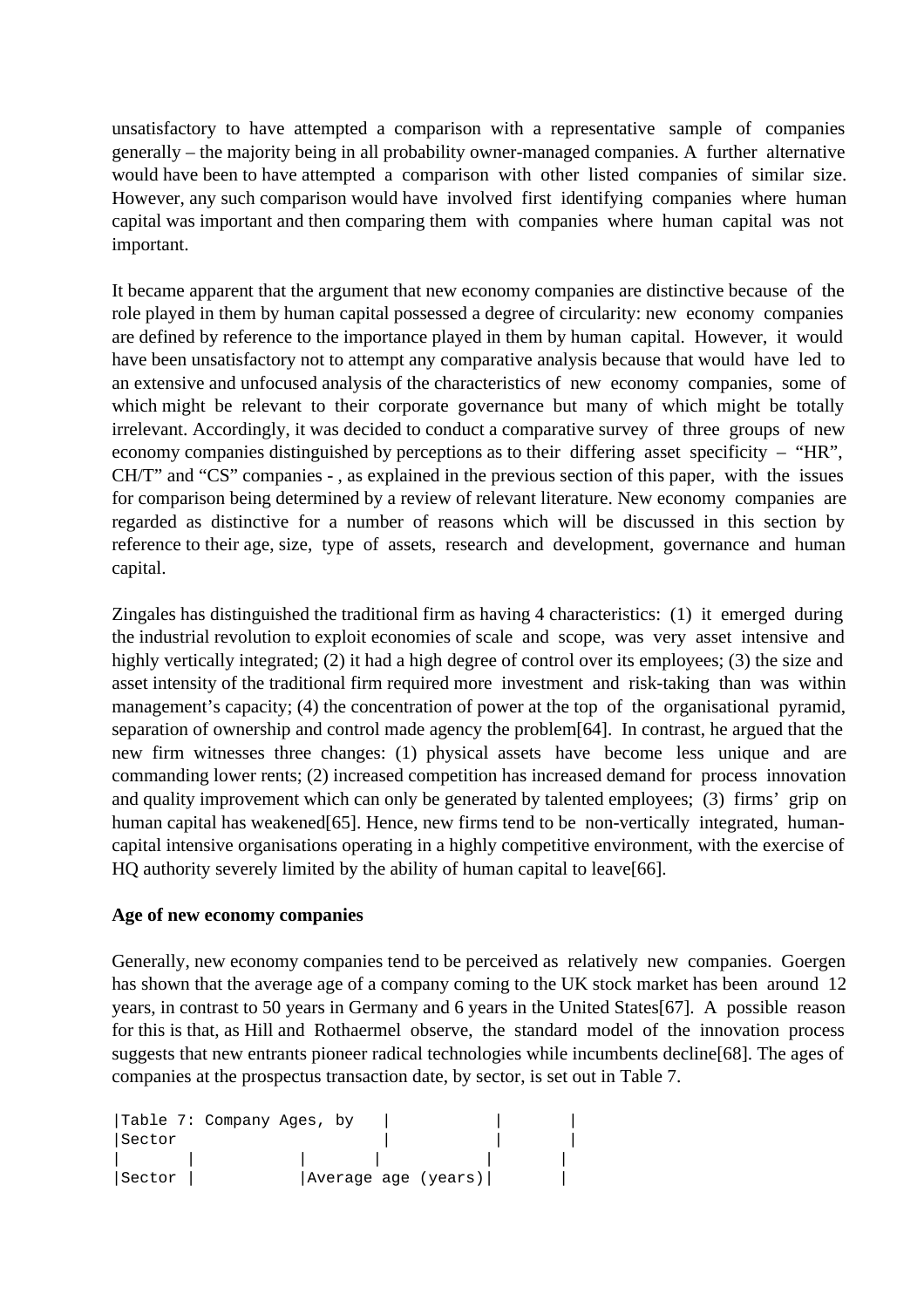|      |    |   | From founding date   From incorporation |
|------|----|---|-----------------------------------------|
|      |    |   |                                         |
| HR   | 14 |   |                                         |
| CH/T | 22 |   |                                         |
| l CS | 15 |   |                                         |
| ווג  |    | 8 |                                         |
|      |    |   |                                         |

The prospectus date was taken because prospectuses generally contained more detailed historical information on the origins of a company, setting out not only the incorporation date but also the founding date of any underlying business activity. This was particularly valuable for research purposes because the process adopted to float a considerable number of companies on a publicly traded market often entailed the creation of a new corporate vehicle to be the flotation vehicle with the existing company becoming a subsidiary. To have taken the incorporation date then would have presented a misleading picture of the youthfulness of many of the companies in the sample. Whilst it is not possible to be confident that all companies disclosed details of predecessor companies, the picture that emerges from Table 1 is that the average age of companies was fairly consistent across industrial sectors, with CH/T companies typically being the longest established, an unsurprising result perhaps given their greater size, considered in the next section. Overall, the picture which emerges is that the companies within the sample were, on average, well established at the transaction date and do not fit the perception that such companies are new. This is consistent with Hill and Rothaermel's observation that it had been almost 25 years since the first bio-technology company went public yet the pharmaceutical industry is still dominated by the same companies that dominated it beforehand[69].

# **Size of new economy companies**

Company size appears to be correlated to differing experiences in relation to innovation. Besanko, Dranove and Shanley, for example, observe that large firms present particular tensions in managing innovation between the need for a formal structure and controls to coordinate it and looseness and flexibility to foster it[70]. Kleinknecht has found that barriers to innovation are related to company size and, in particular, comprise access to capital, management qualification and ability to obtain technical information and know-how[71]. Table 8 below sets out the average size of the companies in the sample based on the annual reports and accounts.

| Table 8: Average Company Sizes at Transaction Date, by |         |                           |                  |               |                             |  |
|--------------------------------------------------------|---------|---------------------------|------------------|---------------|-----------------------------|--|
| Sector                                                 |         |                           |                  |               |                             |  |
|                                                        |         |                           |                  |               |                             |  |
| Sector                                                 | Average |                           | Average value of |               | Turnover as a $\frac{1}{6}$ |  |
|                                                        |         | turnover (£000)<br>assets |                  | of assets (%) |                             |  |
|                                                        |         |                           | (E000)           |               |                             |  |
|                                                        |         |                           |                  |               |                             |  |
| HR                                                     | 4,479   |                           | 23,012           | 19.5          |                             |  |
| CH/T                                                   | 268,640 |                           | 216,832          | 123.9         |                             |  |
| l CS                                                   | 86,249  |                           | 45,993           | 254.1         |                             |  |
| All                                                    | 116,873 |                           | 90,993           | 128.4         |                             |  |
|                                                        |         |                           |                  |               |                             |  |

The typical sizes of the companies surveyed varied dramatically with CH/T companies being by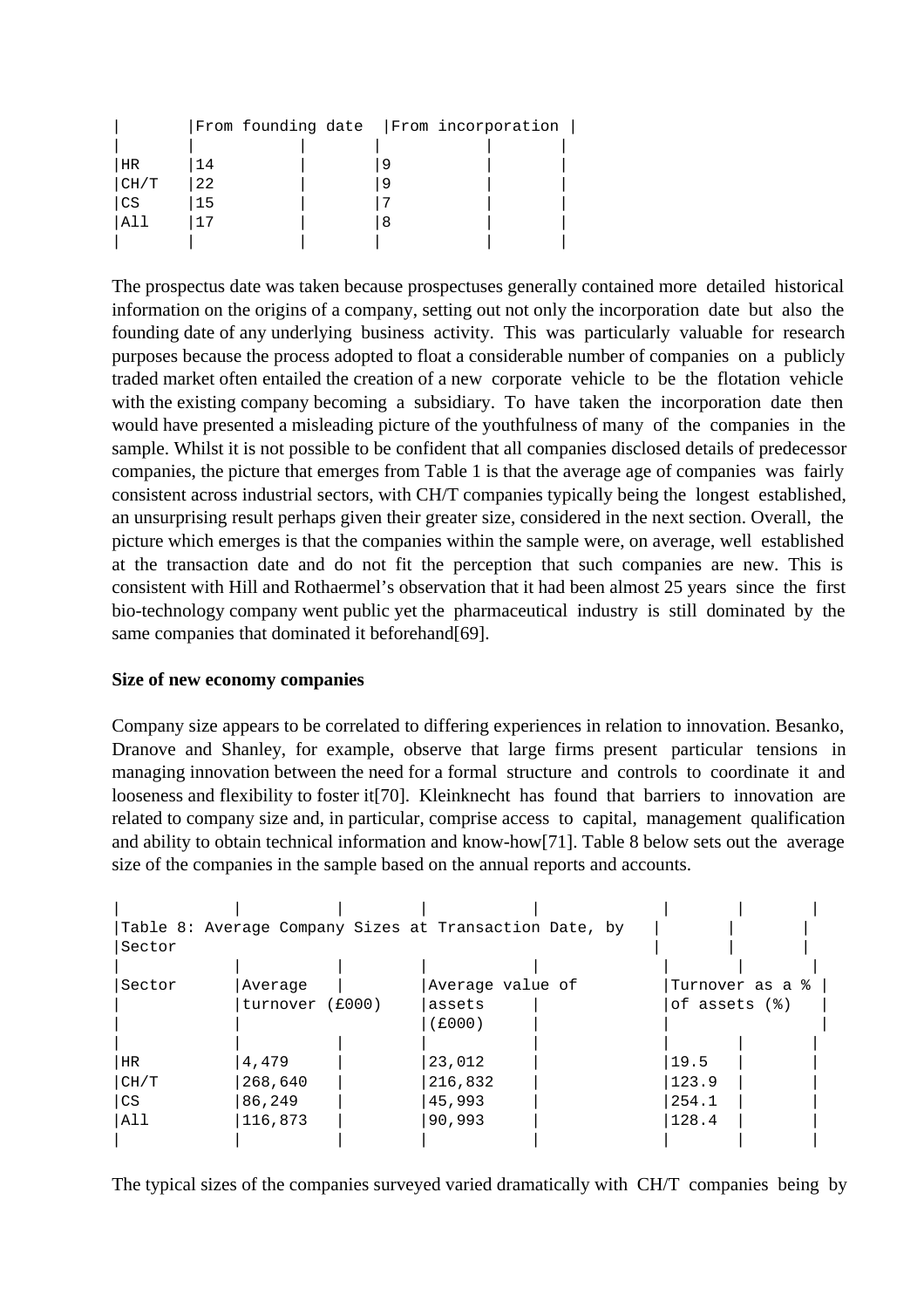far the largest, whether measured by turnover or assets, and HR companies the smallest, but with CS companies generating the most turnover in relation to their assets.

#### **Type of assets in new economy companies**

Many authors comment on the importance of intangible assets in a new economy context. Kontor and Day review a number of attempts to estimate the value of such intangibles using techniques, such as calculating the ratio of market values of companies to their accounting book values for different industries, and conclude that the results provide evidence that in most industries significant amounts of assets are not represented in the published financial accounts of enterprises, which may include intangible assets[72]. However, as they point out, business, legal and accounting concepts of "intangibles" differ markedly[73]. For example, the definition of "intellectual capital" is very broadly defined, whereas the legal definition of intellectual property rights – which they argue are " ... probably among the most important types of property on which the "new economy is based ..."[74] is very narrow. The approach adopted in this paper is to calculate the ratio of average intangible assets to tangible assets, by industry sector. The results are set out in Table 9 below.

|        | Table 9: Intangible and Tangible Assets |                                   |            |  |
|--------|-----------------------------------------|-----------------------------------|------------|--|
|        |                                         |                                   |            |  |
| Sector | Average                                 | Average value of                  | Ratio of   |  |
|        | value of                                |                                   | intangible |  |
|        | intangible assets                       | tangible assets $(E)$ to tangible |            |  |
|        | (£)                                     |                                   | assets     |  |
|        |                                         |                                   |            |  |
| HR.    | 3,587,499                               | 3,165,002                         | 1.13       |  |
| CH/T   | 561,204,500                             | 533,991,143                       | 1.05       |  |
| CS     | 36,565,167                              | 17,728,167                        | 2.06       |  |
| All    | 190, 259, 411                           | 174, 133, 067                     | 1.092      |  |
|        |                                         |                                   |            |  |

Typically, the figures recorded for intangible assets related to intellectual property rights, such as the value of patents. However, it was also noted that frequently a substantial proportion of intangible assets related instead to goodwill. Since goodwill may arise on any acquisition, and does not demonstrate any necessary relationship to the high-technology status of a company, it was decided to recalculate the figures subtracting the value of goodwill with a view to ascertaining whether this produced a difference. The results are set out in Table 10 below.

|               |                     | Table 10: Intangible Assets (less Goodwill) and Tangible |             |                       |  |
|---------------|---------------------|----------------------------------------------------------|-------------|-----------------------|--|
| <b>Assets</b> |                     |                                                          |             |                       |  |
|               |                     |                                                          |             |                       |  |
| Sector        | Average value of    | Average value of                                         |             | Ratio of 'intangible  |  |
|               |                     |                                                          | assets less |                       |  |
|               | intangible assets   | tangible assets $(f)$                                    |             | goodwill' to tangible |  |
|               |                     |                                                          | assets      |                       |  |
|               | less goodwill $(E)$ |                                                          |             |                       |  |
|               |                     |                                                          |             |                       |  |
| <b>HR</b>     | 1,904,722           | 3,165,002                                                | 0.60        |                       |  |
| CH/T          | 269, 350, 42        | 533,991,143                                              | 0.50        |                       |  |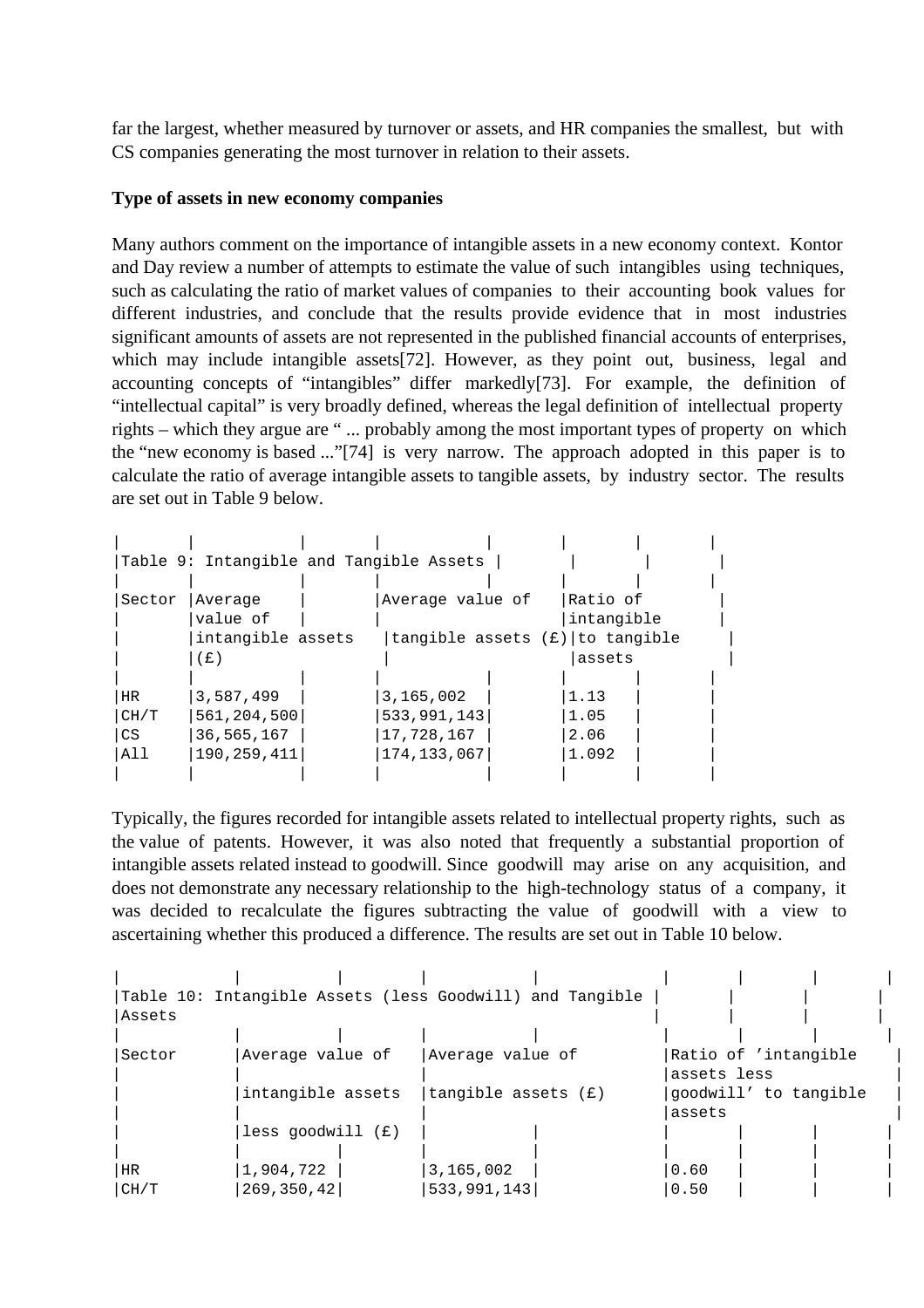| $ {\rm CS}$ | 1,004,500    | $ 17,728,167\rangle$ | 0.06 |  |
|-------------|--------------|----------------------|------|--|
| All         | 84, 513, 742 | 174, 133, 067        | 0.49 |  |
|             |              |                      |      |  |

The subtraction of goodwill from the value of intangible assets, creating a sharper focus on, for example, intellectual property rights indicates a marked difference. The ratio of intangible to tangible assets fell below 1.0 in each instance and that for CS companies became almost insignificant. Such results demonstrate that care must be taken in relation to claims that intangible assets represent the bulk of the assets of new economy companies. However, a degree of caution must be observed when interpreting these results, especially when, as here, it has been based around acknowledgedly narrow measures of intangibles. As Teece, Pisano and Shuen observe, global competitive battles in high-technology industries, such as semiconductors and software, demonstrate that some well-known companies, despite having accumulated valuable technology assets, often guarded by an aggressive intellectual property rights stance, may not have a significant competitive advantage[75]. They conclude by stressing the importance of management capability to effectively co-ordinate and redeploy competences[76]. Similarly, Holbrook, Cohen, Hounshell and Klepper, in a detailed historical case study of 4 semi-conductor manufacturers, observed that one of the company's belief that a strong patent position was key to its success doomed it [77]. These findings are suggestive of the importance of good corporate governance.

#### **Research and development in new economy companies**

Generally, new economy companies tend to be perceived as significant investors in research and development. Furthermore, Mayer has noted that listed companies are concentrated in research and development intensive sectors of the economy[78]. As Youndt, Subramaniam and Snell observe, " ... investment in research and development is one of the fundamental ways organizations create new knowledge ..."[79]. Accordingly, they argue that the more an organisation invests in research and development, the more it supports individual managers to enhance their knowledge and expertise and therefore builds human capital[80]. Accordingly, they sought as part of their research into how human, social and organizational capital coexisted to form distinct intellectual capital profiles across organisations, they sought to identify a measure of research and development investment by dividing an organisation's yearly research and development expenditures by its annual sales[81]. An analogous approach has been taken in this paper where average research and development expenditure has been divided by average turnover, by sector, based on the sample of annual reports and accounts. Nonetheless, a degree of caution must be adopted in the interpretation of these figures. Coombs and Tomlinson, for example, have commented on how research and development expenditure has long been recognised as an incomplete indicator of innovativeness because it may be reported in varying ways by companies[82]. Similarly, Audretsch and Feldman observe how small companies forsake formal research and development for informal research, which defies measurement[83]. The results are set out in Table 11 below.

| Table 11: Turnover and R&D Expenditure |             |              |  |
|----------------------------------------|-------------|--------------|--|
|                                        |             |              |  |
| Sector   Average                       | Average R&D | Ratio of R&D |  |
| 'turnover                              | expenditure | turnove      |  |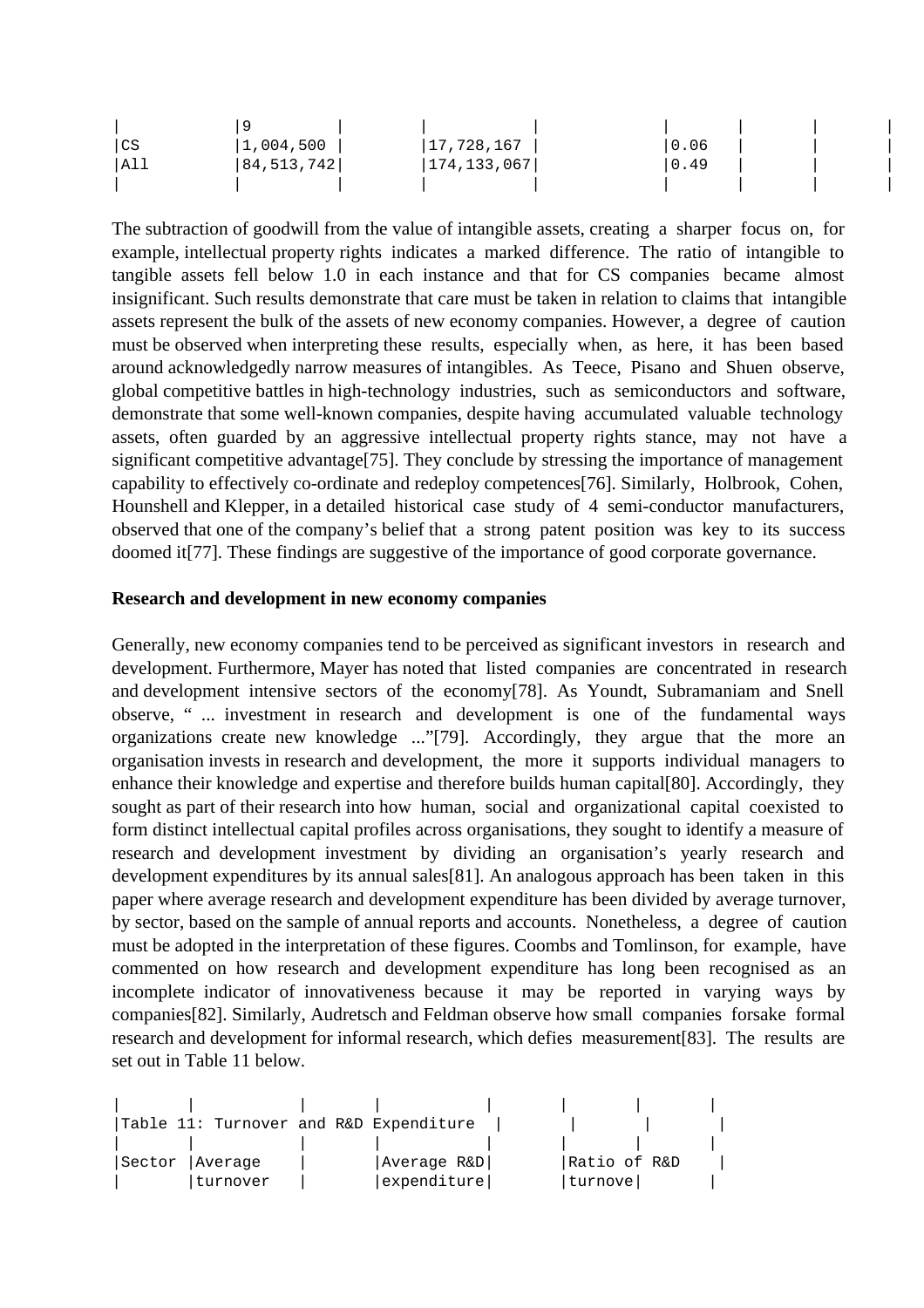|           | (£)           | (£)       |       |  |
|-----------|---------------|-----------|-------|--|
|           |               |           |       |  |
| HR        | 12,731,791    | 9,187,113 | 0.722 |  |
| CH/T      | 485,583,857   | 6,238,357 | 0.013 |  |
| <b>CS</b> | 262, 128, 556 | 6,840,111 | 0.026 |  |
| All       | 259,600,029   | 7,330,921 | 0.028 |  |
|           |               |           |       |  |

It can be seen from the results in Table 11 that the ratio of research and development expenditure to turnover is markedly stronger in HR companies than in either CH/T or CS companies. Indeed, the ratio in relation to health companies is highly striking at 0.722. It was considered possible that much research and development expenditure might relate to employee costs and therefore the percentage of staff engaged in research and development were identified. The figures were taken from the prospectuses because often the relevant breakdown was given in more detail. The results are set out in the chart below.



The average percentage of research and development staff by sector varied significantly with health related companies, unsurprisingly given that some were scientific research based companies, being much higher.

The conduct of research and development on such a scale has significant implications for corporate governance. Deeds, DeCarolis and Coombs have demonstrated in an analysis of newly public biotechnology companies that a strategy of narrowly focusing on research and development during the development stage leads to significant increases in shareholder wealth[84]. However, as Jensen has observed, between 1980 and 1990 GM's research and development and investment programmes produced significant losses; the total of \$67.2 billion spent produced a company worth \$26.2 billion, enough to have enabled GM to have purchased both Toyota and Honda[85]. Such apparently inconsistent results are, perhaps, explained by the research of Holbrook, Cohen, Hounshell and Klepper, who found that the companies differed in their ability of their top managers to integrate research and development and the relative absence of the sort of decisionmaking process assumed by economists, that would lead to convergence on similar research an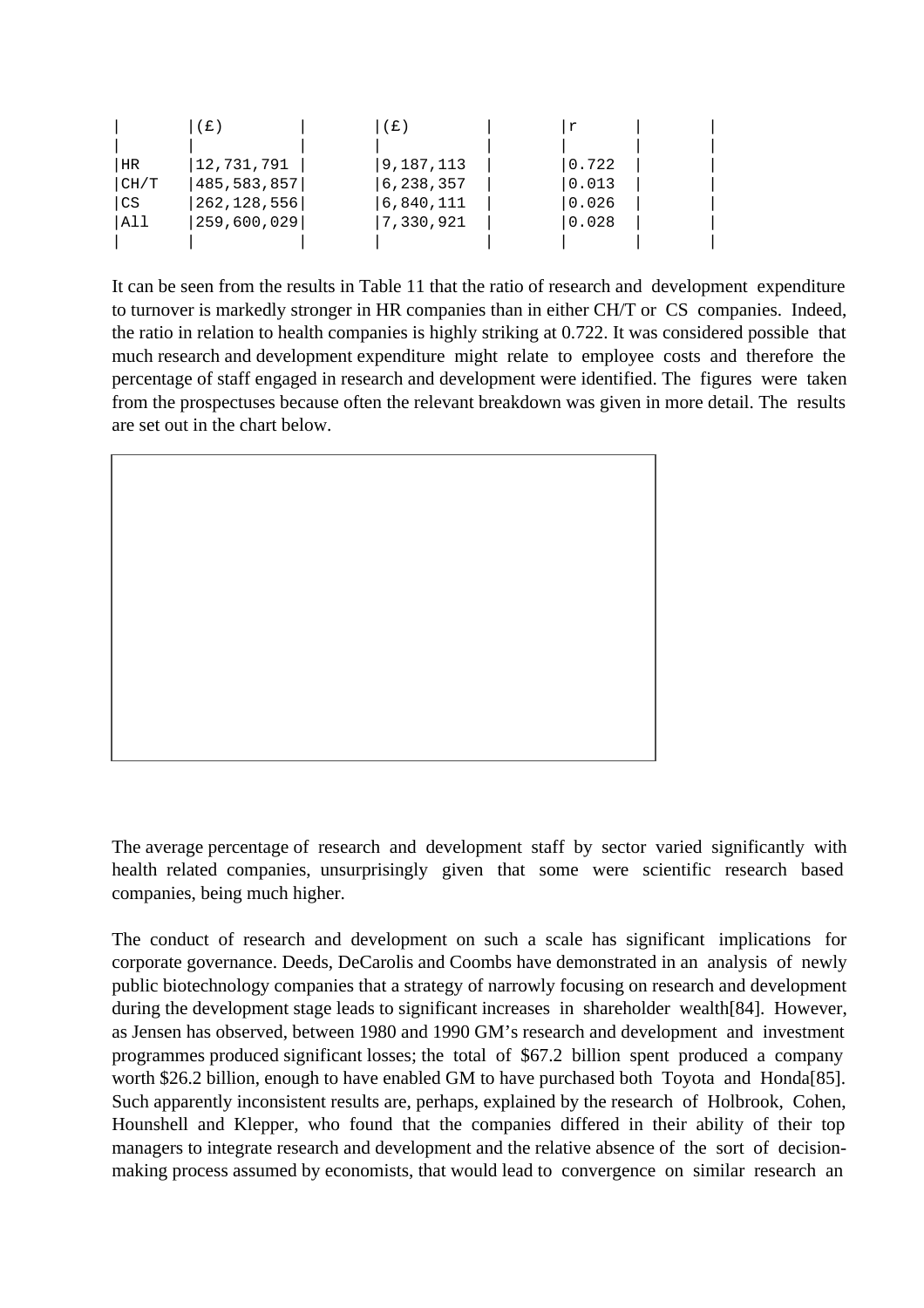development activities[86]. Carlin and Mayer, in contrast, point to the role of comparative institutional advantage, demonstrating a link between investment in research and development and the dependence of industries on equity finance and highly skilled labour, with such investment being large in countries with good information disclosure [87]. There is, again, evidence to suggest a link between research and development and its governance but also with good information disclosure.

# **Governance**

A major – and valuable - survey has been conducted by Cook and Leissle into the comparative governance of FTSE-100 and TechMARK-100 index companies[88]. The survey was based on mutually exclusive samples of annual reports and accounts of 72 TechMARK companies and 87 FTSE-100 companies for the financial year ending between August 1999 and August 2000[89]. They considered the following main areas: director age; director gender; board composition; board committees; board leadership; board shareholdings; a variety of remuneration issues; meeting activity; contract terms; reporting on board process; and director interlocks. Key areas of difference were:

- 5. TechMARK-100 directors were younger than FTSE-100 directors, with the age difference most noticeable amongst executive directors[90].
- 6. A much larger proportion of TechMARK-100 executive directors were women than FTSE-100 directors[91].
- 7. FTSE-100 boards were larger and more independent than TechMARK-100 boards[92].
- 8. TechMARK-100 companies had a nomination committee much less frequently than FTSE100 companies [93].
- 9. FTSE-100 companies made far greater use of other committees, especially in areas such as risk management and compliance, social responsibility and strategy and investment, than TechMARK companies, although only TechMARK companies made use of technical advisory committees[94].
- 10. TechMARK-100 boards held far greater proportions of their company share capital than FTSE-100 boards[95].
- 11. TechMARK-100 directors earned much less than FTSE-100 directors and received much less by way of benefits-in-kind[96].
- 12. TechMARK boards met slightly more frequently, and TechMARK board committees, less frequently, than in FTSE-100 companies[97].
- 13. FTSE-100 boards generally provide much longer notice periods for executive directors than TechMARK-100 boards[98].
- 14. FTSE-100 boards contained a much greater number of multiple directorships and interlocks than TechMARK-100 boards[99].

Whilst the information gathered in relation to TechMARK companies is highly informative, there must be some doubt as to the adoption of a comparison with FTSE 100 companies because they are not representative of the population of companies as a whole and it is likely that any comparison of such companies with other companies would have concluded that such companies were broadly older, larger and have more formal and structured systems of governance. Accordingly, for the reasons indicated at the beginning of this section of the paper, this survey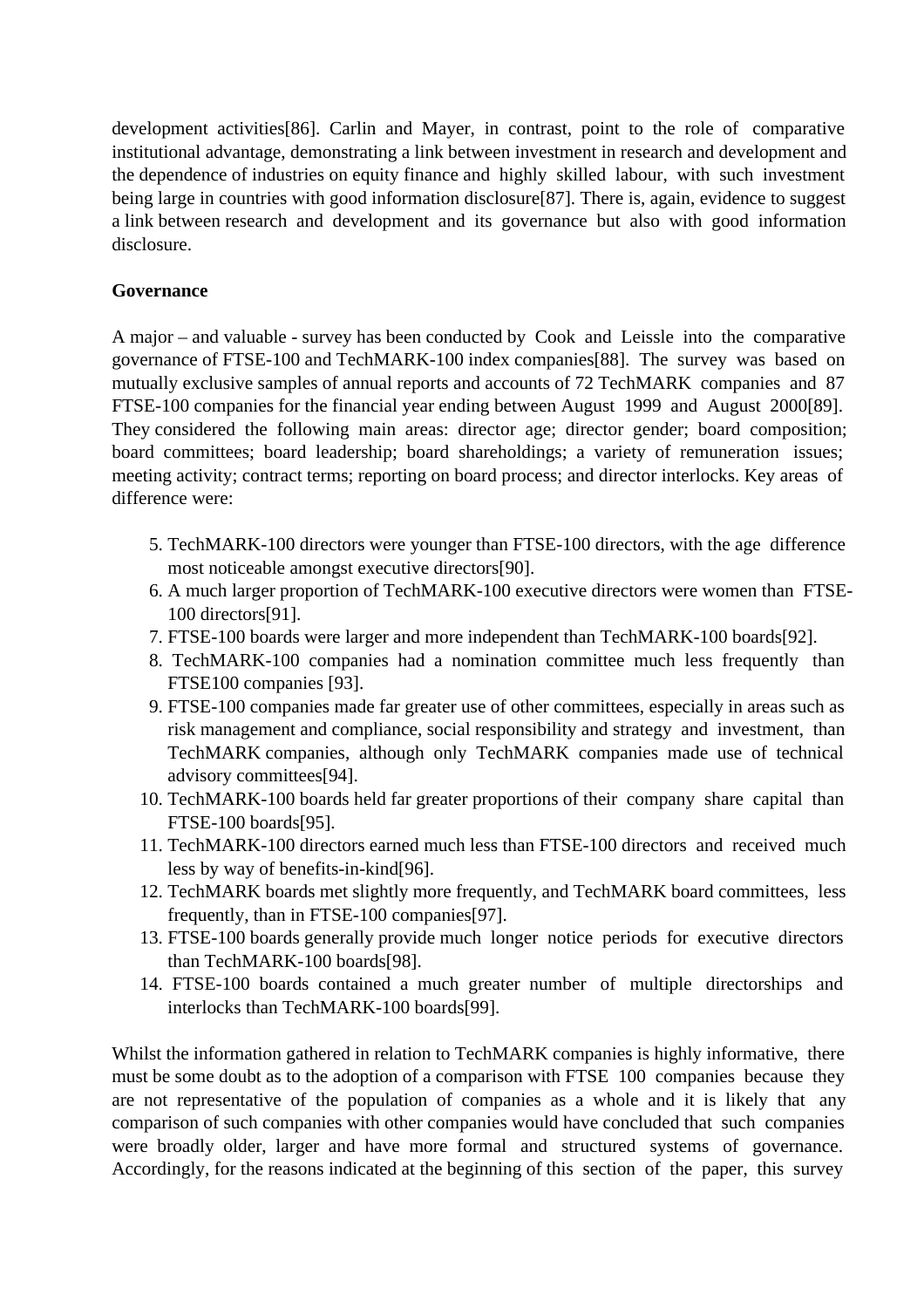focused on analysing the differences between three distinct groups of such companies. Nonetheless, Cook and Leissle's survey drew attention to some differences in TechMARK companies which are very pertinent to this paper with its focus on human capital issues, especially the differences in relation to committee structures. The results of the survey conducted for this paper in relation to a selection of commonly used corporate governance measures are set out in Table 12 below.

| Table 12: Corporate governance                          |               |               |                        |           |
|---------------------------------------------------------|---------------|---------------|------------------------|-----------|
| measures, by Sector                                     |               |               |                        |           |
| Sector                                                  | HR            | CH/T          | CS                     | All       |
| Average board size                                      | 8.5<br>(2.4)  | 6.9<br>(1.5)  | 8.0 <br>(2.0)          | 7.8(2.0)  |
| Average no. of<br>non-executives                        | 4.3<br>(1.4)  | 3.7<br>(1.7)  | $ 3.9\rangle$<br>(1.3) | 4.0(1.4)  |
| Average no. of independents                             | 2.8<br>(0.6)  | 2.8<br>(1.9)  | 3.4<br>(1.0)           | 3.1(1.6)  |
| Average age of<br>board                                 | 53.7<br>(0.3) | 51.5<br>(3.0) | 48.1<br>(3.6)          | 50.7(4.0) |
| % of companies with separate<br>CEO/Chairman            | 92.3          | 100           | 77.8                   | 88.9      |
| % of companies with at least half the<br>board          |               |               |                        |           |
| comprising independent non-executives                   | 30.8          | 46.2          | 76.5                   | 53.5      |
| % of companies with a senior<br>independent<br>director | $69.2$        | 92.3          | 58.8                   | 72.1      |

The basic structure of the boards of companies as between the three sectors surveyed differed little in terms of measures such as average size, number of non-executives, number of independent nonexecutive directors. However, there were much sharper differences in relation to measures relating to the diffusion of power on the board, especially in terms of the proportion of the board comprising independent non-executives, where HR companies demonstrated poor compliance. This raised a question as to whether the boards of new economy companies demonstrate commitment or entrenchment. Further analysis was conducted to ascertain whether problems with the diffusion of power were additionally reflected in director shareholdings. The definitions of "insider" and "outsider" are explained fully in the next section of this paper. Table 13 below sets out average individual director shareholdings by sector together with a histogram illustrating the range of board shareholdings so that their significance in company law terms can be seen.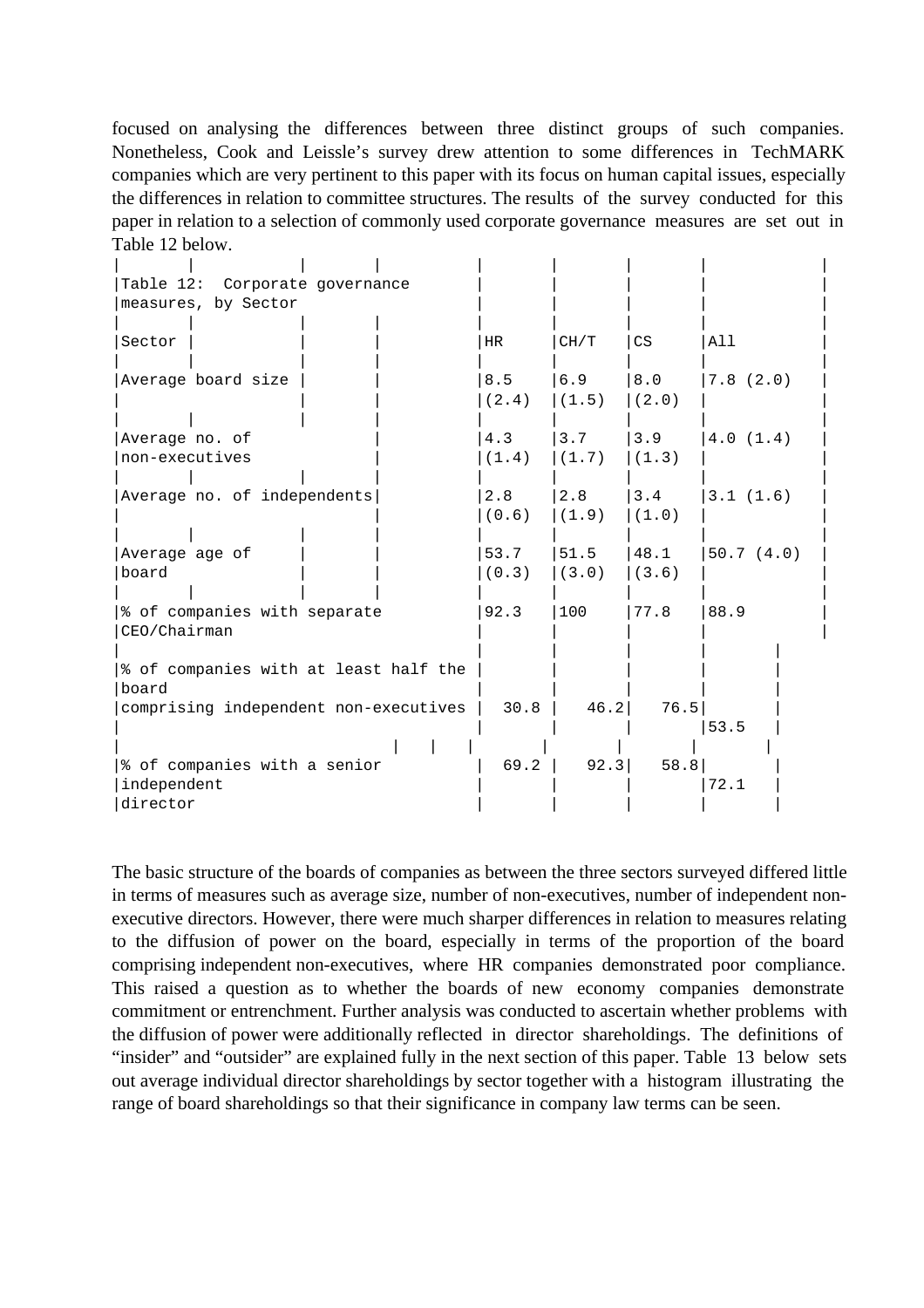| Table 13: Share Ownership, by Sector      |      |                |                   |                |  |
|-------------------------------------------|------|----------------|-------------------|----------------|--|
| Sector                                    | HR.  | CH/T           | l CS              | All            |  |
| Average % of issued shares held by::      |      |                |                   |                |  |
| All directors (%)                         | 1.14 | $ 1.34\rangle$ | $ 1.94\rangle$    | $ 1.52\rangle$ |  |
| All executive                             |      |                |                   |                |  |
| directors (%)                             | 0.81 | 2.27           | 3.50              | 2.32           |  |
| All non-executive directors<br>(응)        | 1.44 | $ 0.63\rangle$ | $\overline{0.57}$ | 0.85           |  |
| All 'insider' executive                   |      |                |                   |                |  |
| directors (%)                             | 1.97 | 4.07           | 6.85              | 4.60           |  |
| All 'outsider' executive<br>directors (%) | 0.04 | 0.34           | 0.91              | 0.50           |  |
|                                           |      |                |                   |                |  |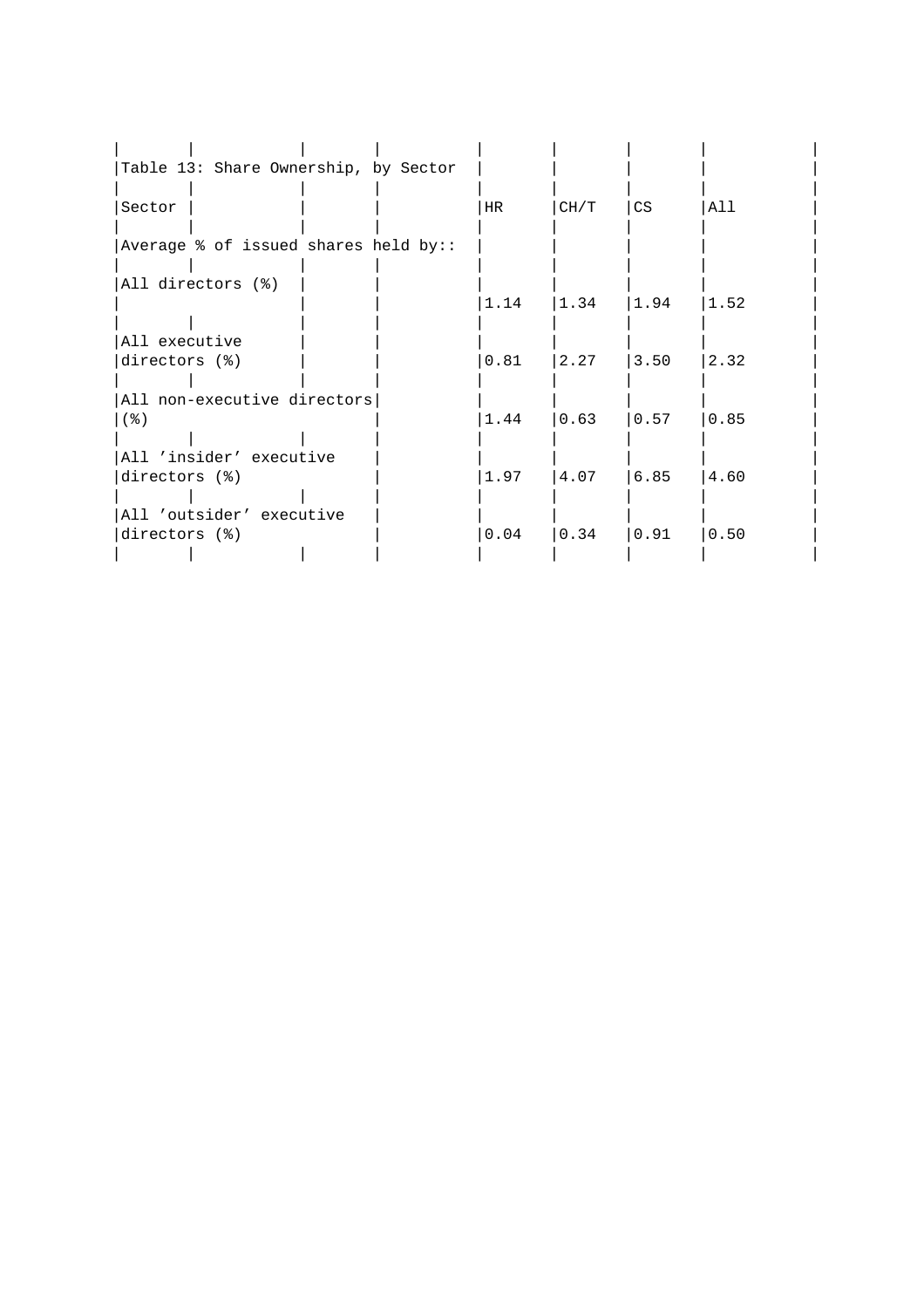The proportion of companies where the directors between them held significant shareholdings was interesting; not least in some cases the directors between them held percentages of shares carrying specific company law rights. For example, at the top end of the spectrum there were two companies where the directors between them held in excess of 50% of the issued share capital. Further research would be needed to consider the precise consequences of this in regulatory terms.

 An alternative approach, which will be developed throughout the rest of this paper, related to the use of alternative measures more relevant to the circumstances of new economy companies, a selection of which are set out below in Table 14.

| Table 14: New economy corporate   |      |          |                |        |  |
|-----------------------------------|------|----------|----------------|--------|--|
| governance indicators, by Sector  |      |          |                |        |  |
|                                   |      |          |                |        |  |
| Sector                            | HR.  | CH/T     | CS             | All    |  |
|                                   |      |          |                |        |  |
| Academic distinction as %         | 21%  | 14%      | 5 <sup>°</sup> | $11$ % |  |
| of all directors                  |      |          |                |        |  |
|                                   |      |          |                |        |  |
| % of companies with a CTO         | 53.8 | 7.1      | 33.3           | 31.1   |  |
| director                          |      |          |                |        |  |
|                                   |      |          |                |        |  |
| % of companies with an R&D        | 15.4 | $\Omega$ | 5.6            | 6.7    |  |
| director                          |      |          |                |        |  |
|                                   |      |          |                |        |  |
| % of companies with a Development | 15.4 | $\Omega$ | 5.6            | 6.7    |  |
| director                          |      |          |                |        |  |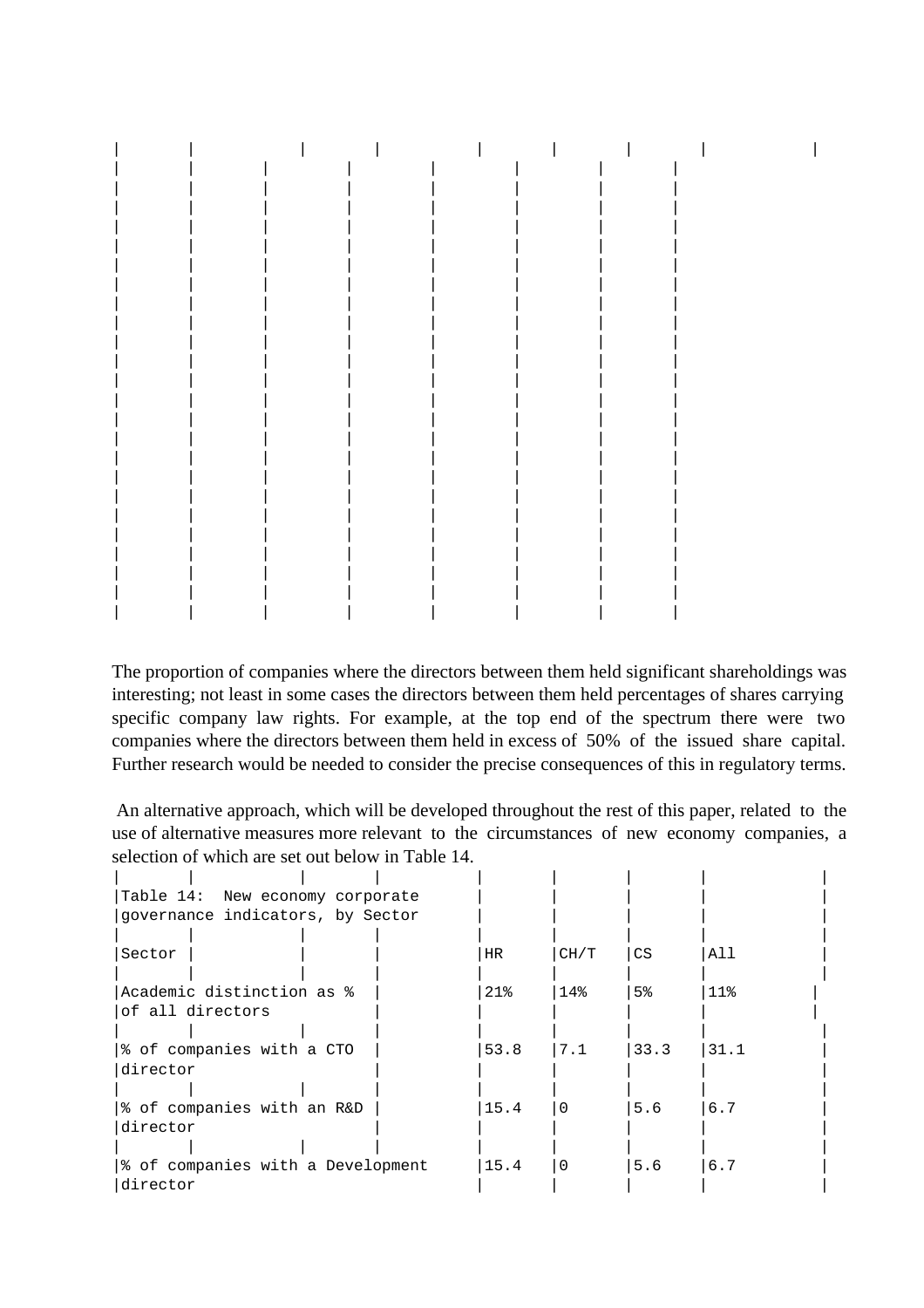#### **Key to Table 14: new economy corporate governance indicators**

- CTO Chief Technical Officer, Chief Technological Officer/ Chief Scientific Officer/ Chief Medical Officer
- R & D Research and Development Director
- D Development Director/ Business Development Director

The divergences between the three sectors become much more marked again where alternative measures were used. In particular, HR and CS companies were far better served by scientific or technical expertise – or even development expertise - on the board than were CH/T companies. This justifies the focus on human capital issues in the governance of new economy companies, which will be explored in the next section.

#### **Human capital and human asset specificity in new economy companies**

#### *Human capital and human asset specificity: definition*

It is widely thought to be the case that new economy companies are distinguished by their human capital. Becker[100] has traced the concept of "human capital" to the work of Walsh in 1935[101], although the modern approach would appear to derive from Schultz in 1959[102] and, of course, Becker himself[103]. The term itself appears to have been coined by Schultz[104]. A number of writers have reviewed the extensive literature which has built up subsequently on the meaning of the term and how it can be distinguished from related concepts such as intellectual capital, social capital, organisational capital and structural capital [105]. Foong and Yorston identify that the term human capital has been use to refer to a combination of skills, experience and knowledge<sup>[106]</sup> and even personality, appearance, reputation and credentials<sup>[107]</sup>, whilst noting that the significance of the term "capital" is used figuratively to what might probably be better described as the "quality of labour"[108]. A further categorisation of human capital has been made between the concepts of "firm-specific", "industry-specific" and "generic" human capital, which is potentially of great value in explaining some existing legal problems, for example, as to confidential information. Milgrom and Roberts distinguish firm-specific human capital as including the skills and knowledge that are valuable only in the context of a particular firm from "general purpose" or "nonspecific" human capital, which increases a person's productivity when working for any of several employers[109]. They give as examples of firmspecific human capital, knowledge of the idiosyncracies of the particular firm's machinery or its accounting system, and of nonspecific human capital, knowledge of how to operate a type of machine or prepare accounting statements, a familiarity with general business terminology and procedures, and general skills in sales and marketing[110]. Harris and Helfat distinguish "firmspecific", "industry-specific" and "generic" skills in relation to the role of the Chief Executive Officer in the US, a useful foundation for considering an appropriate classification at board level generally[111]. They argue that generic skills are those that can be transferred across all businesses and firms, even though the nature of the skills can vary from person to person; industryspecific skills are only transferable to firms that operate in the same industry and firm-specific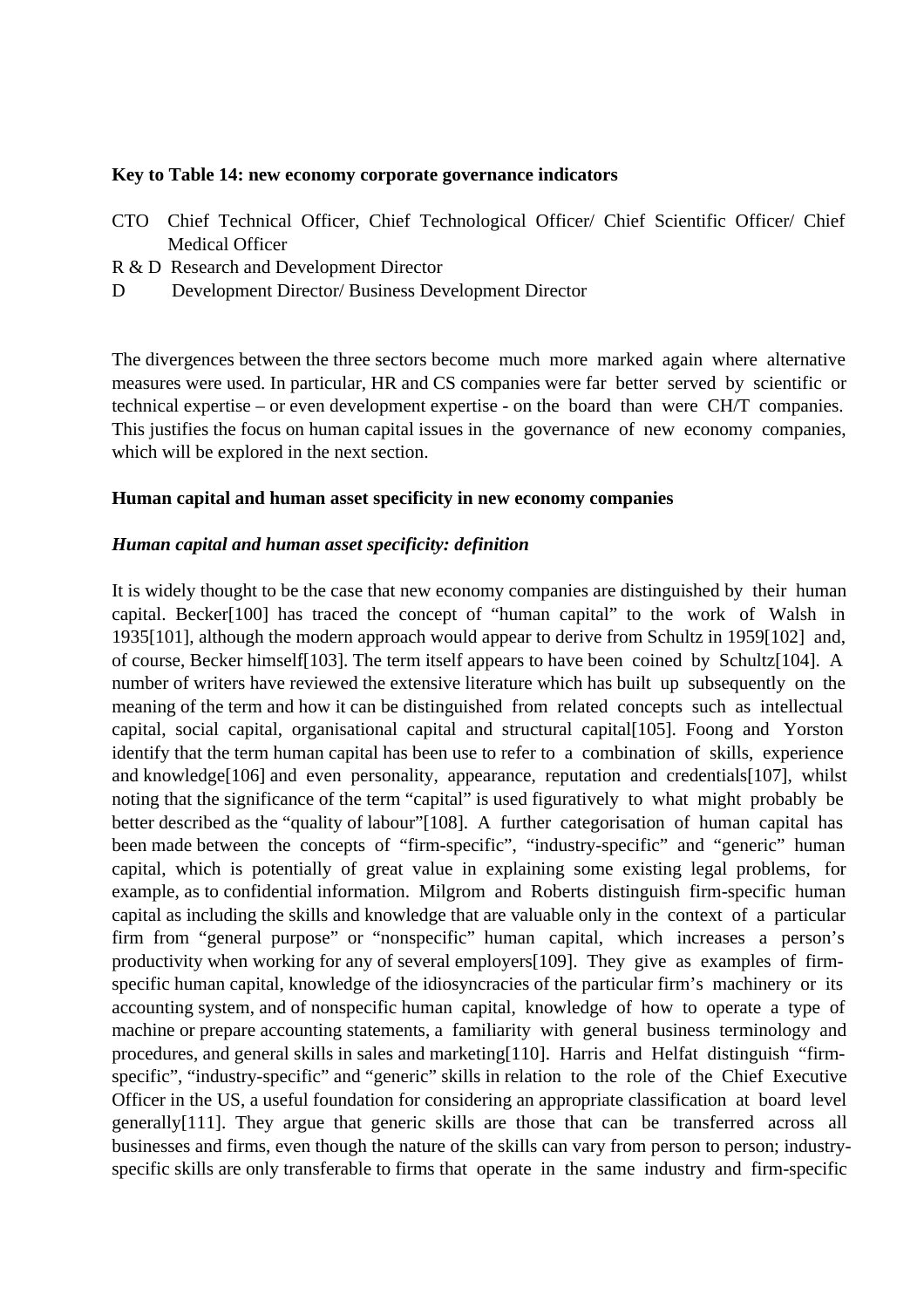skills cannot be transferred outside of the firm[112].

Human capital has been identified as the distinguishing feature of the "new enterprise" by writers such as Rajan and Zingales[113] They argue that the growing importance of human capital at the expense of other more tangible assets makes it hard to keep the vertically integrated firm intact because it weakens the command and control process[114]. They argue that what makes the new enterprise distinctive are mutual dependencies and specialization between various units of the enterprise because the primary source of power is no longer the ownership of inanimate objects[115]. It is unsurprising in such a context that links with universities can be strong, since it would be expected that universities would play a vital role in the creation and development of human capital. Accordingly, Audretsch and Stephan have demonstrated that out of 101 founders of new biotechnology companies in the early 1990's, 50 –nearly half - were from universities and that of those 50, 35 continued to be associated with their universities on a part-time basis, with the other 15 having left their universities to work full-time for the biotechnology company[116].

There are detractors as to the importance of human capital, notably Donaldson[117]. He argues that the role of tacit knowledge in organisations is exaggerated and that, in contrast, an increase in the formal rationality of knowledge is taking place, accompanied by increasing bureaucratization, seen, for example, in the creation of knowledge champions, who provide a focus for the development and propagation of knowledge across a company, so that new assignments can be tackled by consultants who lack experience and expertise[118]. Disagreeing with conventional assumptions that power and wealth are accruing to a new class of "knowledge workers", he argues that instead technical experts and professionals are confined to the lower levels of hierarchical organisations even they enjoy some degree of autonomy and influence[119]. The exceptions to this are seen as the disciplines of finance and accounting where experts have risen to powerful positions at higher levels of firms because of their relevance to the markets and property rights[120]. The significance of this in terms of the governance of new economy companies is that it would suggest that such companies may be or, as they grow in size, become, governed by those who are not technical experts in the specialised field in which the company is engaged.

A concept which is related to human capital and which can be easily – but mistakenly – confused with it is that of human asset specificity. Asset specificity has received a strong emphasis in neoinstitutional economics where it was defined by Williamson as follows[121]:

"A specialised investment that cannot be redeployed to alternative uses or by alternative users except at a loss of productive value. Asset specificity can take several forms of which human, site and dedicated assets are the most common. Specific assets give rise to bilateral dependency which complicates contractual relations ..."

Since the ideal transaction from a transaction cost economics perspective has zero asset specificity[122], Williamson argues that such investments should never be made except to contribute to prospective reductions in production costs or additions to revenue[123]. Nonetheless, as Deeds, DeCarolis and Coombs demonstrate, increases in firm-specific research and scientific capabilities, measurable by citation analysis of scientists across companies, dramatically improve a company's absolute ability to create wealth[124]. New economy companies are likely to be affected by asset specificity in a variety of ways, for example, they may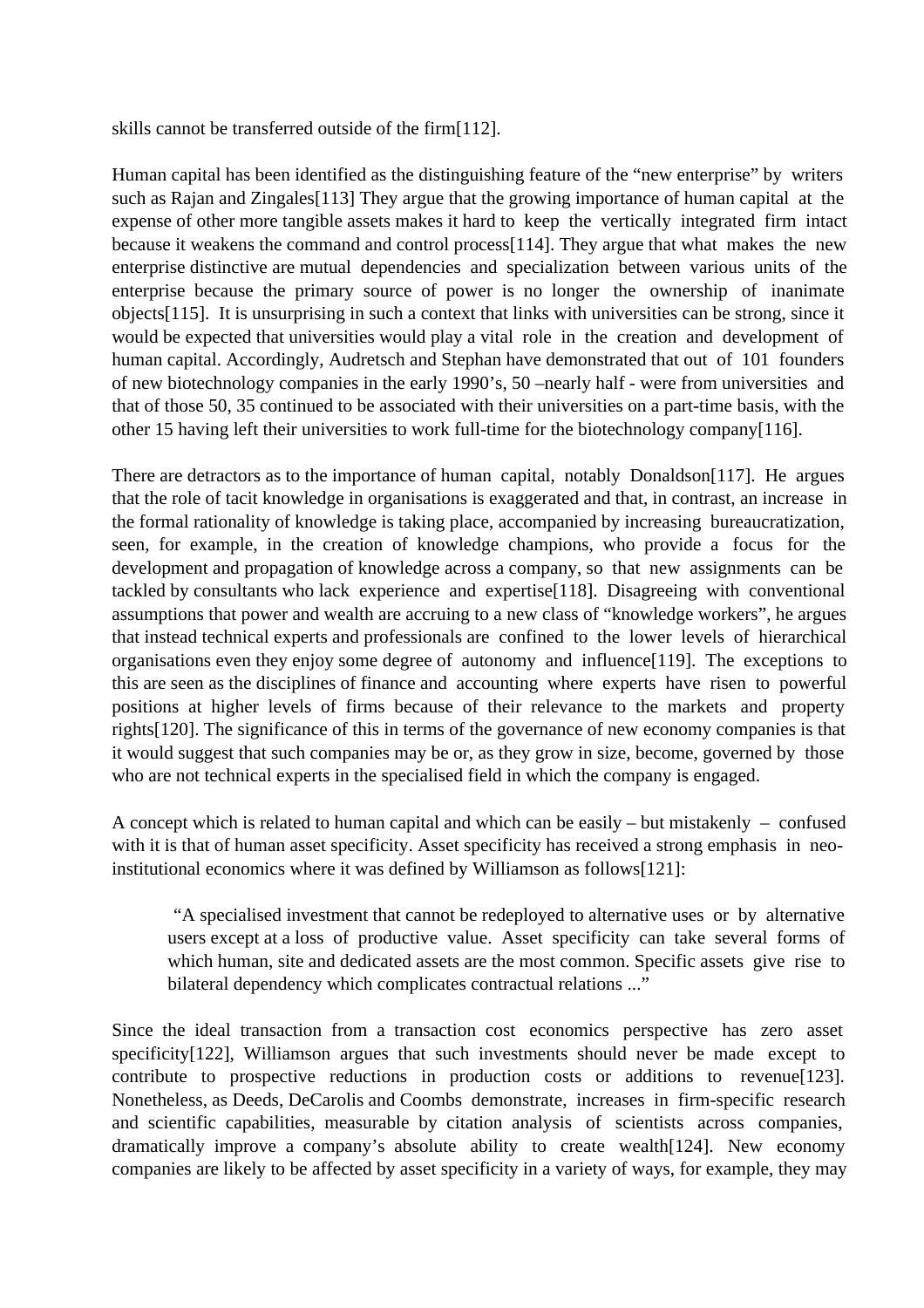own both tangible and intangible assets and possess human capital all with an especially high specificity. Whilst human asset specificity, considered below, is an important example, the concept has a bearing on other forms of investment which in a high-technology environment may be equally specific. Maughan and Copp, in particular, have argued that insofar as there were any real differences between innovative high growth companies and others is that they exhibit marked characteristics of human resource asset specificity and are often weak in physical assets, a problem common to many categories of business activity[125]. An alternative approach, which cuts across this problem, is provided by Quince and Whittaker, who argue that with many high technology activities, such as software and telecommunications, the distinction between product and service is blurred; accordingly, they argue that the true distinction is between activities where the product is embodied in the person and those in which it is embodied in the product, with research and development and intellectual property rights being unimportant in the former but crucial in the latter[126].

#### *Human capital and human asset specificity: measurement*

Measurement of human capital is regarded as a significant research priority because of the perceived link between human capital and corporate performance. Foong and Yorston surveyed the most common indicators used in human capital reporting by reference to the percentage of times mentioned, but noted that detailed empirical analysis was rare because there was no common measure, even within the same country over time, let alone for comparisons between countries[127]. Their conclusions are summarised in Table 15.

#### **Table 15**

Foong and Yorston: Most common indicators used in human capital reporting

| Turnover/retention/absence   | 19% |     |
|------------------------------|-----|-----|
| Competencies/training        |     | 17% |
| Employee productivity        |     | 16% |
| Workforce profile            | 16% |     |
| Employee attitude/engagement |     | 12% |
| Employee compensation        |     | 8%  |
| Recruitment                  | 4%  |     |
| Health and safety            |     | 3%  |
| Other statistics             |     |     |
|                              |     |     |

A high proportion of the measures which were surveyed were focused, as would be expected, on measures of employee human capital, although some had potential relevance to the measurement of human capital within the governance function of a company as well. Those with potential relevance related to turnover/ retention, competencies, engagement and compensation and were followed in this survey, for example, competencies were measured by using a measure of academic distinction.

The measurement of human asset specificity and an examination of its role in corporate governance was anticipated to be a major component of this paper. A very helpful precedent of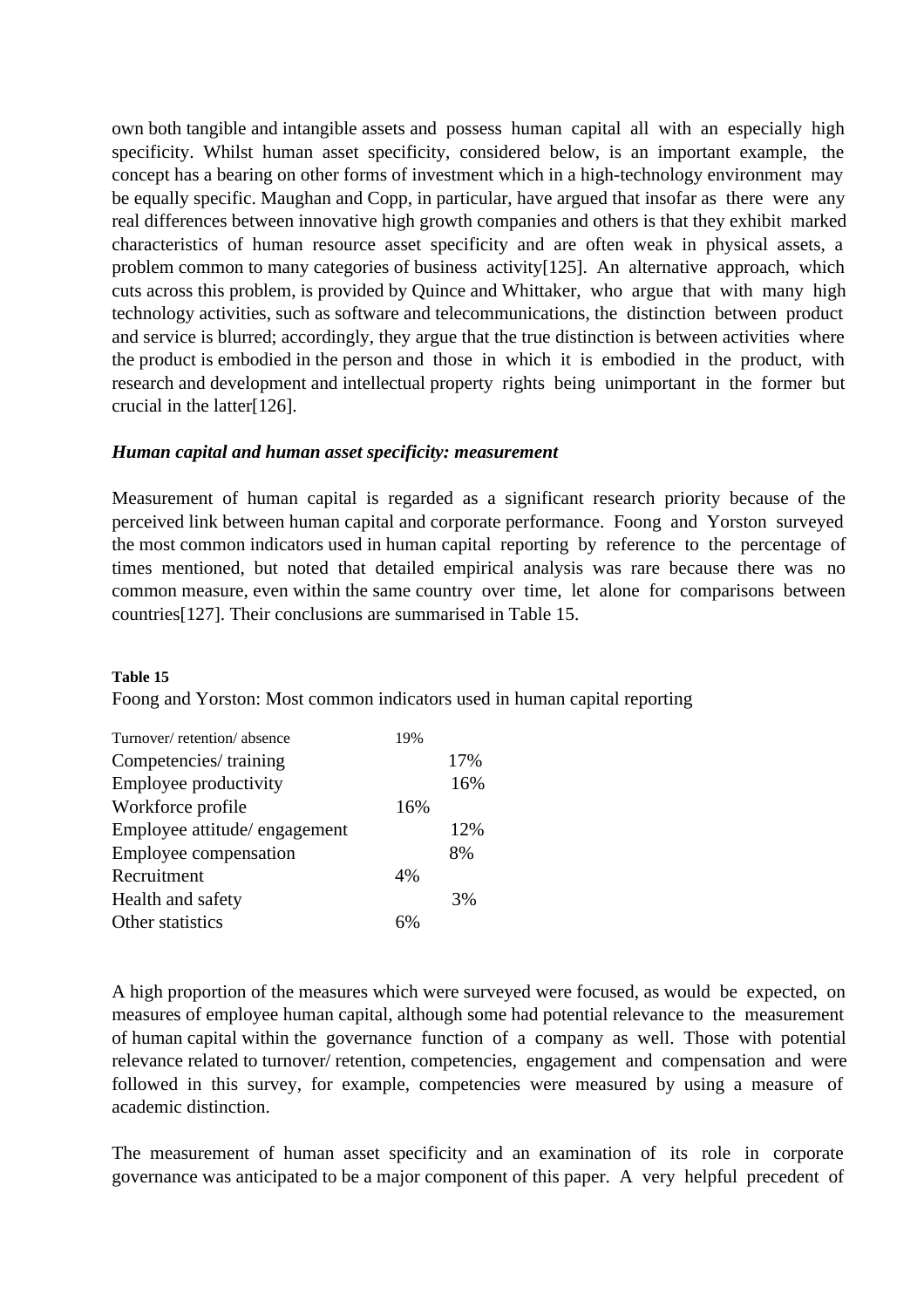the way in which this might be conducted was found in the work of Harris and Helfat who examined the relationship of the compensation of Chief Executive Officers in the United States to three types of skills: firm-specific, industry-specific, and generic skills[128]. Their survey was extensive consisting of 305 CEO successors listed in 10 years of Forbes annual surveys of executive compensation for the years 1978 through 1987[129]. The classification of CEO's was conducted by using the work history of the CEO from proxy statements and the Wall Street Journal article which announced the appointment[130]. An external successor was defined as a CEO with 2 or fewer years of tenure in the company before becoming CEO to reflect the possibility of a CEO being appointed to another role with an expectation of becoming CEO[131]. External successors were then classified as "within-industry" or "outside-of-industry" successors depending on whether the CEO had prior work experience in at least one of the industries in which his/ her employer conducted business within 5 years of moving to the company[132]. This was, in turn, determined by identifying all 3-digit SIC code industries in which the employing company had revenues in the year prior to the CEO's first year, based on information in annual reports, Form 10-K reports and Moody's manuals[133]. The rest of the study entailed a regression analysis to test two hypotheses, namely that external CEO successors received greater initial noncontingent compensation than internal successors[134] and that external CEO successors with generic skills only received greater initial non-contingent compensation than external successors with industry-specific experience<sup>[135]</sup>. The detailed conclusions will be discussed later in this paper.

The criteria adopted in this paper were adopted after various pilot attempts of varying degrees of success. For example, at an early stage it had been thought possible to distinguish all directors by reference to whether they presented some distinction in the following categories: management, professional, finance, technical, scientific/ academic or experience. This worked well for many companies and was usually intuitively obvious; however, it was abandoned because of a risk of lack of rigour – some directors moved at different stages of their career between categories and there was a risk of undue weight being placed on subjective criteria.

The category of "founder" directors was identified primarily from a review of the biographies contained in the annual reports and accounts of the companies within the sample but secondarily by comparison with the information on the same directors from the prospectuses. The reason for this approach was that it was necessary to make the identification from the annual reports and accounts so that the information could be linked to other indicators which could only be derived from the annual reports and accounts. However, where the prospectus gave more information in respect of the same individual there could be no objection to supplementing it in this way; although, in a number of cases, the biographical information in the annual reports and accounts appeared to be fairly identical and not updated from that in the prospectus. A "founder" was often identified as such; the leader of a management buy-out team was also included for the purposes of analysis as a "founder". An "insider" director was defined by reference to the following categories, again primarily by reference to the annual reports and accounts and secondarily by reference to prospectuses: founders; directors appointed from within the company after tenure of more than 12 months[136]; directors who had held office for more than 6 years[137]. An "outsider" director was defined as a director who had demonstrably been appointed from outside the company. There were regrettably a fair proportion of directors where the information was inadequate to make a confident determination and these were excluded. An "academic" director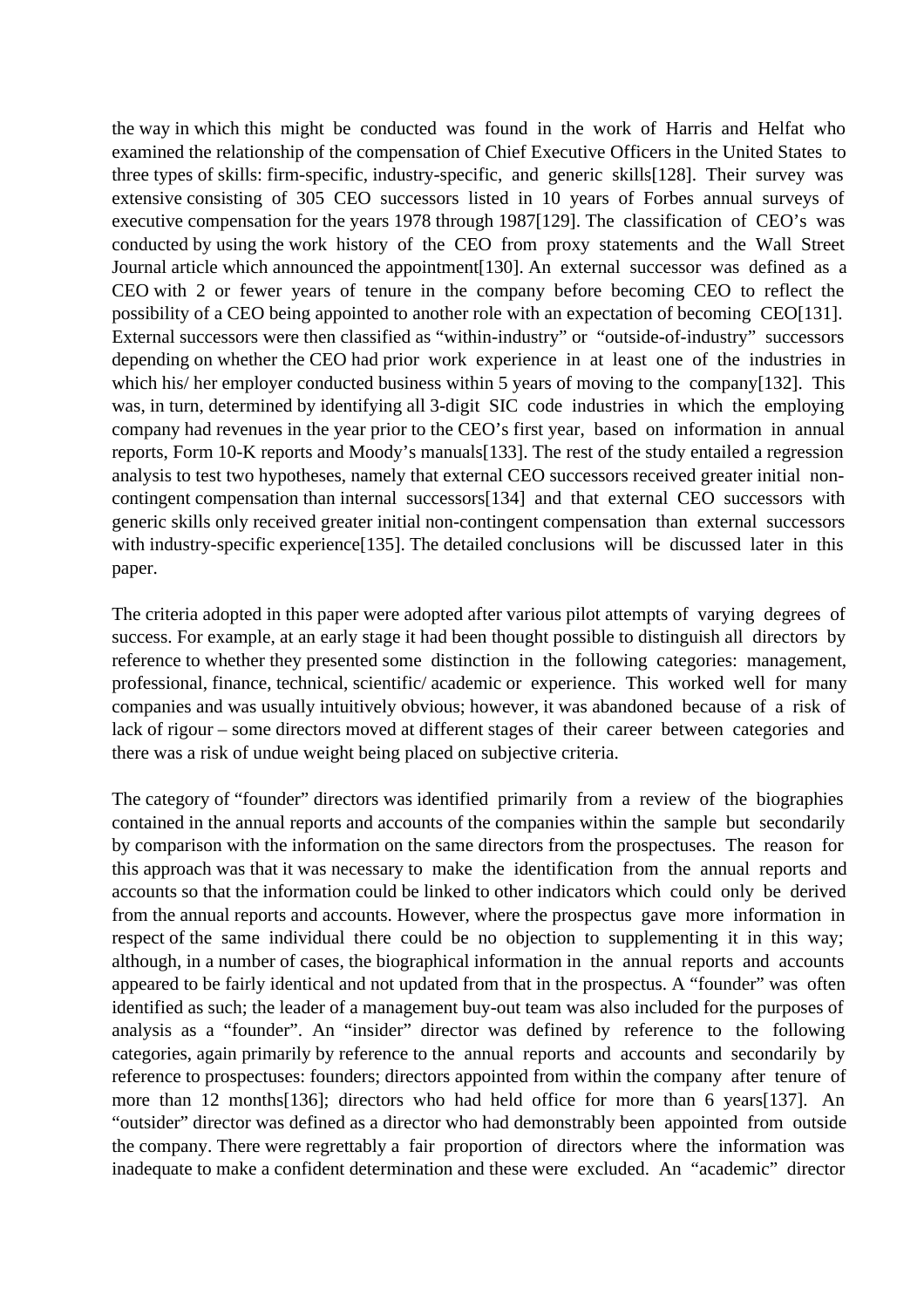was defined as a director with one of the following distinctions, based again primarily on the sample of annual reports and accounts and secondarily on the prospectuses: high level prizewinning, for example, a Nobel prize, a Professorship, a Research Fellowship, a PhD, or publications. Whilst there is a risk that such categories might be to some extent arbitrary, for example, they exclude academic management qualifications such as an MBA, they possessed the advantage of being identifiable on a consistent basis and clear indicators of possession of strong human capital.

### *Distinctiveness of new economy companies*

The main approach adopted in this paper was to focus upon the identification of human capital as an investment risk factor. The use of a risk-based approach has much to comment itself in an analysis of corporate governance since it was the risk of major corporate failure led to the establishment of the Cadbury Committee and risk management the reason for the establishment of the Turnbull Committee. If it were possible to ascertain what risks were actually perceived by new economy companies as peculiarly a problem for them, and thereby to ascertain the weight placed upon human capital issues as a specific risk, then it would be possible to evaluate the extent to which this truly distinguished such companies. This approach also had the benefit that is related closely to the concept of human asset specificity which is also concerned with risk in terms of bilateral dependency. This was a major factor in the decision to rely upon the information disclosed in company prospectuses and listing particulars for this purpose where risk factors must be disclosed since gaining access to information from companies as to their risk profile would have been likely to be difficult, because: (1) questionnaires, especially as to commercially sensitive issues were unlikely to receive a response; (2) interviews, conducted at such a level as to elicit valuable information, were unlikely to be agreed to; (3) observation would be out of the question.

There is a general requirement on a company publishing listing particulars to include [138]:

"... information on the group's prospects for at least the current financial year. Such information must relate to the financial and trading prospects of the group together with any material information which may be relevant thereto, including all special trade factors or *risks (*if any) which are not mentioned elsewhere in the listing particulars and which are unlikely to be known or anticipated by the general public, and which could materially affect the profits ..."

In the case of a scientific research based company, the listing particulars must additionally set out fully, explain and give appropriate prominence to the risks associated with the exploitation of its products and must include an independent report(s) assessing them[139]. Innovative high growth companies are subject to a more broadly defined obligation to include in a separate prominent section entitled "Risk factors" full details and an explanation of the risks associated with the business and, in particular, any factors which could have a substantial adverse effect on the company's financial condition or which could endanger the company's business success and must similarly be subject to an independent report [140].

McCrum, in comparing the requirements for the identification of risk factors in the UK with US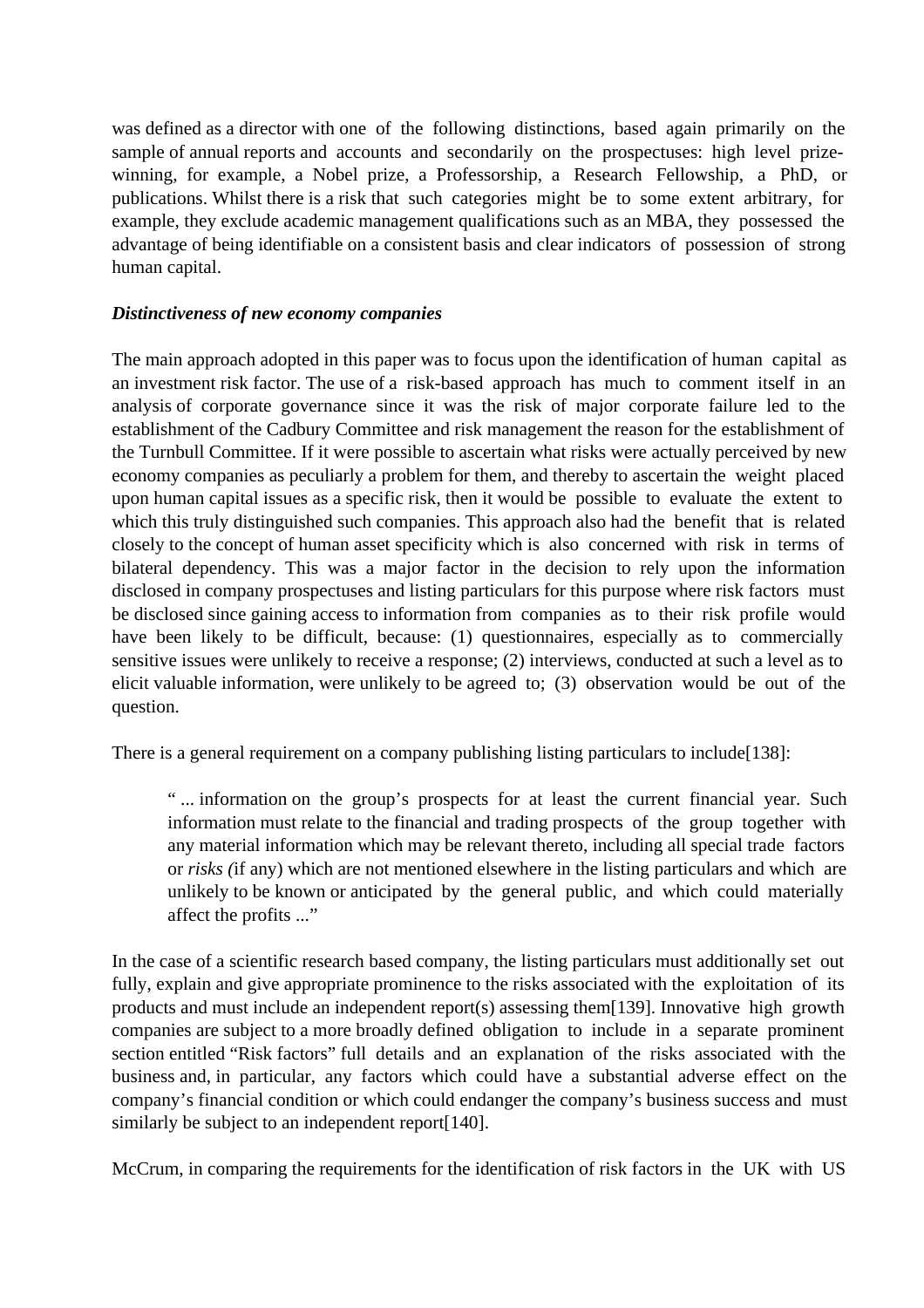practice[141], notes that the US Securities and Exchange Commission ("the SEC") requires that investors are made aware of any material risks of investment[142] and that the SEC's plain English rules include a requirement that risks should be set out in short sentences, avoiding technical or legal jargon and that each heading should specify the risk[143]. She concludes that on account both of *Chapter 25 Listing Rules* and the importance of maintaining consistency in disclosure across jurisdictions, that UK listing documents would increasingly include substantial sections on risk factors[144]. Nonetheless, it was apparent from the survey that there was a "UK" and a "US" style of drafting of prospectuses with the UK style appearing to be much crisper and clearer.

A good example of the level of disclosure provided in relation to a human capital investment risk factor was as follows[145]:

# "**Dependence on key executives and personnel**

Actinic believes its future success will depend greatly upon the expertise and continued service of certain key executive, sales/ marketing and technical personnel, in particular: Kevin Grumball, Chief Executive Officer; Christopher Barling, Chief Operating Officer; David Dawson, Chief Financial Officer; and the senior management detailed in Part I of this document. Furthermore, Actinic's ability to expand its operations to accommodate its anticipated growth will also depend on the Company's ability to attract and retain additional qualified finance, management, marketing, sales and technical personnel. However, competition for these type of employees is intense due to the limited number of qualified professionals. Actinic has attempted to reduce this risk by (i) entering into employment contracts with certain of its Directors which contain limited non-competition provisions, (ii) offering incentive schemes to such employees typical for this industry, such as an employee share option plan and (iii) taking out key man insurance on certain of its key executives. However, these measures do not guarantee that such employees will join and / or stay employed with Actinic, and the key man insurance may not be sufficient to compensate the Company adequately in the event of the loss of those key executives. If Actinic fails to attract and retain such personnel it may be difficult for the Company to manage its business and meet its objectives and its business, results of operations or financial condition may be adversely affected."

A key to the main categories of risk factor identified are set out below.

# **Key to Risk Factor Codes**

| Competition     |                                                                                       |            | Commercial competition      |  |  |  |                                                                          |
|-----------------|---------------------------------------------------------------------------------------|------------|-----------------------------|--|--|--|--------------------------------------------------------------------------|
| Customer        |                                                                                       |            | Dependence on key customers |  |  |  |                                                                          |
| Development and |                                                                                       |            |                             |  |  |  | Risks associated with development and manufacturing                      |
| manufacturing   |                                                                                       | capability |                             |  |  |  |                                                                          |
| Environment     | Environmental risk, use of hazardous materials                                        |            |                             |  |  |  |                                                                          |
| Financial       | History of losses, absence of prior market, fluctuation of results, future additional |            |                             |  |  |  |                                                                          |
|                 |                                                                                       |            |                             |  |  |  | capital needs, dilution of existing shareholders, share price volatility |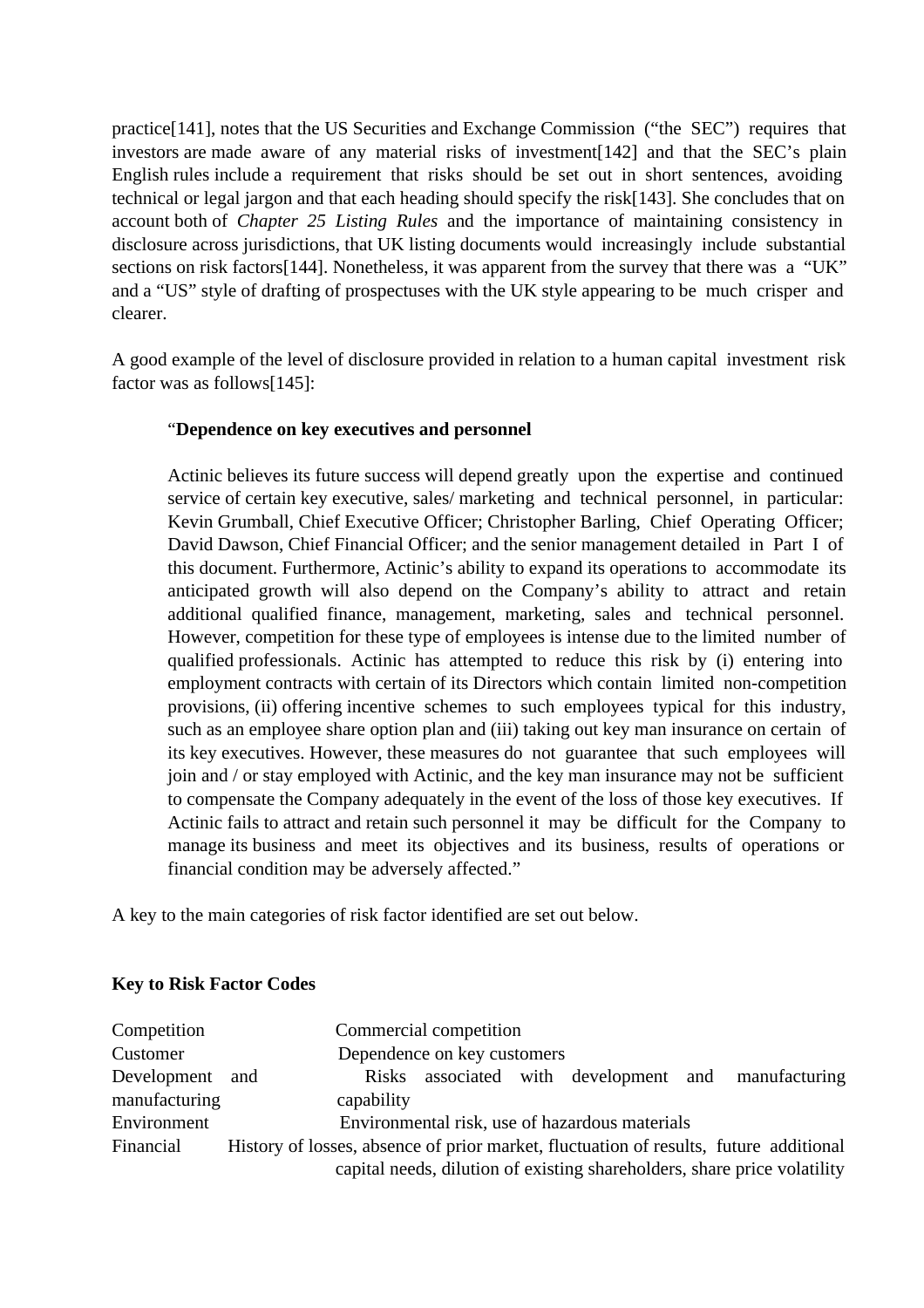| Growth                                                                               | Limited history, management of growth, integration of acquisitions and mergers |  |  |  |  |  |  |  |
|--------------------------------------------------------------------------------------|--------------------------------------------------------------------------------|--|--|--|--|--|--|--|
|                                                                                      | and costs of merger                                                            |  |  |  |  |  |  |  |
|                                                                                      | Human capital Retention of employees, key personnel and management [? check]   |  |  |  |  |  |  |  |
| International Problems of international growth, currency fluctuations and US factors |                                                                                |  |  |  |  |  |  |  |
| Internet                                                                             | Internet risk                                                                  |  |  |  |  |  |  |  |
| Intellectual property                                                                | Intellectual property protection                                               |  |  |  |  |  |  |  |
| Other                                                                                | Other risks                                                                    |  |  |  |  |  |  |  |
| Pricing                                                                              | Pricing environment                                                            |  |  |  |  |  |  |  |
| Product                                                                              | Risks associated with early stage of product development, product testing,     |  |  |  |  |  |  |  |
|                                                                                      | customer acceptance, growth in markets, obsolescence, insurance                |  |  |  |  |  |  |  |
|                                                                                      | and liability                                                                  |  |  |  |  |  |  |  |
| Regulation                                                                           | Tax, competition law, regulatory approval of products                          |  |  |  |  |  |  |  |
| Supplier                                                                             | Dependence on suppliers                                                        |  |  |  |  |  |  |  |
| Y <sub>2</sub> K                                                                     | Year 2000 risk                                                                 |  |  |  |  |  |  |  |

The approach adopted to the analysis of the narrative information was based on a modified form of content analysis[146]. Content analysis can be defined as " ... a quantitatively orientated technique by which standardised measurements are applied to metrically defined units and these are used to characterised and compare documents ..."[147]. It is regarded as an accepted method of textual investigation and essentially consists of establishing categories and then counting the number of instances where those categories are used in a particular item of text[148]. Its strengths are accordingly seen as its reliability and its validity, but its weakness that it may come to trite conclusions[149]. To this must be added that reliability may be threatened unless care is taken to respect the text. For example, any survey must be careful to ensure that the use of language truly reflects a perceived emphasis and is undistorted, for example, by something as simple as the word "not" prefixing a word.

The purpose of the records being examined for this paper were to comply with regulatory requirements and were often summed up with an opening statement, such as [150]:

"Before deciding whether to invest in the Ordinary Shares, prospective investors should carefully consider the risks set out below together with all other information contained in this document. If any of the following risks actually materialises, the Company's business, financial condition and/ or results of operations could be materially and adversely affected. If as a consequence the trading price of the Ordinary Shares declined, an investor might lose some or all of his investment."

The benefit of this from a methodological perspective is that the documents were intended for the benefit of similar categories of recipients and for an essentially common purpose so ensuring a degree of comparability. However, there were significant divergences in the approach to the drafting of the documents, for example, some contained simple lists of risk factors, some contained separate categories of risk factors, others sought to comply with US practice in drafting. As a consequence, the approach taken to their analysis was to use a spreadsheet recording the priority with which particular risks were identified and the number of lines of text associated with each risk. These were classified into groupings of the most common types of risk factor and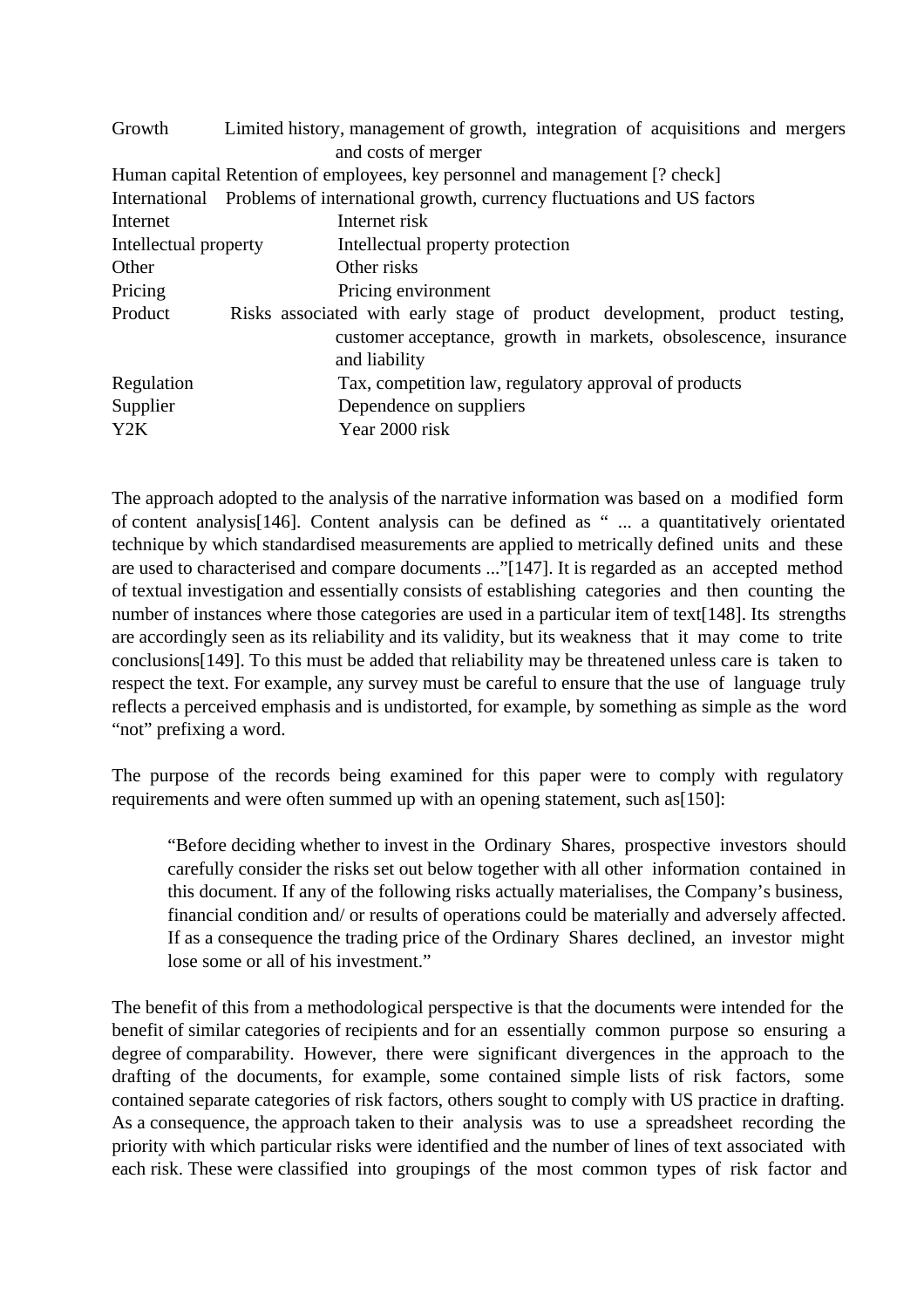additional explanatory narrative information recorded. These were then analysed by reference to the average number of lines of text devoted to selected risk factors and the ranking of particular risk factors, in each case by sector. The results of the analysis of the average number of lines of text devoted to types of risk factor is set out in Table 16 below.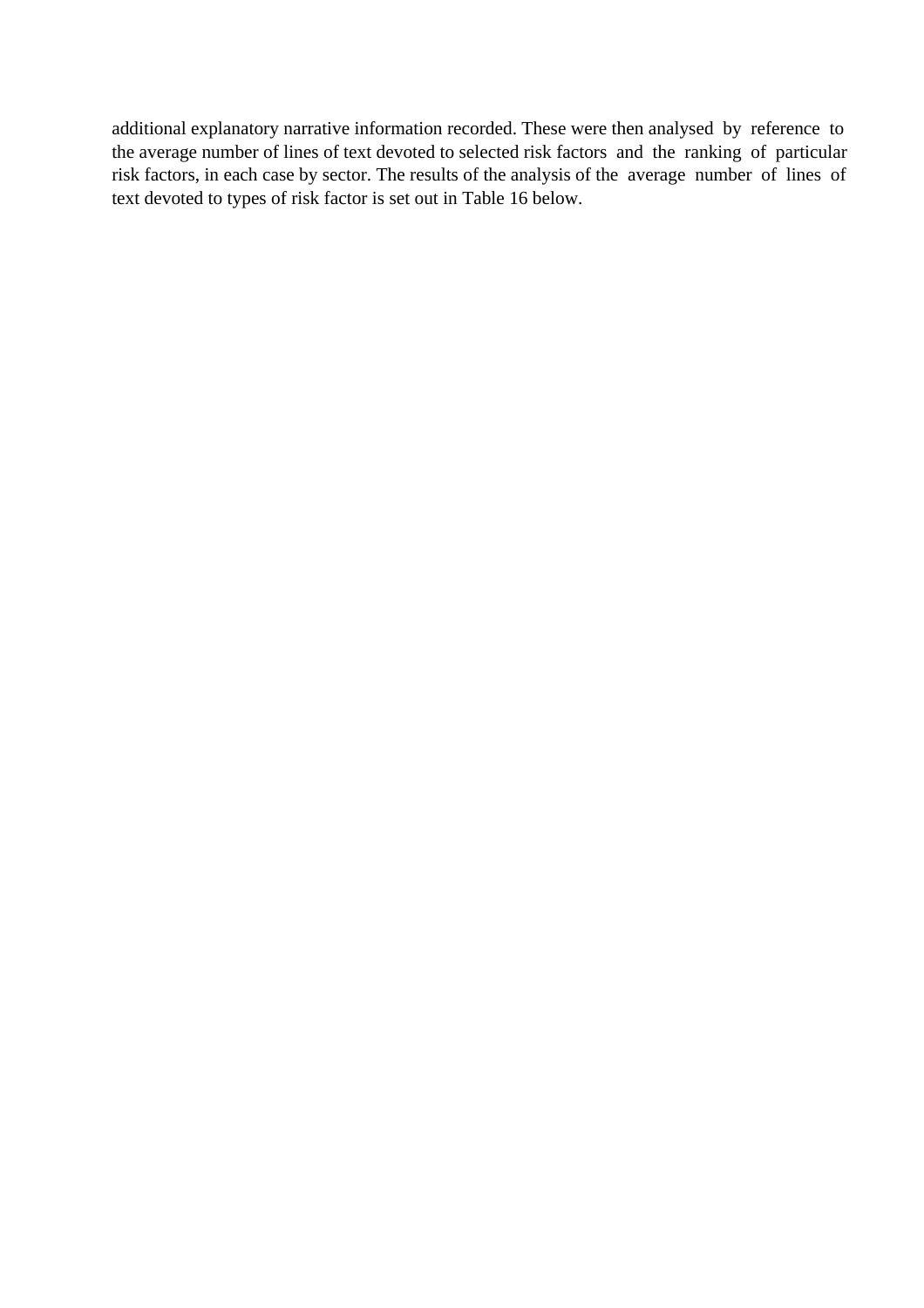| Table 16: Average Number of Lines of Text Devoted to |                      |            |                         |               |  |  |  |
|------------------------------------------------------|----------------------|------------|-------------------------|---------------|--|--|--|
| Selected Risk Factors                                |                      |            |                         |               |  |  |  |
|                                                      |                      |            |                         |               |  |  |  |
| RISKS                                                | HR                   | CH/T       | CS                      | All Companies |  |  |  |
| Product                                              | 25 (13%)             | $24(11\%)$ | 29 (15%)                | 78 (13%)      |  |  |  |
| IP                                                   | 30 (16%)             | 19 (9%)    | 16<br>(8%)              | 65<br>(11%)   |  |  |  |
| Competition                                          | 10 (5)               | 21 (10%)   | 13 (6%)                 | 44 (7%)       |  |  |  |
| Price                                                | 7 (4%)               | 2(18)      | 2(18)                   | 11<br>(2%)    |  |  |  |
| Human                                                | 7 (4%)               | 10(5%)     | 15 (8%)                 | 32(5%)        |  |  |  |
| Capital                                              |                      |            |                         |               |  |  |  |
| Growth                                               | 6 (3%)               | 9 (4%)     | 16(8)                   | 31 (5%)       |  |  |  |
| Internationa $ 5 (3)$                                |                      | 8 (4%)     | 17(98)                  | $30(5$ $)$    |  |  |  |
|                                                      |                      |            |                         |               |  |  |  |
| Regulation                                           | 31 (17%)             | 14 (6%)    | $ 7(4\%)$               | 62 (10%)      |  |  |  |
| Customers                                            | 7 (4%)               | 6 (3%)     | 18<br>(4%)              | 21(38)        |  |  |  |
| Suppliers                                            | 4 (2%)               | 17 (8%)    | 6 (3%)                  | $27(4\%)$     |  |  |  |
| D and M                                              | 11 (6%)              | 8 (4%)     | 5 (3%)                  | 24 (4%)       |  |  |  |
| Internet                                             | 0 (0%)               | 8<br>(4%)  | 15 (8%)                 | $23(4\%)$     |  |  |  |
| Environment                                          | $\vert 4 \vert (2 \$ | $3(1\%)$   | $0(0\%)$                | 7 (1%)        |  |  |  |
| Financial                                            | 29 (16%)             |            | 53 (24%) 37 (19%)       | 119 (20%)     |  |  |  |
| Y2K                                                  | 4 (2%)               | 7 (3%)     | 6 (3%)                  | 17 (3%)       |  |  |  |
| Other                                                | 6 (3%)               | 8 ( 4 % )  | 8 (4%)                  | 22(48)        |  |  |  |
| TOTAL                                                | 187 (100%)   217     |            | 200 (100%)   604 (100%) |               |  |  |  |
|                                                      |                      | $(100$ $)$ |                         |               |  |  |  |
|                                                      |                      |            |                         |               |  |  |  |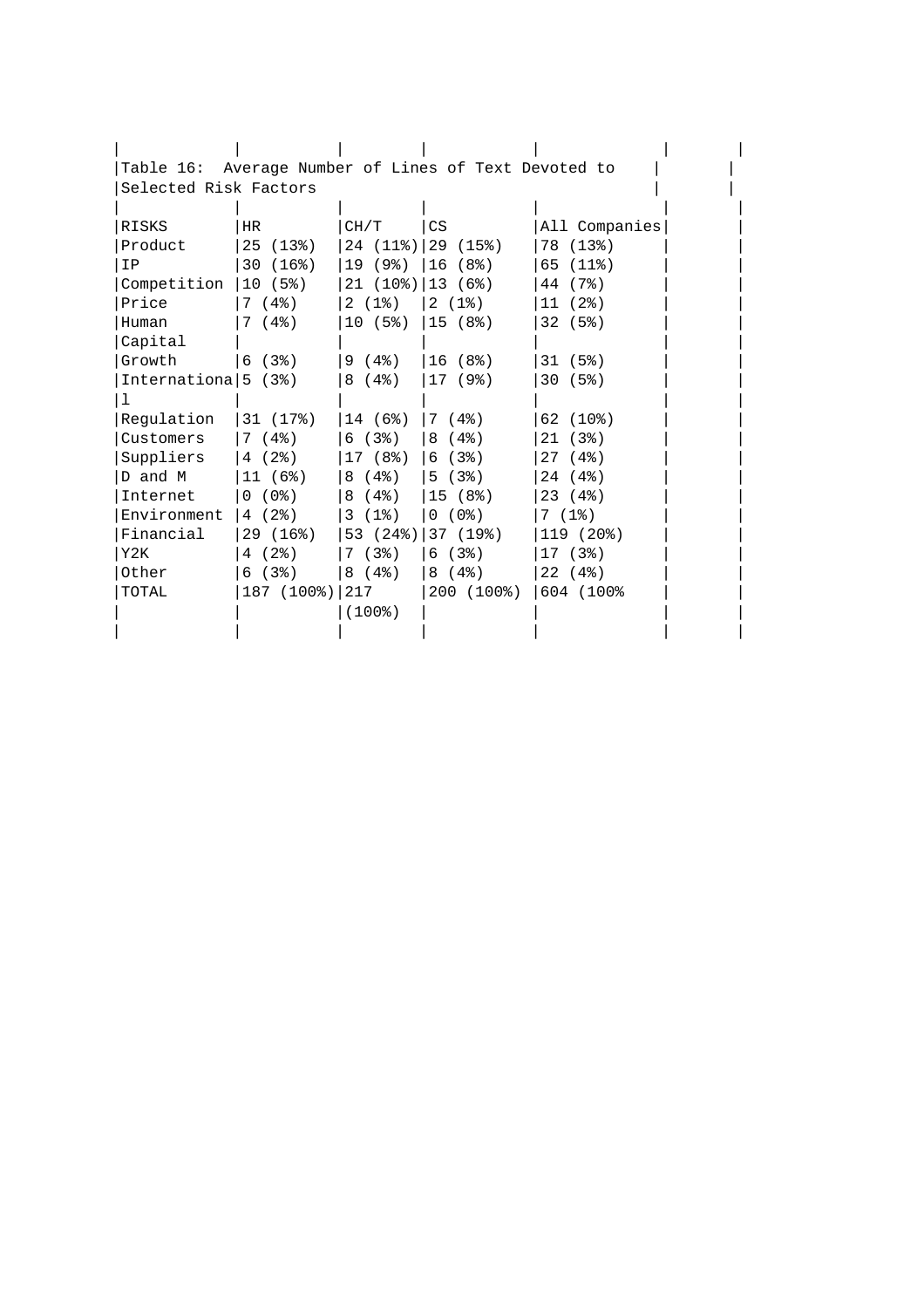The most significant risks for CH/T companies and CS companies, by this measure, related to financial issues (24% and 19% respectively) whereas in the case of HR companies this was very important (16%) but ranked slightly behind regulation and the protection of intellectual property rights (17% and 16%, as rounded, respectively), issues which were not especially significant for the other types of company. Human capital issues were most important in relation to CS companies, where they ranked equal fifth (5%) whereas in relation to the other types of company they ranked seventh (4% and 5% respectively). In conclusion, then, it would seem that human capital issues must be regarded as an important perceived risk though far from the most significant. The results of the alternative analysis of the priority, in terms of place within the relevant section of the prospectus, of types of risk factor is set out in Table 17 below.

|                 |                                                   | Table 17 Rankings of Risk |    |  |  |  |  |  |
|-----------------|---------------------------------------------------|---------------------------|----|--|--|--|--|--|
| Factors         |                                                   |                           |    |  |  |  |  |  |
|                 | (based on the order in which they are included in |                           |    |  |  |  |  |  |
| the prospectus) |                                                   |                           |    |  |  |  |  |  |
|                 |                                                   |                           |    |  |  |  |  |  |
| RISKS           | HR                                                | CH/T                      | CS |  |  |  |  |  |
| Product         |                                                   |                           |    |  |  |  |  |  |
| TP              | 2                                                 |                           | 8  |  |  |  |  |  |
| Competitio   2  |                                                   |                           | 4  |  |  |  |  |  |
| l n             |                                                   |                           |    |  |  |  |  |  |
| Price           | 8                                                 | ר ר                       | 15 |  |  |  |  |  |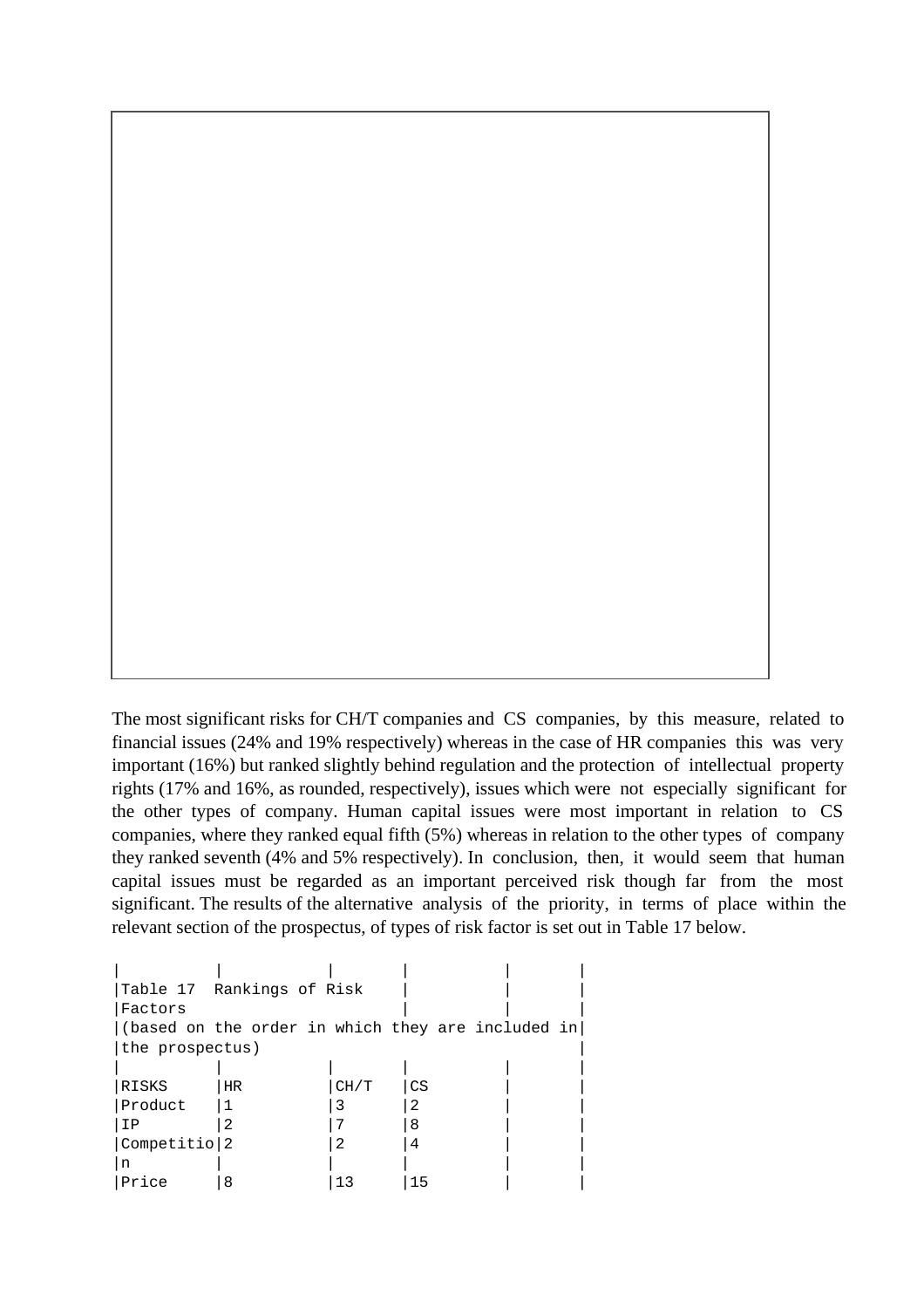| Human           | 6  | 5  | 3  |  |
|-----------------|----|----|----|--|
| Capital         |    |    |    |  |
| Growth          | 12 | 9  | 5  |  |
| Internatio   14 |    | 11 | 12 |  |
| nal             |    |    |    |  |
| Regulation 5    |    | 8  | 11 |  |
| Customers       | 9  | 6  |    |  |
| Suppliers       | 11 | 4  | 9  |  |
| D and M         | 7  | 10 | 10 |  |
| Internet        | 16 | 15 | 6  |  |
| Environmen 10   |    | 16 | 16 |  |
| t               |    |    |    |  |
| Financial       | 4  |    |    |  |
| Y2K             | 15 | 14 | 14 |  |
| Other           | 13 | 12 | 13 |  |
|                 |    |    |    |  |

The analysis of the priority of investment risk factors based on their order in the document showed that financial risks were the most important for both CH/T companies and for CS companies, whereas product risks were the highest priority for HR companies. The importance of financial risks was consistent with the previous analysis; product risk had also been a significant factor for HR companies where it fell immediately below those specifically identified. The explanation for this would almost certainly be the presence of scientific research based companies in the sample who were at the earlier stages of product development. The risks which received lowest priority related broadly to the environment and Year 2K. Risks associated with human capital fell somewhere towards the higher end of the spectrum at 6th, 5th and 3rd respectively, confirming again that such risks were regarded as important, but far from being the most significant.

What these analyses failed to do was to identify whether the risks associated with human capital related to employees generally or those in governance roles. Accordingly, a further analysis was conducted to investigate whether when human capital issues were identified as a risk factor, the risk related to employees, management or governance. A number of the references to management in risk factors were quite vague so that it is unclear whether this was additionally intended to encompass those in governance roles. The results were tabulated by categorising the risk between those companies which identified employees only, those which identified employees and management only and those that identified all three. The results of this analysis are set out in Table 18 below.

| Table 18 Types of Human Capital Risk |          |             |        |  |  |  |  |  |
|--------------------------------------|----------|-------------|--------|--|--|--|--|--|
|                                      |          |             |        |  |  |  |  |  |
|                                      | HR $(%)$ | $ CH/T$ (%) | CS (%) |  |  |  |  |  |
| Management                           | 43.3     | 40.0        | 20.0   |  |  |  |  |  |
| Governance                           | 33.3     | 20.0        | 70.0   |  |  |  |  |  |
| Employee                             | $\Omega$ | 15.3        | 5.0    |  |  |  |  |  |
| No record/                           |          |             | 5.0    |  |  |  |  |  |
| 'no such                             | 23.4     | 26.7        |        |  |  |  |  |  |
| factor                               |          |             |        |  |  |  |  |  |
|                                      | 100.0    | 100.0       | 100.0  |  |  |  |  |  |
|                                      |          |             |        |  |  |  |  |  |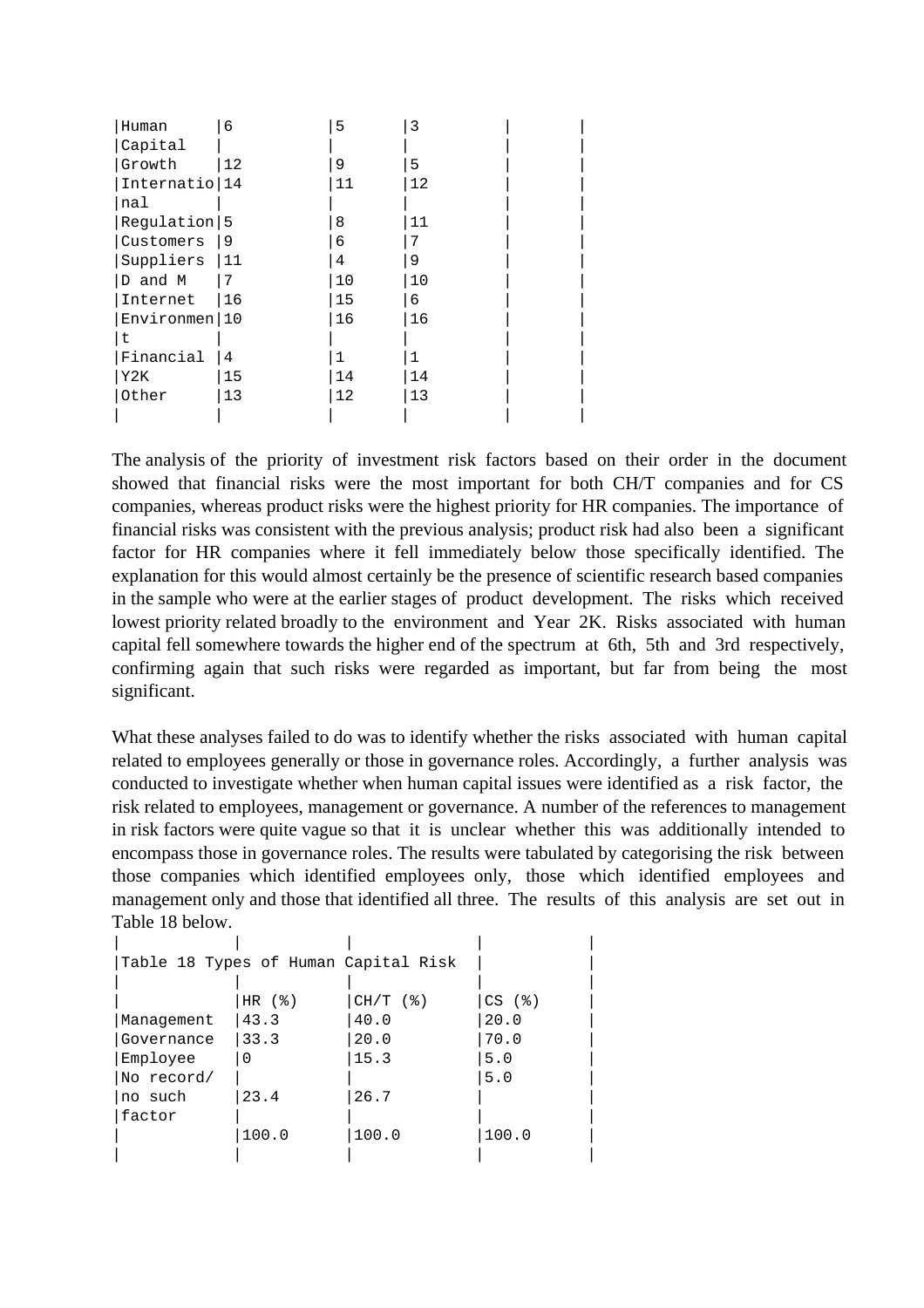There were marked differences in the profile of the nature of human capital risks identified in CS companies where that relating to governance amounted to 70%, contrasting with that for CH/T companies at 20%, although this might have been (partially) accounted for by differences in language given that such companies recorded a risk in relation to management at 40% rather than 20%. The reason for the dominance of concerns in CS companies may well reflect the higher proportion of founder directors in such companies, identified earlier in this section.

An alternative approach to measuring human capital, based on the prospectuses, was simply to analyse those companies which had identified this as a key strength. Whilst perhaps an overly simplistic measure, given that some statements were fairly brief, it was nonetheless interesting. The results are set out in Table 19 below.

|              |                |  |  | Table 19: Percentage of Companies Identifying Human Capital as a |  |  |  |  |
|--------------|----------------|--|--|------------------------------------------------------------------|--|--|--|--|
| Key Strength |                |  |  |                                                                  |  |  |  |  |
|              |                |  |  |                                                                  |  |  |  |  |
| Sector       | % of Companies |  |  |                                                                  |  |  |  |  |
|              |                |  |  |                                                                  |  |  |  |  |
| HR           | 20.0           |  |  |                                                                  |  |  |  |  |
| CH/T         | 46.7           |  |  |                                                                  |  |  |  |  |
| CS           | 50.0           |  |  |                                                                  |  |  |  |  |
| All          | 44.4           |  |  |                                                                  |  |  |  |  |
|              |                |  |  |                                                                  |  |  |  |  |

The results were surprising with health related companies which presented a much lower score than the other types of company.

# **THE GOVERNANCE OF NEW ECONOMY COMPANIES: AN "IDEAL" REGULATORY SYSTEM**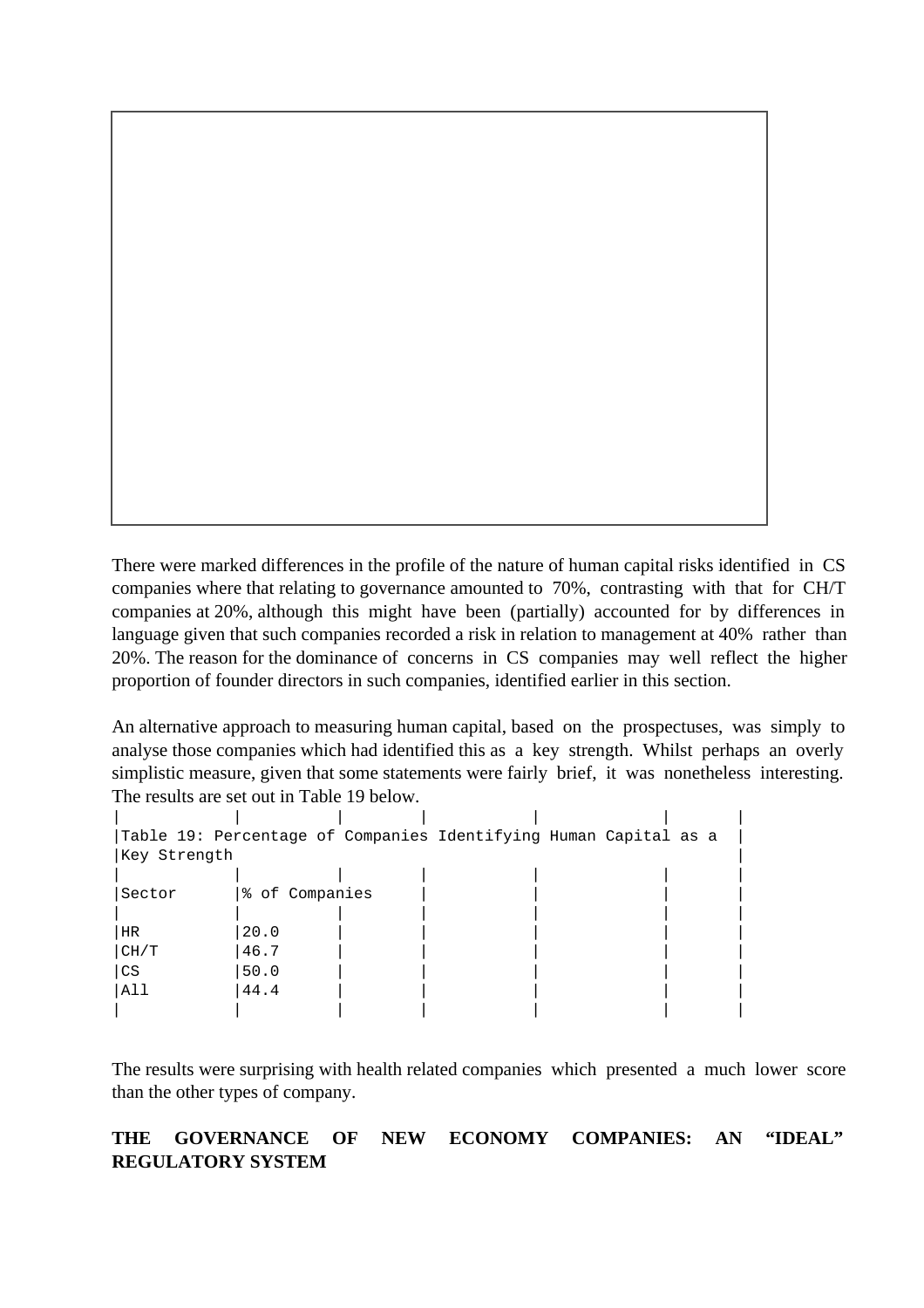# **Competing or complementary regulatory goals: efficiency, good governance and investor protection, innovation and human capital**

This section will seek to identify an "ideal" regulatory system for the governance of new economy companies, focusing especially on the human capital issues which arise. It will commence by examining some of the more important regulatory goals which are relevant: economic efficiency, good corporate governance and investor protection, the promotion and development of innovation, and human capital, and the extent to which these can be seen as competing or complementary with a view to identifying from the relevant literature specific indicators as to the ideal regulatory approach. The order in which these regulatory goals is not a signifier of their priority; they have been addressed in this way because much of the recent literature in relation to innovation and human capital relies to some extent on concepts developed within an economic or governance context.

# **Economic efficiency**

The rationale for the use of "law and economics" analysis in this paper has been stated by Maughan and Copp in the following terms[151]:

"Economic efficiency, the rationale for the discipline of economics, is not "real". It is an entirely abstract concept which is the outcome of a theoretical model of how resources can best be allocated in society."

However, economic efficiency is not an indivisible concept and, in principle, consists of a series of interconnected efficiencies, all of which must be achieved simultaneously if resource allocation is to be efficient: these consist of productive or technical efficiency, allocative efficiency and dynamic or innovative efficiency[152]. The most relevant of these to the regulation of new economy companies is dynamic or innovative efficiency where technological change is encouraged and productivity gains retained rather than frittered away in slackness and rentseeking activities[153]. Viscusi, Vernon and Harrington observe, however, that a competitive equilibrium results in static efficiency but that it is not clear whether it results in dynamic efficiency, especially in terms of research and development expenditure[154]. Accordingly, there may – albeit rarely - be a conflict between the regulatory goals of encouraging economic efficiency and encouraging innovation.

There are a number of assumptions made in neo-classical economic theory as to the role of law, some of which are explicit, others implicit. They have been summarised by Copp as requiring: the protection of natural and legal persons; the protection of property rights; the assurance that promises will be enforced; the protection of free and fair competition; and state intervention where there is evidence of market failure [155]. These explain and justify the existence of seemingly disparate fields of law, such as criminal law, tort, property law, contract law and competition law. The criteria for state intervention in company law in the event of market failure have been summarised by Cheffins by reference to the following criteria: imperfect information; transaction costs; judgement problems, negative externalities and collective action problems or related types of strategic behaviour[156]. He contrasts non-efficiency justifications for state intervention such as fairness, participation, the protection of community ideals, and the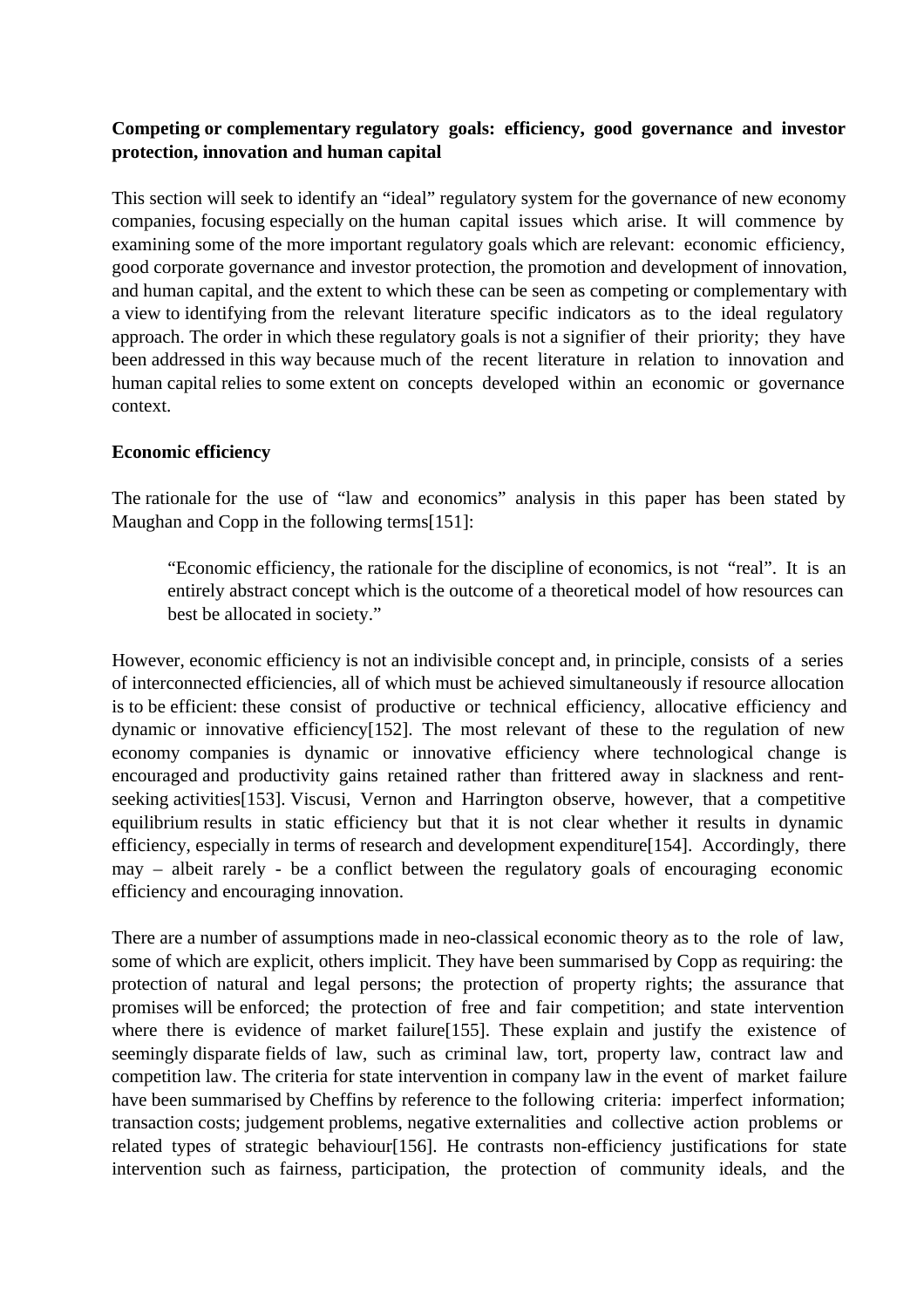preservation of morality in the market system[157]. The relevance of the criteria for state intervention to innovative high growth companies has been argued by Copp and Maughan to lie in the problems which such companies give rise to in terms of the costs of measuring information, asymmetric information and investor judgement problems[158].

The need for a property law is of particular relevance to new economy companies, since it extends to the existence of intellectual property law because, as Cooter and Ulen explain, the special problems in defining property rights in information lie in that buyers cannot determine the value of information until they have it and this removes their willingness to pay for it and that, because information is costly to produce and cheap to transmit, buyers become competitors and consumers may free ride [159]. Accordingly, as they argue, an unregulated market may undersupply ideas so that state intervention may take place in the form of state supply, public subsidies for private provision, or the creation and protection of property rights in information[160]. Even then they argue that markets may produce problems because producers of information can obtain profits from speculative investments, for example, private companies searching for a cure for cancer may duplicate efforts[161].

Competition law is also of importance to new economy companies. Cooter and Ulen observe that, in addition to legal monopolies created by intellectual property laws, high technology industries have elements of a natural monopoly, because average costs fall as the scale of production rises[162]. Given natural monopoly the largest firm with lowest costs can drive out competition, for example, spreading research and development costs over larger production volumes reduces the average cost of innovation. It is observed that monopoly theory and policy were developed to analyse resource allocation in industries with stable technologies and "the development of high technology industries challenges both economic theory and policy"[163].

Contract law is also potentially significant to new economy companies because of the problem of human asset specificity, defined earlier in this paper. Zero transaction costs have to be assumed to exist if economic efficiency is to be attained and the presence of transaction costs has been seen to be a potential justification for state intervention. Williamson has argued that bilaterally dependent parties – such as where there is human asset specificity - cannot respond quickly and easily because of disagreements and self-interested bargaining so maladaptation costs are incurred[164]. The transfer of such costs from market to hierarchy in the company adds bureaucratic costs but these may be offset by bilateral adaptive gains[165]. Bilateral dependency, according to Williamson, poses contractual hazards in the face of incomplete contracting and opportunism in response to which contractual safeguards are commonly provided[166]. Maughan and Copp have argued in relation to innovative high growth companies that human asset specificity can only be said to constitute a "problem", and then only to the companies concerned, in relation to borrowing from risk-averse lenders, entailing instead reliance on equity capital, high-risk unsecured borrowing or some system of guarantors, unless there is there is the reification of intellectual property and the use of contracts with covenants[167].

The role of company law in general terms might be expected to be fairly neutral in terms of its consequences for the economic efficiency of new economy companies. Care must be taken to avoid the oversimplification of the economic analysis of companies for, as Easterbrook and Fischel have demonstrated, each aspect of company law presents unique and complex questions of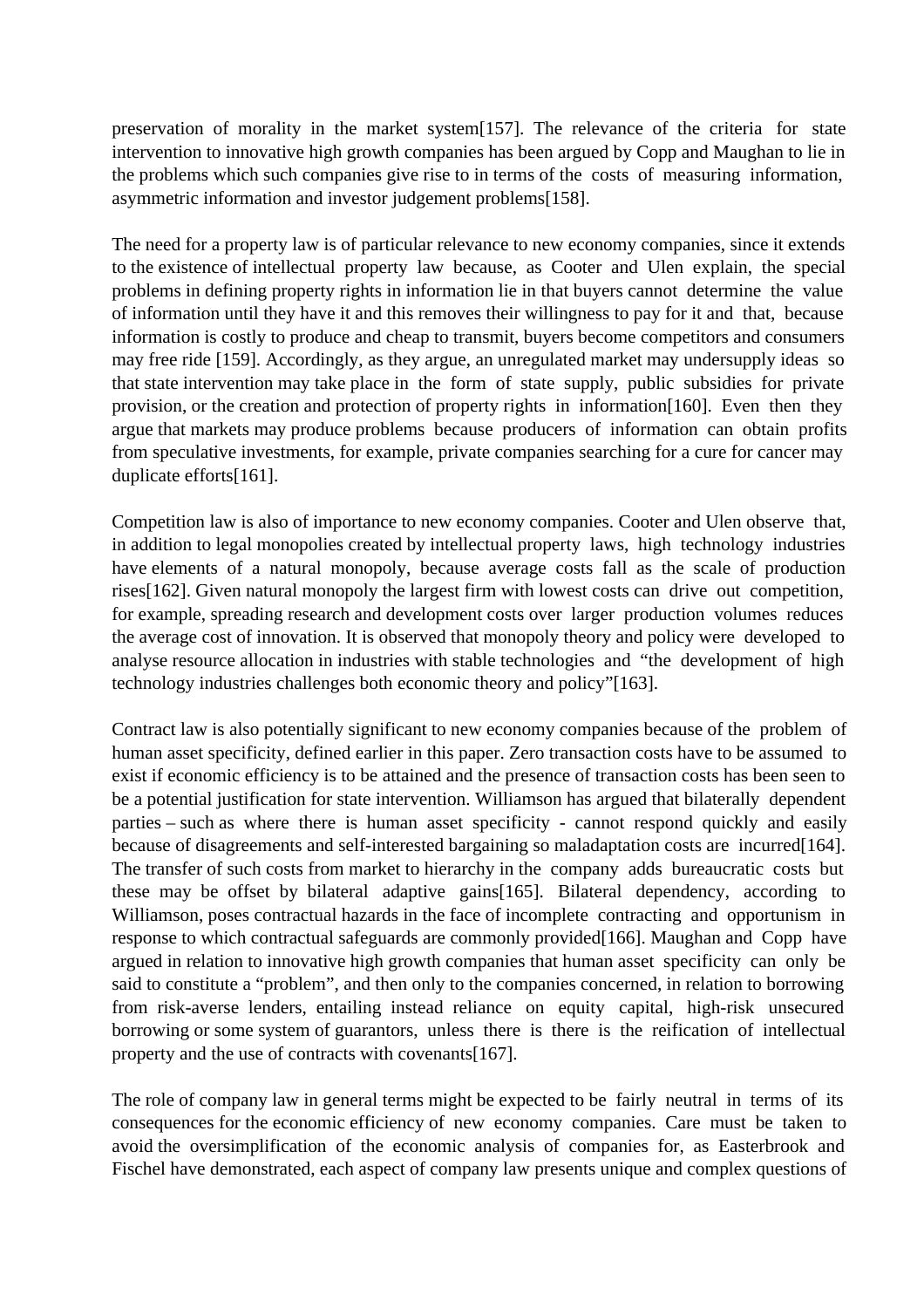#### economic analysis[168].

Perhaps the most important insight towards explaining the phenomenon of the company is Coase's seminal work which viewed the company as primarily a means of reducing transaction costs[169], although his perception of the company as, in effect, a minature command economy, would seem at odds with the perception (at least) of new economy companies[170]. In contrast, the alternative and more recent "property-rights" approach out forward by Grossman and Hart suggests that corporate organisation is desirable because it increases the incentive to make relationship-specific investments, so enabling an acquiring company to own an acquired company's non-human assets and exploit the perceived contractual incompleteness that such assets are subject to[171]. The extensive mergers and acquisition activity between new economy companies may suggest that such a theory is not limited to "ownership" of non-human assets and may extend to incomplete contracts for human assets.

Company law is often seen not through the lens of the reduction of transaction costs but, on account of the work of Jensen and Meckling, through the lens of being responsible for their increase in the form of the agency costs incurred through the need for increased monitoring[172]. The relevance of this to new economy companies is plain: since such companies often involve much more complex issues than traditional companies, it would be expected that monitoring costs would be higher, potentially throwing into doubt the benefits of corporate organisation. This emphasis on monitoring costs is also significant because of the susceptibility of the company form to problems of imperfect information and judgement problems. Both these have the potential to induce market failure because of their tendency to lead to management opportunism and may justify extensive state intervention by way of mandatory disclosure requirements[173]. Problems of imperfect information may be particularly severe in the case of new economy companies where confidentiality may be vital to corporate performance and where many investors may face judgement problems in attempting to assess complex product information. One of the principal means by which management opportunism may be addressed is by the alignment of ownership and managerial interests and there is an extensive literature on the effectiveness of this. One such study by Morck, Sheleifer and Vishny sought to relate performance to insider ownership percentages finding that between 0 and 5% performance improved, between 5 to 25%, performance deteriorated, and that over 25%, performance improved, although the interpretation of this was not necessarily straightforward[174].

An alternative, and more sophisticated alternative approach to the concept of asset specificity and the identification of firm-specific assets, with a substantial bearing on the form that company law might take, has recently been put forward by Rock and Wachter[175]. It is particularly pertinent to this paper because the context of their analysis is that of "Silicon Valley start-up" companies and their use of a hypothetical case study, involving the development of a high-technology product, the "network switch". They define "match specific investments" as " ... investments that are more valuable to the contracting parties than to a third party ..."[176]. The reasons given for preferring this definition are that it captures a broader range of activities, including training, learning-bydoing and adaptation to interaction with each other, is not limited to investments taking place within a firm and that it requires the identification of the specific asset created or improved by the investment[177]. "Match assets" are created by the "match-investments" because they will have great value to insiders and little value to outsiders – the pay-off from success would be huge, from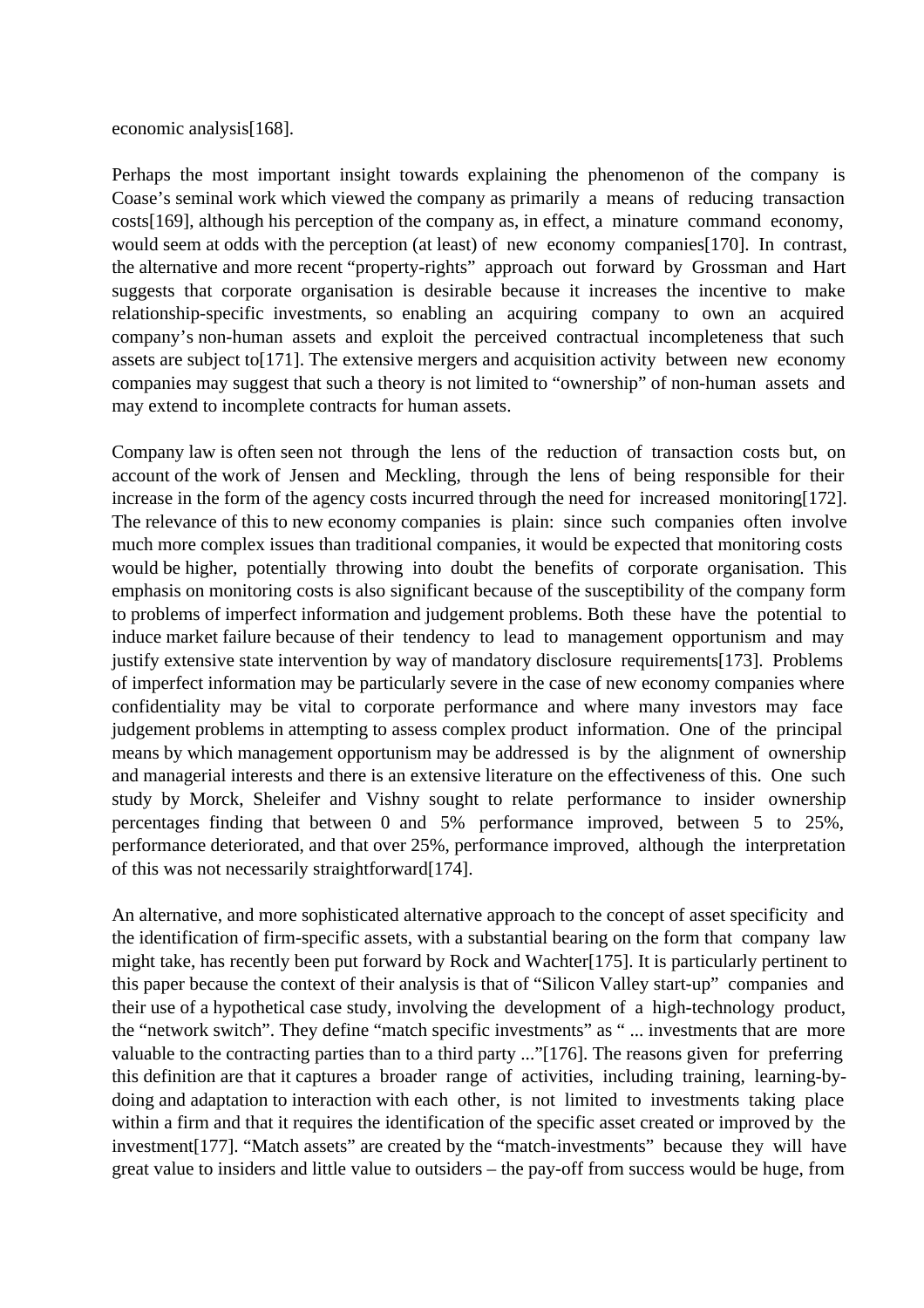failure nil<sup>[178]</sup>.

Rock and Wachter observe that in the early stages of the development of the switch, the venture will be hugely dependent on the individuals who provide human or financial capital [179]. Whilst Rock and Wachter focus on the problems of close corporations in obtaining finance, their conclusions are relevant for companies which may wish to seek finance from a public listing of shares as well because they raise important questions as to the governance of the venture. They argue that such companies will have difficulties obtaining venture capital finance because of the high cost entailed in outside investors needing to learn and stay informed as to the potential value of the switch[180]. They argue, therefore, that such investors would need to be brought in as insiders but would remain vulnerable to insiders threatening dissolution to extract a greater share of the enterprise, thus threatening the prospect of optimal investment[181]. Yet they conclude that the close corporation form is preferable to a public listed company because limitations on exit and the rule against non-pro-rata distributions, largely prevent opportunistic behaviour[182]. One significant factor is argued to be that the reason for reduced agency costs in high-technology close corporations compared with listed companies arises on account of the need to lock-in parties whilst developing vulnerable match-specific assets[183]. This contrasts with the usual reason for reduced agency costs being related to the presence of family relationships which are rarely present in high technology ventures[184].

This analysis raises potentially interesting questions for the governance of new economy companies which are listed. The effect of a listing will remove the limitations on exit which characterise the close corporation. In the case of the close corporation the absence of a market for shares means that a shareholder/ director will usually have an incentive to remain a director as the most effective means of monitoring, and ultimately realising, the investment; in the case of a listed company the constraint will be much weaker. This would suggest that risk-averse investors in a listed company would seek to recreate some of the advantages found in close corporations by requiring strong contractual protection against the termination of the employment relationship by those who have made match-specific investments, combined with restrictions on the realisation of shares. It would suggest the importance of an analysis of the role these play in particular in relation to founders and insiders.

## **Good governance and investor protection**

Good corporate governance encompasses an exceptionally broad range of issues, reflecting its multi-disciplinary nature. These issues have been identified by Copp as the following: a lack of consensus as to the purpose of the company; a lack of consensus as to the purpose of company law; concern over corporate structure; concern over high profile scandals and failures; concern over directors' remuneration levels; and concern over corporate ethics[185]. Most of these apply to a greater, or lesser, extent to new economy companies. Investor protection is, in principle, a separate goal but the two will be addressed together in this paper.

The theoretical debate over the purpose of the company might appear to be dulled by the focus on innovation in such companies but in practice the conflict between shareholder and stakeholder interests can be as marked, for example, as to consumer protection in drug development. Similarly, it might be anticipated that the purpose of company law should veer on the side of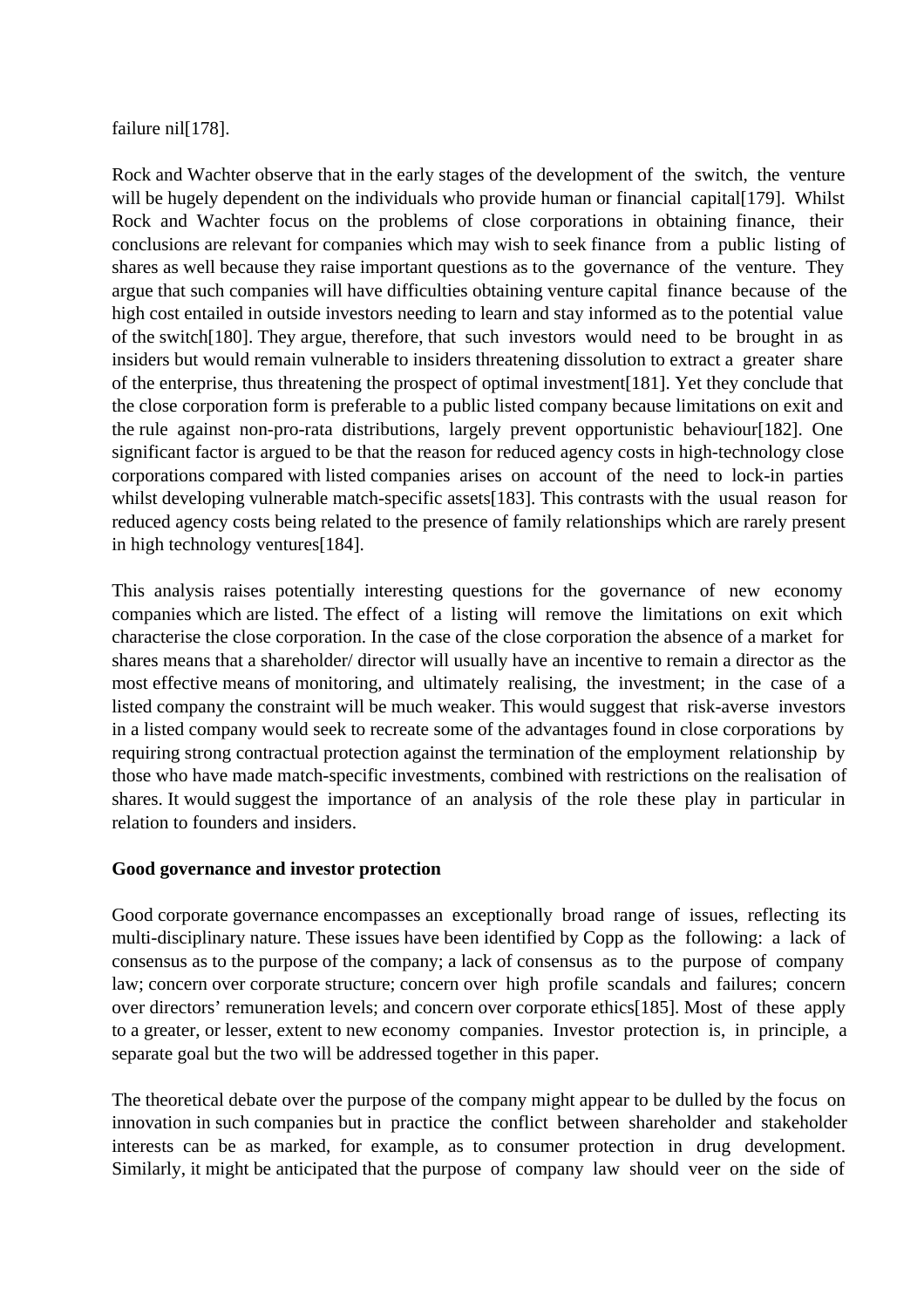being facilitative rather than regulatory out of a desire to promote innovation but an argument to the contrary based on the unique risks posed by such companies could also be put. Concern over corporate structure might appear to pose less of an issue because the perception is that employee interests are already well represented in such companies; however, it will be seen from this paper that in practice even directors holdings in such companies are typically low in relation to the whole and therefore may carry limited influence. Concerns over high profile scandals and corporate ethics have impacted on new economy companies much as for other companies, as the example of British Biotech has readily demonstrated. Perhaps the only significant exception relates to directors' remuneration where there appears to be a high level of tolerance of pay awards, indeed, the reverse concern can be demonstrated in the case of the companies involved in health: that there might be a "brain drain" of such skills overseas if those with relevant academic backgrounds were not appropriately rewarded.

The range of issues with which "good corporate governance" is concerned potentially renders it a diffuse tool for evaluating particular legal and regulatory mechanisms. There are two core issues, however, which appear to dominate academic perspectives on the relationship between corporate governance, innovation and human capital. These are whether a "shareholder" or "stakeholder" concept of corporate governance or the related concept of "outsider" and "insider" control are the more desirable. Debate over these concepts has dominated the development of corporate governance and attracted a vast literature both as to the implications of stakeholder theory[186] and the practical ramifications of the "outsider" and "insider" systems for international convergence[187]. Accordingly, it would be neither feasible, nor desirable, to attempt to reconcile such issues in this paper, not least because it would involve the need to evaluate issues as broad as the institutional framework for corporate governance, including the mechanisms for financing business, which would clearly be impracticable. Indeed, it would be irrelevant in terms of this paper to revisit the case for a "stakeholder" company law when a "pluralist" approach to company law reform has been so clearly and recently rejected by the Modern Company Law Review[188]. The reasons for this rejection were that a pluralist company law would confer a broad policy discretion on directors; would not necessarily achieve its objectives given the realities of a broad and largely unpoliced managerial discretion; be largely unnecessary if the law made clear the inclusive character of existing duties and maximised the opportunity for synergy between shareholder and wider interests; would constitute an attempt to achieve external benefits, often better secured by specific legislation bearing on business activity as a whole; and enable directors to frustrate takeover bids where a wider public interest requires it[189]. Similarly, the corporate governance committees, considered further below have also consistently rejected any fundamental change to the system of corporate governance[190]. However, it is recognised that some of the potential features of a regulatory framework which facilitates new economy companies, for example, the encouragement of employee shareholding may be consistent with a stakeholder approach.

Whilst the theoretical foundations of corporate governance may be fairly diffuse and, therefore, fail to provide a straightforward method of evaluating relevant regulation, the conceptual foundations of the work of the various non-governmental bodies which have contributed to the development of the Combined Code on Corporate Governance are rather clearer[191]. The emerging values on which their work has been based has been examined by Copp who traces the early emphasis on broad principles of openness, integrity and accountability in the Cadbury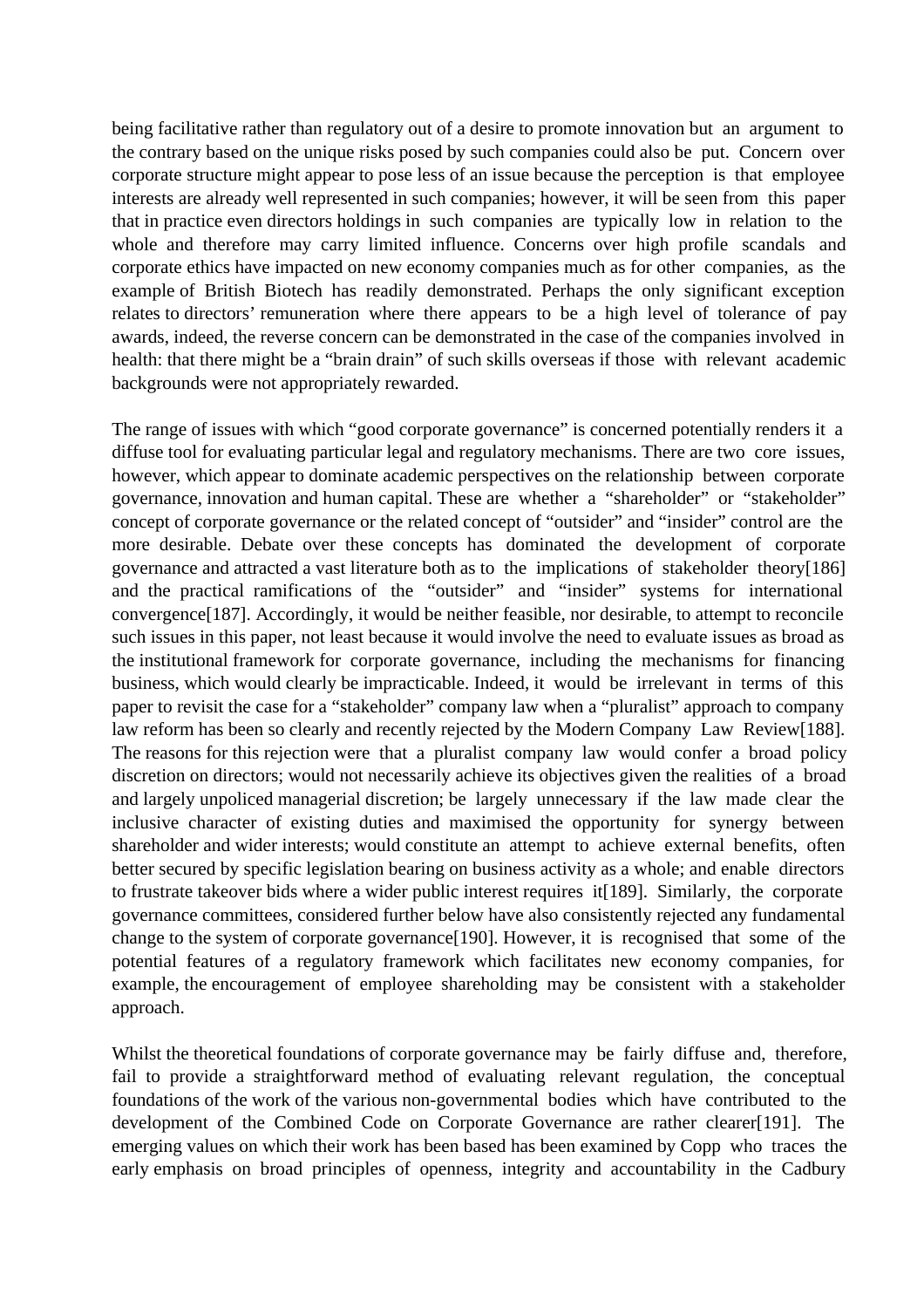Report to accountability, responsibility, alignment of directors and shareholder interests and improved company performance in the Greenbury Report[192]. Whilst such values are clearly significant in human capital terms, the emphasis appears to have changed in subsequent reports. Copp notes how the Hampel Committee stressed the role of people, team work, leadership, enterprise, experience and skills in producing prosperity over that of accountability and how the Higgs Committee took the view that transparency and accountability were more developed in the UK than in some other markets and that people were the key[193]. He argues that there are signs of a new direction in corporate governance with the Tyson Report emphasis on values such as diversity, defined in terms of the backgrounds, skills and experiences of non-executive directors"[194]. However, in terms of the utility of identifying such values for the purpose of evaluating law and regulation affecting corporate governance, there is an inherent difficulty given that hostility to legal regulation has been a strong emphasis of the corporate governance committees[195]. The solution adopted by Copp is to identify the following overriding principles which characterise "good" corporate governance, entailing the need to: define the role of the board; improve the quality of board members; diffuse power within the board; improve information and information flows within and without the board; and to facilitate selfaccountability[196].

### **Innovation**

There are various definitions of innovation. Porter has remarked that [197]:

"Innovation can be manifested in a new product design, a new production process, a new marketing approach, or a new way of conducting training. Much innovation is mundane and incremental, depending more on accumulation of small insights and advances, than on a single major technological breakthrough ... It always involves investment in skill and knowledge, as well as in physical assets and brand reputations."

O' Sullivan has adopted a similarly broad definition of innovation as[198]:

" ... the process through which productive resources are developed and utilised to generate higher quality and/or lower cost products than had previously been available ...".

It is, therefore, not limited to particular sectors of the economy, such as perceived fields of high technology which can rapidly become out of date. Maughan and Copp have contrasted the approach then adopted by the London Stock Exchange in giving guidance for companies applying for inclusion in Techmark, by stating that six core sub-sectors were immediately identifiable as areas of technological innovation and therefore automatically included in Techmark, although the majority of companies from eight other sub-sectors, were to be assessed individually by the London Stock Exchange[199]. Companies from other sub-sectors were eligible for inclusion subject to nomination by their corporate sponsor or broker and were required to satisfy the London Stock Exchange's perhaps rather unhelpful definition of technology companies as a[200]:

" ... company whose business growth and success is dependent on the development of one or more technologies or on the development of products or services which require significant technological innovation."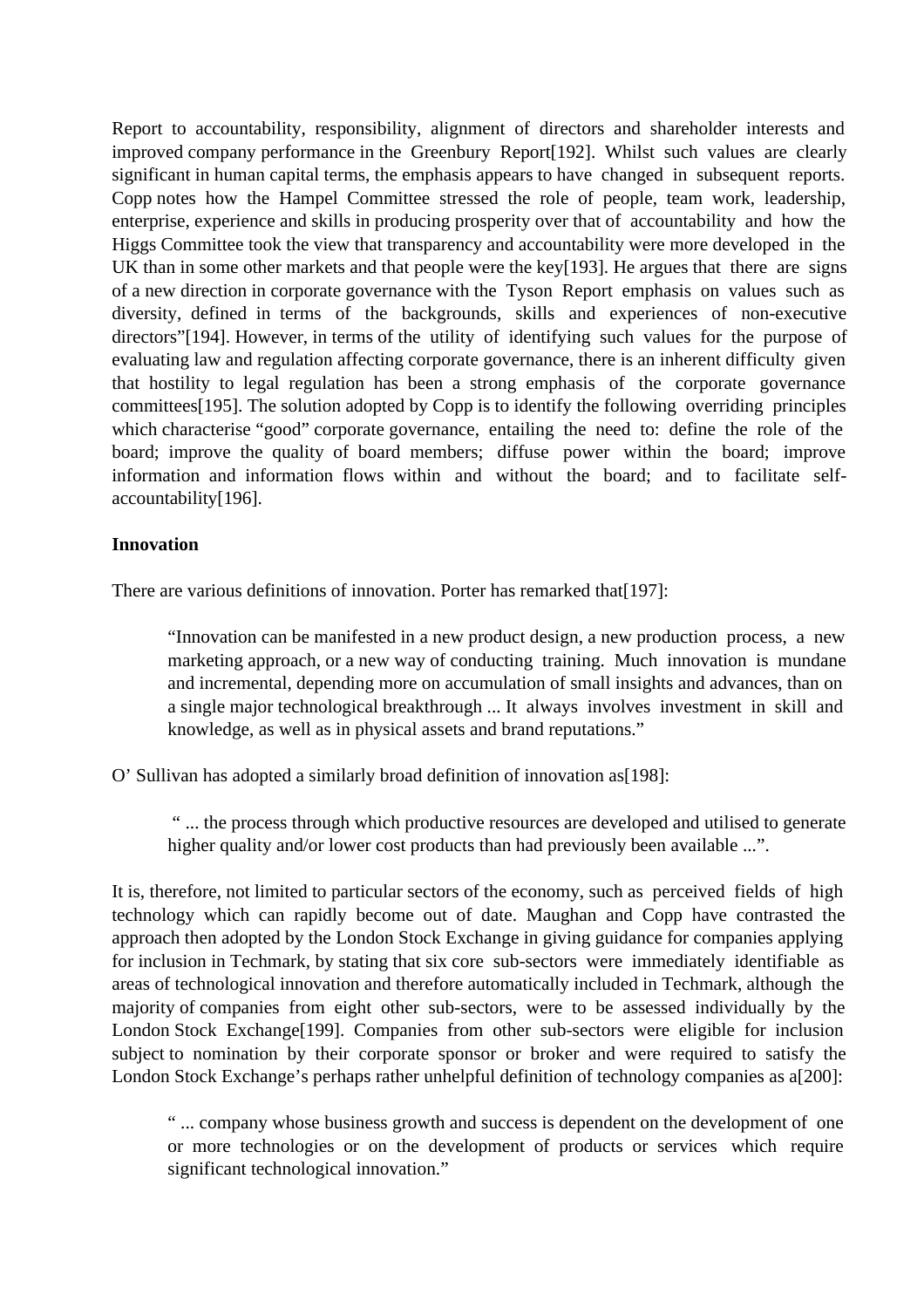Competition law would appear to play a significant role in encouraging innovation because there is a strong link between the strength of competition and innovation. Innovation may be explained by differing incentives to innovate or differing abilities to innovate[201]. Incentives may include Schumpeter's evolutionary process of "creative destruction" and D'Aveni's phenomenon of "hyper-competition", with the incentive being provided by shocks such as new technology, affecting or possibly created by the company[202]. Disincentives may be provided by the presence of "sunk costs", for example, where a company is committed to current technology or the "replacement effect", where a new entrant has more to gain from innovation which would give it a monopoly than an existing company which already has a monopoly[203]. The question of monopoly is significant since an existing company with a monopoly may have a stronger incentive to innovate than a new entrant if the result of entry would be to create duopoly, the "efficiency effect"[204].

Intellectual property rights also play a key role in encouraging innovation in creating incentives to innovate. The reason is that the existence of the possibility of gaining intellectual property rights may give rise to a race to achieve them and achieve at best a lawful monopoly and even otherwise the possibility of "early mover" advantages, such as setting an industry standard[205].

The role of the framework for corporate governance in facilitating innovation has been challenged. O'Sullivan focuses on the enterprise as the central unit of analysis, an interesting perception given that neo-institutional economists – who tend to be against realist perceptions of the company - would argue that it should be the transaction[206]. She argues against a shareholder perspective in corporate governance on the basis that shareholders are not the only residual risk bearer and criticises both shareholder and stakeholder models for depending on the neo-classical model of static resource allocation which directly contradict research on innovation that shows it requires an allocation process which is developmental[207], organisational[208] and strategic[209]. She argues that a system of corporate governance supports innovation by generating three conditions: financial commitment, organisational integration[210] and insider control[211]. She warns that governance institutions which support innovation in one activity and era may not be appropriate in another and may need to change[212]. This is consistent with Jensen's view that as ownership falls, a manager's incentive to learn about new technologies also falls[213].

Tylecote and Conesa have also focused on the appropriateness of the theoretical framework for corporate governance and innovation, and build upon the concepts of firm-specific and industryspecific expertise identified earlier in this paper[214]. Their framework consists of three principles related to the novelty, visibility and appropriability of innovation[215]. Firstly, where an industry is characterised by a high degree of novelty, shareholders/ stakeholders with high levels of industry-specific expertise are required[216]. Second, where an industry is characterised by a less visible activity, shareholders/ stakeholders with a greater degree of firm-specific expertise are required[217]. Third, depending on the extent to which intellectual property protection is possible in an industry, the returns from innovation may accrue to shareholders or involve large spillovers to other stakeholders, such as employees, in which case strategies of stakeholder inclusion may be required[218]. Ramirez and Tylecote argue, in the context of a case study of AstraZeneca, that the pharmaceutical industry is characterised by all three principles and that, therefore, an outsiderdominated corporate governance system should be more favourable than an insider-dominated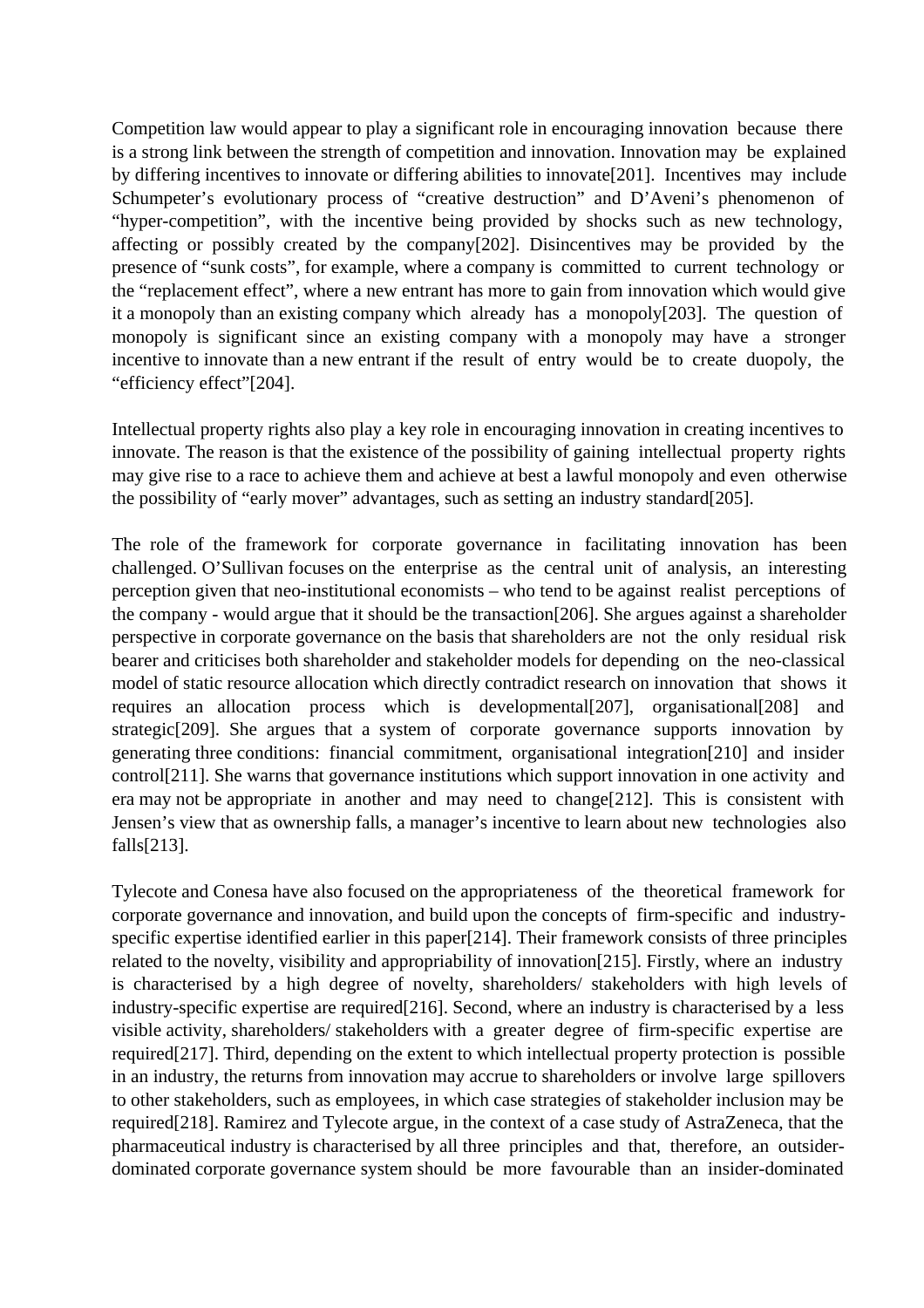corporate governance system[219]. They concluded, however, that the UK outsider dominated corporate governance system showed a serious weakness in supporting innovation because many UK institutional investors did not develop either firm-specific perceptiveness or in many cases even the industry-specific expertise required[220]. The framework developed by Ramirez and Tylecote is potentially valuable to this paper because it provides a means of evaluating the corporate governance structures of the three differing industries in the sample.

Mergers and acquisition activity is influenced by a variety of regulatory frameworks and institutions, not least competition law and company law. Its desirability in facilitating or restricting innovation is therefore significant. Generally, there has been some scepticism as to whether mergers and acquisitions do improve corporate performance. As Pisano observes, in an examination of the biotechnology industry, acquiring such companies by vertical integration is a dangerous strategy because it is difficult to guarantee that the key assets of the company, the people, will stay and also because a large firm lacking experience in research and development may not have the know-how to manage the acquisition in such a way as to preserve the incentive structure to keep key people on board[221]. Rajan and Zingales similarly argue that horizontal acquisitions simply represent a way of a company strengthening its control over its employees and, therefore, postponing the adaptation of a company's governance system to change[222]. In contrast, Ahuja and Katila, based on a survey of the acquisition behaviour of companies within the global chemicals industry, concluded that under the appropriate circumstances, acquisitions could have a positive impact on innovation output [223]. They suggest that the reason for this is that such acquisitions enable companies to access new technology, although managers can make mistakes in picking acquisitions to closely related to existing activities[224]. These findings again emphasise the importance of the robustness of corporate governance in supervising the merger and acquisition process.

## **Human capital**

From a macro-economic perspective, the role of the state in encouraging or providing appropriate investment in human capital through training and education should form a significant aspect of the legal and regulatory framework for new economy companies. Neo-classical growth theory seeks to explain the overall growth in an economy by reference to the contributions made by different inputs such as capital, labour and technological progress[225]. A significant part of growth in developed economies appears to be correlated with exogenous technological change and productivity growth but it has been difficult at a theoretical level to explain how and why this had such an effect[226]. Endogenous growth theory seeks to explain productivity growth by reference to investment in training and education to enable labour to make better use of available technology[227]. Given these assumptions it would be hardly surprising if universities could not be demonstrated to play a key role in the development of human capital. Zucker, Darby and Brewer have shown that universities play a fundamental role in endogenous growth because of the role played by geographically localised knowledge spillovers by a study of the effects of individual scientists, major universities and United States' federal research support[228]. The range of policy measures, therefore, to encourage human capital growth at a macro-economic level, which might be adopted would include either public sector provision or subsidy or alternatively concessions through the taxation system.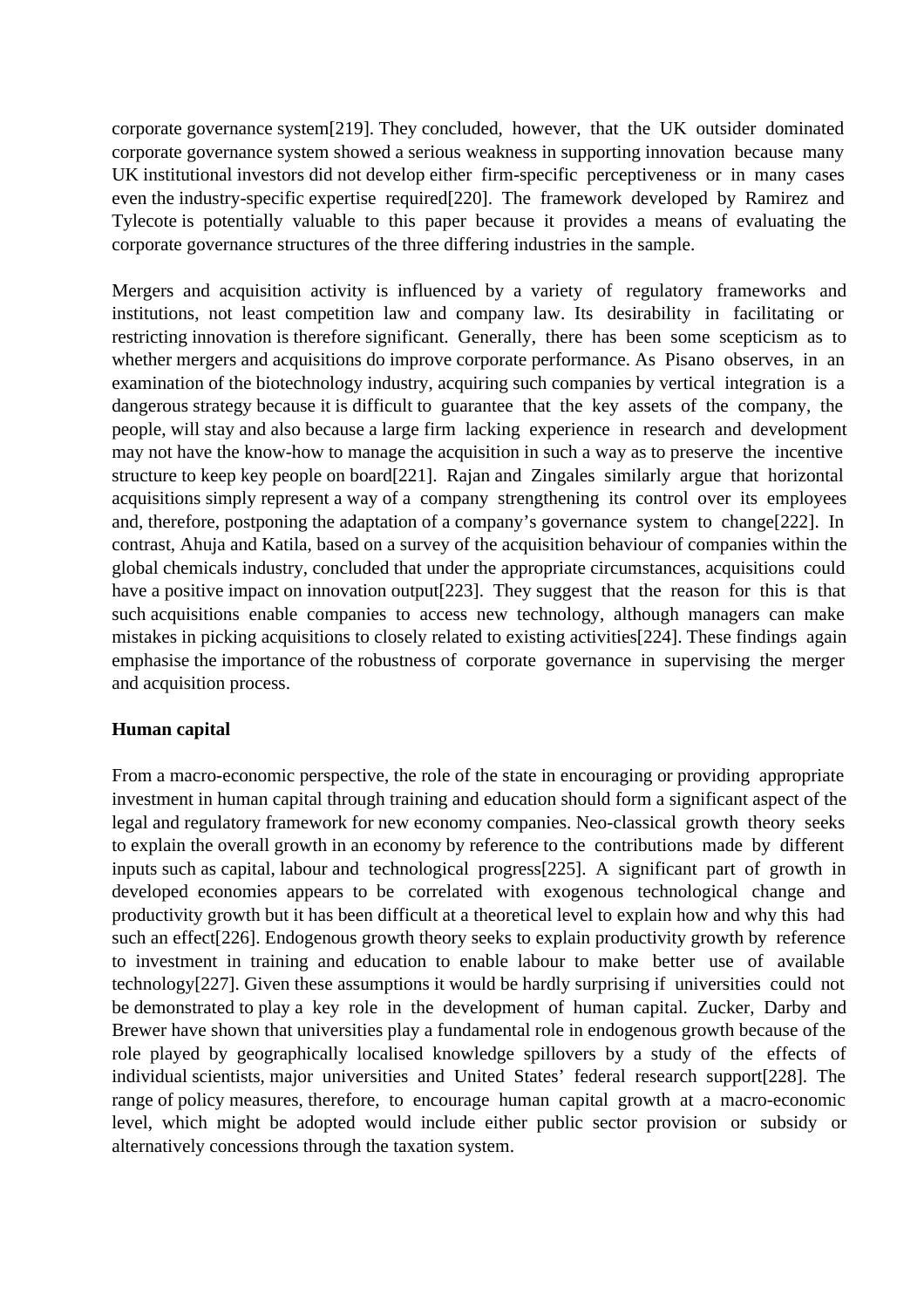The role of the framework of corporate governance in facilitating intellectual capital has been highlighted by Keenan and Aggestam[229]. They argue, in essence, that corporate governance should be concerned with strategy, critical decisions, monitoring the management of and being accountable for the investment of intellectual property[230]. They are critical of the role of marketorientated corporate governance systems (i.e. those with an active market for corporate control) because of the short-term focus on profit and short-term investment combined with an insistence on innovating as fast as possible[231]. However, they are equally critical of network-orientated corporate governance systems (i.e. one predominantly influenced by networks of interconnected shareholders) on the basis that, despite their stability and long-term focus being consistent with the development of knowledge capital, they may be relatively impervious to market, professional, scientific and technological influences[232]. Perhaps more interesting are the questions that they pose as an agenda-setting exercise. These in essence relate to how the differing paradigms of corporate governance and intellectual property might be aligned; the differing responsibilities of investors, directors and executives for intellectual capital; what expertise and commitment is needed at governance level, for example, to create and develop, intellectual capital; whether the questions vary with type of business entity[233]. Whilst interesting, it is difficult to distinguish how these insights in relation to intellectual capital add to the approach adopted by corporate governance for other types of asset.

The use of increased remuneration to encourage the development of human capital is, perhaps, unsurprising. Keenan and Aggestam suggest that executive compensation should be linked to creating, nurturing and using intellectual capital to create value for stakeholders[234]. The problem in relation to directors' remuneration in new economy companies appears to lie in the incentives for the creation of firm-specific as opposed to "industry-specific" or "generic" skills observed earlier in this paper. Milgrom and Roberts argue that it is worthwhile for an employer to invest in firm-specific human capital because there will be no market pressure to pay more for these skills, since they do not increase an employee's value to other employees[235]. Indeed, they argue that unless employees remain with a company for a long period of time, then it would be illogical to invest in such skills at all[236]. Consequently, the company may generate a quasi-rent from not paying such employees the full value of the extra output of their firm-specific human capital[237], who will therefore be a bargain in comparison with those with generic skills[238]. Harris and Helfat have tested the question of differential remuneration for Chief Executive Officers with firm-specific, industry-specific and generic skills and demonstrated that on average external Chief Executive Officer successors received 13% more initial salary and bonus than internal successors and that, even after controlling for factors such as company size, there was a premium to external successors of 30%, suggesting a marked differential in the returns to these skills[239].

One particular form of remuneration which attracts much attention is the potential role of share options because these additionally present other advantages in the context of new economy companies. There is some measure of consensus that enabling employees to acquire share options can be an effective measure to encourage the development of human capital. Rajan and Zingales observe that human capital poses new challenges because legal mechanisms do not help confer control over it[240]. Their solution is for a company to build links between it and the person it wants power over, which enable the person to be better off voluntarily following its commands: complementarity[241]. The answer to getting employees to make firm-specific investments (as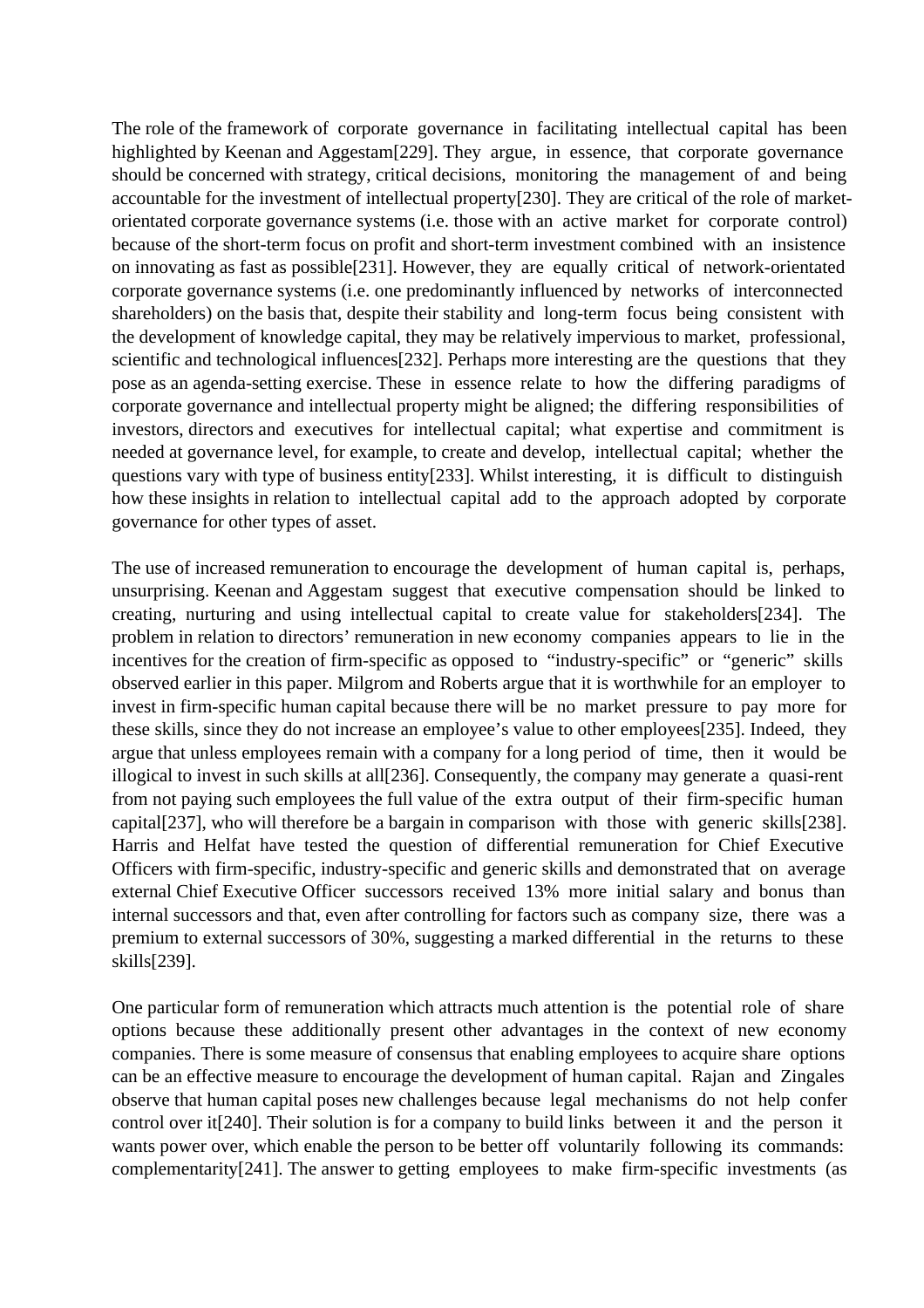opposed to more marketable technical skills rewarded in an industry) is by greater rewards, that is, through privileged access to the company or its resources, so that they have power if they specialise[242]. They, therefore, suggest the use of ownership to motivate employees, citing specifically the use of long-term stock options, because these vest over a long period of time[243]. They also argue for the use of share options because they avoid the possible conflict of interests arising from giving employees voting power[244]. Zingales subsequently goes further arguing that the differences between traditional and new companies have implications for the boundaries of the firm in terms of power over human capital, how this power can be maintained and lost, how this power system differs from market transacting and how the surplus should be allocated (including between employees)[245]. He concluded that the de-integration of the company and the growing importance of human capital meant that power in firms was now diffuse and that accordingly a move to a cooperative framework of corporate governance was desirable to prevent conflicts among stakeholders[246]. Roberts and den Steen distinguish contractual and governance approaches to protecting employees investments in human capital and conclude that shareholderdominated governance results in low investments in firm-specific human capital whereas employee representation in corporate governance makes more sense where high levels of such investment is desirable[247]. They observe that employee share ownership is significant in knowledge intensive and human capital intensive companies, with one extreme being the partnership form used for professional services[248]. Accordingly, they argue that as the importance of human capital relative to physical capital increases the net attractiveness of including human capitalists in governance increases[249]. It is notable that the rationale behind the proposals to encourage employees holding share options involves one of the non-economic criteria for state intervention identified by Cheffins, namely that of participation[250]. However, O' Sullivan warns that to focus on firm-specific skills is to ignore the dynamics of the innovation process and is likely to encourage the entrenchment of the claims of economic actors who have participated in and benefited from wealth creation in the past, even when the integration of these skills is no longer a viable basis on which the economy can generate the returns to meet those claims[251]. Ferran goes further and argues that share options can have a counter-productive effect where, for example, a senior manager fails to object to strategic decisions because of the adverse effect on share price and share option value[252].

# **GOVERNANCE IN NEW ECONOMY COMPANIES: AN EVALUATION OF THE REGULATORY SYSTEM**

#### **Company strategies for dealing with human capital risk**

The survey of prospectuses identified the extent to which human capital issues were regarded as a risk factor and further the extent to which this related specifically to governance. Although not required, except perhaps to demonstrate the materiality of the risk, many companies gave some indication of their strategy for addressing such risks. These are summarised in Table 20. It should be noted that the figures in Table 20 can represent multiple entries for one company; however, only 1 company in each grouping had 3 or more entries.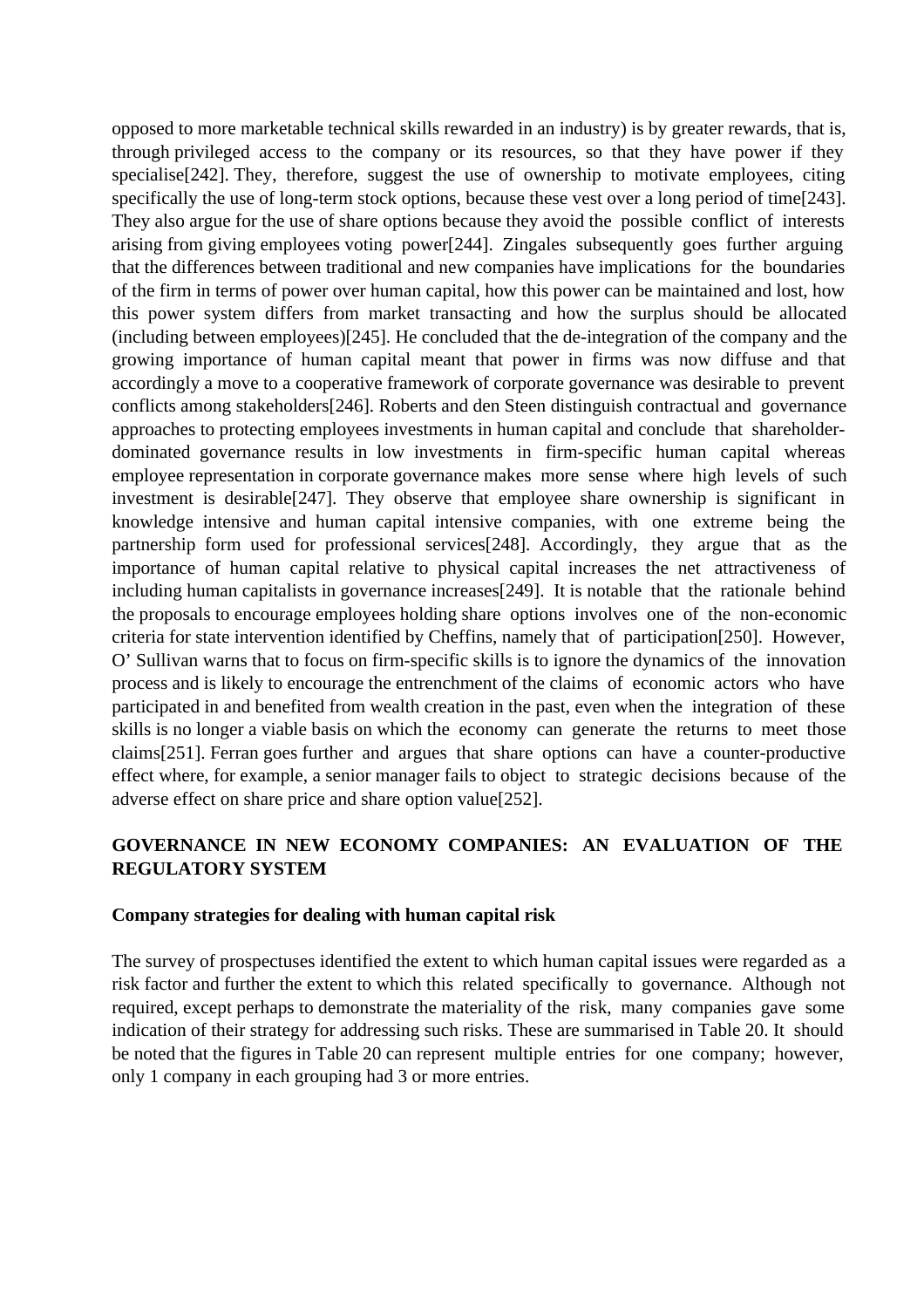|              | Table 20 Strategies for Dealing with Human |                |       |  |
|--------------|--------------------------------------------|----------------|-------|--|
| Capital Risk |                                            |                |       |  |
|              |                                            |                |       |  |
|              |                                            |                |       |  |
|              | HR.                                        | CH/T           | CS    |  |
| l C          | 38.9                                       | 15.8           | 20.8  |  |
| R            | 22.2                                       | 26.3           | 25.0  |  |
| ΙI           | 11.1                                       | $ 10.5\rangle$ | 29.2  |  |
| lΤ           | 0.0                                        | 5.3            | 0.0   |  |
| l x          | 27.8                                       | 42.1           | 25    |  |
|              | 100.0                                      | 100.0          | 100.0 |  |
|              |                                            |                |       |  |

# **Key to Table 20: Strategies for dealing with human capital risk**

- C Contract, typically restrictive covenants
- R Remuneration/ share options
- I Insurance
- T Technical edge attracts
- X No strategy mentioned

In the main, the strategies identified by the companies were contractual in nature, whether by providing incentives or imposing constraints or seeking insurance through a third party. Even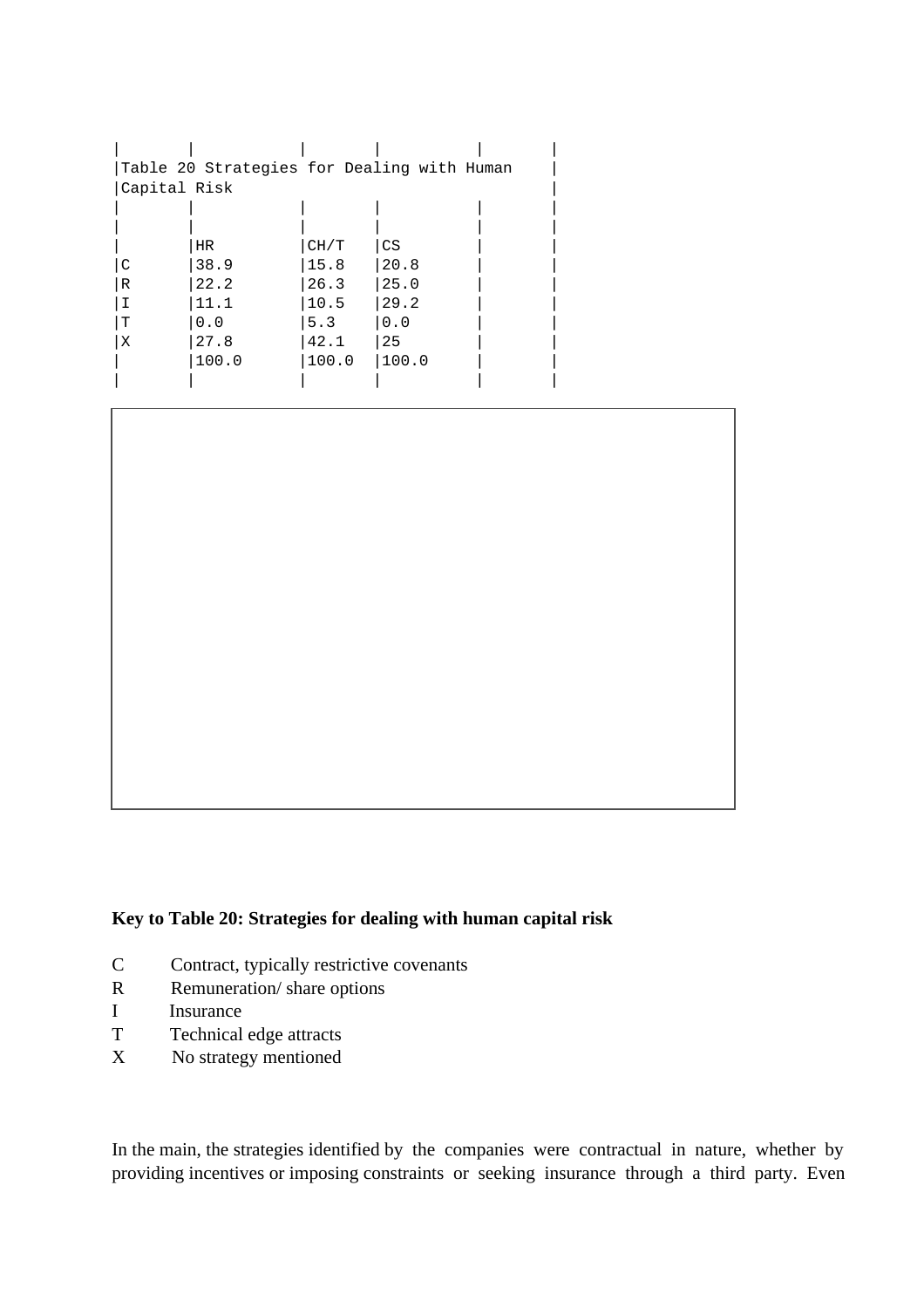reliance on a technical edge to attract employees is a pre-contractual measure. It is significant that there was only one company which specifically identified a corporate governance related strategy for reduction of this risk. That related to one of the companies in the sample of CS companies and involved reliance on a succession plan. It will be seen that overall there was approximately the same degree of reliance on remuneration as an incentive and contractual constraints (24.5% and 25.2% respectively) with significant, but less, reliance on insurance (16.9%). Perhaps more surprising was the proportion of companies which did not mention a specific strategy when identifying the risk, an astonishing 31.6% of the sample. However, this should not be taken as meaning that such companies do not possess such a strategy, only that it was not considered material to qualify the risk factor identified in this way.

There were a few significant variations by sector. The use of remuneration was the most consistently relied upon strategy of the three sectors surveyed, although there was a slight drop in the case of HR companies. HR companies appeared to place more reliance on the use of contractual constraints than the use of remuneration and this was markedly higher than the other companies in the sample. This, perhaps, reflected the need to reassure risk-averse investors where products were at the development stage and also the higher percentage of academically distinguished directors who might have possessed more firm-specific skills. CS companies placed far greater reliance upon insurance solutions than the other sectors. One additional factor identified on one occasion in relation to a CS company was succession planning, implying a link to governance. It was, perhaps, disappointing that the role that good governance might play received little attention. CH/T companies noted that it was their technical edge that assisted in the attraction and retention of employees, perhaps reflecting the greater size of such companies and differing career opportunities presented as a consequence. However, it was CH/T companies, in contrast, which were the most likely not to expressly identify their strategy in the investment risk factors.

It was interesting to note that human capital issues were often identified as a specific reason in the prospectus for the transaction, in other words the company was being brought to market partly to assist in employee motivation either by enabling share options to be conferred in a publicly traded company, the realisation of shares or simply prestige. The results are set out below:



It is clear that human capital issues were a far more important factor, towards entering the transaction, in relation to CS companies (60%) than to the others (20% in relation to both).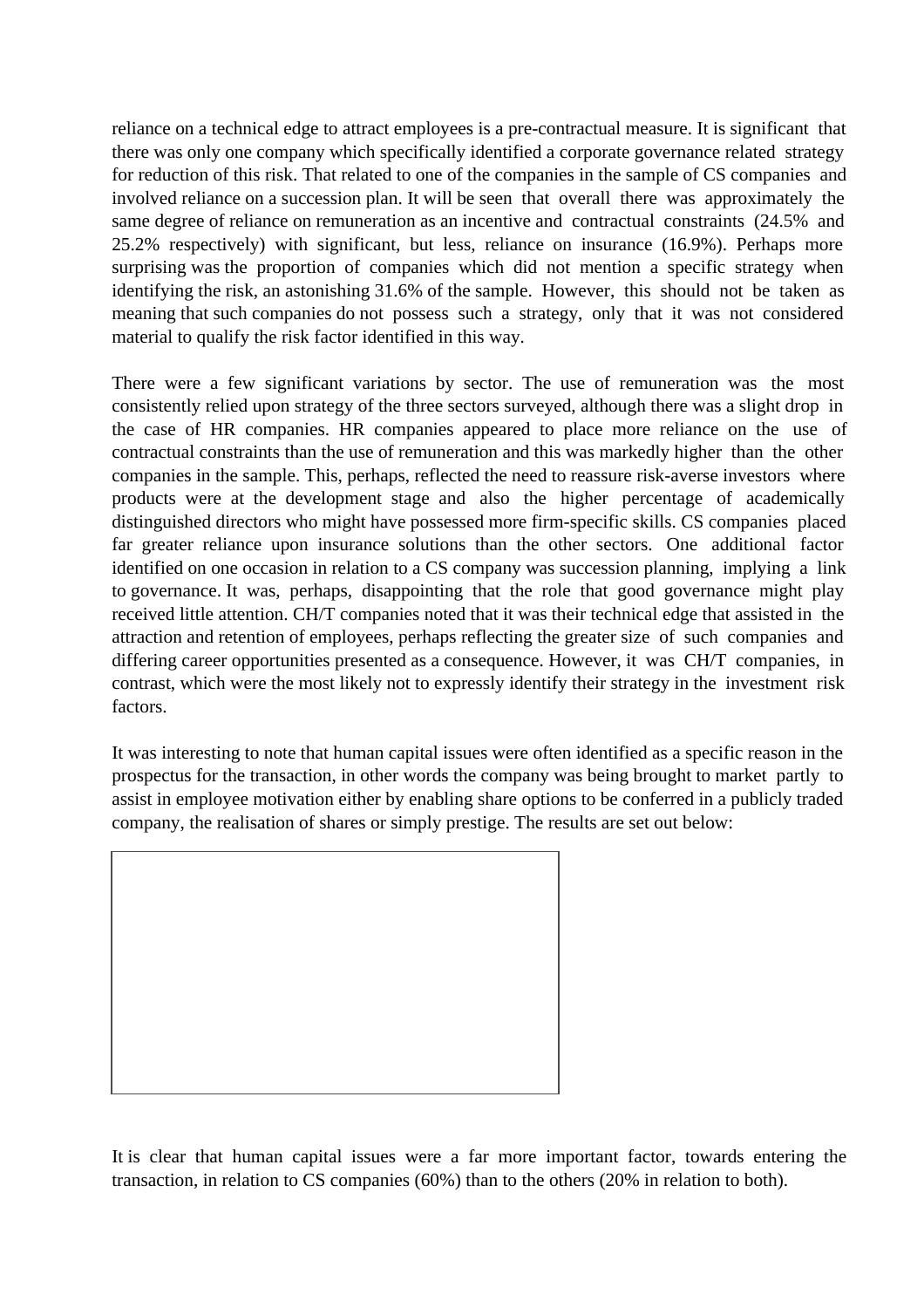#### **Remuneration as an incentive**

#### *Remuneration payments*

Company law has traditionally been concerned with the regulation of the adjectival aspects of payments and other benefits provided to directors, such as where and how responsibility lies, rather than with the regulation of their substantive size, other than in exceptional cases[253]. In contrast, corporate governance has been primarily concerned with their size, although this has necessarily entailed some consideration of adjectival aspects. More recently, both aspects have been brought squarely within the boundaries of company law with the introduction of *The Directors' Remuneration Report Regulations 2002,* which make extensive amendments to the *Companies Act 1985*[254]. Central to the new regime is the requirement that the directors of quoted companies must now prepare a directors' remuneration report[255], which is subject to members' approval[256] and parts of which are subject to audit[257]. Information which is not subject to audit relates broadly to how the directors considered matters relevant to their remuneration[258], such as details of any person who provided any remuneration committee with advice or services[259], a statement of the company's policy on directors' remuneration[260], a performance graph[261] and details of directors' service contracts[262]. Information which is subject to audit relates broadly to the amount of directors' emoluments and compensation in the relevant financial year[263], share options[264], long-term incentive schemes[265], pensions[266], excess retirement benefits (past and present directors)[267], compensation (past directors)[268] and sums paid to third parties in respect of a director's services[269].

The purpose of such disclosures is essentially to seek to control increases in directors' rewards by requiring their disclosure. As such it may be tempting to conclude that their relevance is limited to new economy companies where, broadly, there tends to be greater public acceptance of reward levels than in companies perceived as less innovative – and consequently less risky. Nonetheless, they may well be relevant because of the distinction drawn between firm-specific, industryspecific and generic human capital. The reason for this is that the acceptability of reward levels in such companies is probably because of the perception that high levels of reward, say for scientists working on anti-cancer drugs are justifiable, rather than for those introducing generic skills into such companies (though some might argue that the increased risk instead means that such salaries would be justifiably higher). Accordingly, the research in this paper was directed towards establishing to what extent those with firm-specific skills were less well rewarded than those with industry-specific or generic skills.

The revised Code on Corporate Governance sets as a main principle that " ... levels of remuneration should be sufficient to attract, retain and motivate directors of the quality required to run the company successfully, but a company should avoid paying more than is necessary for this purpose ..."[270]. Despite the neutral appearance of this principle the rest of the Code is orientated rather more towards avoiding paying too much than to attraction, retention or motivation. It requires the board to establish a remuneration committee of at least three independent nonexecutive directors or, in the case of a smaller company, two[271]. Its terms of reference should be made available[272]; in addition, the Higgs Report included a summary of the principal duties of the remuneration committee, which are annexed to the Code and which were compiled with the assistance of the Institute of Chartered Secretaries and Administrators[273]. Where remuneration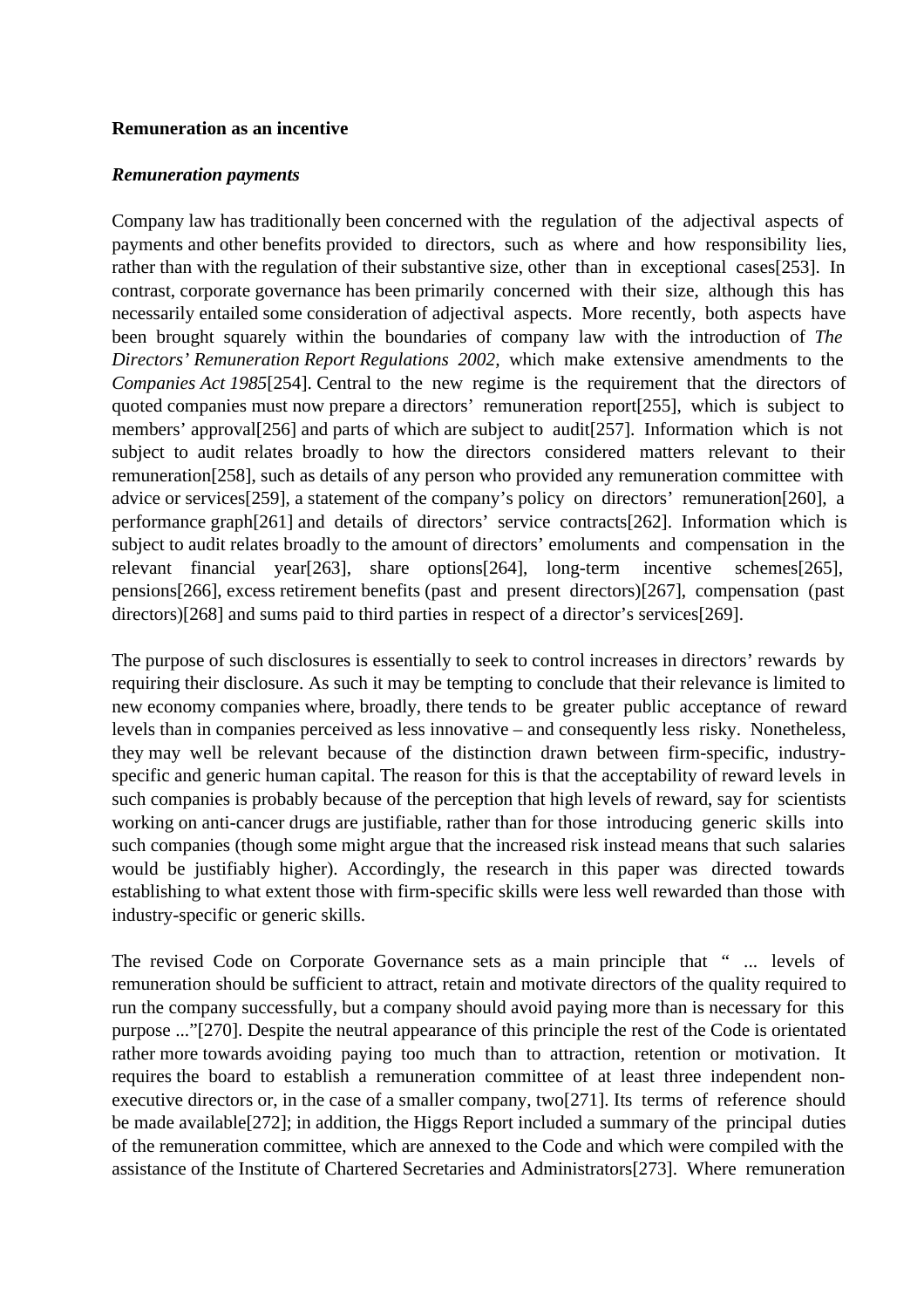consultants are appointed a statement is required of whether they have any other connection with the company[274]. Such principles may or may not be appropriate for mainstream companies but there must be a question as to their orientation in terms of new economy companies, not least because performance conditions may be very difficult to assess in the case of companies where performance may not be easily assessed in the short-term, for example, drug development companies.

There are no distinct rules for scientific research based companies; however, there is a requirement that the listing particulars must state that the proceeds of the issue of securities made at the time of the listing, together with the company's own resources, will be applied primarily towards progressing identified products to a stage where they can generate significant revenues[275]. Furthermore, the listing particulars must explain in detail the uses to which the monies will be applied[276]. There is a much weaker requirement in relation to innovative high growth companies, relating to disclosure amongst other things of how the company's funding requirements will be met from existing resources and the issue proceeds[277]. Such disclosure might serve to act as a constraint on remuneration levels.

The Bioindustry Association Code of Best Practice states that companies with publicly traded shares should seek to achieve a balance among non-executive directors between those who can offer relevant business expertise and those who understand and are familiar with the risks and uncertainties of product development in the relevant product sector[278]. This is an interesting provision from a number of perspectives but it raises the prospect that such a company will have on its remuneration committee a non-executive with appropriate ability to assist in valuing the contribution made by executive directors with, say, a scientific background.

| Table 21: Remuneration, by Sector                 |                                          |
|---------------------------------------------------|------------------------------------------|
|                                                   |                                          |
| Sector                                            | All<br>HR<br>CH/T<br>CS                  |
| Average annual remuneration of:                   |                                          |
| All directors (£)                                 | 129,397<br>132,472                       |
|                                                   | 92,115<br>118,828                        |
| All executive<br>directors                        | 154,916<br>250,731<br>244,738<br>221,061 |
|                                                   |                                          |
| All non-executive                                 |                                          |
| directors                                         | 25,148<br>36,063<br>34,047<br>31,948     |
| All 'insider' executive                           | 170, 390<br>278, 369<br>205,445          |
| directors                                         | 219,294                                  |
| All 'outsider' executive                          |                                          |
| directors                                         | 275,964<br>238,550<br>235,592<br>253,981 |
|                                                   |                                          |
|                                                   |                                          |
|                                                   |                                          |
| Table 22: Remuneration of founders, academics and |                                          |
| CTOs, by Sector                                   |                                          |
|                                                   |                                          |
| Sector<br>ΗR                                      | CS<br>All<br>CH/T                        |
|                                                   |                                          |
| Average annual                                    |                                          |
| remuneration (£000s)                              |                                          |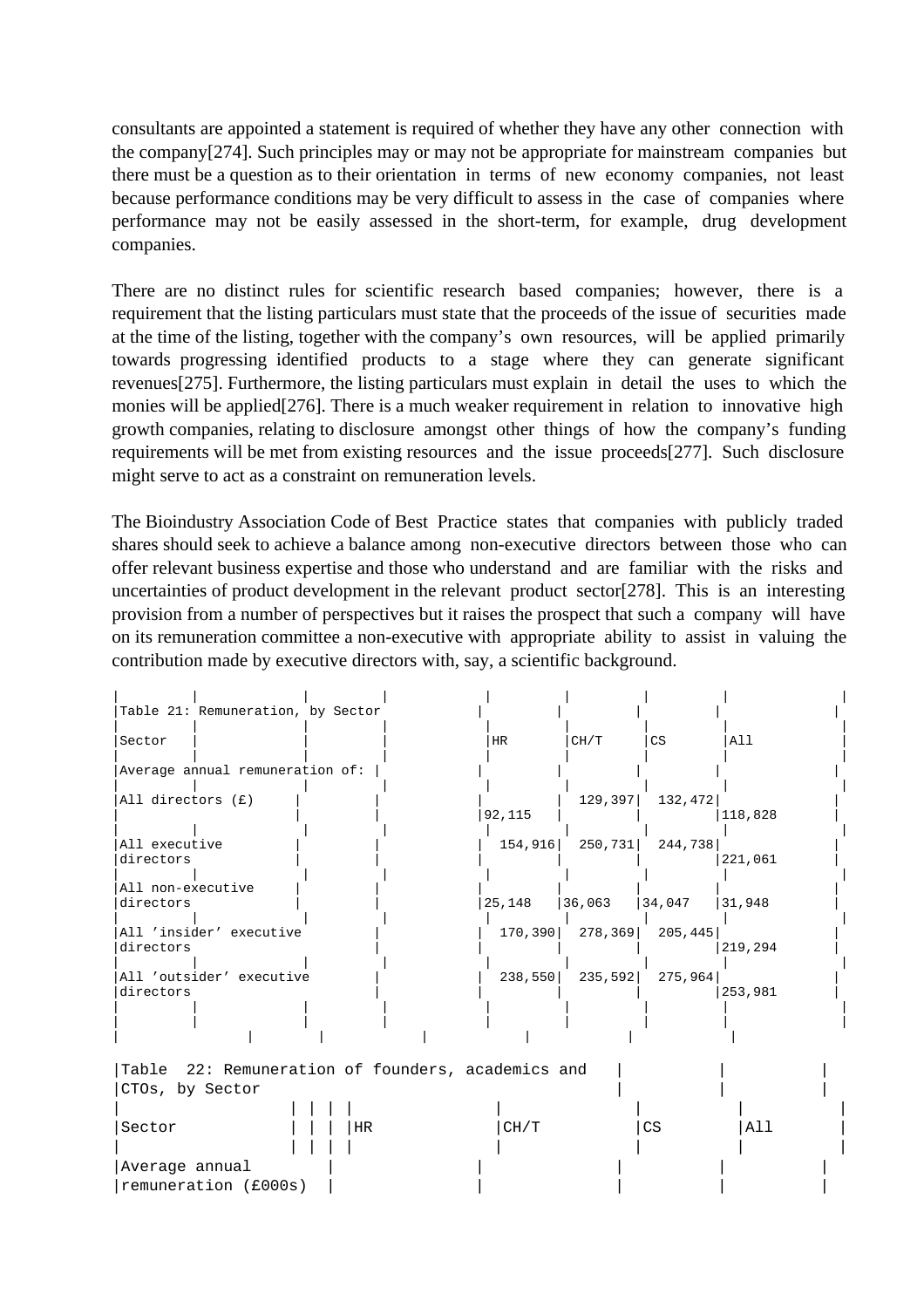| of:                  |                                |              |        |         |
|----------------------|--------------------------------|--------------|--------|---------|
|                      |                                |              |        |         |
| Founders             | 163.5(85.2)                    | 199.5(175.3) | 168.3  | 174.4   |
|                      |                                |              | (66.7) | (104.5) |
|                      |                                |              |        |         |
| Academics            | $210.4$ (136.0)   144.4 (45.7) |              | 172.3  | 176.6   |
|                      |                                |              | (82.9) | (98.7)  |
|                      |                                |              |        |         |
| <b>CTOs</b>          | 158.0(79.6)                    | N/A          | 141.3  | 148.9   |
|                      |                                |              | (61.7) | (68.2)  |
|                      |                                |              |        |         |
| (Standard deviations |                                |              |        |         |
| in brackets)         |                                |              |        |         |

The analysis of the use of remuneration as an incentive was based on the annual reports and accounts since the figures in the prospectuses were spread over a longer period and invalidate any comparison. The comparison was made by analysing the total figures for directors' remuneration (including, therefore, such items as benefits, bonuses and pensions, but excluding certain transactions involving share capital). The reason for this is that no great significance was seen in the breakdown of these elements for the purpose of this survey by type of director or industry sector, which was concerned with testing an academic hypothesis.

The most striking aspect of the results was that in HR companies, the average remuneration of founders, directors with academic distinction and chief technology officers all exceeded the average of all executive directors whereas in CH/T companies and CS companies all fell below the average. However, the results for insider directors were patchier with remuneration exceeding the average executive remuneration in both HR and CH/T companies but being slightly below in CS companies. In theoretical terms, this might imply a number of possibilities. The most likely would appear that founders, directors with academic distinction and chief technology officers generally possess firm-specific skills which receive lower remuneration as expected but that there was some factor unique to the HR companies to reverse this. It is submitted that the most likely explanations are either that such directors in fact possess industry-specific skills or alternatively that there are specific valuation or agency problems in such companies which merit attention. However, there was another possibility, given that some companies were subject to the Bioindustry Association Code of Best Practice, that the requirement for a balance of business and product development expertise among non-executive directors ensured a more accurate valuation of these directors' services.

#### *Share options*

A share option has been defined in the following terms[279]:

" ... a conditional contract for the allotment of shares to a person (called an option holder) under which the option holder is given an option to require the allotment of shares at a time specified in the contract ..."

Extensive disclosure of information on directors' share options is required in the directors' remuneration report[280]. Otherwise, the regulation of share options by company law is fairly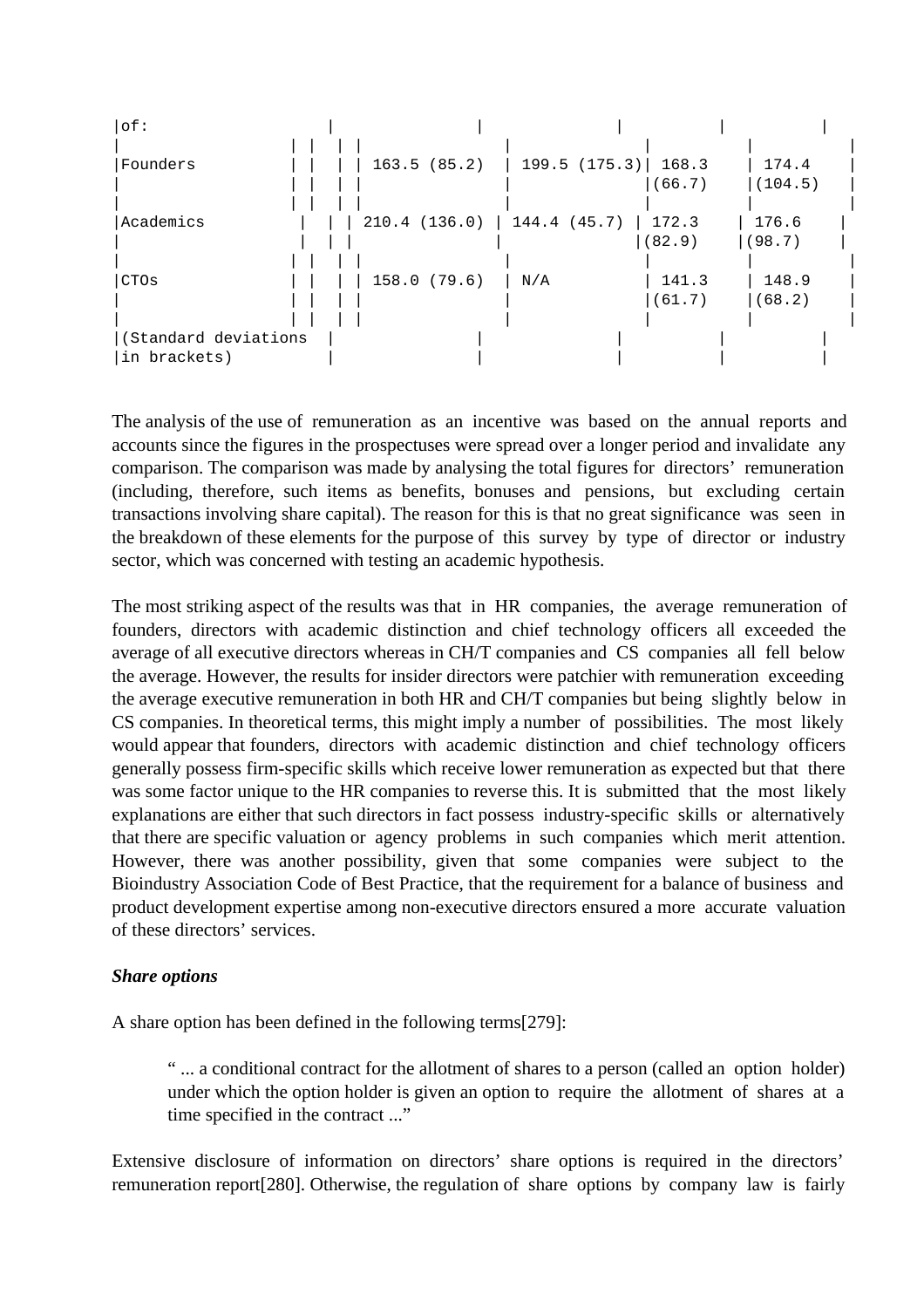limited[281]. Much more extensive is the impact of tax law on the structure of share options and, accordingly, this paper will concentrate on this aspect of their regulation.

### *Standard tax treatment of share options (income treatment)*

There is no tax charge on the grant of a share option. However on exercise an employee or director is subject to income tax on the difference between the open market value of the shares received and the amount paid.[282] For a higher rate taxpayer[283] this will be taxed at 40%, and in addition[284] the employer will be liable to employer's national insurance at 12.8%.[285] On sale of the shares, the employee is subject to capital gains tax on any increase in value since the date of exercise. Any fall in value will create a capital loss.[286]

## *Tax-advantaged share option schemes (capital gains treatment)*

Certain types of 'approved' share schemes instead qualify for capital gains treatment. Under this there is still no tax on grant of the share options, but also there is no tax charge on exercise. Instead the employee or director is subject to capital gains tax on the sale of the shares, on the difference between the sale proceeds and the actual price paid under the option. Tax rates on income and capital gains have been harmonised since the late 1980s,[287] but capital gains treatment still carries various advantages:

### (1) Taper relief

Introduced by *Finance Act 1998*, Taper Relief exempts a proportion of a capital gain from tax, the proportion depending on the type of asset and the length of time it has been held for. After various amendments, taper relief can exempt up to 75% of the gain from tax, after only 2 years of ownership. This effectively reduces the tax rate (for a higher rate taxpayer) from 40% to 10%, and so is a significant advantage of capital gains treatment. The maximum exempt amounts, and the number of years ownership required to achieve the maximum, are given below:

|                         | Max. exempt | Years |  |
|-------------------------|-------------|-------|--|
| Non-business asset      | 25%         | 10    |  |
|                         |             |       |  |
| Business asset:         |             |       |  |
| April 1998 - April 2000 | ା 75%       | 10    |  |
| April 2000 - April 2002 | 75%         | 4     |  |
| April 2002 -            | 75%         | 2     |  |
|                         |             |       |  |

Clearly the distinction between business and non-business assets is critical, and this has changed frequently in the few years since taper relief was introduced. For shares in a company held by an employee of that company, the relevant conditions are: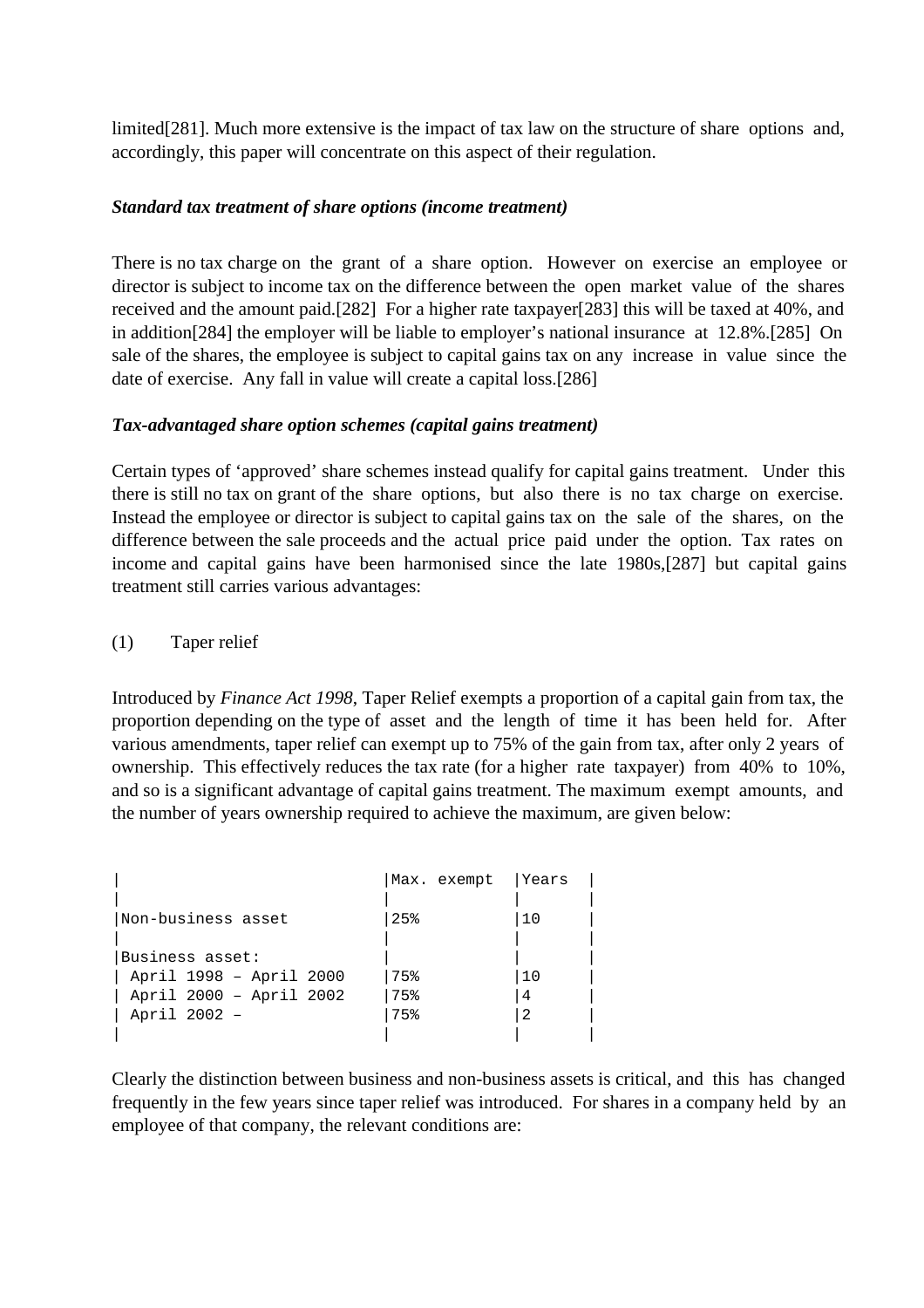*April 1998 – April 2000*

Minimum 5% holding (calculated by voting rights)

*April 2000 –*

No minimum shareholding. Company must be unlisted or trading. For listed non-trading companies, must own less than 10% of shares.

## (2) Annual Exemption

An individual's first £7,900[288] capital gains in any tax year are exempt. The vast majority of taxpayers do not have enough taxable capital gains (if any) to use this exemption, so capital gains treatment for share options takes advantage of an exemption that would otherwise be wasted. The annual exemption is deducted after taper relief, so if full 75% taper relief is available effectively £31,600 of actual gain can be exempted.

### (3) National insurance contributions

National insurance contributions are not charged on capital gains, saving 12.8%[289] for the employer.

(4) Timing

Income tax on share options is collected under the Pay As You Earn (PAYE) system if the shares are 'readily convertible assets' (all quoted shares, and any unquoted shares where there is a ready market).[290] Tax is therefore due at the end of the month in which exercise occurs. This does not apply to options that qualify for capital gains treatment; instead tax is due by 31<sup>st</sup> January following the tax year in which the shares are sold.

## *Types of share options qualifying for capital gains treatment*

There are several types of 'approved' share option scheme that will give capital gains treatment, each with its own rules and requirements. Some are intended to apply to all (or a wide range of) the company's employees, and are not covered here. There are also two targeted schemes that can be limited to senior employees:

(1) Approved Company Share Option Plans[291]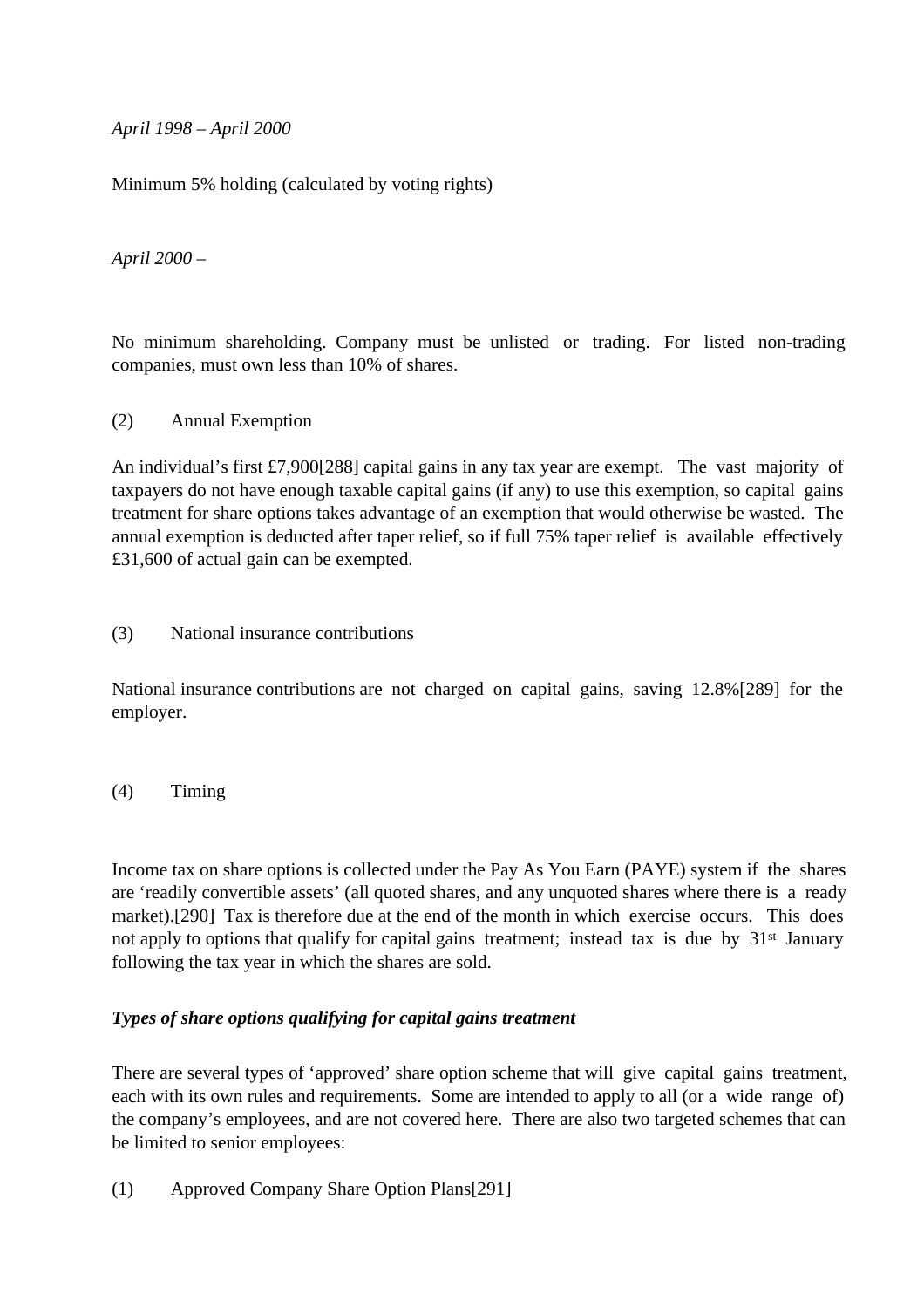Commonly known as an 'executive' share option scheme, this has been in existence since the early 1990s. Options may be granted to as many, or as few, employees or directors as the company desires (although directors must work fro at least 25 hours per week), and exercise can be set for any time from 3 to 10 years after grant. The option price must not be less than the value of the shares at the time of grant. Although flexible, the main restriction under this scheme is that the maximum value of shares[292] over which any employee can hold options at any time is £30,000.

## (2) Enterprise Management Incentives[293]

The £30,000 limit was seen as too low for some companies, particularly those that were growing rapidly and those that, due to a shortage of cash, had to give a high proportion of executive pay through share options. Consequently a new type of scheme, the Enterprise Management Incentive (EMI) was introduced in 2000. Under the EMI, options over up to £100,000 of shares[294] can be granted to each employee, subject to an overall limit for the company of £3million. Exercise can be set for any time up to 10 years after grant, and options can be granted at a discount[295] (although any discount will be subject to income tax at the time of grant). Employees must work at least 25 hours per week for the company. EMI is not available for all companies; there are restrictions on the company's activities.[296] Effectively the company must be small (gross assets less than £30million), trading (excluding certain land-based trades), operating mainly in the UK, and independent (not controlled by another). If the company ceases to qualify, then any unexercised options lose their beneficial treatment. As an additional advantage, where shares are acquired under an EMI scheme the period of ownership for taper relief purposes is calculated from the date of grant of the option (rather than the date of exercise under other schemes). This means that potentially an employee can exercise an option and sell the shares immediately, and yet still qualify for full taper relief. Initially EMI options could only be granted to a maximum of 15 employees,[297] and had to be "to recruit or retain a key employee". This requirement was dropped by *Finance Act 2001*.

## *Key dates*

There are therefore several key dates when approved share options became increasingly attractive (as opposed to unapproved share options or salary) for small high-tech companies. These are set out in Table 23 below.

# **Table 23**

## **Key dates for approved share options**

*April 1998*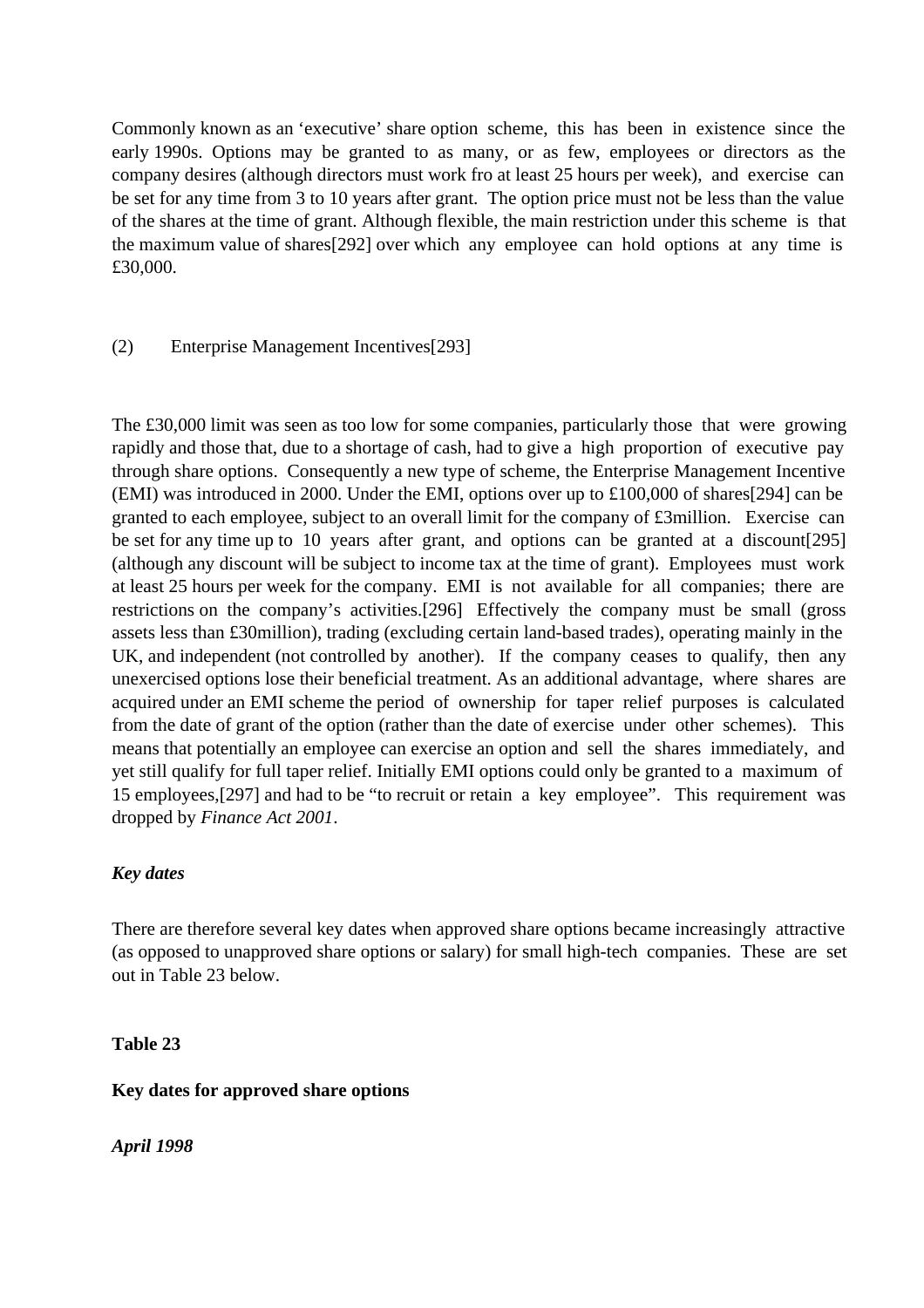Introduction of taper relief

## *April 1999*

All new unapproved share options liable to National Insurance contributions.

## *April 2000*

Introduction of EMI

Extension of business asset taper relief to virtually all employee shareholdings Reduction of ownership period for maximum taper relief from 10 to 4 years.

## *April 2002*

Reduction of ownership period for maximum taper relief to 2 years.

Of these, April 2000 was the most important, with significant improvements in taper relief and the ability to grant options over £100,000 of shares under EMI.

## *Results of survey*

#### (1) Data

The level of detail disclosed in the accounts in respect of share option schemes varied considerably. Five companies gave too little information for useful analysis, and these were therefore excluded from the sample, leaving 40. At the other end of the spectrum a few companies gave generous amounts of information, and were this group larger it would have been possible to perform far more analysis. However in order to be properly representative the study was limited to those areas where information was available across the bulk of the sample.

## (2) Use of share option schemes

All companies in the main sample had, or were in the process of establishing, at least one share option scheme. As can be seen from the following table all companies studied used an unapproved share scheme, usually in combination with one or more of the tax-advantaged schemes. Many of the companies that operated a tax-advantaged scheme made use of more than one type, which left **25%** of companies in the sample apparently not taking advantage of any of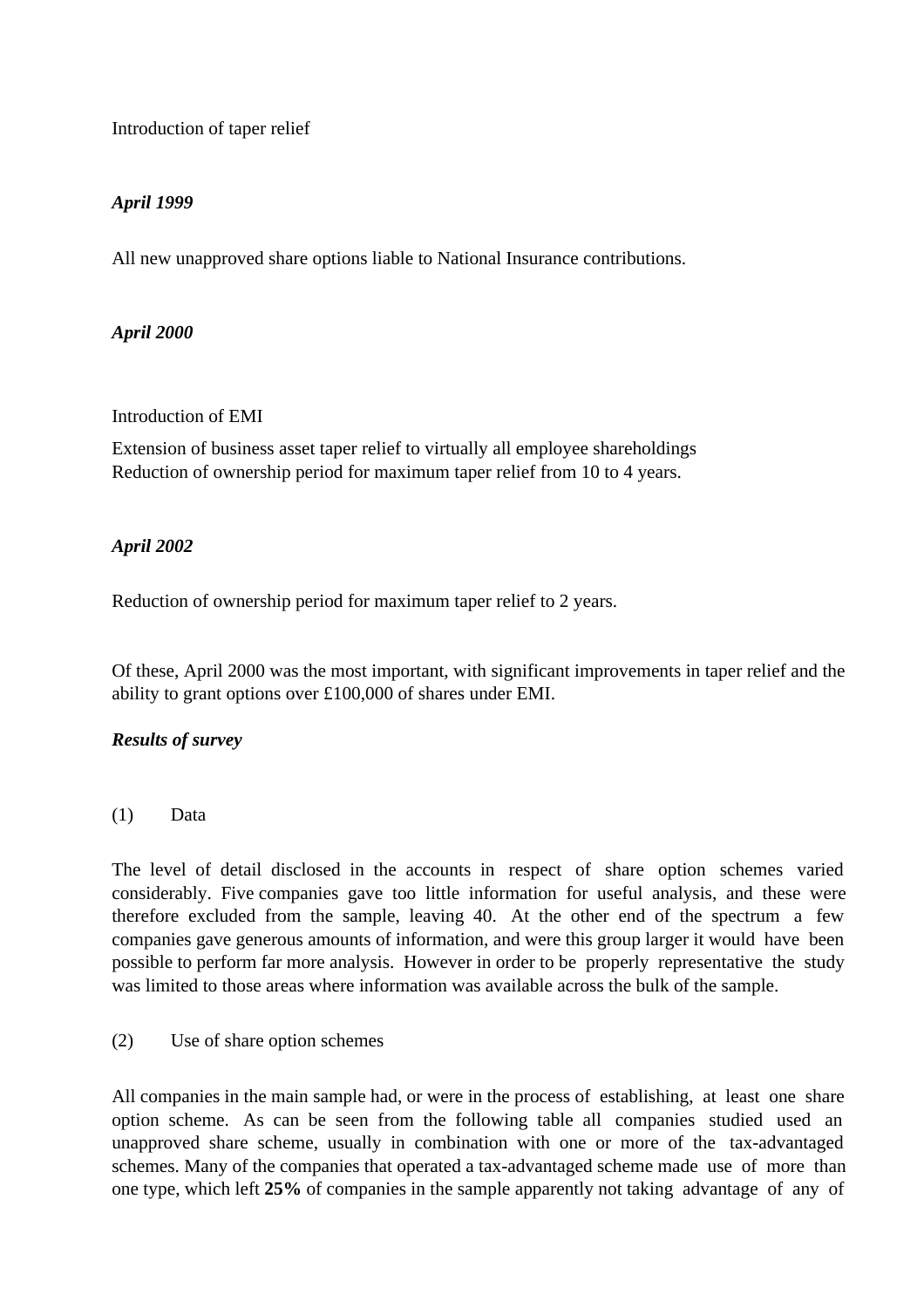the tax-advantaged schemes.

#### **Table 24:**

Percentage of companies in sample using each type of share option scheme:

#### **Table 25**

Types of share option scheme adopted by operations sector

When examining the types of share option scheme adopted by each of the business operations sectors in the study, the percentage of companies adopting the standard approved scheme was roughly comparable across all three sectors. However with the other schemes there was a notable difference, with CH/T companies far more likely to adopt an all-employee plan (67% compared to 36% for health and 25% for CS), but with no CH/T companies adopting an EMI scheme. This may be partially explained by the different size of companies in the three sectors (in terms of gross assets the average size of CH/T company in the sample was £18 billion, against only £46 million for Health and £210 million for CS). Larger companies are of course unable to adopt an EMI scheme and may also be more likely to adopt an all-employee scheme. However the average company size masks wide variations, and on further investigation it appeared that despite the high average gross assets approximately one third of CH/T companies in the sample were still small enough to qualify to adopt an EMI scheme (the proportion for CS companies was similar). The percentage of qualifying companies in Health was slightly higher (54%), but not sufficiently so to account for the far greater level of adoption. Accounts do not disclose sufficient information to discover the reasons for these differences so further research, possibly in the form of interviews or a questionnaire, would be needed.

The most common type of tax-advantaged share scheme is the 'executive' approved scheme, used by over half of the companies in the sample. This may reflect the relative simplicity and flexibility of these types of scheme, or merely companies' familiarity with them. The 'all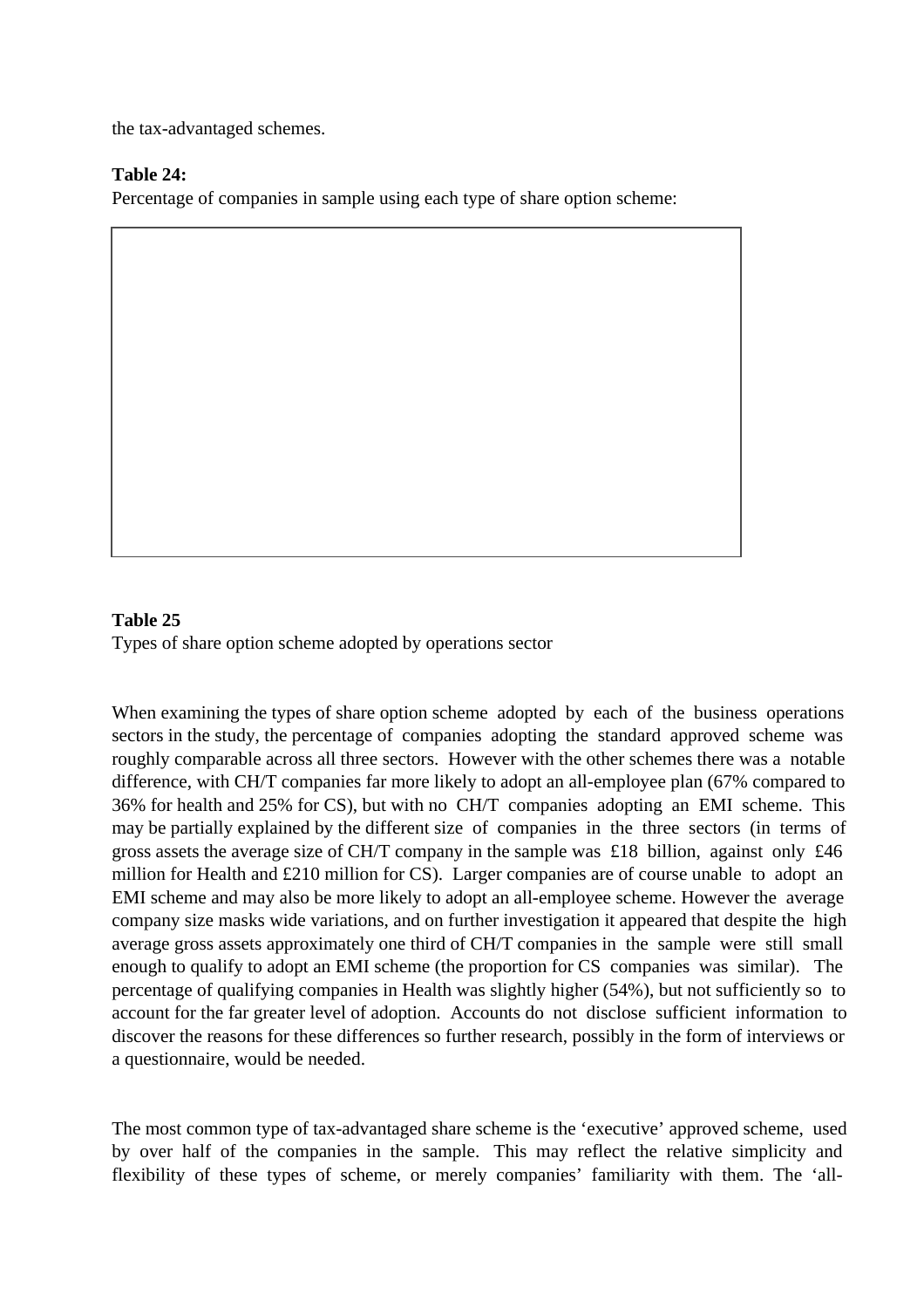employee' types of scheme[298] are also popular, but due to the flat nature of these schemes, with options over a small number of shares being awarded to a wide number of participants, they are unlikely to be significant in retention of key staff. The number of companies in the study having in place an EMI share option scheme is very low. This was initially surprising, as the scheme was introduced primarily for the benefit of high-growth companies such as those the subject of this study. However further analysis showed that most of the companies in the study did not qualify for EMI, mainly due to having assets in excess of £30 million but also in two cases (5%) solely due to more than 50% of the company's activity being outside the UK.[299]

# **Table 26:**

Percentage of companies qualifying for and using the EMI scheme:



This table show that of those companies that appear to satisfy the EMI criteria the take-up is approximately one-third, higher than suggested by the initial analysis but still disappointingly low given how advantageous the tax reliefs available are.

# (3) Importance of share option schemes

Not only did all companies in the sample use at least one share option scheme, the schemes also tended to be of significant size. Two criteria were used to assess the significance of share options for the companies in the sample. Firstly the number of shares under option at the accounts date was compared to the total issued share capital of the company, to assess the size of the schemes relative to that of the company.

Secondly the value of shares under option as at the accounts date was compared to the company's total employee costs (excluding options). If the value of shares under option were high as compared to employee costs, this would suggest that share options are a significant part of the company's remuneration, and therefore staff attraction and retention, policy.

# **Table 27:**

Value of shares under option by company as percentage of total issued share capital (bar, left hand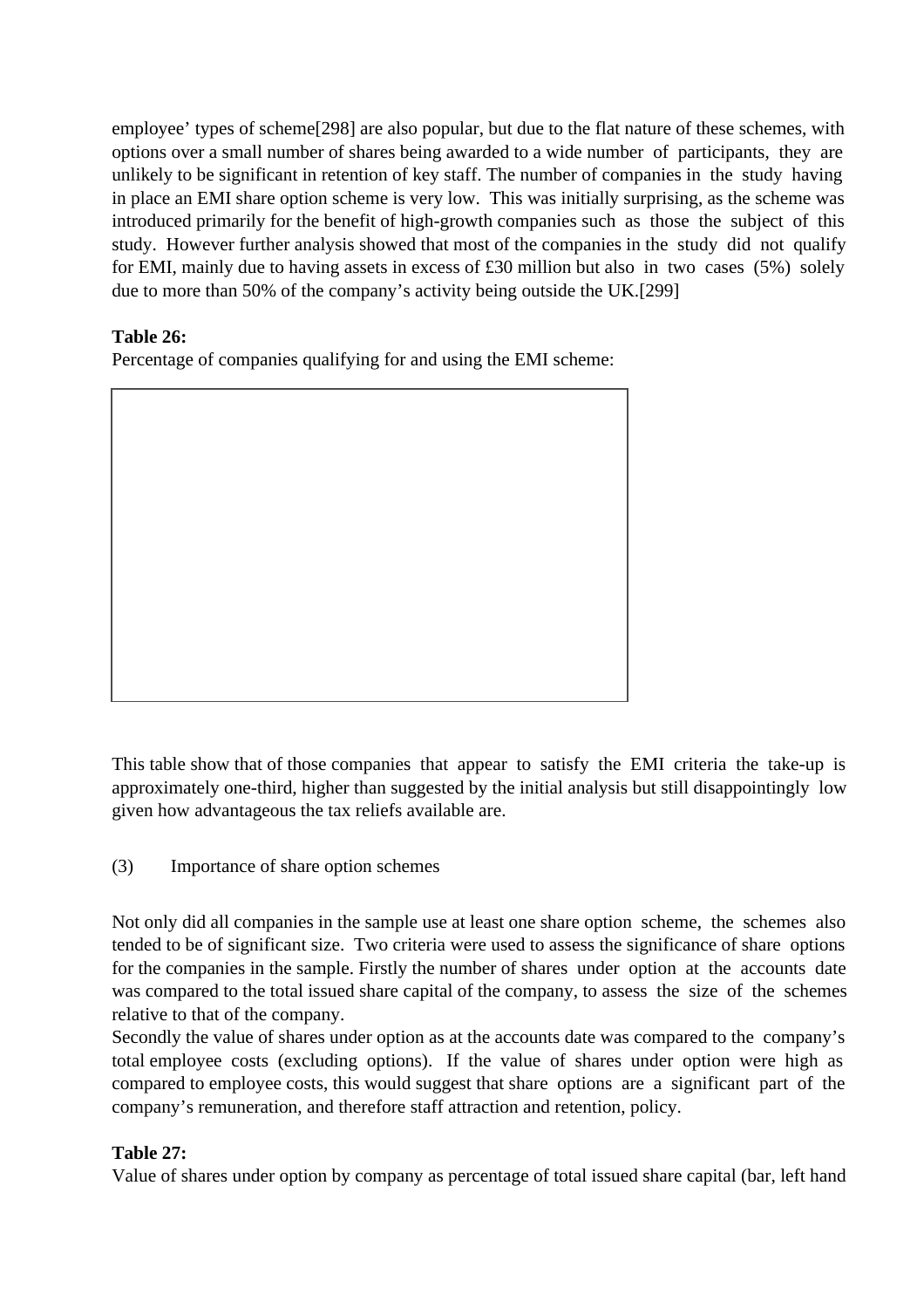scale) and total employee costs (line, right hand log scale):

The table shows that for the majority of companies in the sample share options, if all exercised, would increase the company's issued share capital by between **4% and 10%** (mean average 7%). This suggests that share options are significant for the company, as involving an appreciable dilution of shareholder equity and a substantial potential employee stake. In addition, when comparing share options to other employee costs the options were found to be a significant element of total remuneration. For most of the sample the value of shares under outstanding options was in the range **10% to 50%** of total other employee costs, with a significant minority in excess of 100% (although it must be remembered that the exercise of the options would normally be expected to be spread over a number of years). The graph shows a reasonable correlation between the two tests, suggesting that they reinforce each other, although with a few divergent results (in some cases due to very low staff costs).

(4) Reasons for non-use of approved schemes

There are several potential reasons for non-use of approved share option schemes by companies, including complexity and set-up costs, restrictions on exercise period and restrictions on exercise price. One potentially significant restriction is the limit of £30,000 of shares under option (calculated by market value at time of grant) per employee. In order to determine whether or not this was a significant reason for non-adoption of approved schemes, for each of the companies in the sample the maximum value[300] of shares under option for any one director[301] was calculated. All companies in the sample granted options in excess of the £30,000 limit to at least one director. Options beyond that limit would of course have to be granted under a parallel unapproved scheme[302], hence all companies in the sample have an unapproved scheme even where they also have an approved one.

## **Table 28:**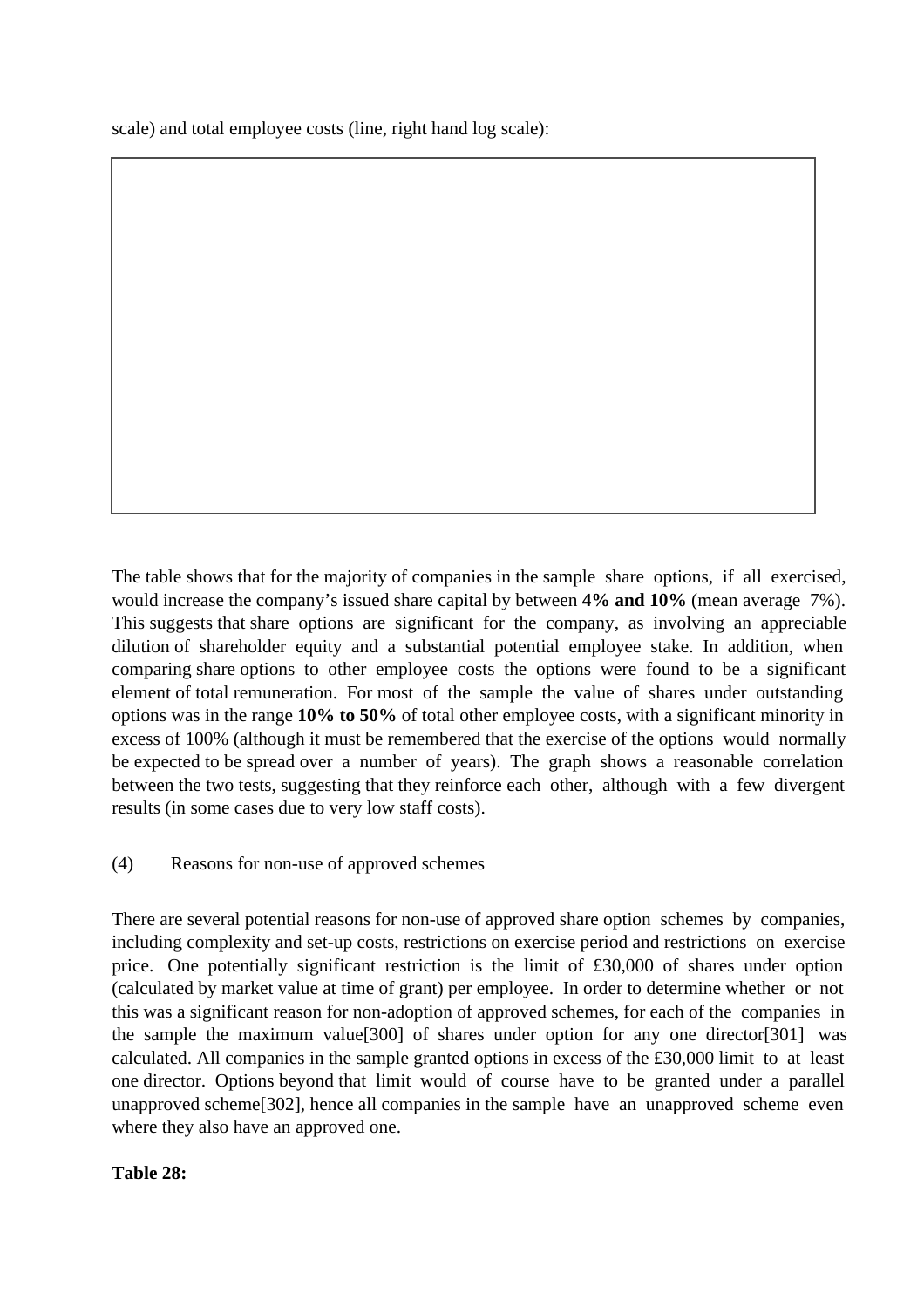Value of shares under for director with highest level of options in each company (bar); companies with approved share options are marked with a diamond:

From the graph it appears that there is no link between the level of options that a company wishes to grant and the likelihood of its using an approved scheme, suggesting that there is another constraint on adoption that is more relevant than the financial limit. Analysis of those companies that appear to qualify to grant options under the EMI scheme showed a similar absence of any correlation between the level of options to be granted and whether or not such a scheme were in place. Indeed it appears that none of those companies that could have covered all of their share option within the EMI limit (£100,000) had introduced a scheme. However the number of apparently qualifying companies in the sample (15) was relatively small and it may be unsafe to extrapolate from this finding without further research.

# **Table 29:**

Value of shares under for director with highest level of options in each company that appears to qualify to introduce an EMI scheme (bar); companies with EMI share options are marked with a diamond: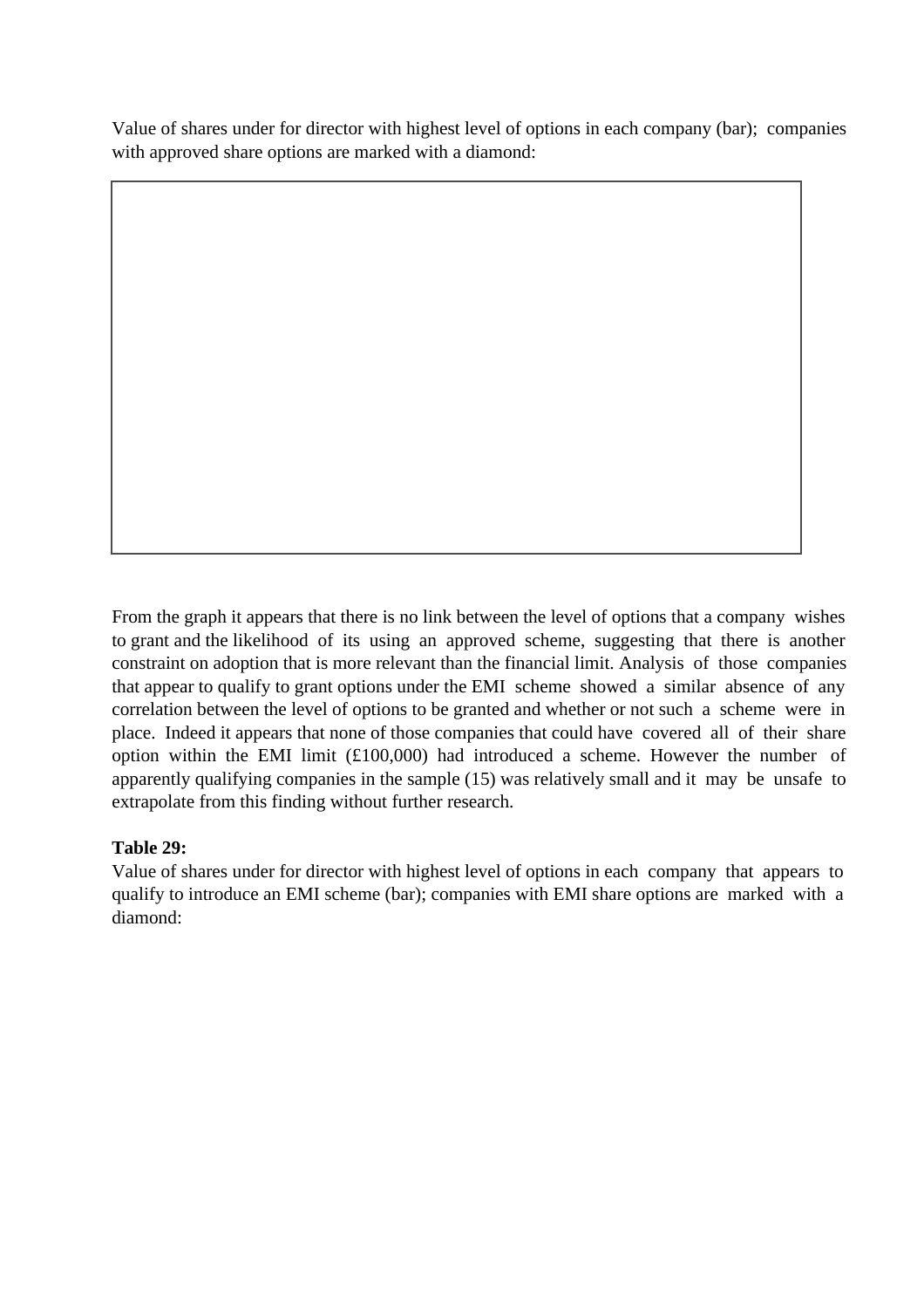## (5) Options under water

On initial analysis of the accounts it came to light that nearly all (**88%**) of the companies in the sample clearly had at least some options granted and unexercised that were under water (i.e. the exercise price was in excess of the market value of the shares). In some cases this excess was small, but in many cases the shares would have to increase in value by several hundred percent or even tenfold before the option became worth exercising. This may in many cases explain the need for the substantial levels of options (way in excess of the limits for the approved schemes) that were encountered (see Table T4 above). If options have been issued at a time when share values are high, then they will rapidly exhaust the limits of the approved scheme. When share prices fell with the collapse of the dot.com bubble and it become necessary to re-incentivise management by issuing new options from the new share value base, these would then have had to be issued under the unapproved scheme. Further analysis was performed, looking at one director for each company (in each case the one with the highest level[303] of options) to determine the percentage of options that were under water as at the accounts date.

## **Table 30:**

Percentage of director options under water for each company in sample:

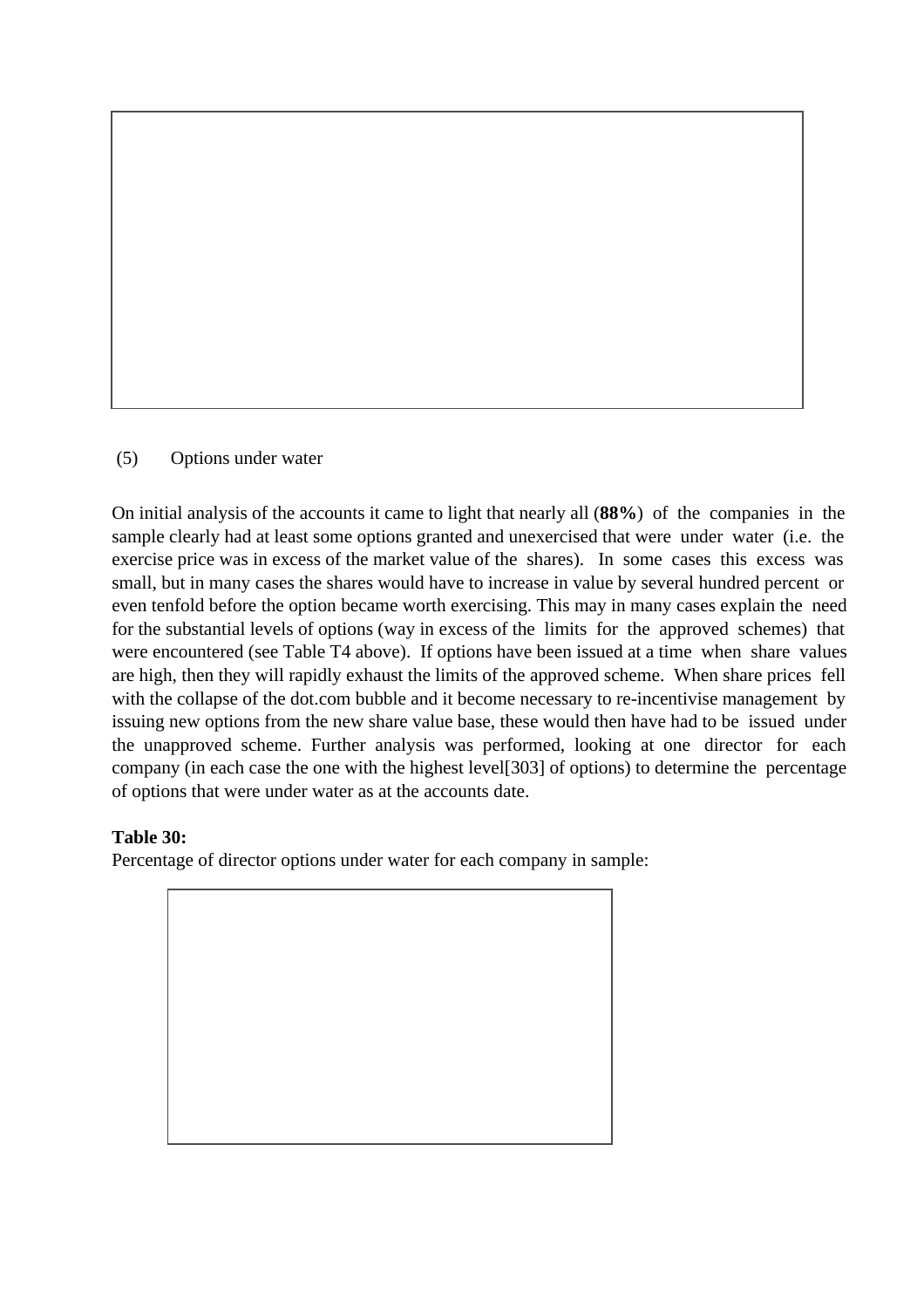For 17% of the sample the studied director[304] had no options under water, although in some cases this may be as a result of cancellation of options that are hopelessly overpriced. For an astonishing 43% of companies *all* of the chosen director's options were under water, in some cases by substantial amounts, despite the director continuing in office. Clearly if options are substantially under water then this casts doubt on their having a realistic prospect of incentivising the director concerned, despite the claims in the companies' remuneration reports that this is the intention of the scheme. In the remaining 40% of companies in the sample some of the director's options were under water but others were worth exercising; generally this appears to indicate that further tranches of options have been granted at a lower strike price to re-incentivise the director, but without cancelling the earlier options.

### Recommendation:

This may be an area that the government should wish to address, in order to permit the transfer of under-water options from the approved to the unapproved scheme, freeing up capacity in the approved scheme. Alternatively of course the company could cancel options that are substantially under water, but this could have a demotivating effect on the employee (who may see at least a 'hope' value in the option) and could be perceived as signalling a loss of long-term confidence by the company in its prospects.

### (6) Limitations of study

The existence of substantial numbers of share options that are significantly under water constitutes a limitation on parts of this study. When analysing the importance of share options for the company figures for the amounts of shares under option, and hence their value, are artificially inflated by the existence of a large number of options which the company and employee may feel are highly unlikely to ever be worth exercising. Some analysis of this problem has been performed, but it has been limited to directors' options (as the disclosure requirements in relation to directors are significantly more substantial); unfortunately too few companies give sufficient information to make any overall determination of the value of the extant options possible. In addition it was hoped that it would be possible to look for changes in company practice following the changes in tax legislation (e.g. an increase in the use of EMI following the improvements in taper relief). Unfortunately only a very small proportion of companies give sufficient information for this to be undertaken reliably. It is also possible that the study has suffered more generally from limited disclosure in the companies' accounts; in particular there may be more approved schemes than is apparent and fewer companies may qualify for EMI than it appears.

#### **Contractual constraints on human capital**

Company strategies to address human capital risk have been seen to involve a mix of contractual incentives and constraints. However, the role that might be played by contractual constraints would appear to be very different in nature and involve very different implications from an innovation and human capital perspective because their role is deterrent and may involve the prospect of litigation if they are to be enforced. In conducting any survey of contractual constraints, however, it is important to be aware that business norms may override contractual norms. Macaulay in the United States found that business disputes were frequently settled without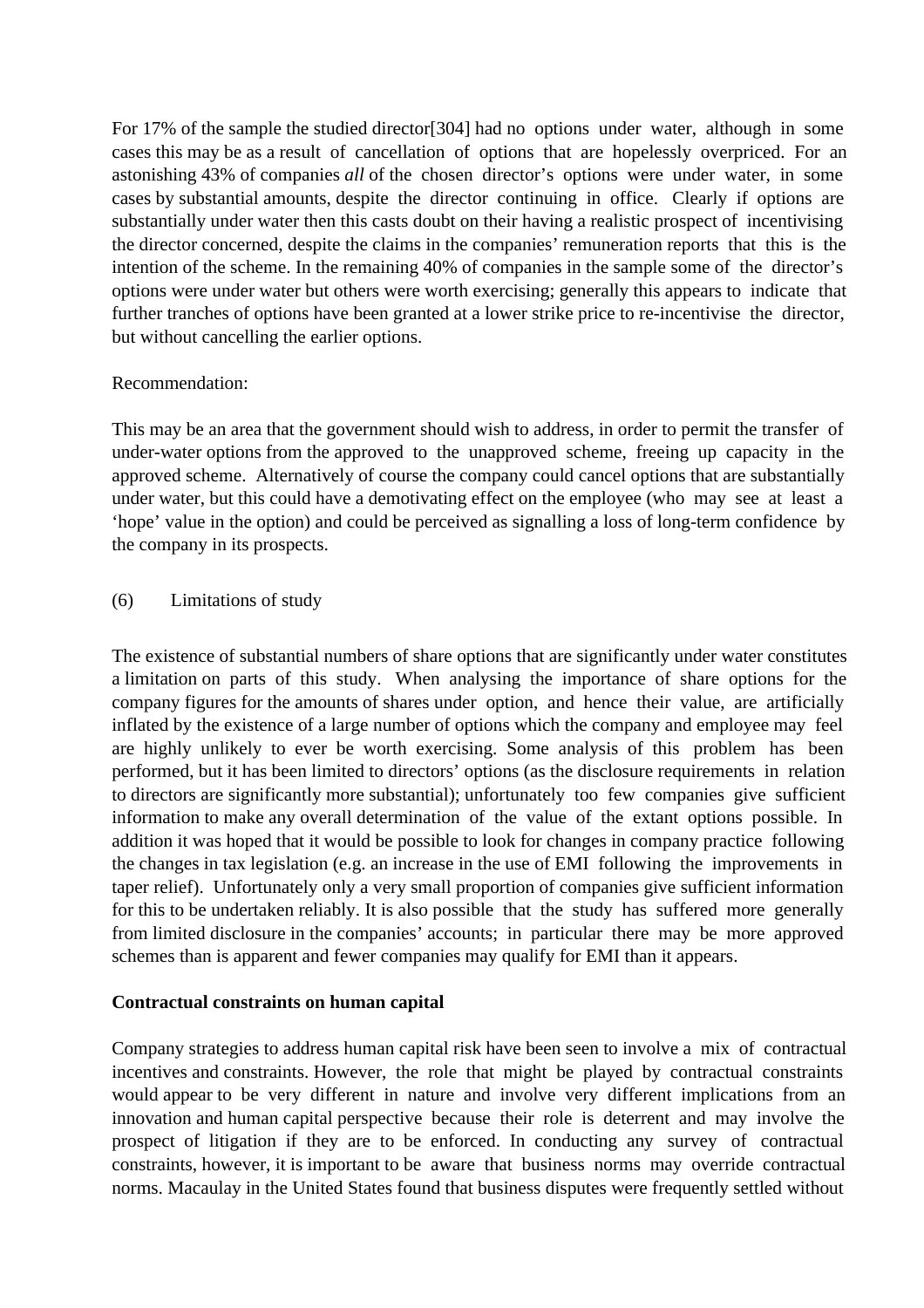reference to the contract of potential or actual legal sanctions and that law suits for breach of contract appeared to be rare[305]. The reasons he suggested for this was because of the existence of effective non-legal sanctions, such as reputational factors combined with the potential impact of gossip and because the gains from litigation often failed to outweigh the costs[306]. Beale and Dugdale conducted a smaller survey, but with more emphasis on the role played by individual contract clauses, in the United Kingdom and came to rather more mixed conclusions[307]. Nonetheless, they also found, for example, that delivery delays gave rise to few serious disputes and only one in which legal action was likely[308]. However, great care must be taken in applying the results of the earlier of these two surveys: firstly they took place some years ago in what may have been a different business culture; furthermore, a significant factor may have been, as Macaulay identified[309], that the parties may have wished to avoid a "divorce" between the parties, a consideration which may be negatived on the termination of an employment relationship, even with a senior director. A more recent study by Deakin, Lane and Wilkinson of contract practices in Britain, Germany and Italy found that the vast majority of British companies saw both the use of writing and the attachment of legal force as important means of clarifying the agreement and providing security in the event of a dispute[310]. Furthermore, British companies were far more likely to take legal action against customers or suppliers than in the other countries[311]. Accordingly, it may be that the importance of the contractual mechanisms examined in this section should not be underestimated.

### *The use of restrictive covenants*

The basic economic model for efficiency assumes that all exchanges are voluntary and costless and that they take place in response to price signals in perfectly competitive markets in which information is perfect, entry is unrestricted and prices are unable to be distorted by individual agents or colluding groups of agents[312]. This statement, however, highlights a potential dilemma for economic theory in the face of a voluntary exchange which would purport to prevent one or more parties from competing. Which principle from within the model should be preferred in the event of a conflict? Macneil has stated the issue well in stating that[313]:

"It is plain that contracts in restraint of trade may be used in attempts to destroy the market mechanism itself, to destroy its diversity and multiplicity of decision making, and to centralise it in the hands of those who enter the contracts in restraint of trade. This fact is but one facet of potential or actual monopoly control of an economy."

Milgrom and Roberts argue that it would be inefficient for the employer and employee to agree to any contract in which the employee is discouraged from moving when the value created in the new job is greater than in the current one[314]. Their reason is that penalties for leaving would make the initial job offer less attractive and require the payment of other compensating benefits, which would be worthwhile only when the penalties discourage value-reducing job moves[315]. However, this may be putting the case too highly since some discouragement of an employee from leaving, especially perhaps where the employee has valuable firm-specific skills, may be necessary to prevent opportunistic hold-up problems. It is also interesting to reflect that such measures amount to an attempt to protect firm-specific knowledge or skills that the law fails – or cannot - protect as property rights, and, therefore, may possess some economic justification. However, there is a more fundamental argument to be considered in relation to the enforceability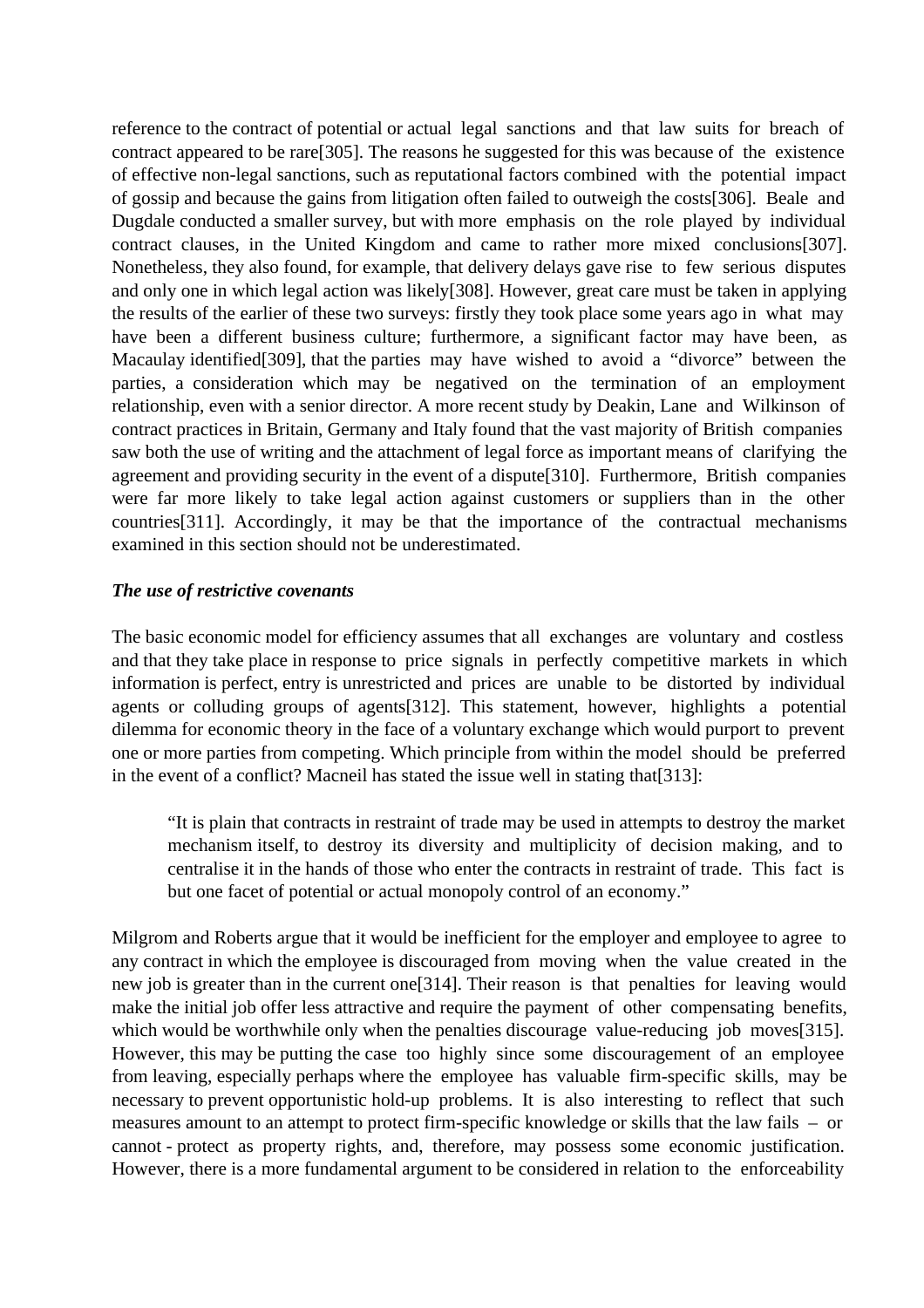of restrictive covenants, namely that even were they consistent with economic efficiency based upon a static equilibrium, they would still be likely to be inconsistent with dynamic efficiency. If a broader range of policy goals were to be taken into account, it is probable that they would be regarded as inconsistent with the facilitation of either innovation or human capital, since it is often new businesses which are responsible for innovation and restrictive covenants will ordinarily be structured to prevent their establishment and restrictive covenants are more likely to be conducive to the maintenance of (less valued) firm-specific skills than the development of (more valued) industry-specific skills.

The use of restrictive covenants is particularly relevant to the governance of new economy companies for the following reasons: (1) their innovative and high technology nature makes it probable that their directors will have access to know-how which is not susceptible to intellectual property right protection; (2) they are critically vulnerable at the time of a flotation or major capital raising exercise to commercial damage from the departure of a key director to a competitor[316]. Such restrictive covenants will usually take the form of restrictions on competition, soliciting or dealing with customers, suppliers or employees and/ or on using confidential information. The significance of such covenants is that they seek to restrict the activities of an employee after their contract of employment has ended; during an employee's contract of employment an employer has an exclusive right to an employee's services, as will be considered in relation to "garden leave" clauses in the next section of this paper.

The basic common law rule was settled by the House of Lords in *T. Nordenfelt v. The Maxim Nordenfelt Guns and Ammunition Company Ltd* in the following terms[317]:

" ... The public have an interest in every person's carrying on his trade freely: so has the individual. All interference with individual liberty of action in trading, and all restraints of trade of themselves, if there is nothing more, are contrary to public policy, and therefore void. That is the general rule. But there are exceptions: restraints of trade and interference with individual liberty of action may be justified by the special circumstances of a particular case. It is a sufficient justification, and indeed it is the only justification, if the restriction is reasonable – reasonable, that is, in reference to the interests of the parties concerned and reasonable in reference to the interests of the public, so framed and so guarded as to afford adequate protection to the party in whose favour it is imposed, while at the same time it is in no way injurious to the public."

The context in which the restrictive covenant is made may well be relevant to its enforceability. The law generally distinguishes between covenants which accompany the sale of the goodwill of a business and those which apply between employer and employee, with the former being accorded more latitude[318]. In particular, where the employee is also a shareholder (as will almost invariably be the case with a director) and the restrictive covenant is taken as part of an arrangement for the sale of shares in the relevant company then a more wide-ranging restraint may be upheld than would otherwise be acceptable[319]. This is potentially applicable in the case of a flotation of a company where some existing shares are being brought onto the market.

The law also distinguishes between covenants made by employees with greater and lower seniority, with the latter being afforded a greater measure of protection[320]. Mehigan and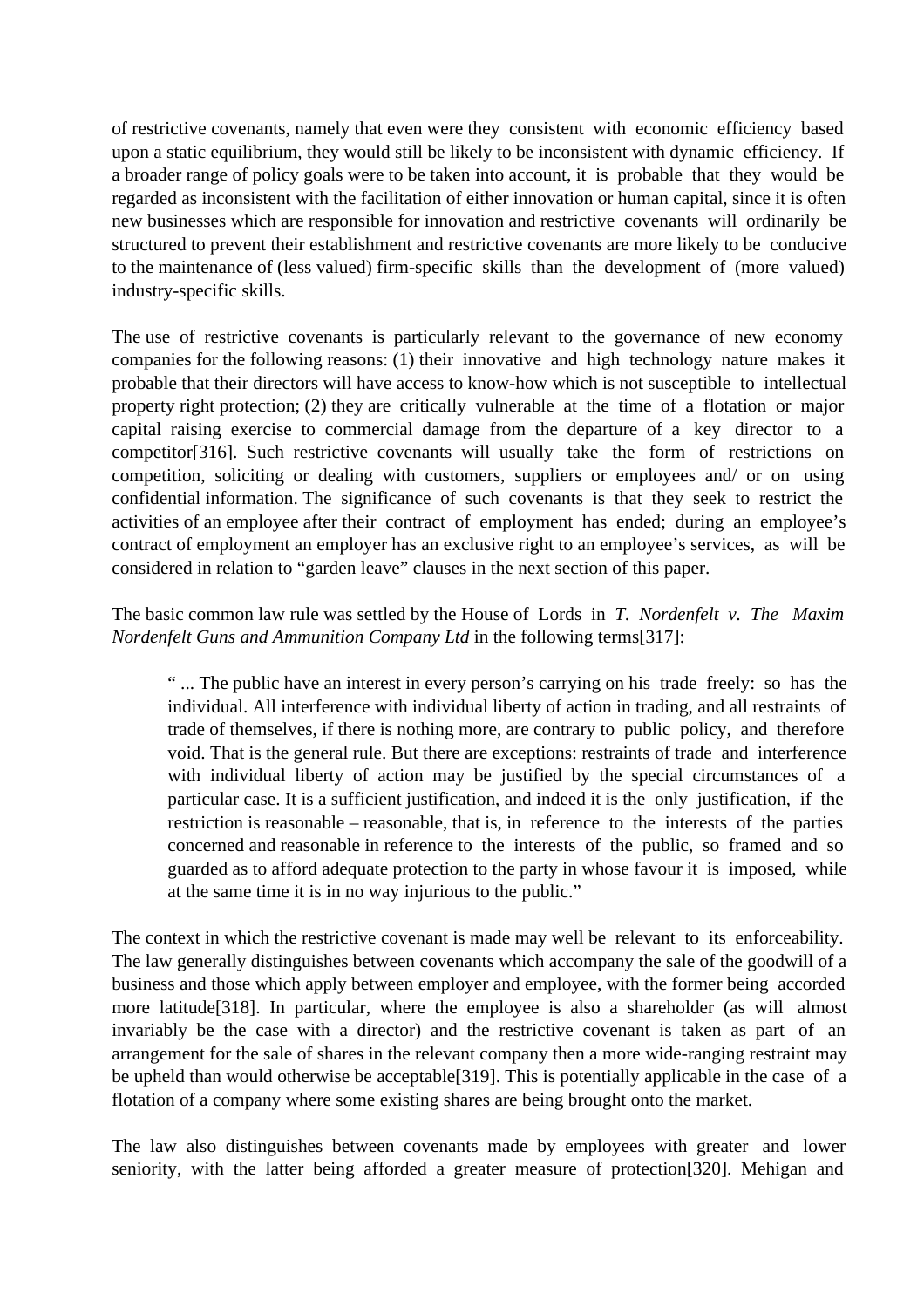Griffiths have prepared an interesting "ready reckoner" as a quick reference guide to decisions in relation to employees in restraint of trade cases, tabulating the job involved, the time of the restraint, the restricted area or activities and validity[321]. They identify 67 cases between 1909 and 1991, of which 7 relate to directors[322] (excluding one which refers to a "divisional director" which is unlikely to be a main board director[323]). In 28 of the cases (41.8%) the restrictive covenant was successfully enforced (subject to some examples of judicial severance). In contrast, in 6 of the 7 cases (85.7%), which involved a director the restrictive covenant was successfully enforced (subject to one example of judicial severance)[324]. In 2 of the cases a managing director was involved and in both the restrictive covenant was successfully enforced (subject to one example of judicial severance)[325]. Further analysis would be required to establish whether there was a formal correlation in statistical terms between the status of director and the enforceability of a clause. However, whilst it is interesting to reflect on the significance of the empirical data which can be derived from such a survey it is important to bear in mind the very different dynamics of law methodology, for example, the precedent value of the older cases in the survey, the precedent value of cases decided by different courts and judges and the need to take into account the factual matrix not easily reduced into such a tabulation. This last point cannot be too strongly emphasised because the courts have consistently stressed the need for the judge in every case to decide whether or not a restraint of trade is reasonable, having regard to the appropriate evidence and the particular circumstances of the case[326].

Regrettably, there is some doubt as to the precise boundaries of the interests which an employer may legitimately protect, extending to whether trade secrets and confidential information will be protected, whether an employer may be protected from the "poaching" of employees, customers and suppliers and how reasonable the restraint is in terms of its scope, area and length.

The most controversial issue relates to the extent to which the law will restrict an employee's use of trade secrets and confidential information to which he has had access. Whilst it is fairly clear that a "trade secret" may be protected, the definition of what amounts to a trade secret is somewhat unclear and furthermore there is some overlap between the two concepts. This is likely to be especially relevant to new economy companies which operate at the leading edge of innovation. A typical example of what the courts regard as a trade secret is that of a product manufacturer's secret formula[327] yet the courts are also willing, in principle, to recognise other forms of confidential information, broadly where they amount to the equivalent of a trade secret[328].

An early test which still finds some favour[329] was to distinguish between "objective" knowledge and "subjective" knowledge. Objective knowledge was originally defined to include matters such as trade secrets, whereas subjective knowledge was that comprising the employee's own aptitudes, skill, dexterity, manual or mental dexterity[330]. The significance of the distinction is that objective knowledge will be treated as the employer's property even if it is in the employee's memory, whereas subjective knowledge belongs to the employee[331]. One alternative test is whether the relevant information can be easily isolated from other information which the employee is free to use or disclose<sup>[332]</sup>. Another alternative is rather more subjective being based upon whether a person of average intelligence and honesty would think there was anything improper in disclosure[333].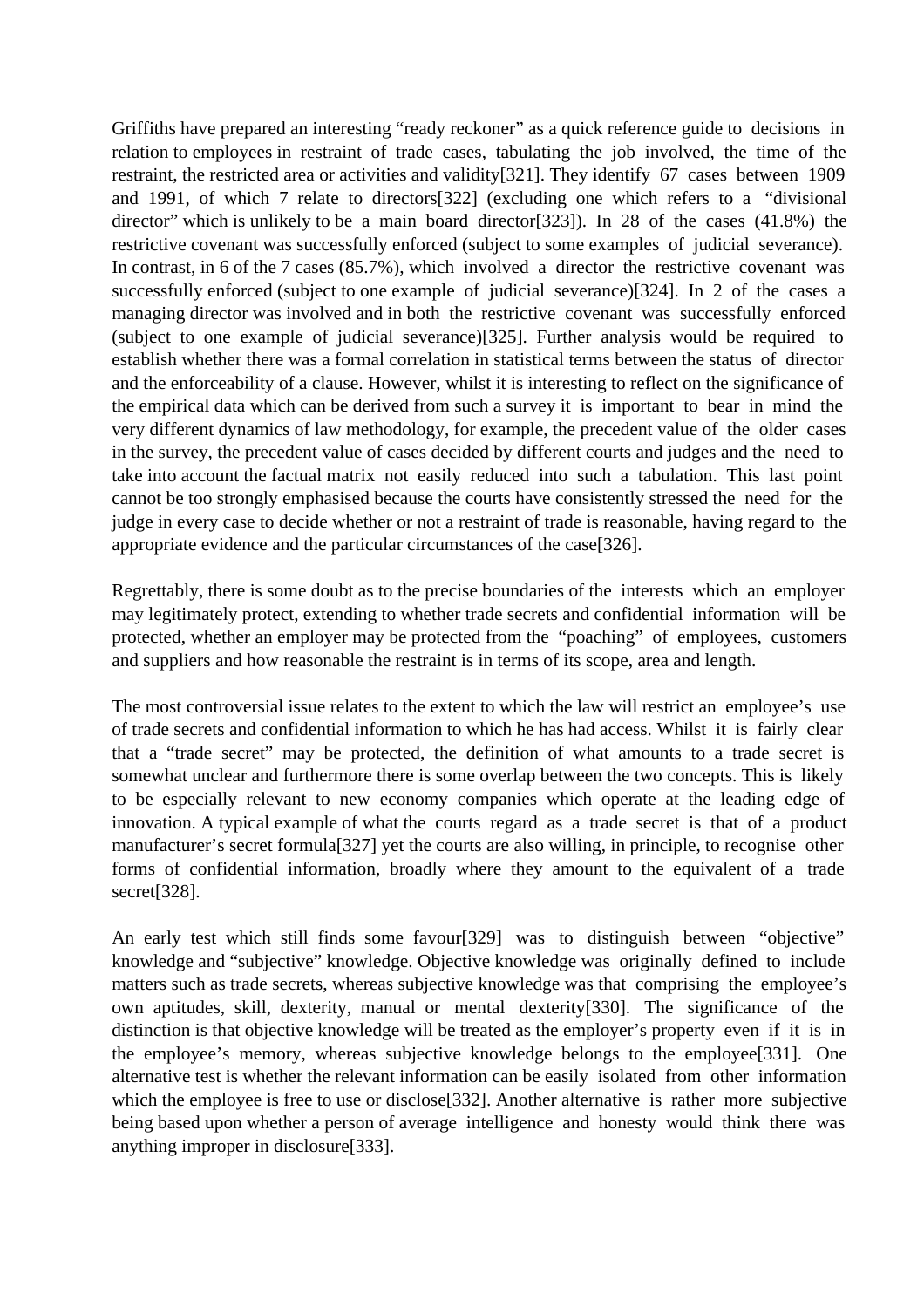It is tempting to see in these judicial *dicta* a reflection of economic theory and the distinction between firm-specific and generic skills, with the courts being broadly willing to protect the former. Yet this is unconvincing because there would be no benefit to an employee in seeking to use truly firm-specific skills elsewhere (except perhaps in direct competition). A reasonable question to ask, especially from an economic perspective, is whether the language adopted of property rights ought to be translated into legal recognition of confidential information as a form of property, normally regarded as an efficiency enhancing approach. The arguments have been reviewed by Leng and Leong, who conclude that the majority of academic opinion is against treating confidential information as property[334]. Harvey not unnaturally concludes that[335]:

" ... the boundaries between information which an employer may legitimately seek to protect and that which he may not remain shadowy and ill defined. Inevitably, given the enormous range of potential factual permutations, any attempt to accurately define that boundary is doomed to fail ..."

Uncertainty also exists in relation to the extent to which the law will protect an employer from the "poaching" of his employees, customers and suppliers. Whilst there are inherent difficulties in seeking to prevent an employee working for another employer if both want this, or in seeking to prevent any employee regardless of their expertise or juniority from working for another employer[336], it does appear that the courts will protect an employer's interest in maintaining a stable trained workforce in a highly competitive business[337]. This is particularly so where the restrictive covenant is limited to the soliciting of directors and senior employees[338]. This is particularly relevant to new economy companies which suffer from a degree of instability in any event and which may suffer from a market shortage of appropriately skilled staff. In relation to customers, the test is particularly nebulous where enforceability may depend on the personal qualities of the employee, such as personality, temperament and ability to get on with people[339].

The reasonableness of a restrictive covenant in terms of its scope, length and area is a further source of uncertainty since the covenant must do no more than protect the legitimate interests of the employer. No restraint may be imposed in respect of a business different from the one in which the trade secrets exist or where the customer connection was built up[340]. This raises the question as to how a business may be defined which may not constitute a problem in the examples of bakers and milkmen cited but may not be so easily resoluble in the case of new economy companies where the activity may be less readily understood. In Mehigan and Griffith's "ready reckoner", the covenants restraining directors that were upheld involved restraints of 5 years and 3 miles, 3 years and 16 countries, 5 years and Great Britain and Northern Ireland, 18 months and a severed non-solicitation clause, and 2 years and not working in the UK. The restrictive covenant not upheld involved 1 year and the UK[341]. Whilst this returns to the principle enunciated above, that the courts have consistently stressed the need to consider each case on its facts, it also creates substantial uncertainty.

Yet further obstacles may lie in the successful enforcement of a restrictive covenant. Even where a restrictive covenant is considered by a court to be reasonable as between the parties, it is still possible that it may be invalidated as contrary to the public interest. The hypothetical example given by Beatson is that of a distinguished engineer or economist whose restraint would be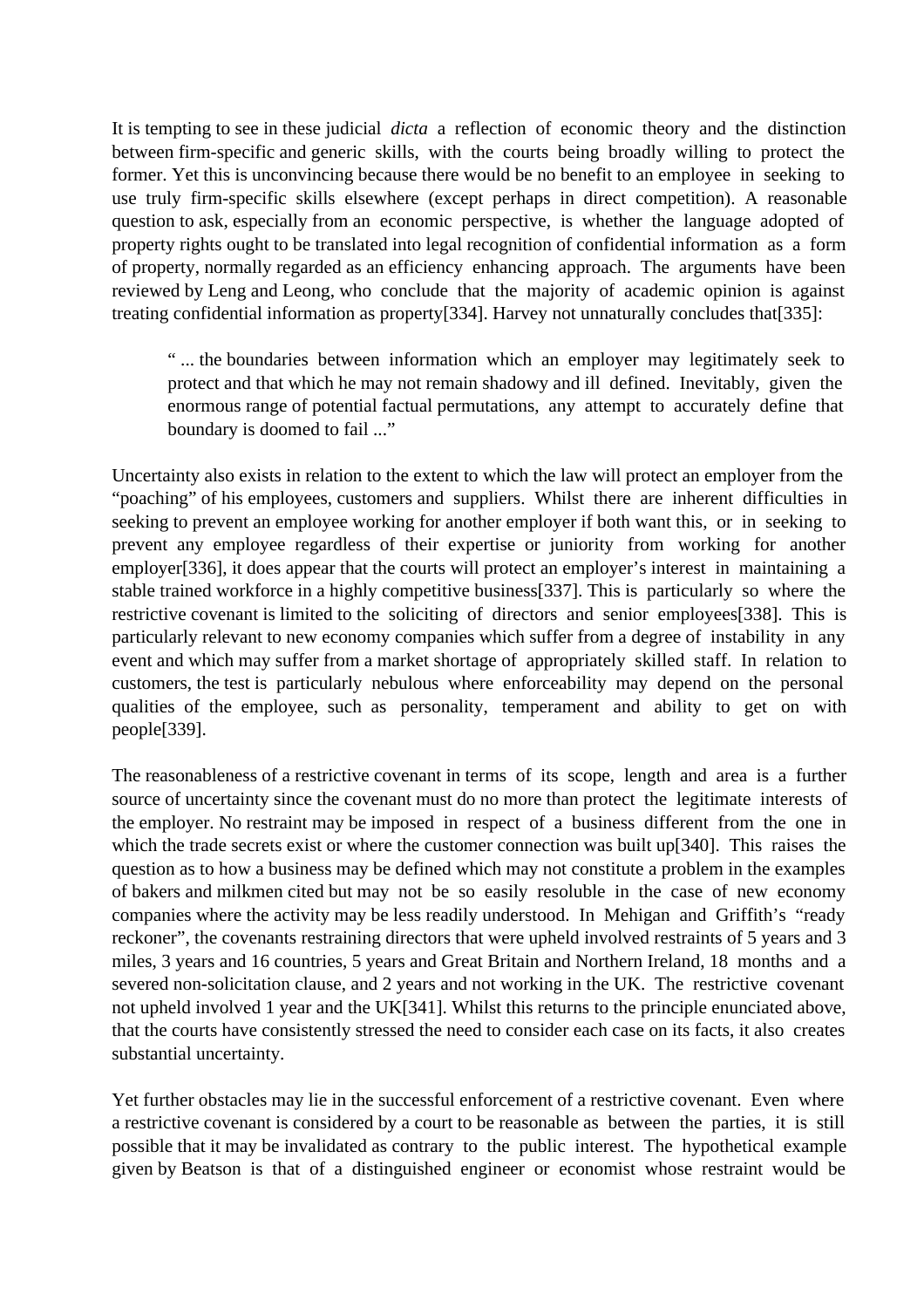detrimental to the community at large[342]. Such an example is readily applicable to many new economy companies, not least those surveyed in this paper, which includes scientists at the forefront of the development of new medical treatments and where it is not hard to imagine that a court would not be minded to restrain the scientist from continuing such activity. In addition, it is possible that skilled drafting of a restrictive covenant may render an otherwise overly extensive clause enforceable on account of the doctrine of severance – the "blue pencil" test[343] -, though there is some evidence of judicial antipathy towards artificial strategems[344], perhaps posing problems for drafters who include numerous alternative options in the hope that the court might choose the least unfavourable. Further, whilst it has long been settled that an employee will not be bound by a restrictive covenant where wrongfully dismissed[345], there is some evidence that the courts may be weakening in their robust attitude towards attempts to contract around this[346]. Finally, it is important to bear in mind the differential impact of legal costs in such cases between claimant and defendant, a recent example of which can be seen in *IS Innovative Software Ltd v. Howes*, a claim brought by the company against its former managing director [347]:

"This has been ruinously expensive litigation and in due course Mr Howes decided to appear at the trial on his own behalf, without legal assistance ... Mr Howes bore the brunt of conducting the action, which he did with considerable forensic skill and without many unnecessary diversions."

A fair proportion of companies within the sample disclosed details of restrictive covenants in executive director service agreements in their prospectus. These were analysed by sector by reference to the scope of the covenant and its length.[348]. The results are set out in Table 31 below.

| Table 31: Restrictive                                                         |             |                      |                 |           |  |
|-------------------------------------------------------------------------------|-------------|----------------------|-----------------|-----------|--|
| covenants                                                                     |             |                      |                 |           |  |
| Sector                                                                        | HR          | CH/T                 | CS              | All       |  |
| % of companies disclosing<br>information                                      | $40\%$      | 40 <sup>8</sup>      | 40 <sub>8</sub> | 40%       |  |
| % OF EXECUTIVE DIRECTORS WITH THE<br>FOLLOWING TYPES OF RESTRICTIVE COVENANTS |             |                      |                 |           |  |
| Soliciting employees                                                          | 191.6%      | $ 50.0\degree$       | 61.3            | 142.2%    |  |
| Competing                                                                     | 91.6%       | 96.4%                | $ 100.0$ $ $    | 196.4%    |  |
| Soliciting customers                                                          | 62.5%       | 150.0%               | 96.4%           | 67.5%     |  |
| Intellectual property                                                         | $ 25.0$ $ $ | $ 14.3\}$            | 16.5%           | 12.0%     |  |
| Research and development                                                      | $ 12.5\}$   | $ 0.0$ $ $           | 32.3%           | 15.7%     |  |
| TYPICAL<br>(MODAL) LENGTHS OF RESTRICTIVE COVENANTS                           |             |                      |                 |           |  |
| Soliciting employees                                                          | 6 MONTHS    | 12 MONTHS 112 MONTHS |                 | 12 MONTHS |  |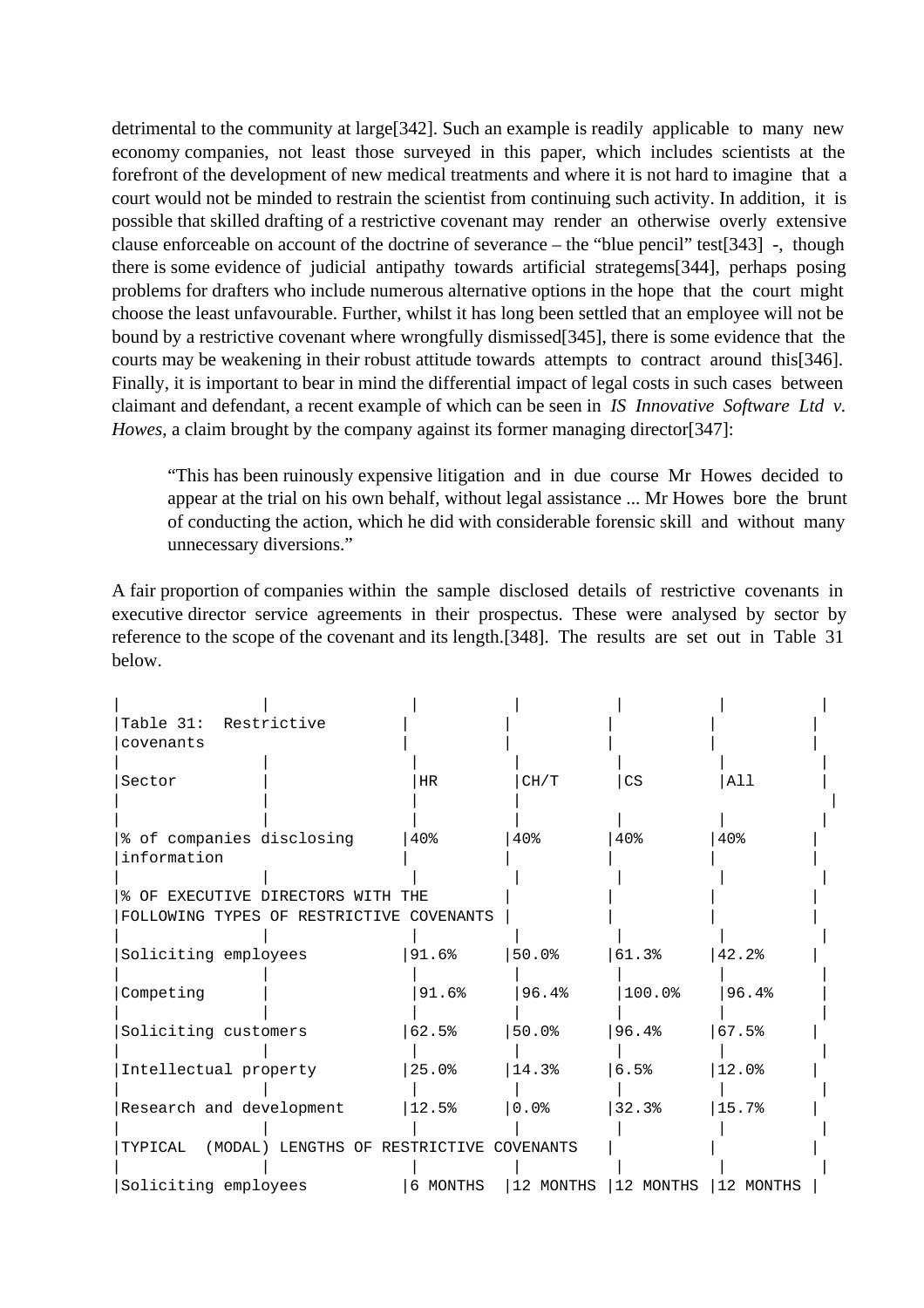| Competing                |          | 12 MONTHS   12 MONTHS   12 MONTHS   12 MONTHS |  |
|--------------------------|----------|-----------------------------------------------|--|
|                          |          |                                               |  |
| Soliciting customers     |          | 12 MONTHS   12 MONTHS   12 MONTHS   12 MONTHS |  |
|                          |          |                                               |  |
| Research and development | 6 MONTHS | 12 MONTHS  12 MONTHS  12 MONTHS               |  |
|                          |          |                                               |  |

A substantial example of the disclosure of details of a restrictive covenant was as follows[349]:

"The service contracts referred to above (with the exception of ...) contain covenants on the part of the executive Director such that, for a period of six months immediately following termination of employment thereunder, the executive Director shall not, directly or indirectly, (without the written consent of the board) within the United Kingdom or any other country in the world where, on the date the service contract is terminated, the Company develops, sells, supplies, manufactures or researches its products or services or where the Company is intending within three months following the date the service contract is terminated to develop, sell, supply or manufacture its products or services and in respect of which the executive Director has been responsible (whether alone or jointly with others), concerned or active on behalf of the Company during any part of the 12 months immediately preceding the date the service contract is terminated:

- (a) be employed or engaged in; or
- (b) perform services in respect of; or
- (c) be otherwise concerned with:
	- (i) the research into, development, manufacture, supply or marketing of any product which is of the same or similar type to any product researched, or developed, or manufactured, or supplied, or marketed by the Company during the six months immediately preceding the date the service contract is terminated; or
	- (ii) the development of provision of any services (including but not limited to technical and product support, or consultancy or customer services) which are of the same or similar type to any services provided by the Company during the six months immediately preceding the date the service contract is terminated.

These provisions only apply in respect of products or services with which the executive Director was either personally concerned or for which he was responsible whilst employed by the Company during the six months immediately preceding the date the service contract is terminated."

The most common type of restrictive covenant was against competition (96.4%), followed by conventional restrictions relating to employees and customers (42.2% and 67.5% respectively).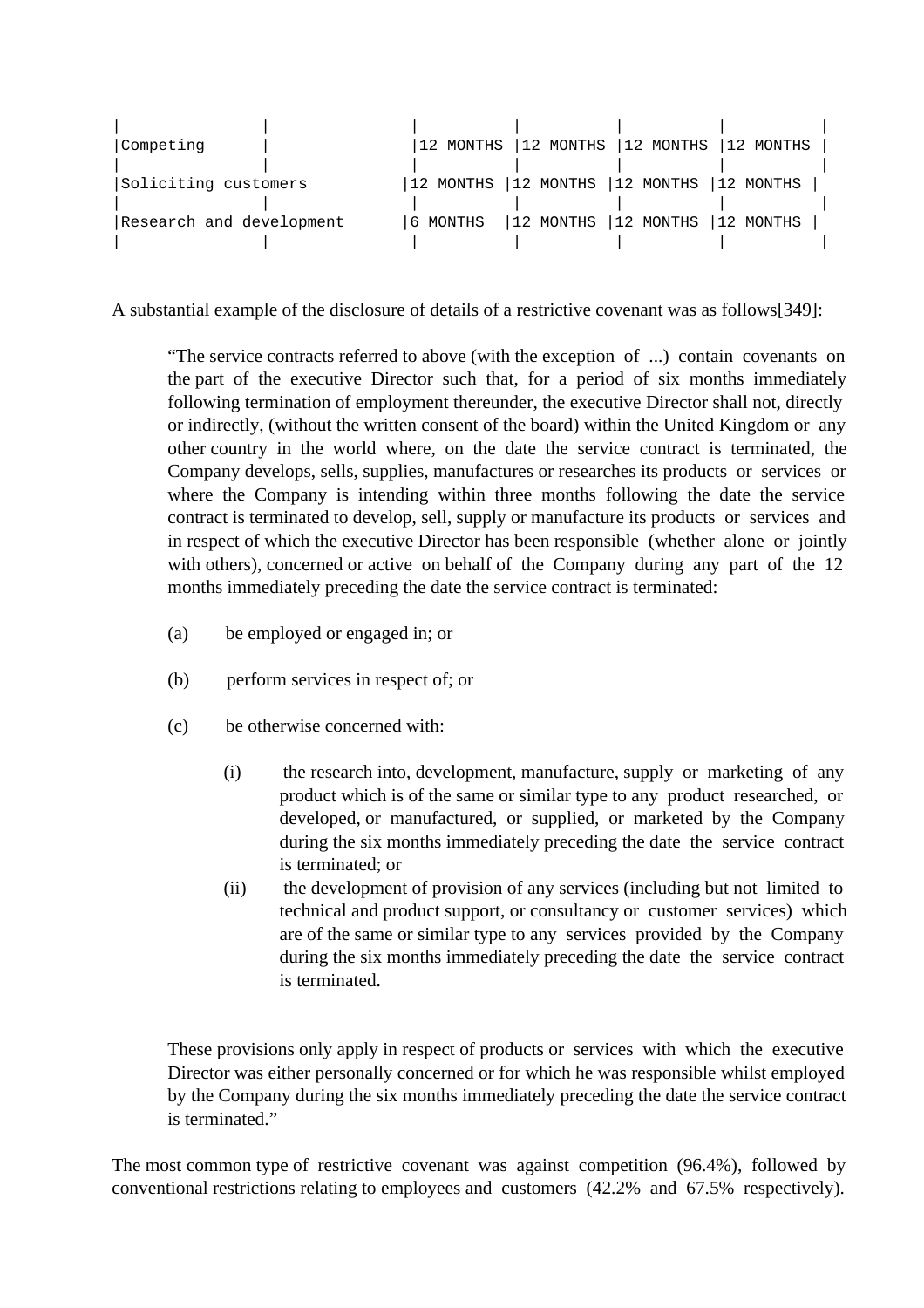Perhaps surprising in the light of the high technology nature of the companies, a relatively low proportion sought to impose a specific covenant restricting competing research and development activity (15.7%): indeed the highest proportion of those which did were CS companies, rather than HR companies (32.3% as against 12.5%). It is only possible to speculate as to what the possible reasons for this might be, perhaps differing perceptions as to risk or perceived difficulties of enforcement might be explanations. The length of the restrictive covenants adopted might at first sight appear modest; however in the fast moving fields of expertise covered by many new economy companies the restrictions might do considerable damage. However, given that the courts stress the need to examine each case on its own facts, it is impossible to seek to make any generalisations as to enforceability on such a limited factual matrix.

## *The use of director notice periods as a constraint*

Generally, the corporate governance debate has concentrated on contractual notice periods which a company is required to give to a director rather than on the notice period which a director is required to give to his company. The reason for this was well stated by the Hampel Committee[350]:

"The fundamental problem lies in the fiction of the notice period. Neither party seriously expects the typical notice period required from the employer under a director's service contract to be worked out. It is merely a mechanism for the payment of money. However, it is an inherently unsatisfactory mechanism because it hinges on a breach of contract, leading to damages for breach. The damages are (i) quantifiable only at the time of termination and (ii) subject to an obligation (which can be significant) to mitigate, for which it is impossible to provide a mechanical calculation and this therefore leads to uncertainty and hence controversy. A solution which brings certainty would be desirable".

The solution, in practical terms, has taken the form of progressive restrictions on the notice period which a company is required to give a director. The present position under the Combined Code is that notice or contract periods should be set at one year or less and that if it is necessary to offer longer notice periods to a new director recruited from outside then the period should reduce to one year or less after the initial period[351]. The assumption which appears to underpin this provision is that of the Hampel Committee, namely that the issue to be addressed is that of reducing the company's monetary exposure.

New economy companies give rise to different questions from those which have led to the drafting of the Combined Code and it has been seen earlier that there is less evidence of concerns over remuneration in them. In contrast, there are concerns raised by the identification of a directors' ability to leave the company, which must in turn raise the issue of the adequacy of the notice period which such directors are required to give their company.

The legal position regarding the termination of a contract of employment by a director is that at common law a contract for an indefinite period is terminable by notice given by either party to the other[352]. This would also appear to apply to the termination of a contract for services by a nonexecutive director. Where there is no indication to the contrary, a court will infer that the contract is terminable by "reasonable" notice, to be assessed by reference to all the circumstances, such as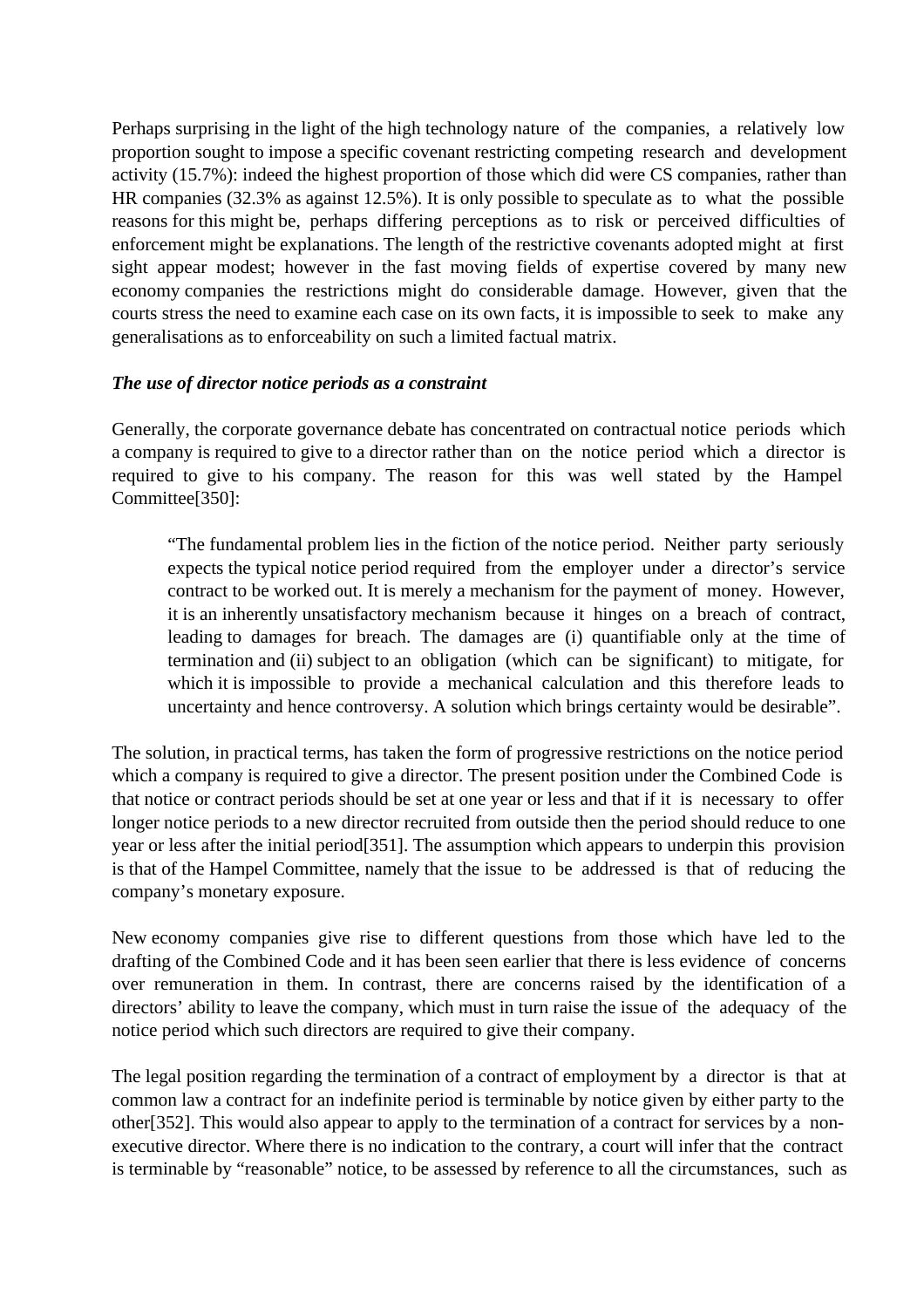seniority, length of service, nature of employment, frequency of paydays etc[353]. An employer is entitled by statute to at least one week's notice of termination of employment for employees who have been continually employed for at least one month[354]. It has been held that 3 months was a reasonable period of notice for an executive director of an advertising agency to give his company and that a failure to give such notice could result in liability to the company for resulting loss[355]. But, as Freedland points out, resort rarely needs to be had to the implied or default requirement of notice of reasonable length because of the requirement to specify the length of notice in the statutory particulars of terms and conditions of employment[356]. There must be a question over compliance with such requirements at board level though the existence of formal contracts of employment would appear to dominate. Quoted companies have an obligation to disclose in the directors' remuneration report details of the date of a director's contract of service or contract for services, the unexpired term and " ... the details of any notice periods ..."[357].

| Table 32: Typical lengths of notice to be given by directors, by<br>sector        |           |         |         |          |  |  |  |
|-----------------------------------------------------------------------------------|-----------|---------|---------|----------|--|--|--|
| Sector                                                                            | <b>HR</b> | CH/T    | CS      | All      |  |  |  |
| Executive                                                                         |           |         |         |          |  |  |  |
| directors                                                                         |           |         |         |          |  |  |  |
| Minimum notice<br>(months)                                                        | 12(8)     | 24 (4)  | 12(4)   | 12(16)   |  |  |  |
| General notice<br>(months)                                                        | 12 (48)   | 12 (43) | 6 (61)  | 12 (152) |  |  |  |
|                                                                                   |           |         |         |          |  |  |  |
| Non-executive<br>directors                                                        |           |         |         |          |  |  |  |
| Minimum notice<br>(months)                                                        | 24(6)     | 36(9)   | 36 (15) | 36 (30)  |  |  |  |
| General notice<br>(months)                                                        | 3(30)     | 3(21)   | 3(22)   | 3 (73)   |  |  |  |
|                                                                                   |           |         |         |          |  |  |  |
| [Note: The figures in the table are modal lengths in months. As data on notice    |           |         |         |          |  |  |  |
| periods                                                                           |           |         |         |          |  |  |  |
| is somewhat patchy, the figures in brackets represent the number of directors for |           |         |         |          |  |  |  |
| whom                                                                              |           |         |         |          |  |  |  |
| data were                                                                         |           |         |         |          |  |  |  |
| available.l                                                                       |           |         |         |          |  |  |  |
|                                                                                   |           |         |         |          |  |  |  |

The data on notice periods was regrettably patch as the information above on the number of directors in the sample demonstrate. It is difficult, therefore, to be confident in the interpretation of the results, especially in the case of non-executive directors where, as a consequence, there may be no notice required. Subject to this, it would appear that many companies have negotiated fairly lengthy notice periods which would enable them to rely on the provision of directors' services for a reasonable length of time, typically 12 months minimum followed by a further 12 months.

A "garden leave" clause has been defined in the following terms[358]:

"Under such a provision, the employer inserts a term in the contract stating that following notice of termination of the contract, the employee will not be permitted to work for another employer until the expiration of the notice period".

 Such clauses can be distinguished from restrictive covenants because they impose restrictions during the currency of the employment relationship and might therefore be thought to be more effective. There is a close relationship between the use of "garden leave" clauses and the use of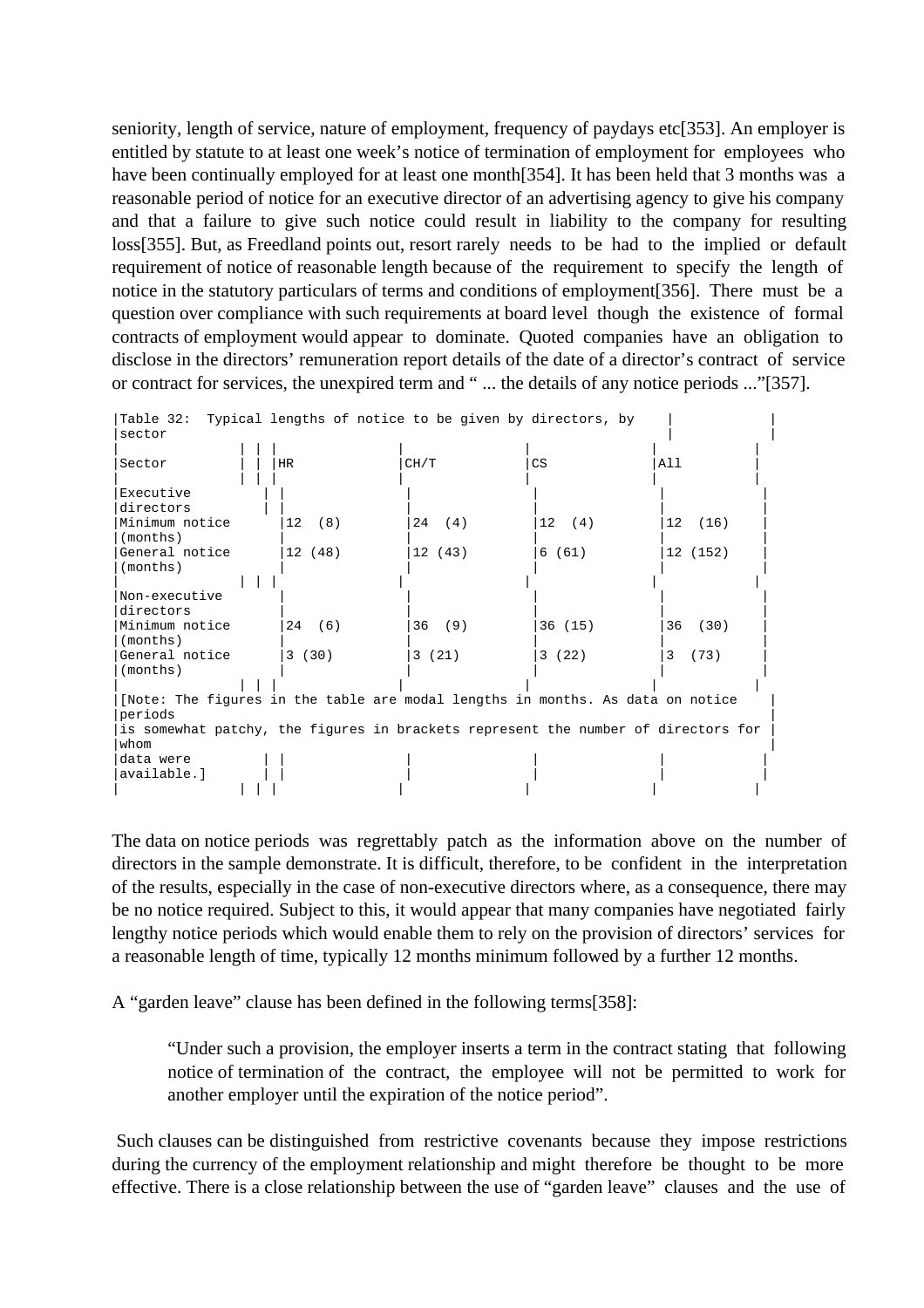restrictive covenants[359] and it has been observed that there is a trend towards increasing reliance on them in preference to conventional restrictive covenants because the courts have in the past treated them with greater flexibility[360]. The purpose of a garden leave clause is, in effect, to attempt to sterilise an employee's knowledge, for example, as to up-to-date technical developments within the company and also to weaken any bond between the employee and fellow employees, customers and suppliers. As Dillon, L.J. put it in *Provident Financial Group plc and Whitegates Estate Agency Ltd v. Hayward*[361]:

"The practice of long periods of 'garden leave' is obviously capable of abuse. It is a weapon in the hands of the employer to ensure that an ambitious and capable executive will not give notice if he is going to be unable to work at all for anyone else for a long period of notice. Any executive who gives notice and leaves his employment is very likely to take fresh employment with someone in the same line of business, not through any desire to act unfairly or to cheat the former employer but to get the best of his own personal expertise."

 It is self-evident that, if successful, such a strategy could prove more effective than the use of restrictive covenants. To take a hypothetical example a former employee could attempt to breach a restrictive covenant by soliciting former colleagues the very day after departing work; it would be much more difficult to do this after, say 3 months garden leave has weakened such links, and policing a breach of an exclusivity obligation contained in a contract of employment might be easier, perhaps, than policing a non-compete obligation in a restrictive covenant.

At common law, there is no duty on an employer to provide an employer with work, although the employer must continue to pay an employee who is willing to work[362]. There are, however, exceptions to this principle, such as where an employee needs to continue to exercise skills[363] or where publicity received from working is part of the bargain[364]. Such exceptions may well apply to employees in new economy companies engaged, for example, in research work, though it is interesting to speculate on how such principles might be applied at board level. However, an express garden leave clause is highly desirable because the courts may be unwilling to imply a power to insist on garden leave where there is a contractual obligation to provide the employee with work[365], the test for which has been seen to be ill-defined. The courts have been willing to grant an injunction to enforce the full period of a garden leave clause amounting to 6 months following a resignation without due notice[366] but have also indicated that similar principles will be applied as to the validity of restrictive covenants[367]. The courts, however, take the view that there is no relationship between a garden leave clause and a restrictive covenant so that there was no basis for allowing a set off of the period of paid leave against the restrictive covenants[368], although the combined effect of the two might be relevant to the validity of a restrictive covenant[369].

The sample of healthcare companies revealed some use of garden leave clauses. In all cases the clauses were incorporated into the service agreements with all of the executive directors. However, information was available in relation to only 3 of the relevant 15 companies in that part of the sample (20%). Since it was not possible to say whether the reason for this was that no such clause had been used or alternatively that it had not been considered material to disclose it was considered that reliance on such a small amount of data would be unreliable. An example of a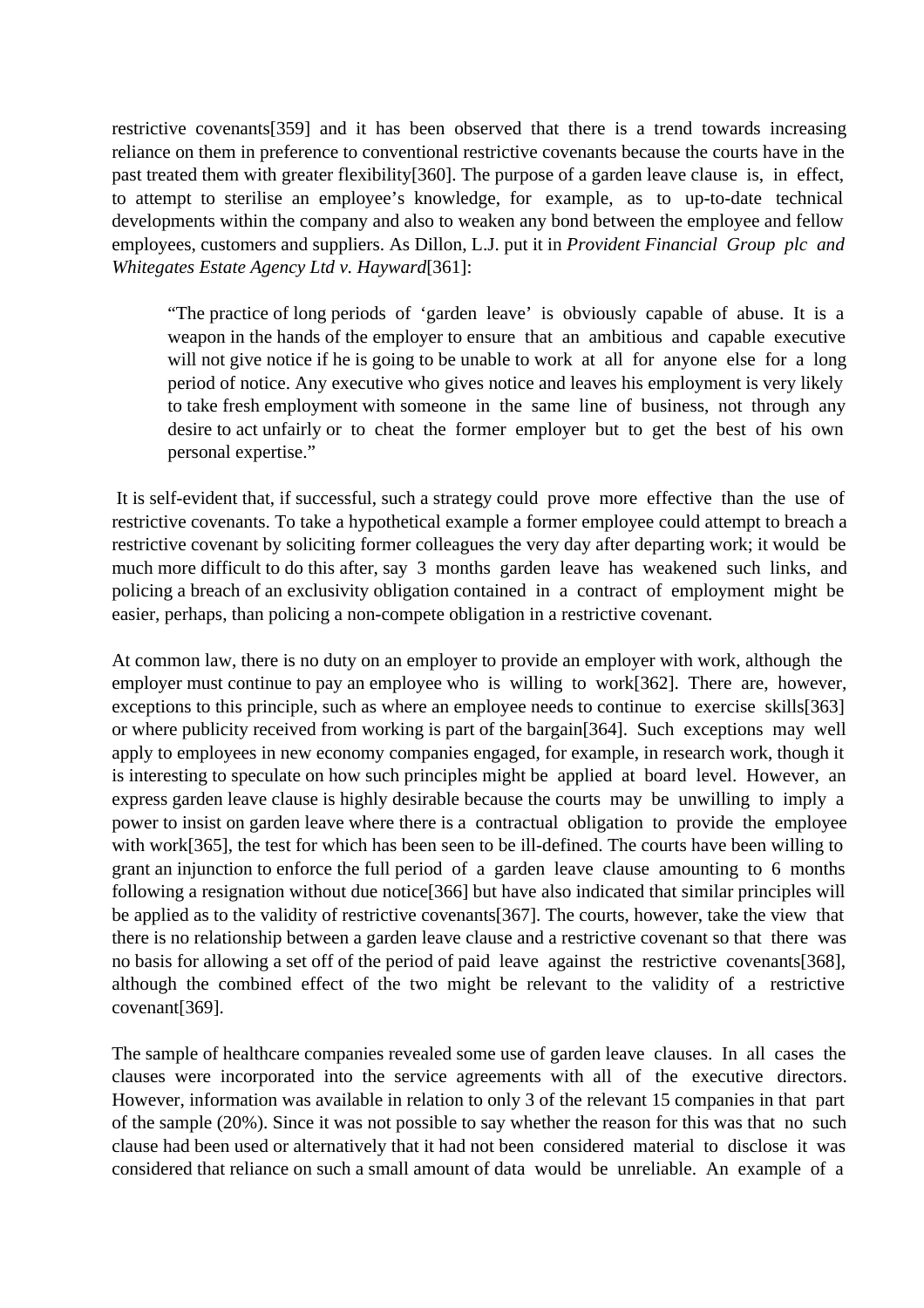disclosure linking a garden leave clause to restrictive covenants, from within the sample, is set out below[370]:

"The agreement includes a garden leave clause, a restriction on the use or disclosure of the Company's confidential information and post-termination restrictions for a period of 12 months (less any period spent on garden leave) which prohibit him from soliciting or having dealings with the Company's or Group's customers or potential customers and from soliciting the Company's or Group's directors or senior employees, or from competing with the business of the Company during that period."

Garden leave clauses may useful in the context of good corporate governance where they may serve to minimise risk to companies. However, the growing practice of companies of requiring garden leave clauses, in addition to restrictive covenants, would appear questionable in terms of economic efficiency and the facilitation of innovation and human capital. There may be some merit in their use being prohibited.

## *The use of shareholder lock-ins as a constraint*

The term "lock-in" agreement used in this section should be distinguished from the form of lockin agreements which have received extensive academic consideration, namely those which, in effect, attempt to create an agreement to negotiate or to agree. The term is used here to refer to an agreement by a shareholder in a company on the admission of share to trading on a publicly traded market not to sell shares for a specified period. The practical impact of clauses may well be to effectively tie directors (who are also shareholders) into the relevant company as they may consider it unwise to retain shareholding in a company without the ability to participate in its management. It would seem probable that a lock-in agreement should be subject to the same principles as apply to restraint of trade clauses generally and that the relevant standard might be analogous to that which applies on the sale of the goodwill of a business. However, there are only two reported cases which concern a lock-in agreement or deed; both arise out of essentially the same factual matrix and the judges in both cases appears to have assumed the validity of such agreements without argument[371].

Directors, as well as senior management and substantial shareholders, who hold shares in a scientific research based company or in an innovative high growth company are subject to special rules after admission of their company to listing. The listing particulars must contain a prominent and detailed statement of the arrangements agreed for them not to dispose of their shares following admission[372]. If there are no such arrangements for one or more of the persons concerned then there must be a prominent statement that there are none for them, together with an explanation of the reasons[373].

| Table 33: Lock-in agreements, by sector |                      |        |       |          |          |
|-----------------------------------------|----------------------|--------|-------|----------|----------|
| Sector                                  |                      | Health | CH/T  | CS       | All      |
| Number of companies (% of sample)       |                      | (47)   | 5(33) | 12 (60%) | 24 (48%) |
| Lengths (months)                        | 6 months<br>9 months |        |       |          |          |
|                                         | 12 months            |        |       |          | 12       |
|                                         | 18 months            |        |       |          |          |
|                                         | 24 months            |        |       |          |          |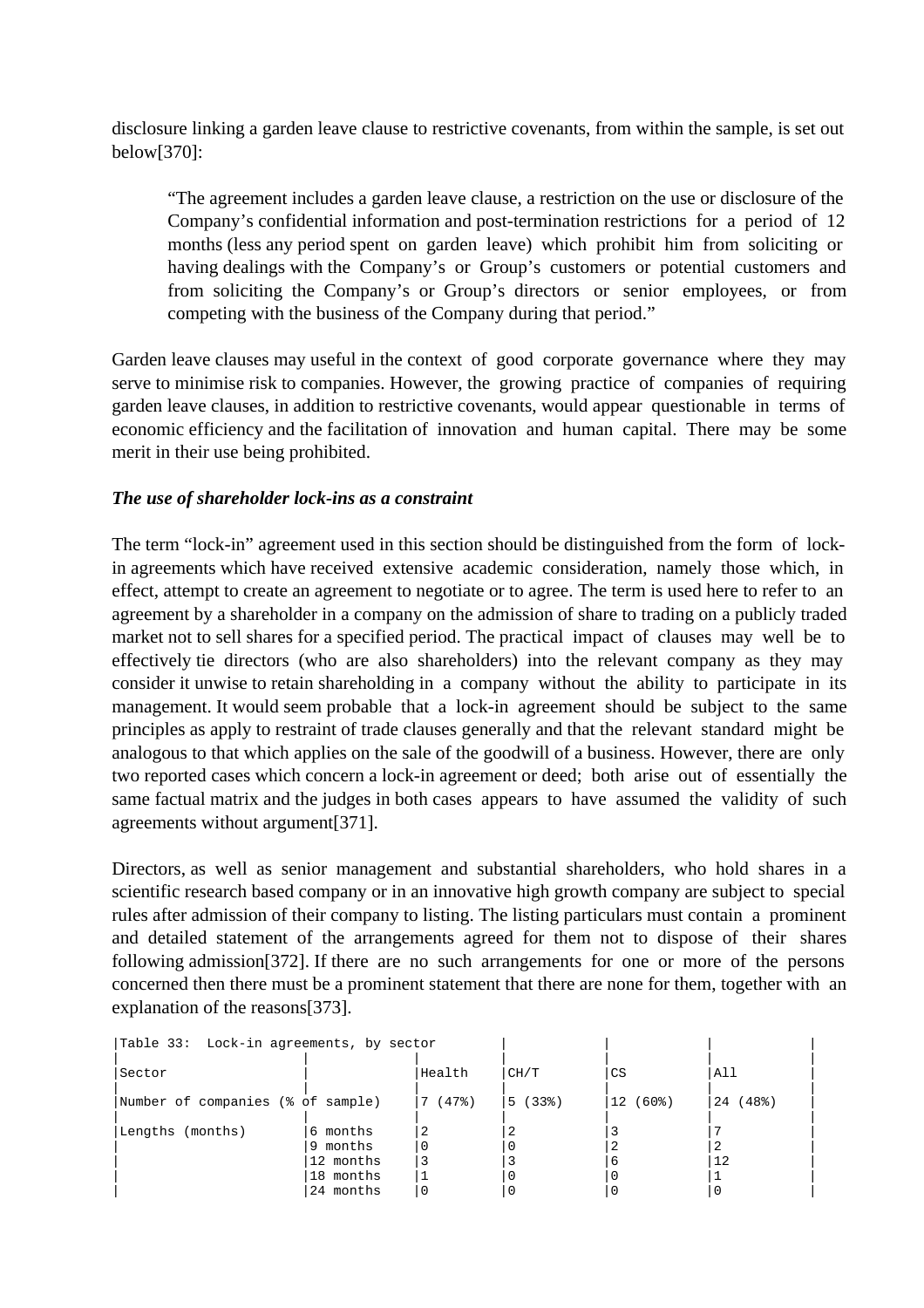| | | | | | | |In all three sectors, the typical (modal) lock-in length is | | |  $|12 \text{ months.}$  |

An example of the disclosure of a lock-in agreement is as follows[374]:

"A lock-in deed dated 30th October 2000 between those Directors and members of management who hold Ordinary Shares and certain other Shareholders (1), the Company (2) and Williams de Broe (3), pursuant to which the Directors and certain members of management have agreed not to dispose of their Ordinary Shares for two years following Admission, subject to limited exceptions, and for a further period of one year will notify Williams de Broe of any proposed disposal of Ordinary Shares and effect the sale through them. Certain other shareholders have agreed not to dispose of their Ordinary Shares for six months following Admission, thereafter being able to dispose up to one half of their Ordinary Shares for a further period of six months. The limited exceptions referred to above include a general offer for the whole of the issued equity share capital, a compromise or arrangement sanctioned by the court under sections 425 to 427A of the .... [Companies Act 1985] ..., death, and the disposal of Ordinary Shares by certain shareholders to repay loans due to EBT1 or to pay deferred consideration to EBT2."

The typical modal lock-in agreement period was 12 months. This was consistent with both the typical length observed for restrictive covenants and to general (i.e. not the initial minimum) notice periods. The purpose of such clauses would appear to be valuable for corporate governance since their purpose is to seek to minimise share price volatility – already identified in this paper as a significant risk factor. Whilst further research might be conducted into the nature of the exceptions to these agreements and whether they operate equitably, there appears to be no reason to question their use.

## **Insurance**

Insurance was identified as a means of dealing with human capital risk by relatively few HR or CH/T (11.1% and 10.5% respectively) but it was the most significant strategy adopted by CS companies. It typically took the form of key-man insurance for specified directors and/ or senior employees. One possible explanation for its use by CS companies was that the highest proportion of companies with founder directors fell into this category and it is possible that in such companies there was a greater perceived need to reassure investors as to the risk. However, further research would be necessary to determine this.

## **Governance**

Good corporate governance was not identified in the survey of risk factors as being a strategy adopted by companies for addressing human capital issues, either generally or specifically in relation to the board itself (apart from one oblique reference to succession planning). This is, perhaps, disappointing given that the regulatory frameworks for corporate governance now do much to address such human capital issues but may reflect a perception, given that the prospectuses analysed were issued prior to the Higgs Committee Review, that corporate governance was more about accountability. Much of the legal framework for corporate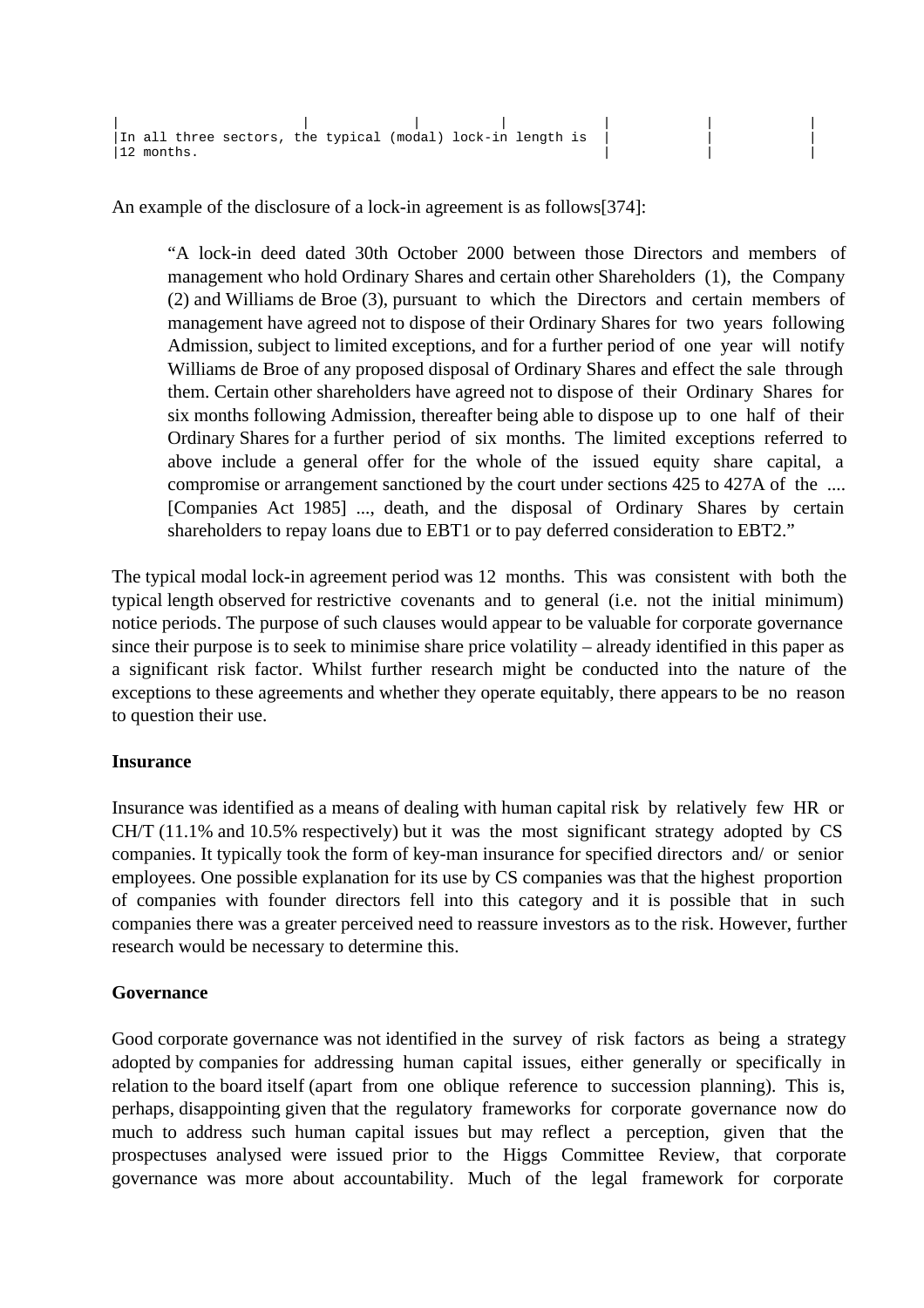governance, for example, requirements as to meetings, have no particular significance for new economy companies or their human capital aspects and, therefore, will not be discussed. This paper will concentrate on the role of corporate governance in ensuring that the board of a company has the appropriate quality of human capital required to be effective.

The immediate problem presented by the regulatory framework for the governance of human capital issues at board level, and especially in new economy companies, is the array of superficially similar or overlapping requirements, but often with widely differing legal consequences attached for breach. To take one illustration, compare the statement of Jonathan Parker, J. as follows[375]:

" ... Directors have, both collectively and individually, a continuing duty to acquire and maintain a sufficient knowledge and understanding of the company's business to enable them properly to discharge their duties as directors ..."

with the requirements of the Listing Rules<sup>[376]:</sup>

"The directors and senior management ... must have collectively appropriate expertise for the management of the group's businesses. Details of such expertise and experience must be disclosed in any listing particulars prepared by the company ..."

The first statement relates to case law concerned with the imposition of liability in an action for negligence; the second is a requirement imposed on the directors under the Listing Rules, supported by a regulatory regime which includes the power to impose civil penalties for breach. Yet there are significant differences in emphasis, for example, the first refers to directors, the second encompasses senior management. This sort of confusion is undesirable and it is clear that a more joined-up approach is required.

## *Appointment*

Ultimate responsibility for the quality of the board of a company lies with the shareholders, who have the power to appoint [377]. Directors may also appoint a director, but the person only holds office until the next annual general meeting, when the person must be reappointed[378]. In practice, shareholders in large companies with diffuse shareholder bodies may find collective action to oppose the directors wishes on such issues difficult, which is one reason why this has become a matter for corporate governance regulation.

The Combined Code on Corporate Governance has emphasised the need for the appointments of directors to be on merit and against objective criteria, yet does little to give guidance on what that means[379]. It is helpful that the Combined Code requires the papers accompanying a resolution to elect or re-elect a director to include sufficient biographical details and any other relevant information to enable shareholders to make an informed decision[380]. It would be hoped that such papers will give further information than has been given to date in prospectuses and annual reports and accounts. During the course of this survey, such information was often found to be of poor quality for analytical purposes. For example, qualification details were given in the form of lists of letters, the significance of which might be far from clear to any but a specialist from the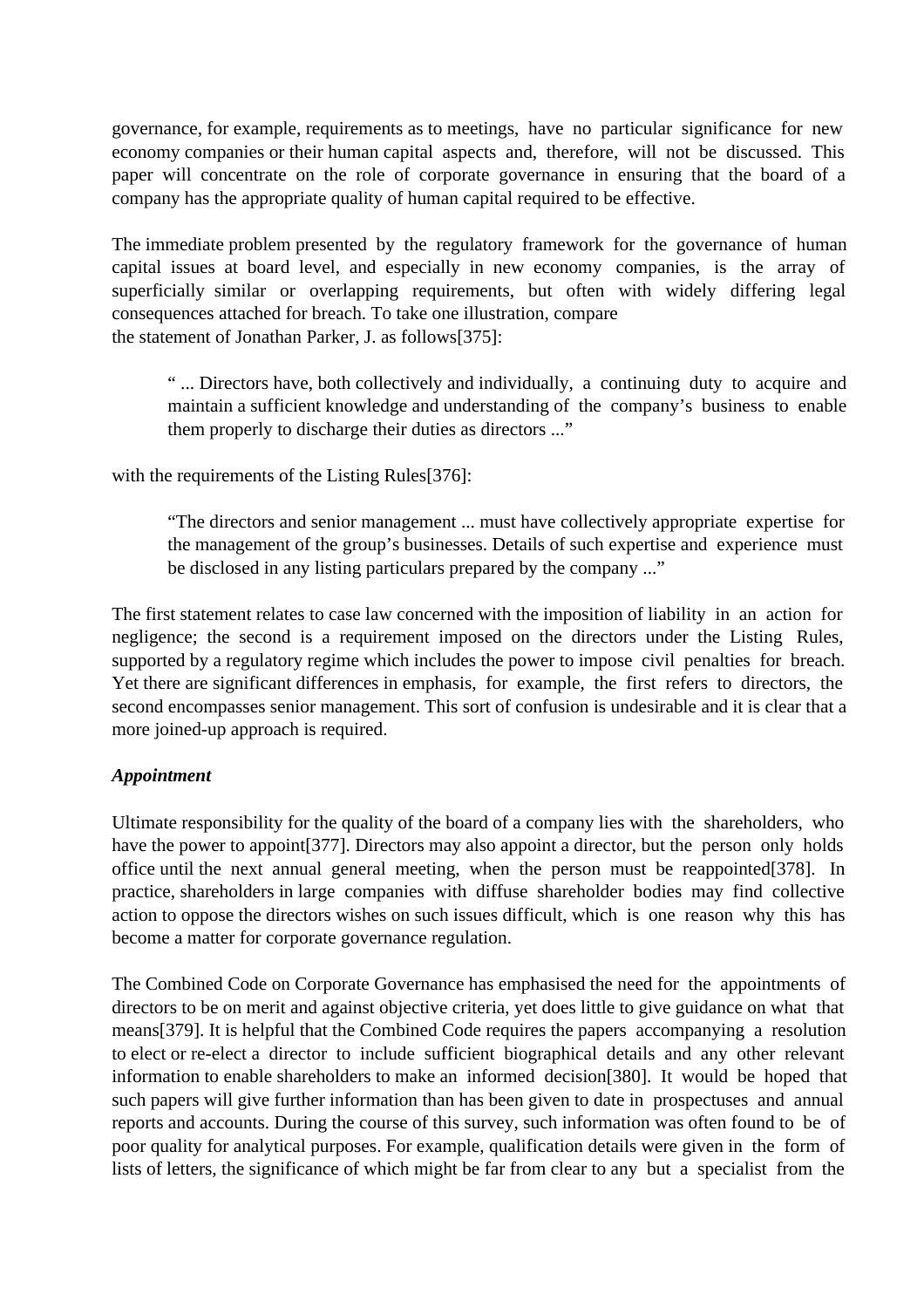same field; career histories were often very incomplete, even extending to whether the director had been recruited internally or externally. Perhaps worse still the lack of any standardised format made intra-company comparisons very difficult. If an assessment of the quality of human capital is to be regarded as significant in making investment decisions, this needs to be remedied.

The Combined Code provides that appointees, especially to chairmanships, should have enough time[381] and that non-executive directors should undertake that they have sufficient time[382]. More specific controls apply in the case of FTSE-100 companies[383]. The average number of current directorships may provide a proxy measure of availability and was derived from the survey of prospectuses. The results (which should usually exclude group companies of the relevant company) are set out in Table 34 below.

| Table 34: Number of current and previous directorships per |    |                                                     |    |     |
|------------------------------------------------------------|----|-----------------------------------------------------|----|-----|
| director, by sector                                        |    |                                                     |    |     |
|                                                            |    |                                                     |    |     |
| Sector                                                     | HR | CH/T                                                | CS | All |
|                                                            |    |                                                     |    |     |
| Average number of current                                  |    | $3.4$ (3.6) $ 4.4$ (7.2) 3.3 (4.0) 3.7 (5.1)        |    |     |
| directorships                                              |    |                                                     |    |     |
|                                                            |    |                                                     |    |     |
| Average number of previous                                 |    | $3.3$ (4.7) $ 5.3$ (11.1) $ 4.1$ (7.0) $ 4.2$ (8.0) |    |     |
| directorships                                              |    |                                                     |    |     |
|                                                            |    |                                                     |    |     |
| (Standard deviations in                                    |    |                                                     |    |     |
| brackets)                                                  |    |                                                     |    |     |

It can be seen that the average number of directors, which encompasses both executive and nonexecutive directors, appears quite high, though further research would be desirable to evaluate the true significance of these figures.

## *Competence*

The distinctiveness of new economy companies in terms of their human capital was measured principally by reference to whether directors had founder or insider/ outsider status (as a measure of firm-specific or generic skills) and academic distinction. The results are set out in Table 35 below.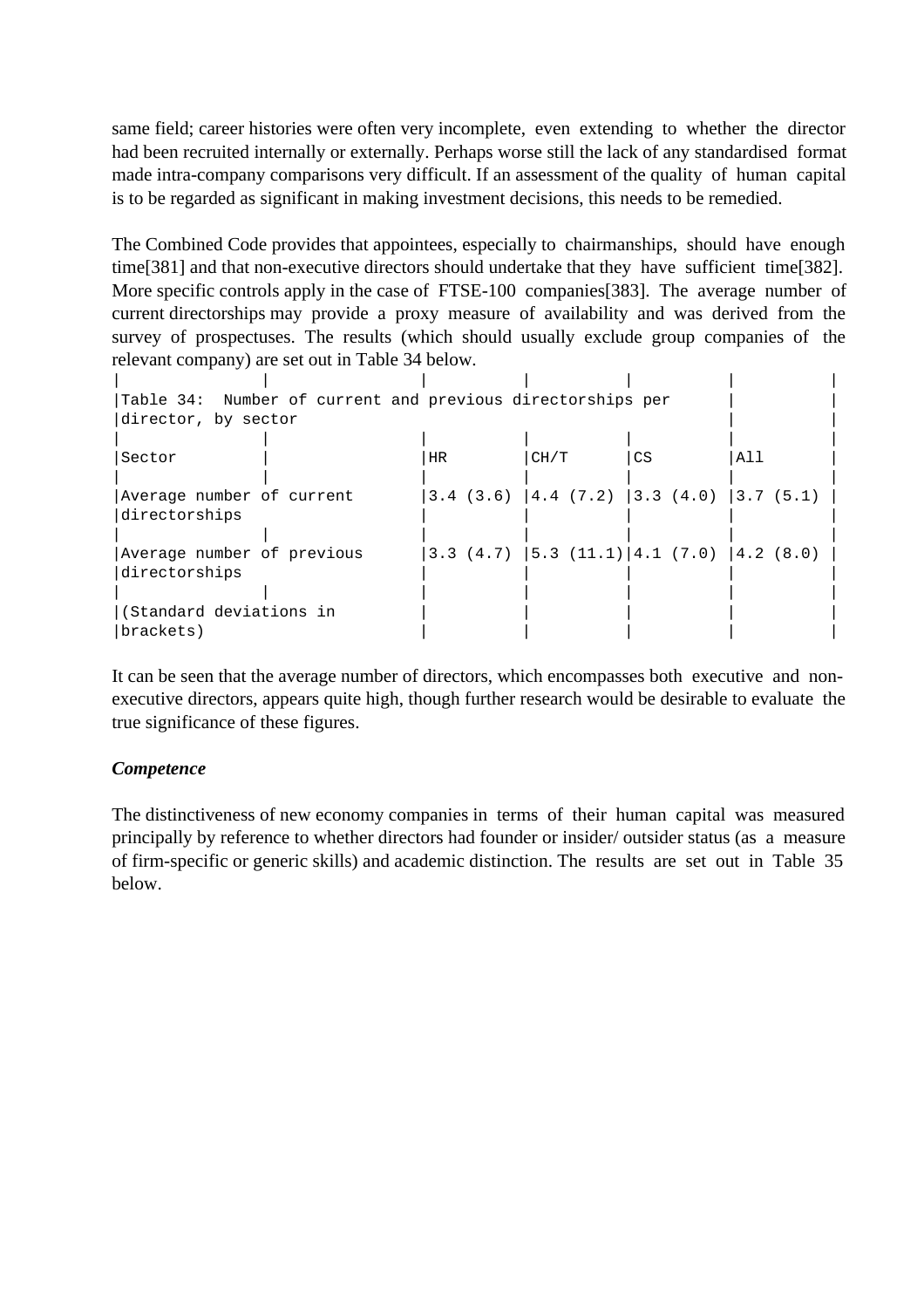| Table 35: Board Structure - Founders, Academics and Insiders, |           |      |                |                 |  |
|---------------------------------------------------------------|-----------|------|----------------|-----------------|--|
| by Sector                                                     |           |      |                |                 |  |
|                                                               |           |      |                |                 |  |
| Sector                                                        | <b>HR</b> | CH/T | CS             | All             |  |
|                                                               |           |      |                |                 |  |
| % of companies with 'founder'                                 | 46%       | 50%  | 61%            | 53%             |  |
| directors                                                     |           |      |                |                 |  |
|                                                               |           |      |                |                 |  |
| Academic distinction as %                                     | 21%       | 14%  | 5 <sup>°</sup> | $11\%$          |  |
| of all directors                                              |           |      |                |                 |  |
|                                                               |           |      |                |                 |  |
| Insiders as a % of all executive                              | 39%       | 53%  | 41%            | 46%             |  |
| directors                                                     |           |      |                |                 |  |
|                                                               |           |      |                |                 |  |
| Outsiders as a % of all executive                             | 27%       | 33%  | 32%            | 30 <sub>8</sub> |  |
| directors                                                     |           |      |                |                 |  |

The proportion of directors possessing some academic distinction revealed the sharpest distinction in these measures of human capital, with a much higher proportion in relation to HR companies than in CS companies. This may well be explained by the presence of scientific research based companies in the sample; however, it is perhaps interesting to reflect that the overall proportion – in the region of 1 in  $5 -$  is relatively slight compared with what might have been expected. Equally, it may be explained by the presence of some computer entertainment companies in the CS sample where there were a number of examples of self-trained technical experts as directors. Such a distinction might also have been reflected in the comparatively disproportionate number of founder directors identified in CS companies compared with HR companies, some of which may have started life as university spin-off companies and, therefore, not have a founder in the conventional sense.

Company law has been much criticised for failing to ensure an adequate level of directorial competence, not least in failing to require any minimal level of educational qualification. However, some of the criticism is misplaced given that Parliament has not demonstrated any significant enthusiasm for change[384] and the ability of judges to innovate in this area is significantly limited by the doctrine of judicial precedent and the inherent ability of the common law to lay down rules of sufficient specificity. Accordingly, the common law rules have had to be developed in such a way to apply to companies of all types, including therefore new economy companies where the skills required may be of considerable complexity. The general standard of care applicable to a director is that a director need not exhibit a greater degree of skill than may reasonably be expected from a person of his knowledge and experience[385] – usually referred to as a "subjective" test, in that it is subjective to the director in question, rather than an "objective" standard[386]. Historically, there has been evidence of some laxity in the interpretation of this rule. Accordingly, in a well-known 1911 case the court found that a director might undertake the management of a rubber company in complete ignorance of everything connected with rubber without incurring liability for mistakes resulting from this ignorance<sup>[387]</sup>. Yet, seemingly paradoxically, the same court went on to observe that if such a director were acquainted with the rubber business, he was bound to give the company the benefit of his knowledge[388]. Such an approach presents dangers for directors of new economy companies because it would provide a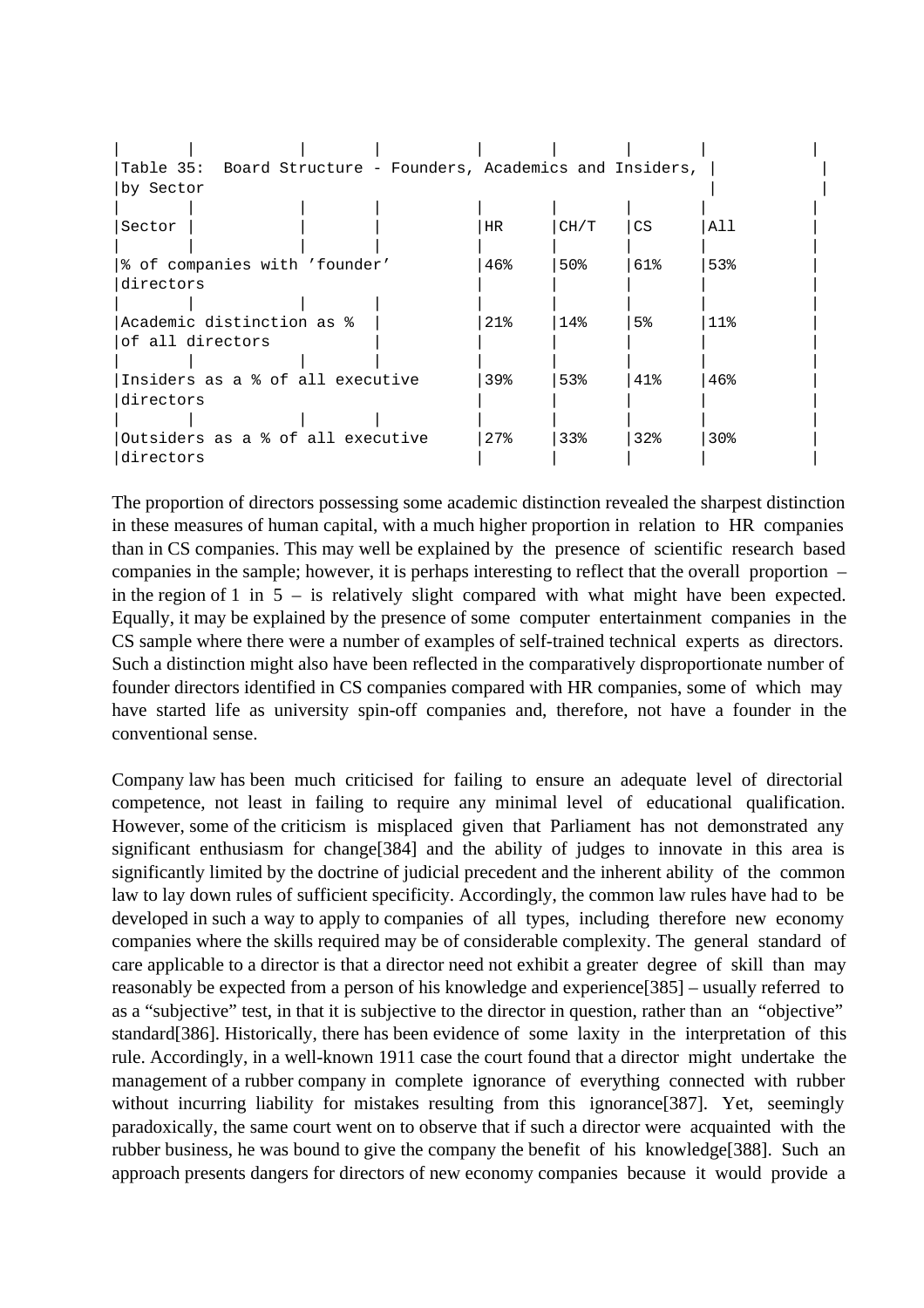disincentive for appropriately qualified persons to become directors.

Such laxity has, however, been challenged both by statutory intervention in the case of insolvency[389] but also as a result of the Barings Bank scandal. The litigation arising from the Barings Bank litigation is especially pertinent, however, because of the statement of Jonathan Parker, J. as follows[390]:

" ... Directors have, both collectively and individually, a continuing duty to acquire and maintain a sufficient knowledge and understanding of the company's business to enable them properly to discharge their duties as directors ..."

The case, of course, arose, of course, out of disqualification proceedings relating to the collapse of Barings Bank. Its applicability to new economy companies is potentially serious since the duty is stated as one imposed on directors individually as well as collectively. If this were to be applied strictly then it could make it difficult for technically complex companies (as many new economy companies appear to be) to find sufficient directors with generic but not firm- or industry- specific skills; alternatively, that such directors face greater potential liabilities than perhaps they realise.

In terms of considering directorial competence, it was interesting to review the insolvency records of directors in the sample of prospectuses, which are set out in Table 36.

| Sector                                       |      |                          |    |                                                                            |       |           |
|----------------------------------------------|------|--------------------------|----|----------------------------------------------------------------------------|-------|-----------|
|                                              |      | AR                       |    | <b>CVA</b>                                                                 | Total | % of all  |
|                                              |      |                          |    |                                                                            |       | directors |
| Health                                       | 2    | 4                        |    |                                                                            | 11    | 9.3       |
|                                              | $3*$ |                          |    |                                                                            | 15    | 13.8      |
| CS                                           |      |                          |    |                                                                            |       | 4.9       |
| All                                          |      |                          | 12 |                                                                            | 33    | 8.9       |
| * One director had a US Ch 11 administration |      |                          |    |                                                                            |       |           |
| order.                                       |      |                          |    |                                                                            |       |           |
|                                              |      |                          |    |                                                                            |       |           |
|                                              | CH/T | Records, by Sector<br>AD |    | Table 36: Number of Directors with Insolvency<br>Number of directors with: |       |           |

A surprisingly high proportion of directors had been a director of a company which had been involved in a formal insolvency procedure, such as administration, administrative receivership or a compulsory winding up (8.9% overall). The highest proportion came from the CH/T sector (13.8%). However, it is difficult to know what weight to place on such information. One interpretation would be to see this as a sign of incompetence; another as the gaining of valuable experience; perhaps both.

#### **Key to table as to insolvency records**

- A Adminstration
- AR Administrative receivership
- C Compulsory winding up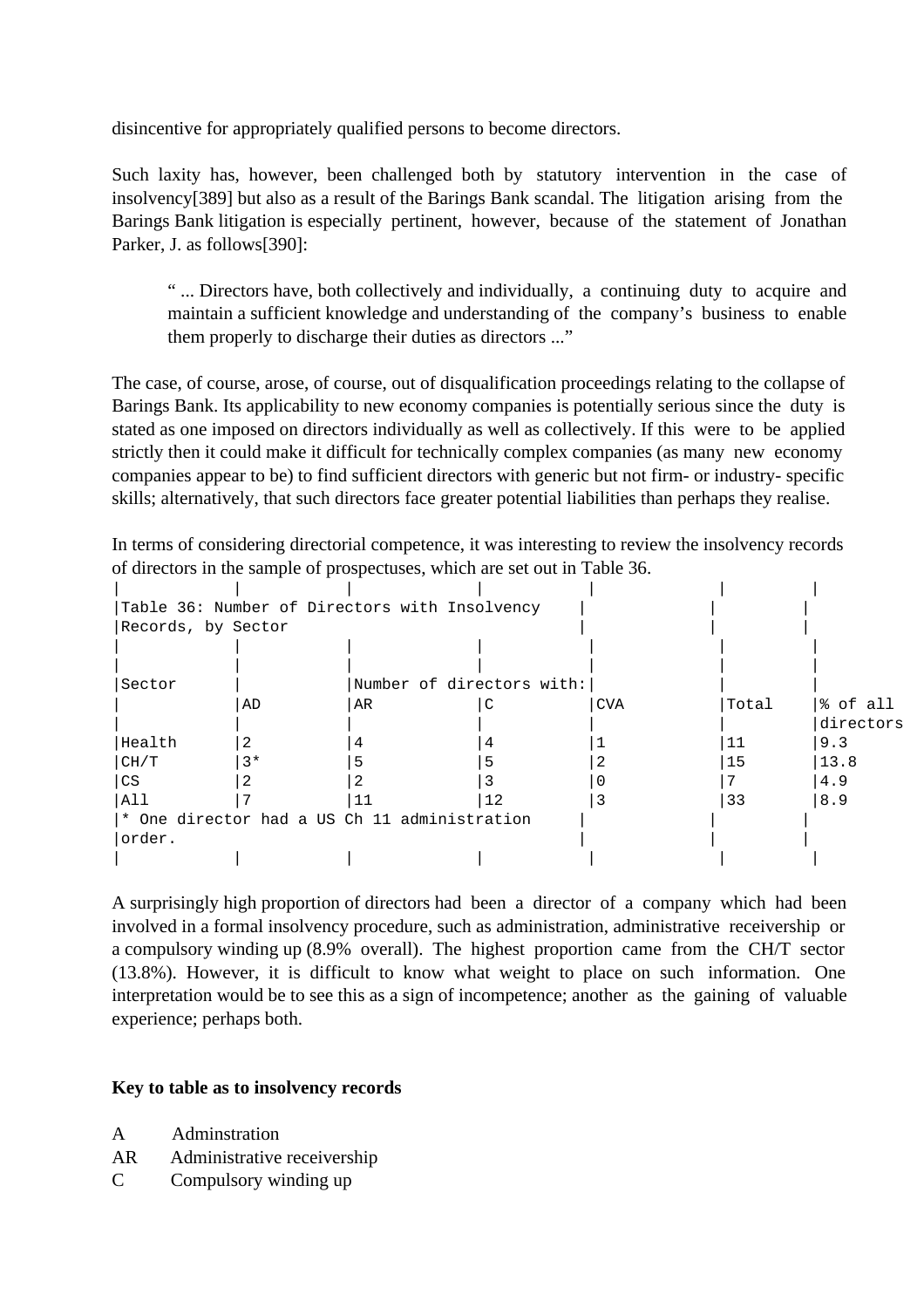CVA Corporate voluntary arrangement D Dissolution

V Voluntary winding up

Companies seeking to have their shares publicly traded must in addition satisfy the requirements of the Listing Rules as follows[391]:

"The directors and senior management ... must have collectively appropriate expertise for the management of the group's businesses. Details of such expertise and experience must be disclosed in any listing particulars prepared by the company ..."

These rules are especially noteworthy in that they extend the test of expertise to cover a company's senior management, which might appear to amount to a concession where the directors themselves do not have adequate expertise.

Scientific research based companies are subject to additional rules. The company must be able to demonstrate that not only the directors but again senior managers as well have, collectively, the knowledge and experience necessary for the company's activities, including technical, financial, marketing and, if appropriate, manufacturing experience[392]. These categories are well supported by the risk factors identified earlier in this paper. In particular, the board or senior managers must include at least one executive director or senior manager responsible for the company's research activities throughout the relevant period and other persons who have played " ... a significant role ..." in the company's activities throughout the relevant period[393]. Furthermore, the listing particulars must demonstrate that laboratory research and development operations are supported by directors and technical staff of appropriate expertise and experience and that those directors are reasonably expected to remain available to the company[394]. Contractual constraints, such as those discussed earlier in this paper may be one method of satisfying this latter requirement.

Innovative high growth companies are subject to a less rigorous standard than scientific research based companies. The directors and senior managers must be able to demonstrate that they have, collectively, the knowledge and experience necessary for the development of the company's activities, including technical, financial, marketing and, if appropriate, manufacturing experience[395]. Listing particulars must identify the extent to which the development of the company's business is dependent on any key individuals, identifying those concerned[396]. Table 37 below identifies the comparative numbers of boards and key employees respectively.

|        |         | Table 37: Average Board Size and Average Number  |  |
|--------|---------|--------------------------------------------------|--|
| of Key |         |                                                  |  |
|        |         | Employees Disclosed in the Prospectus, by Sector |  |
|        |         |                                                  |  |
| Sector | Average | Average No.                                      |  |
|        | Board   | оf                                               |  |
|        | Size    | Key Employees                                    |  |
| Health | 7.9     | 4.8                                              |  |
| CH/T   | 7.5     | 6.4                                              |  |
| CS     | 7.4     | 6.7                                              |  |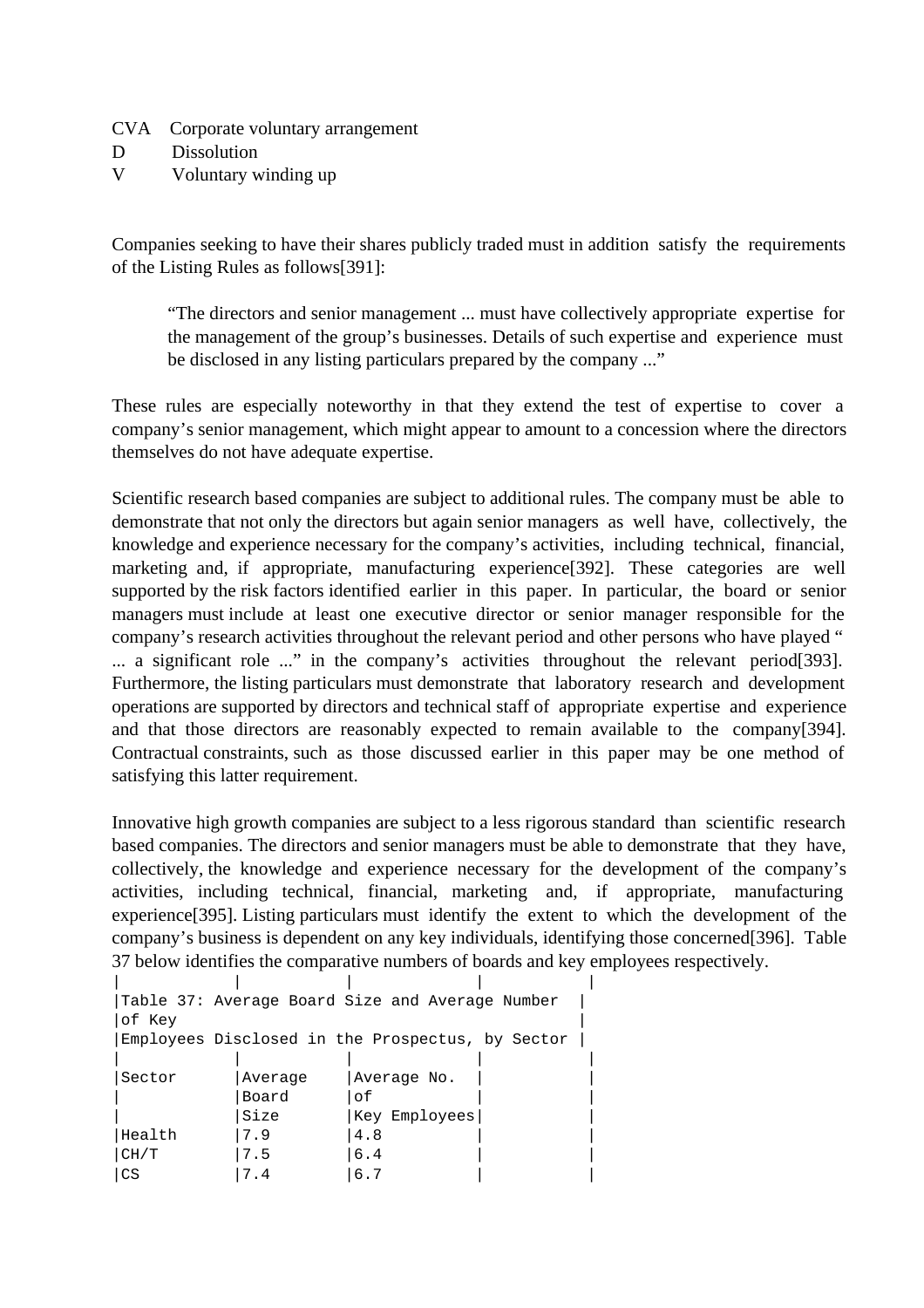| A11 | 7.5 | 6.5 |  |
|-----|-----|-----|--|
|     |     |     |  |

The importance of human capital issues in the Combined Code on Corporate Governance is demonstrated by the explicit requirement that the board should ensure that the necessary human and financial resources are in place for the company to meet its objectives[397]. In addition, the board is expected to satisfy itself that plans are in place for an orderly succession to the board and senior management, with non-executive directors having a prime role in this[398]. The evidence from investment risk factors for human capital considered earlier in this paper suggested that there was only limited succession planning (in prospectuses prior to the new version of the Code) to address such risks in which case the introduction of these requirements will hopefully have brought about a significant change in practice. Non-executive directors are required to satisfy themselves as to whether systems of risk management are robust and defensible, and, presumably, this should extend to issues of human capital risk management at all levels[399].

The role required of board committees under the Combined Code has some potential relevance for new economy companies but, again, shows signs of a lack of a joined-up approach. Accordingly, important aspects of board level human capital are spread across at least three separate board committees. The nomination committee is required to evaluate the balance of skills, knowledge and experience on the board and to prepare a description of the role and capabilities required for any board appointment[400]. Whilst the role of the remuneration committee is dominated by the attempt to control excessive remuneration it is nonetheless required to ensure that remuneration levels are sufficient to attract, retain and motivate directors of the quality required[401]. The audit committee is required to review internal controls and risk management systems generally[402] as well as to monitor the effectiveness of the audit process[403].

The chart below sets out the various committee structures found in the sample of companies.



This chart shows that, whilst there is complete compliance with the requirements to have an audit and remuneration committee, there is much poorer compliance with the requirement to have a nomination committee, a conclusion consistent with other academic research. This presents a serious problem in terms of human capital issue because of the pivotal role of the nomination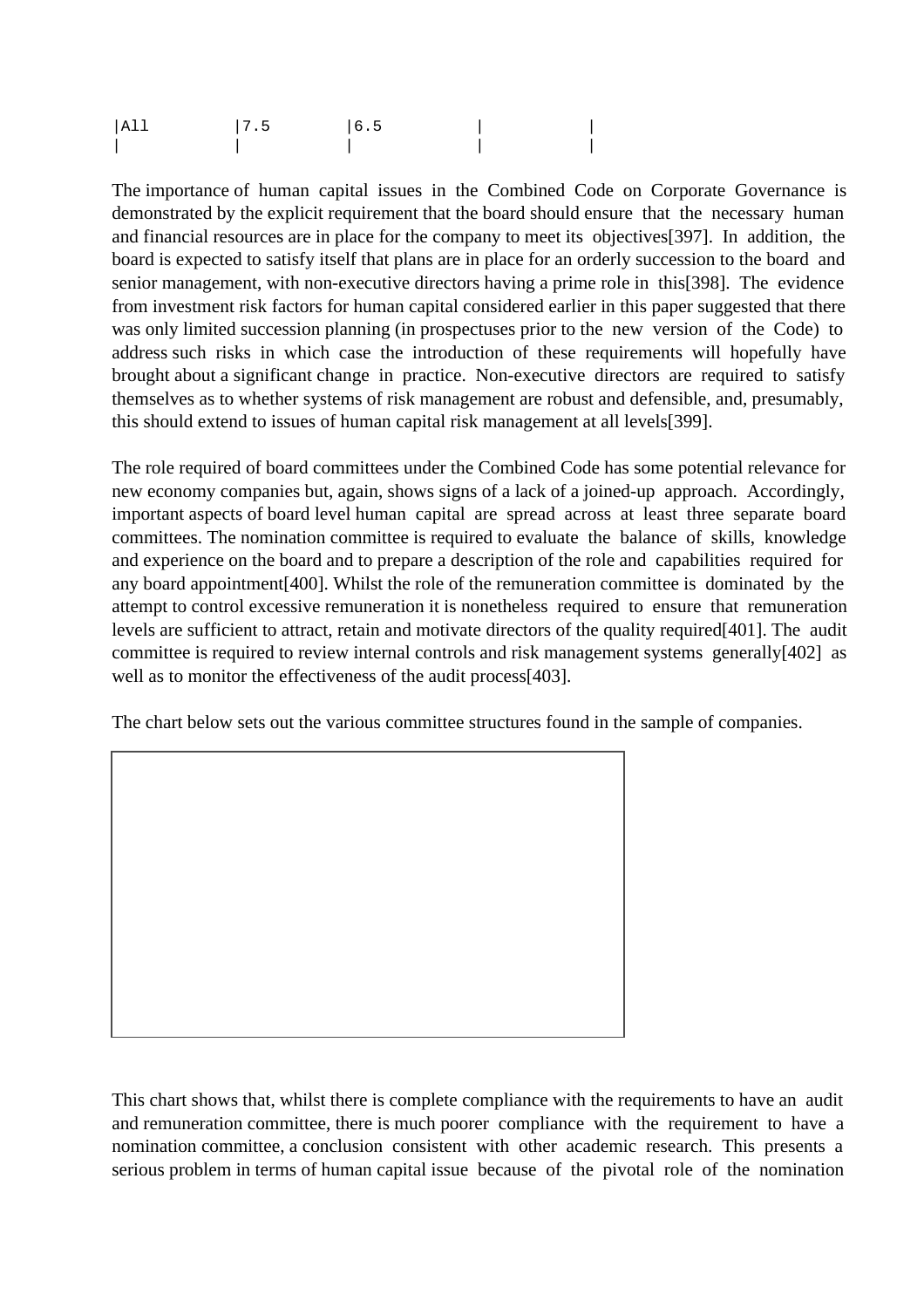committee in this regime. In addition, 2 HR companies were found to possess scientific advisory boards, one of which was entirely composed of independent experts. However, no such equivalent technically orientated committees were identified in respect of companies from other sectors, although there was a fairly even spread of risk committees across the sectors (2, 2 and 4 respectively). Other committees identified included safety, environmental, charity, commercial, regulatory, finance, treasury and executive and their use was most common within HR companies. The composition of such committees varied strikingly as to mixes of board and non-board members.

The Bioindustry Association Code of Best Practice, as has been considered earlier in this paper, to state that the board should seek to achieve a balance among non-executive directors between relevant business expertise and understanding of the risks and uncertainties of product development[404]. It also provides that companies should have access to external scientific, regulatory and clinical advice and that boards should make appropriate use of that advice and take it into account[405]. One example of how the requirement for access to relevant external advice may be satisfied might involve the use of a scientific advisory board. Accordingly, one such [prospectus] disclosure that such a board had been established to: " ... to assist the Group with the assessment of its core technologies and research and development programmes and to provide scientific advice to the board ..."[406]. Audretsch and Feldman, more cynically, note that the concept of scientific advisory boards provides a company with the option of having, at minimal cost, a full roster of the key players doing research in its area of expertise[407]. However, they also observe that in addition to the ostensible role of providing a company with knowledge, university-based scientists provide a signal of company quality to the scientific and financial communities and cite a case study of how one company attributed much of its success to the role of its scientific advisory board in enabling it to recruit young scientists[408].

A small number of companies in the sample have already been identified as having access to a scientific advisory board; Table 38 below contains the results of the survey in terms of access to board directors as a source of expertise.

| Table 38: Board access to technical |      |          |                |        |  |
|-------------------------------------|------|----------|----------------|--------|--|
| expertise                           |      |          |                |        |  |
|                                     |      |          |                |        |  |
| Sector                              | HR.  | CH/T     | CS             | All    |  |
|                                     | 21%  | 14%      | 5 <sup>°</sup> | $11$ % |  |
| Academic distinction as %           |      |          |                |        |  |
| of all directors                    |      |          |                |        |  |
|                                     |      |          |                |        |  |
| % of companies with a CTO           | 53.8 | 7.1      | 33.3           | 31.1   |  |
|                                     |      |          |                |        |  |
| 8 of companies with an R&D          | 15.4 | $\Omega$ | 5.6            | 6.7    |  |
| director                            |      |          |                |        |  |
|                                     |      |          |                |        |  |
| % of companies with a development   | 15.4 | $\Omega$ | 5.6            | 6.7    |  |
| director                            |      |          |                |        |  |
|                                     |      |          |                |        |  |

The results in Table 38 have already been evaluated in relation to the distinctiveness of the companies within the sample.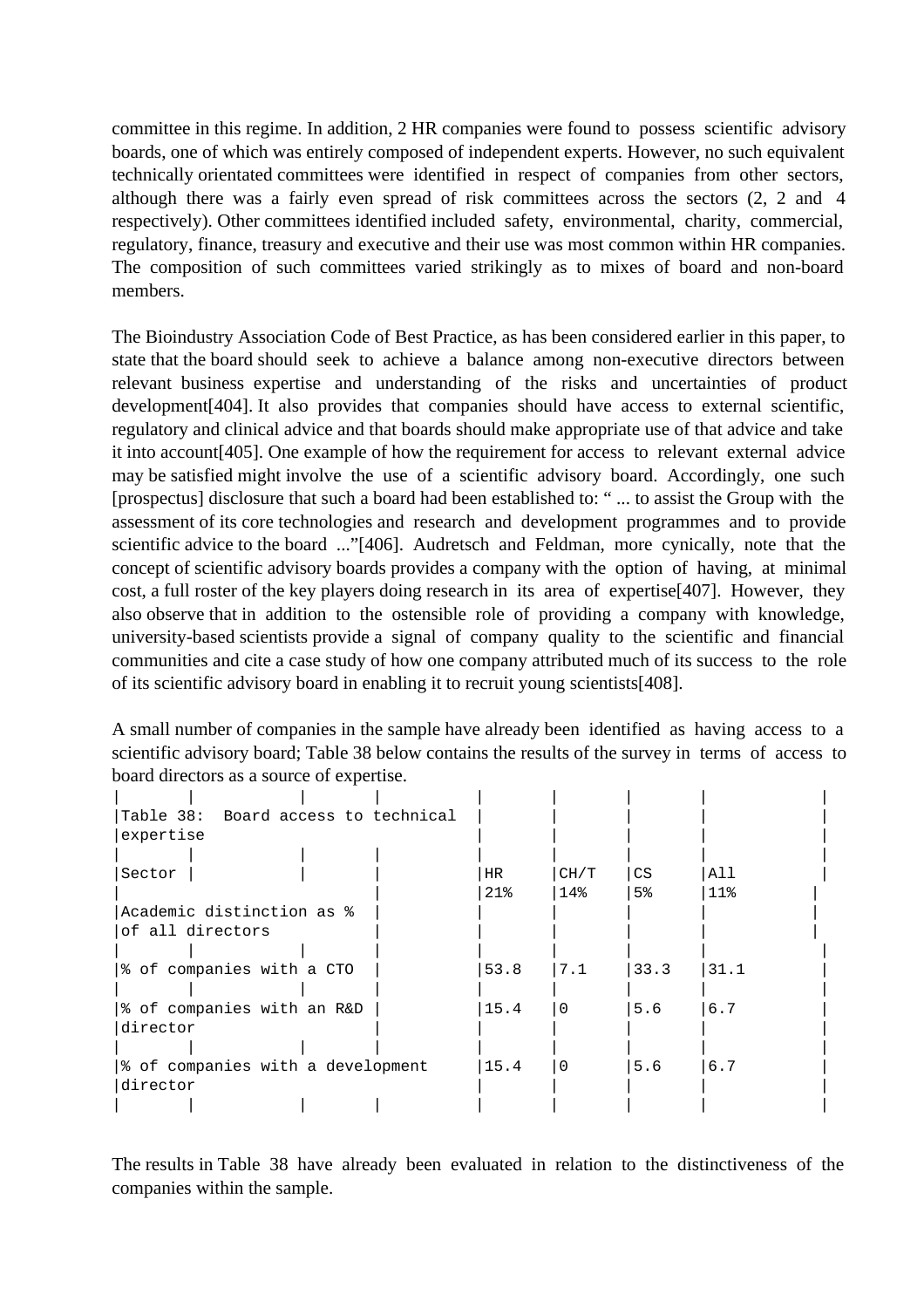Consistent with the regulatory expectations of directorial competence, the Combined Code now emphasises the needs for induction[409] and training[410] and the role of the chairman in ensuring that directors continually update their skills and the knowledge and familiarity with the company required[411]. The company secretary is responsible for facilitating aspects of this[412] and in practice may play a larger role in suggesting appropriate training. This raises an interesting question again as to the perceived nature of skills which are required at board level: firm-specific, industry-specific or generic. Arguably, a balanced board will contain a range of such skills, giving rise to a diversity which might call into question what might constitute effective training.

## *Removal*

Another feature of the Combined Code relevant to the effective governance of human capital are the requirements for board self-evaluation. Under company law generally the shareholders have, in principle, ultimate responsibility for corporate performance, extending to the power to remove directors[413]. Yet this suffers in practice from the same weaknesses as were identified in relation to appointments. The Board is required to undertake a formal and rigorous review of its own performance and that of its committees and individual directors[414]. The chairman is required to act on the results of the performance evaluation, where appropriate, seeking the resignation of directors<sup>[415]</sup>.

## **CONCLUSIONS AND RECOMMENDATIONS**

The importance of an analysis of new economy companies

The reason for this paper was the near universal perception of a major change taking place in the worldwide economy associated with significant rises in knowledge investment and the development of a new type of company, referred to in this paper as a "new economy" company. Such companies, associated with sectors as diverse as biotechnology, information technology and even retailing, have as a consequence become a major priority for policymakers, demonstrated by a range of policy documents which acknowledge this, notably in fields such as company law which have a bearing on corporate governance. This paper aimed to evaluate the true significance of human capital in the governance of such companies and how existing regulation might be evaluated by the potentially competing or complementary goals of economic efficiency, good corporate governance, innovation and human capital development.

## **Methodology**

A number of differing methodologies were used throughout the paper to achieve its aims, including "black letter" legal analysis, the economic analysis of law, an empirical survey of Techmark companies (using both company prospectuses and annual reports and accounts), content analysis and the use of accounting ratios. The legal analysis focused upon company law, contract law and, in relation to share options, taxation law, but specifically excluding intellectual property law. The survey of company prospectuses was relatively novel in the United Kingdom, although not without precedent - and not without difficulties in terms of the bulk and complexity of the relevant documentation. Nonetheless, the benefits in terms of the richness and quality of the data gathered justified this approach, providing fresh insights into areas as diverse as company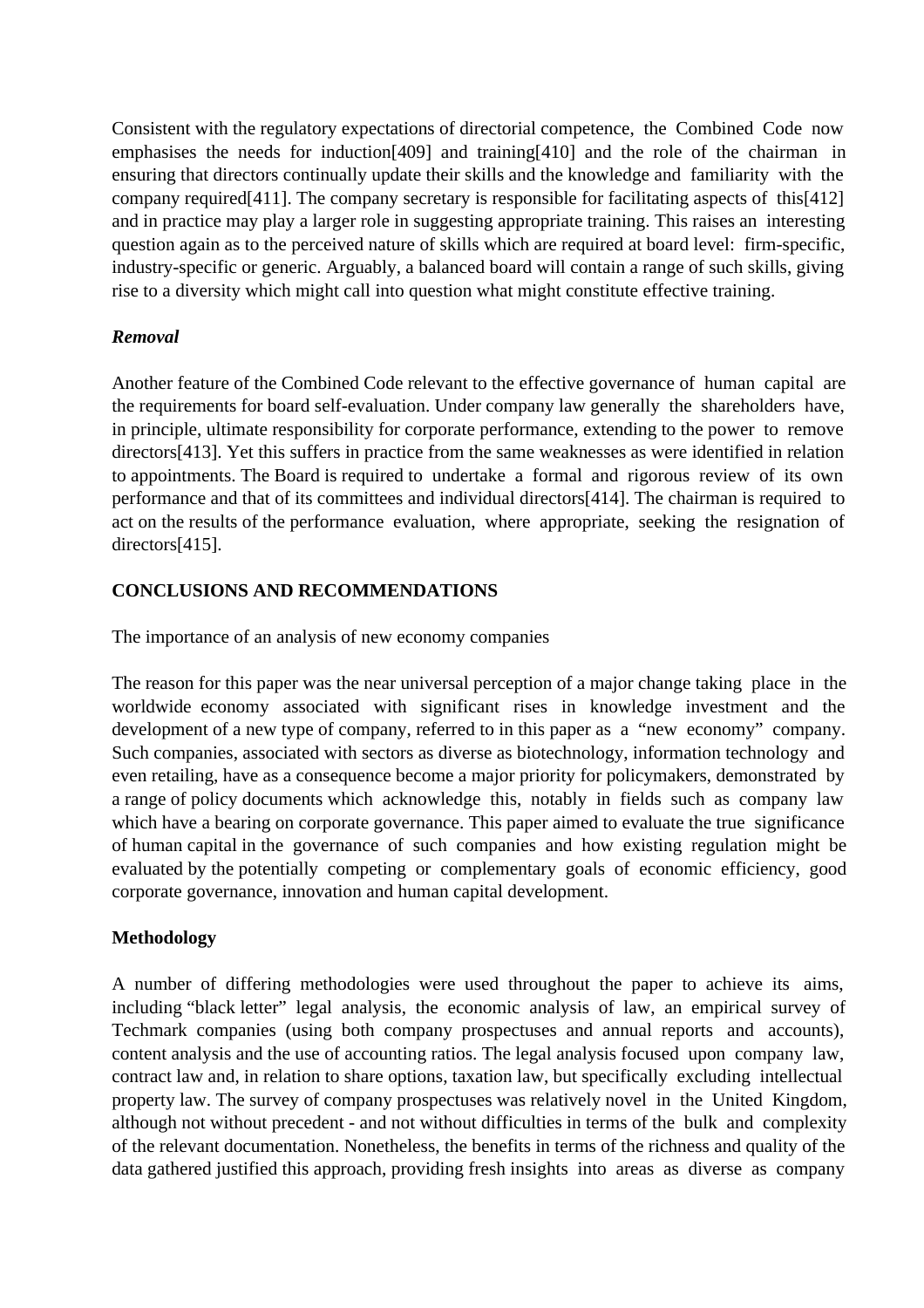risk profiles and individual director integrity.

The survey itself consisted of prospectuses, listing particulars or exempt listing documents over a 5-year period, with the majority relating to the boom year of 2000. Almost all (92%) related to the Official List rather than the Alternative Investment Market, with 10% consisting of scientific research based companies applying under Chapter 20 of the Listing Rules and 16% consisting of innovative high growth companies applying under Chapter 25 of the Listing Rules. The majority of transactions related to admission, a placing and/ or an offering. The survey further consisted of the most recent annual accounts and reports of 45 companies available from the original sample, with year-ends falling between November 2002 and December 2003. This was also beneficial as it meant that 35% of the sample were required to report under the provisions of the revised Code on Corporate Governance, introduced as a consequence of the Smith Committee and Higgs Committee.

It proved valuable to be able to subdivide the companies surveyed into three broad groupings of health related companies, computer hardware and telecommunications and related companies, as well as computing and related services companies, reflecting the perceived asset specificity of such companies. 15 companies were selected from each of the health related and computer hardware/ telecommunications and related sector groupings and 20 from the computing and related services sector groupings, reflecting the larger number of such companies. The health related companies were selected from companies within the biotechnology, health, medical equipment & supplies, pharmaceuticals sectors. The computer hardware/ telecommunications and related companies were selected from companies within the electronic equipment, fixed-line telecommunication services, semi-conductors, telecommunications equipment and wireless telecommunications services' sectors. The computing and related services companies were selected from companies within the computer services, software, home entertainment, internet and e-commerce sectors. The initials "HR", "CH/T" and "CS" have been adopted throughout to distinguish the groupings.

## **Distinctiveness of new economy companies**

The first question addressed related to the distinctiveness of new economy companies and whether it was correct that such companies were truly distinguishable by reference to the role played by human capital. To avoid identifying too diffuse a range of characteristics the comparison was based around confirming or rejecting existing academic views that key issues surrounded company age and size and the relative importance of intangible assets and research and development, as well as their corporate governance and human capital.

There was no real distinction which could be drawn between the different types of company based on their age. On average, when the original founding date of the underlying business activity was taken into account, the perception that such companies were very young proved to be only partially founded, being on average 8 years old. When, in relation to governance, this paper examined the ages of directors, it was found that average age (for executive directors and nonexecutive directors combined) was 50.7 years overall, again dispelling any preconceptions that directors of such companies were youthful. Accordingly, these factors raised little in the way of any implications for the governance of new economy companies.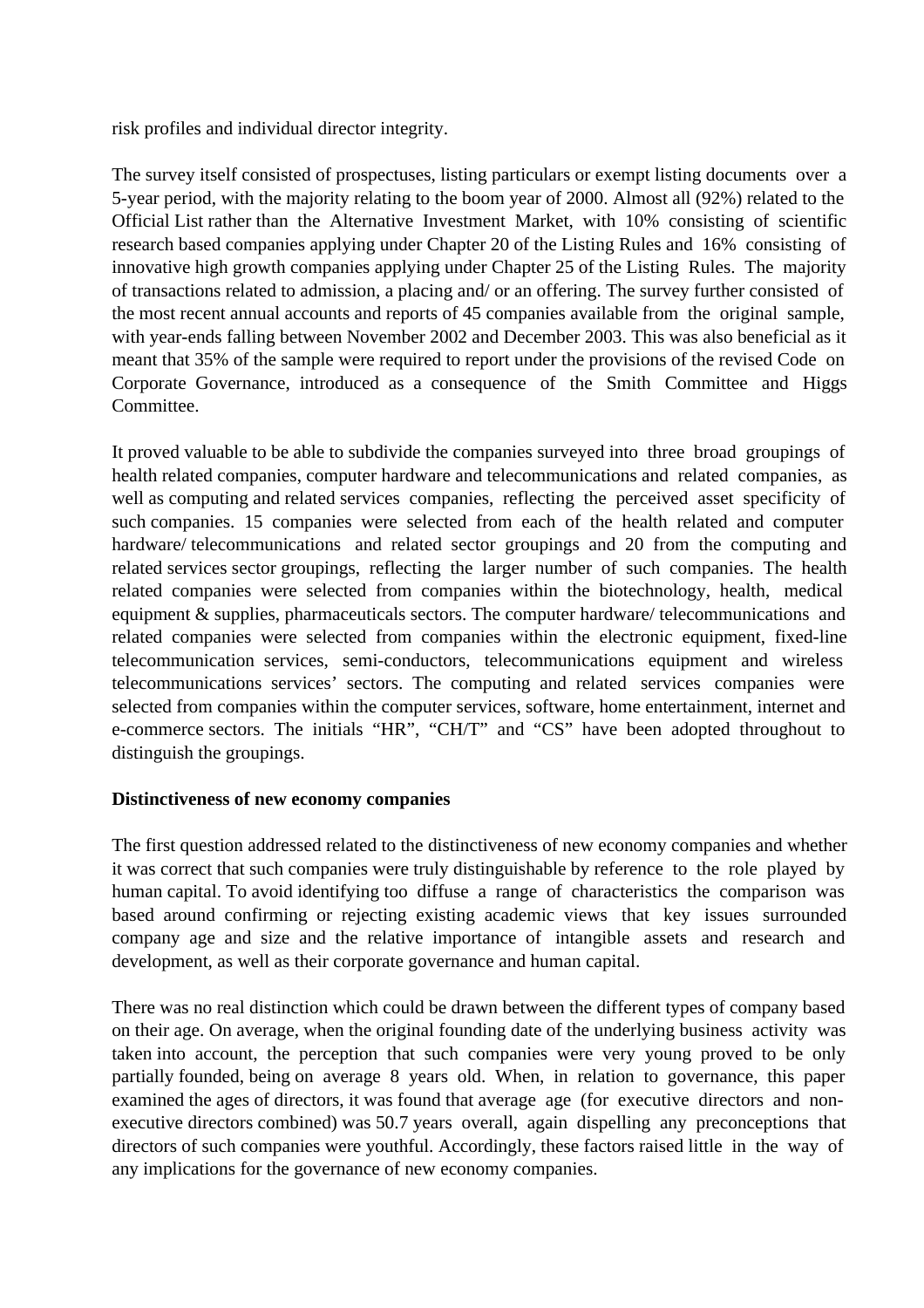There was, in contrast, a marked difference between the different types of company in the sample in terms of their size. CH/T companies were, unsurprisingly, the largest, whether measured by turnover or assets, and HR companies the smallest, but with CS companies generating the most turnover in relation to their assets. The significance of these figures for the governance of such companies is that it would be expected that the larger companies would experience particular tensions in managing innovation in terms of the looseness or formality of structures and that the smaller companies might experience barriers in access to capital, management qualification and ability to obtain technical information and know-how.

Claims that new economy companies mainly comprise intangible assets were rebutted. When goodwill was subtracted from the value of intangible assets, creating a sharper focus on, for example, intellectual property rights, the ratio of intangible to tangible assets fell to below 1.0 in each instance and that for CS companies became almost insignificant. Such results demonstrate that care must be taken in relation to claims that intangible assets represent the bulk of the assets of new economy companies. However, academic views indicate that formal intellectual property right holdings in isolation can prove an unreliable guide to competitive advantage and suggest a link with their governance instead.

The ratio of research and development expenditure to turnover was found to be markedly stronger in HR companies than in either CH/T or CS. Indeed, the ratio in relation to HR companies was highly striking at 0.722. The average percentage of research and development staff by sector varied significantly with HR companies, being much higher, unsurprisingly given that there were some scientific research based companies in the sample. Academic views again suggested a link between research and development and its governance but also, in this context, with good information disclosure.

The governance of TechMARK companies had been demonstrated by other researchers to be distinct in a number of ways from that of FTSE 100 companies, although such a conclusion was perhaps to be expected, and that some of the distinctions, for example, as to committee structure had potential ramifications for human capital issues. The research conducted for this paper confirmed that, in terms of a range of conventional measures, such as average size, number of nonexecutives, number of independent non-executives, there was a surprising degree of homogeneity across the sectors surveyed.

There were much sharper differences relating to the diffusion of power across the board, especially in terms of independent non-executive directors, where HR companies were far weaker. Further analysis was conducted to ascertain whether problems with the diffusion of power were additionally reflected in director shareholdings. The proportion of companies where the directors between them held significant shareholdings was interesting; not least in some cases the directors between them held percentages of shares carrying specific company law rights. For example, at the top end of the spectrum there were two companies where the directors between them held in excess of 50% of the issued share capital.

When a selection of measures which might be more relevant to the specific governance needs of new economy companies were surveyed the differences between the three sectors were very marked. Accordingly, 53.8% of HR companies had a board member responsible for scientific,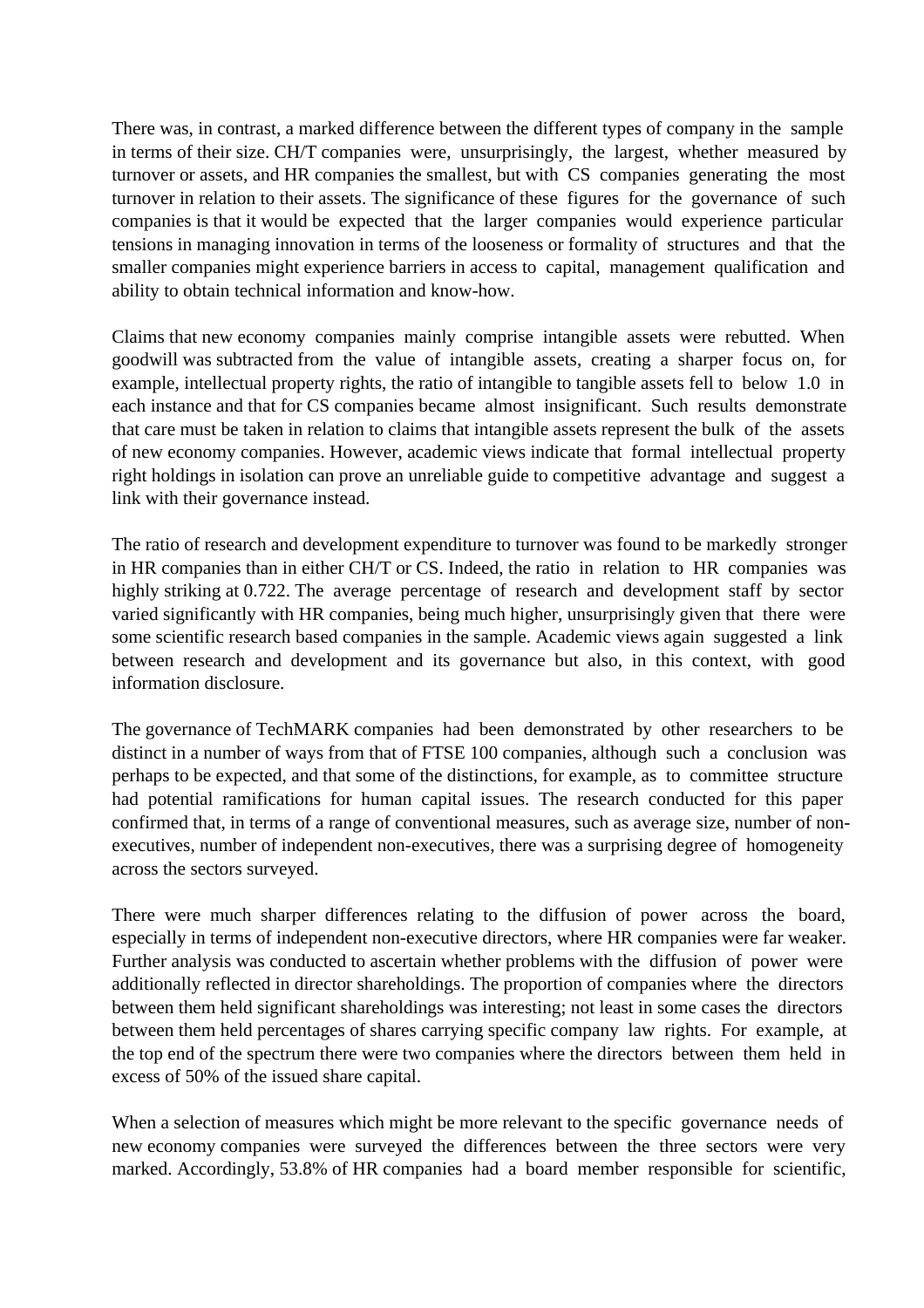technological or medical issues and 15.4% of such companies had a director responsible for research and development, only 7.1% of CH/T companies had either. In case differences of classification might have played a part, the presence of a general development director was analysed, but it was then found that 15.6% of HR companies possessed one, but not any of the CH/T companies surveyed. This was considered to justify the focus on human capital in this paper.

The problem of how to define and measure human capital in relation to the governance of new economy companies presented a significant difficulty. Human capital was seen to be a wideranging term, capable of including such diverse traits as skills, experience, knowledge and even personality, appearance, reputation and credentials, capable of being summed up as the quality of labour. Unsurprisingly, it was found that links with universities could play a vital role in the creation and development of human capital. A useful distinction could be drawn between firmspecific skills, industry-specific skills and generic skills, not least because in economic terms, firmspecific skills posed difficulties from an efficiency perspective because they resulted in bilateral dependency and therefore had the potential to increase transaction costs. Put simply, there are problems in convincing an employee to invest in skills which are of limited market value which, it was seen later in the survey, may lead companies to offer governance related incentives, such as share options. The problem of the definition of human capital was compounded by the diversity of potential means by which to measure it, especially at board level. Nonetheless, a range of valuable measures were identified for adoption. For example, a valuable precedent was found in a US study, which sought to relate chief executive pay between insider and outsider appointments serving, in effect, as a proxy for firm-specific and generic skills respectively and was adopted widely throughout the paper.

The preliminary question which needed to be addressed was whether the human capital profiles of the companies in the industry sectors surveyed were similar or diverged. The principal approach adopted was to analyse the risk factors identified in the prospectuses of the companies surveyed. One reason that this was considered a valuable measure was its potential rigour: there is a wide perception that it is fashionable for companies to talk about how much they value their human capital and there may be a suspicion that this may simply be good public relations. Because of the limited circulation of prospectuses and because of the severe legal sanctions attached to misrepresentation, it was felt that the adoption of such a measure would reduce, if not avoid, such distortion. A modified form of content analysis was adopted to analyse the risk factors.

The most significant risks for CH/T companies and CS companies, measured by the number of lines devoted to them, related to financial issues (24% and 19% respectively) whereas in the case of HR companies this was very important (16%) but ranked slightly behind regulation and the protection of intellectual property rights (17% and 16%, as rounded, respectively), issues which were not especially significant for the other types of company. Human capital issues were most important in relation to CS companies, where they ranked equal fifth (5%) whereas in relation to the other types of company they ranked seventh (4% and 5% respectively).

The analysis of the priority of investment risk factors, based on their order in the document, showed that financial risks were the most important for both CH/T companies and for CS companies, whereas product risks were the highest priority for health related companies. The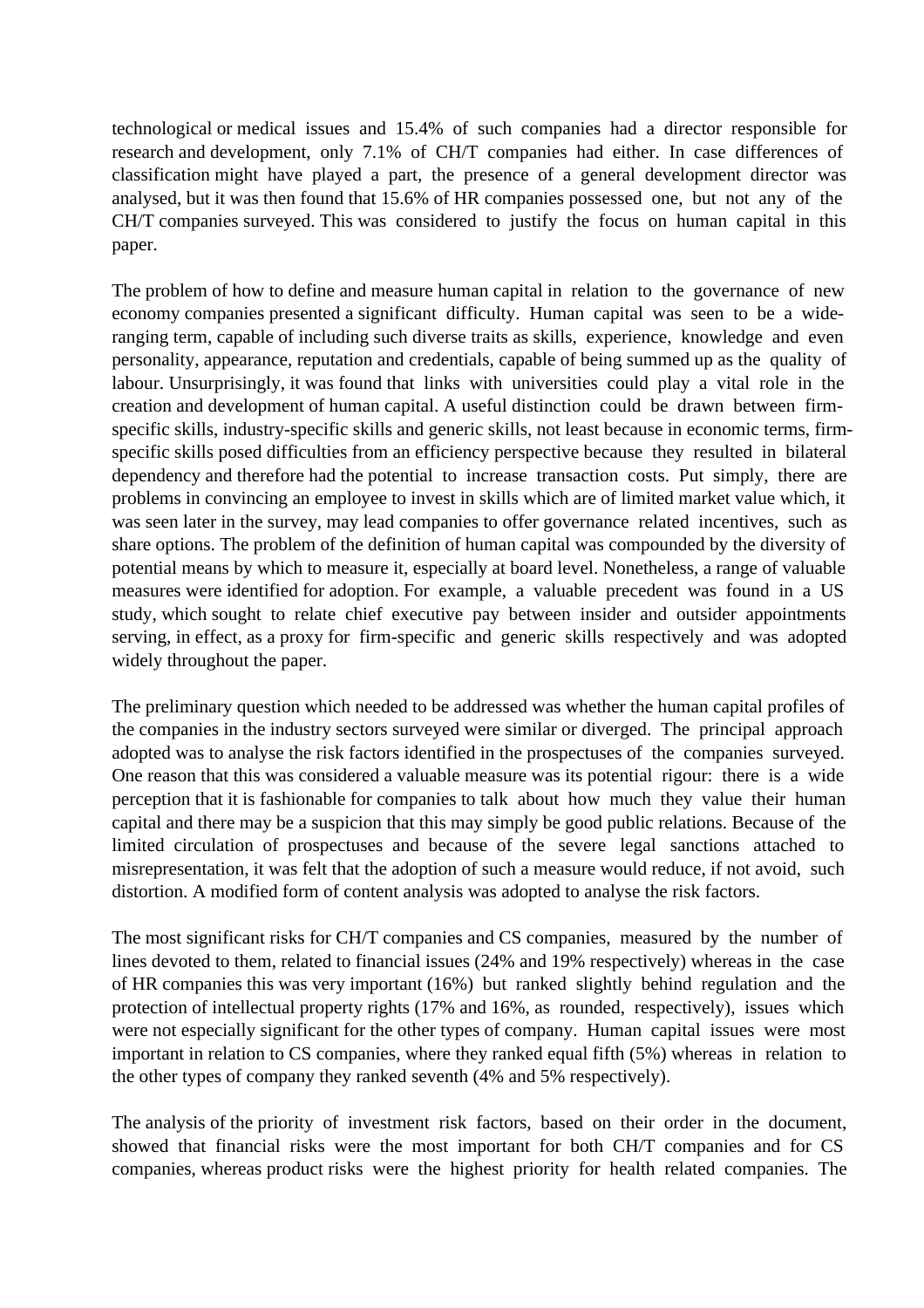importance of financial risks was consistent with the previous analysis; product risk had also been a significant factor for HR companies where it fell immediately below those specifically identified. The explanation for this would almost certainly be the presence of scientific research based companies in the sample who were at the earlier stages of product development. Risks associated with human capital fell somewhere towards the higher end of the spectrum at 6th, 5th and 3rd respectively.

The overall pattern of results adopting alternative measures were sufficiently similar as to provide some confidence in the accuracy of the method adopted. What it confirmed was that the risks associated with human capital issues were an important priority for companies but far from the most significant. In contrast, CH/T companies and CS companies were much more prepared to identify human capital factors as a "key strength" (46.7% and 50% respectively), but the brevity and tenor of such statements would suggest that they were a less effective source of information. When the text of the risk factors was further analysed to identify their significance specifically for corporate governance, it was found that CS companies had the greatest concerns (70% of companies) contrasting with CH/T companies (20% of companies). There were a number of potential explanations for this, for example, the higher proportion of CS companies containing a founder director (61% of companies).

The quality of information disclosed as to the risk factors associated with investment in any particular company was, despite the overall success of the exercise, found to be disappointing. Firstly, there was no attempt to quantify risk, either in terms of potential monetary value, or probability – a stark contrast with many internal risk management policies. Second, the disclosures were often found to be formulaic in nature and therefore were informative by exception. Disclosures as to the risks associated with governance and human capital were as much subject to these general criticisms as other risks identified. In some cases companies identified what measures had been taken to reduce risk exposure, in other cases this was left unclear. The quality of other information disclosed to investors in relation to human capital and governance, in particular, the biographical information needed to identify founder, academic, insider and outsider directors, was also found to be deficient. In particular, such information was not provided in a consistent format as between different companies which made inter-company comparisons difficult.

## **Ideal regulatory system**

Once it had been confirmed that human capital issues were an important issue in the governance of new economy companies, though far from being as significant as might have been supposed, it was necessary to consider what the "ideal" regulatory system for such companies might be. The approach adopted, so as to avoid being confused by an excessively broad range of issues, was to examine some of the more important regulatory goals relevant to new economy companies: economic efficiency, good corporate governance and investor protection, the promotion and development of innovation, and human capital. The order of these was not significant but reflected the development of the underlying concepts. The exercise was based on a review of the relevant theoretical literature on innovation and human capital. Regrettably, much of the literature was found to be too vague for specific application to the development of policy measures or to be concentrated on "big" issues that could not easily be changed, for example, the contrast between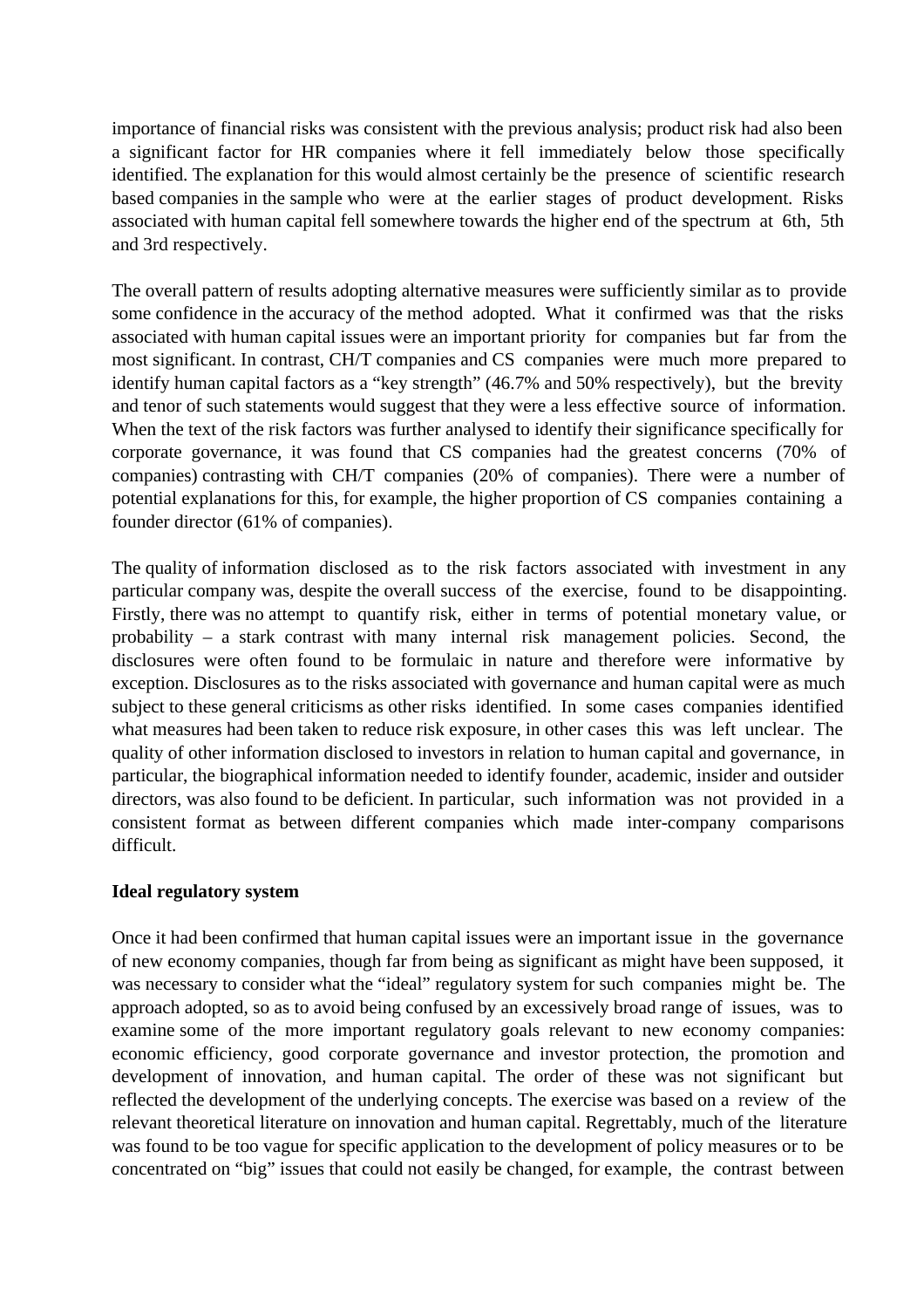US/UK and Continental European systems of governance. Furthermore, much of the literature emphasised the importance of competition law and intellectual property law, which was necessarily outside the scope of this paper.

It was seen for economic efficiency to be attained, it was important for dynamic or innovative efficiency to be achieved simultaneously, although this could – albeit rarely – give rise to a conflict, for example, in terms of the encouragement of research and development expenditure. Much of the approach to economic analysis of law which was relied upon was familiar and broke no new ground, for example, in terms of the justifications for state intervention and the role of market failure, which in the case of new economy companies could be seen to be linked to problems, such as information asymmetry and investor judgement problems.

The use of contract law, for example, to enforce restrictive covenants in employment contracts was seen as essential if risk-averse investors were to invest in such companies. The use of company law as a means of imposing disclosure requirements was seen as valuable in addressing the information asymmetry and investor judgement problems identified. It was also seen that in economic theory the private company form was preferable for such companies because limitations on exit would serve to prevent opportunistic behaviour and therefore reduce agency costs. In contrast, therefore, it was seen that if the public company form was adopted then alternative means of alleviating agency problems would need to be utilised, including share ownership to align incentives, linked to restrictions on sale (if possible in a public company context), and contractual protections.

In contrast to the clarity of economic thinking, what constituted "good" corporate governance was seen to encompass an exceptionally diffuse range of issues, reflecting its multi-disciplinary nature, including matters such as the purpose of the company and company law. The approach adopted was to identify the overriding principles which have guided the development of the Combined Code, and which relate to human capital issues, which were subsequently interpreted to lead to a focus on appointment, competence and removal.

The goal of facilitating innovation was seen to again require sound competition laws and intellectual property laws. In addition, the appropriateness of the shareholder model of corporate governance was seen to have been questioned in academic research, not least in relation to industries where intellectual property protection was difficult and where as a consequence there might be large spillovers of the returns from innovation to other stakeholders, such as employees. Two perspectives from academic research were identified as a consequence: one to minimise the effect of spillovers by a strategy of stakeholder inclusion, the other to ensure that control over resources was conferred on decision makers integrated with the innovation process. Similar considerations applied in the academic literature as to the goal of developing human capital, with the principal strategies involving enhanced remuneration or share options. An important problem was identified from a theoretical economic perspective that companies may be able to avoid paying employees who develop firm-specific skills the full value of the extra output for their human capital, who will therefore be a bargain compared with those with generic skills. Academic research indicates the possibility as a consequence of significant insider/ outsider differences at board level. Share options were again the preferred solution to this problem with shareholding being regarded as giving rise to a risk of employee entrenchment.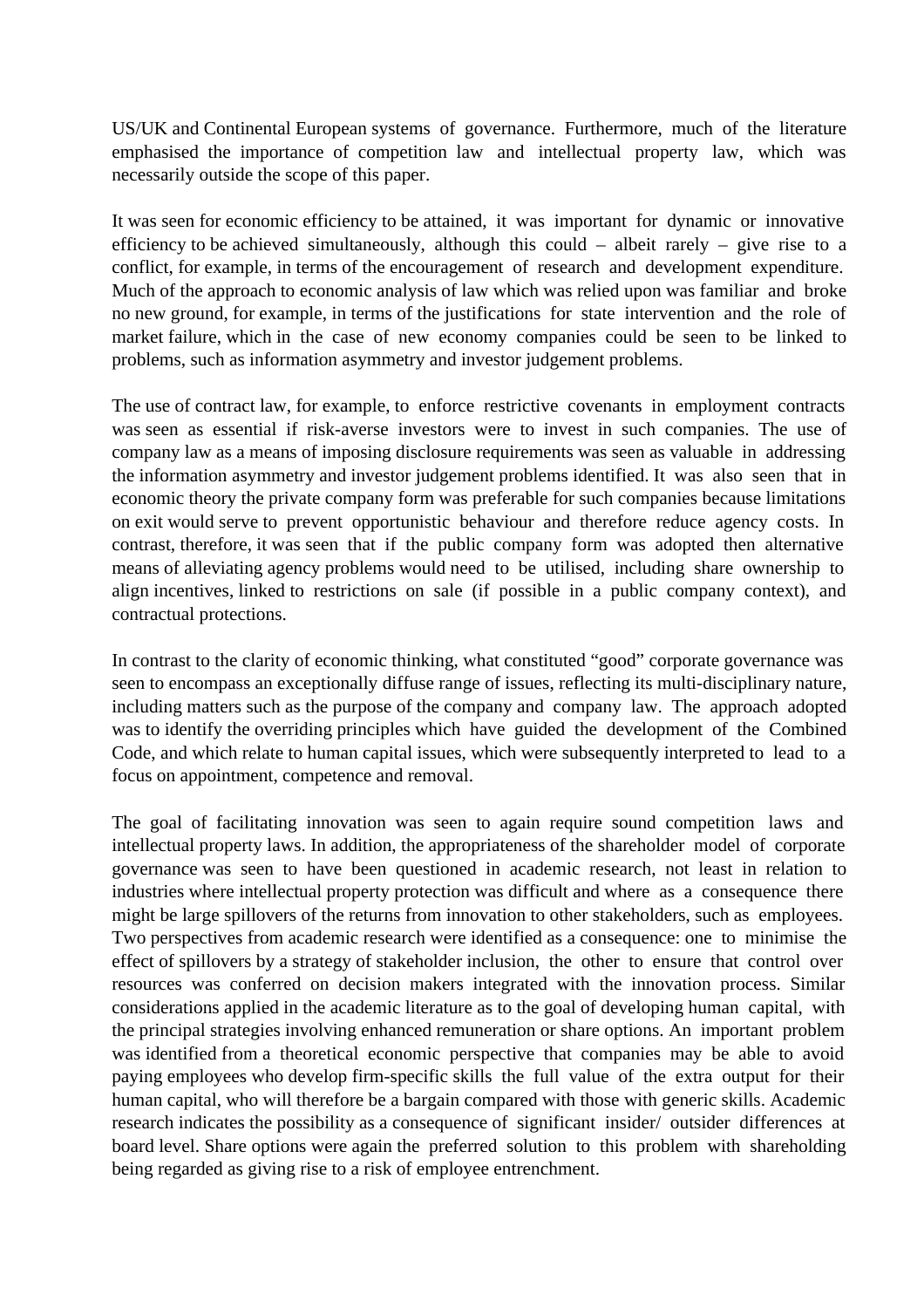#### **Company strategies**

The survey of investment risk factors in prospectuses was beneficial because in many cases companies not only set out the risks associated with human capital in the company but also their strategy for addressing these risks. Unsurprisingly, these were essentially contractual in nature, although all to a greater or lesser extent operated in the shadow of either common law or statutory regulation. Overall, there was approximately the same degree of reliance on remuneration as an incentive and contractual constraints (24.5% and 25.2% respectively) with significant, but less, reliance on insurance (16.9%). Perhaps more surprising was the proportion of companies which did not mention a specific strategy when identifying the risk, an astonishing 31.6% of the sample. However, this should not be taken as meaning that such companies do not possess such a strategy, only that it was not considered material to qualify the risk factor identified in this way.

There were a few significant variations by sector. The use of remuneration was the most consistently relied upon strategy of the three sectors surveyed, although there was a slight drop in the case of HR companies. HR companies appeared to place more reliance on the use of contractual constraints than the use of remuneration and this was markedly higher than the other companies in the sample, perhaps reflecting the sensitivity of the issue to risk averse investors at the product development stage and the differing backgrounds of many of the relevant directors. CS companies placed far greater reliance upon insurance solutions than the other sectors. CH/T companies noted that it was their technical edge that assisted in the attraction and retention of employees. However, it was CH/T companies, in contrast, which were the most likely not to expressly identify their strategy in the investment risk factors. When the reasons given by companies for entering the transaction were analysed, it was clear that human capital issues were a far more important factor in relation to CS companies (60%), than to the others (20% in relation to both).

#### **Remuneration**

The most striking aspect of the results was that in HR companies, the average remuneration of founders, directors with academic distinction and chief technology officers all exceeded the average of all executive directors whereas in CH/T companies and CS companies all fell below the average. However, the results for insider directors were patchier with remuneration exceeding the average executive remuneration in both HR and CH/T companies but being slightly below in CS companies.

In theoretical terms, the results might imply a number of possibilities. The most likely would appear that founders, directors with academic distinction and chief technology officers generally possess firm specific skills which receive lower remuneration as expected but that there was some factor unique to the HR companies to reverse this. It is submitted that the most likely explanations are either that such directors in fact possess industry-specific skills or alternatively that there are specific valuation or agency problems in such companies which merit attention. However, there was another possibility, given that some companies were subject to the Bioindustry Association Code of Best Practice, that the requirement for a balance of business and product development expertise among non-executive directors ensured a more accurate valuation of these directors services.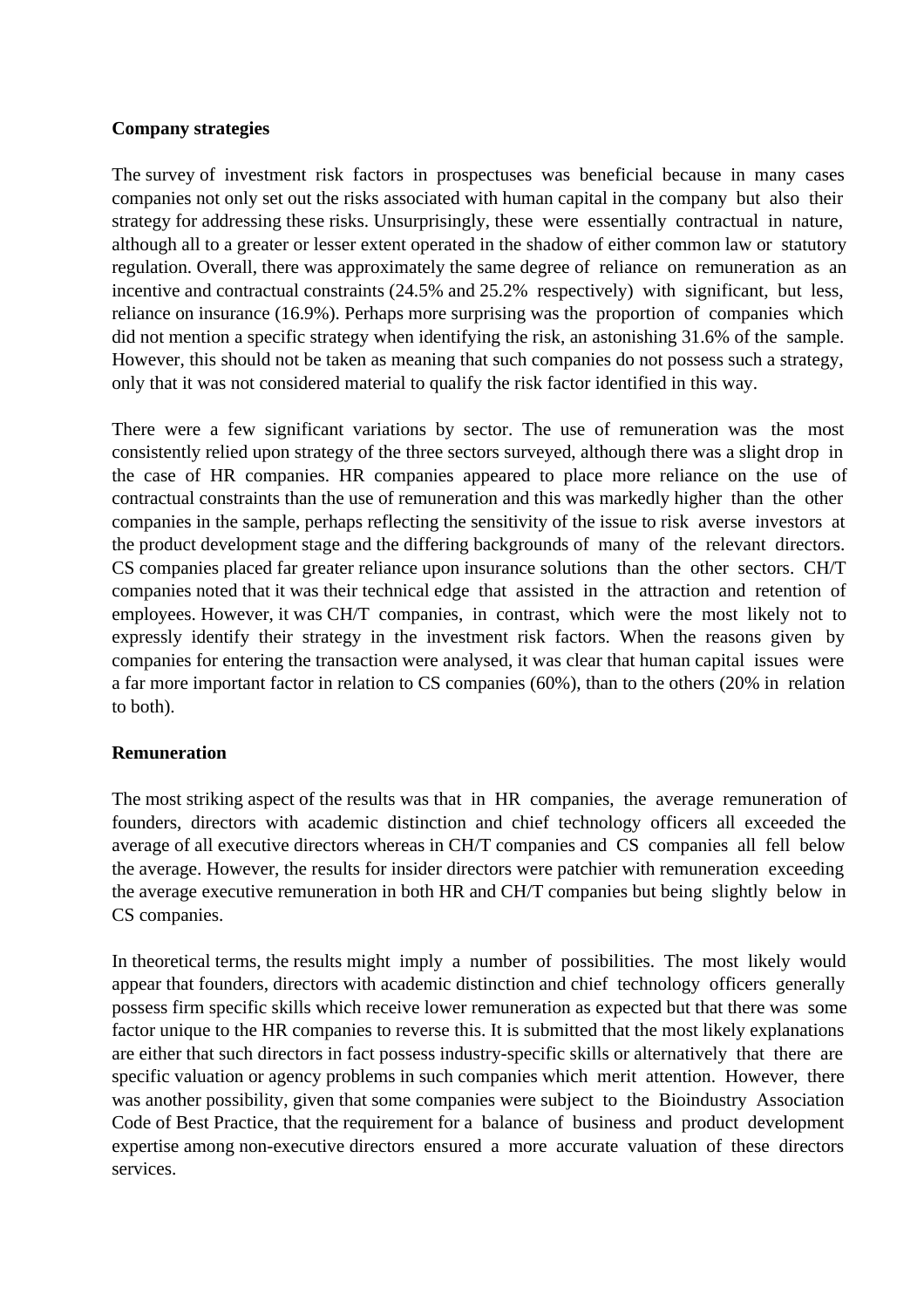#### **Share options**

Share options were found to be a universally significant part of overall remuneration strategy for quoted high-growth companies. Despite this, take-up of tax-advantaged schemes appears to be relatively low. The low level of options permitted under such schemes does not appear to be the primary reason for this low use, and further research (perhaps in the form of interviews) on this point could be beneficial.

When examining the types of share option scheme adopted by each of the business operations sectors in the study, the percentage of companies adopting the standard approved scheme was roughly comparable across all three sectors. However with the other schemes there was a notable difference, with CH/T companies far more likely to adopt an all-employee plan (67% compared to 36% for health and 25% for CS), but with no CH/T companies adopting an EMI scheme. This may be partially explained by the different size of companies in the three sectors (in terms of gross assets the average size of CH/T company in the sample was £18 billion, against only £46 million for Health and £210 million for CS). Larger companies are of course unable to adopt an EMI scheme and may also be more likely to adopt an all-employee scheme. However the average company size masks wide variations, and on further investigation it appeared that despite the high average gross assets approximately one third of CH/T companies in the sample were still small enough to qualify to adopt an EMI scheme (the proportion for CS companies was similar). The percentage of qualifying companies in Health was slightly higher (54%), but not sufficiently so to account for the far greater level of adoption. Accounts do not disclose sufficient information to discover the reasons for these differences so further research, possibly in the form of interviews or a questionnaire, would be needed.

The Enterprise Management Incentive (EMI) scheme is, despite its intentions, not significant for the quoted high-growth sector. This is primarily due to over half (58%) of the companies being excluded from the scheme by the low maximum permitted gross assets (£30 million), however some companies (10% of the sample) that met the gross asset test were still excluded by the requirement for the majority of its business to be in the UK; consideration should be given to the adverse impact of this requirement on international growth by UK companies; and even amongst apparently qualifying companies the take-up rate is low, and further research may be beneficial to establish the reasons for this in order to inform potential reform of the scheme.

Too many companies have allowed their options for key directors to fall severely under water, without granting replacements from a lower base. This casts serious doubt on the efficacy of share option plans as motivational tools for such companies. The government could assist with this problem by permitting under-water options to be transferred out of the approved scheme without being cancelled, freeing up capacity for new worthwhile approved options to be granted.

#### **Use of contractual constraints**

Existing academic studies demonstrated a degree of uncertainty as to the extent to which contractual mechanisms were likely to be effective or were overridden in practice by business norms. Accordingly, the results of this aspect of the survey must be interpreted cautiously.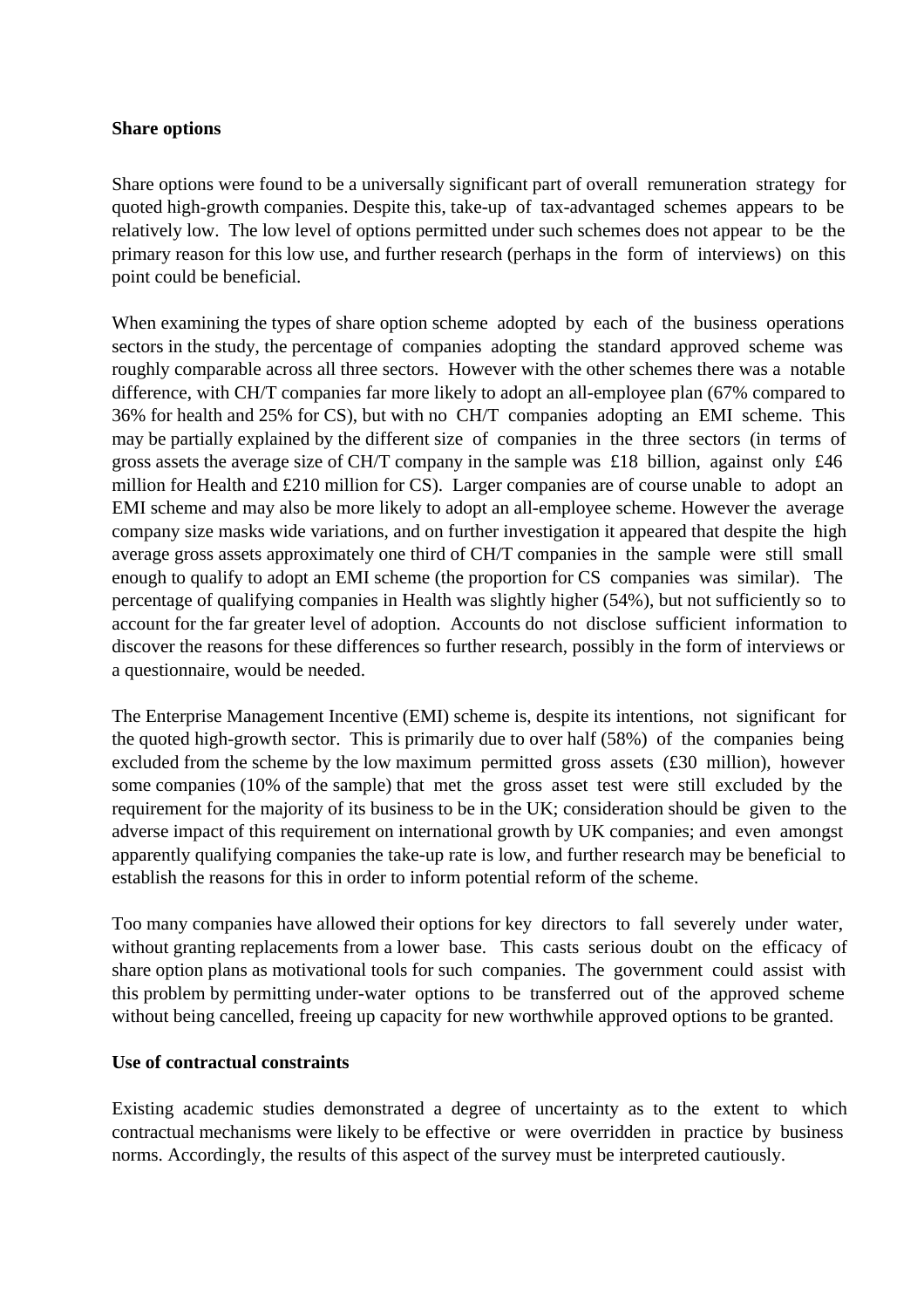Information as to restrictive covenants was disclosed by approximately 40% of the companies surveyed. The most common type of restrictive covenant used in executive director service agreements was against competition (96.4%), followed by conventional restrictions relating to employees and customers (42.2% and 67.5% respectively). Perhaps surprising in the light of the high technology nature of the companies, a relatively low proportion sought to impose a specific covenant restricting competing research and development activity (15.7%): indeed the highest proportion of those which did were CS companies, rather than HR companies (32.3% as against 12.5%).

The common law regulation of restrictive covenants through contract law was seen to be surrounded by a number of serious uncertainties, which potentially pose problems for both the company and the director. Since the seniority of an employee subject to a restrictive covenant is taken into account by a court, this increases the likelihood of a court being willing to enforce such a covenant against a director. However, there is some doubt as to the precise boundaries of the interests which the courts will protect, especially with regard to confidential information, a doubt which must pose a serious concern to new economy companies where confidential information may be of considerable importance and value and which may not be susceptible to protection as an intellectual property right. Another source of doubt relates to the reasonableness of a restrictive covenant being determined by reference to its scope, length and area, not least in terms of the test as to whether a restraint has been imposed in relation to a business different from the one, say, where trade secrets exist – determination of what is a different business may not be straightforward in highly technical fields. A further problem relates to the possibility that a court might be unwilling to enforce a restrictive covenant in the public interest, a considerable possibility where innovation generally and specifically in relation to health related matters might be concerned.

The use of restrictive covenants was seen to pose a dilemma in terms of economic theory as to whether the principle of voluntary contracting or freedom of competition should prevail. Generally, it seemed that it would be inefficient to seek to restrict an employee from moving to a new job with higher prospects of value-creation. In the case of restrictions upon the use of confidential information the position was more complex, given the debate as to whether such information should be recognised as property, which would normally be efficiency enhancing.

The data on notice periods was regrettably patchy because of the limited information in the sample. It is difficult, therefore, to be confident in the interpretation of the results, especially in the case of non-executive directors where, as a consequence, there may be no notice required. Subject to this, it would appear that many companies have negotiated fairly lengthy notice periods which would enable them to rely on the provision of directors' services for a reasonable length of time, typically 12 months minimum followed by perhaps a further 12 months. A number of companies in the sample also disclosed details of the use of garden leave clauses of varying degrees of sophistication. There is a close relationship between the use and enforceability of garden leave clauses and restrictive covenants discussed above. The use of such clauses must be questionable given their purpose is to attempt to sterilise an employee's knowledge prior to leaving a company.

The typical modal lock-in agreement period was 12 months. This was consistent with both the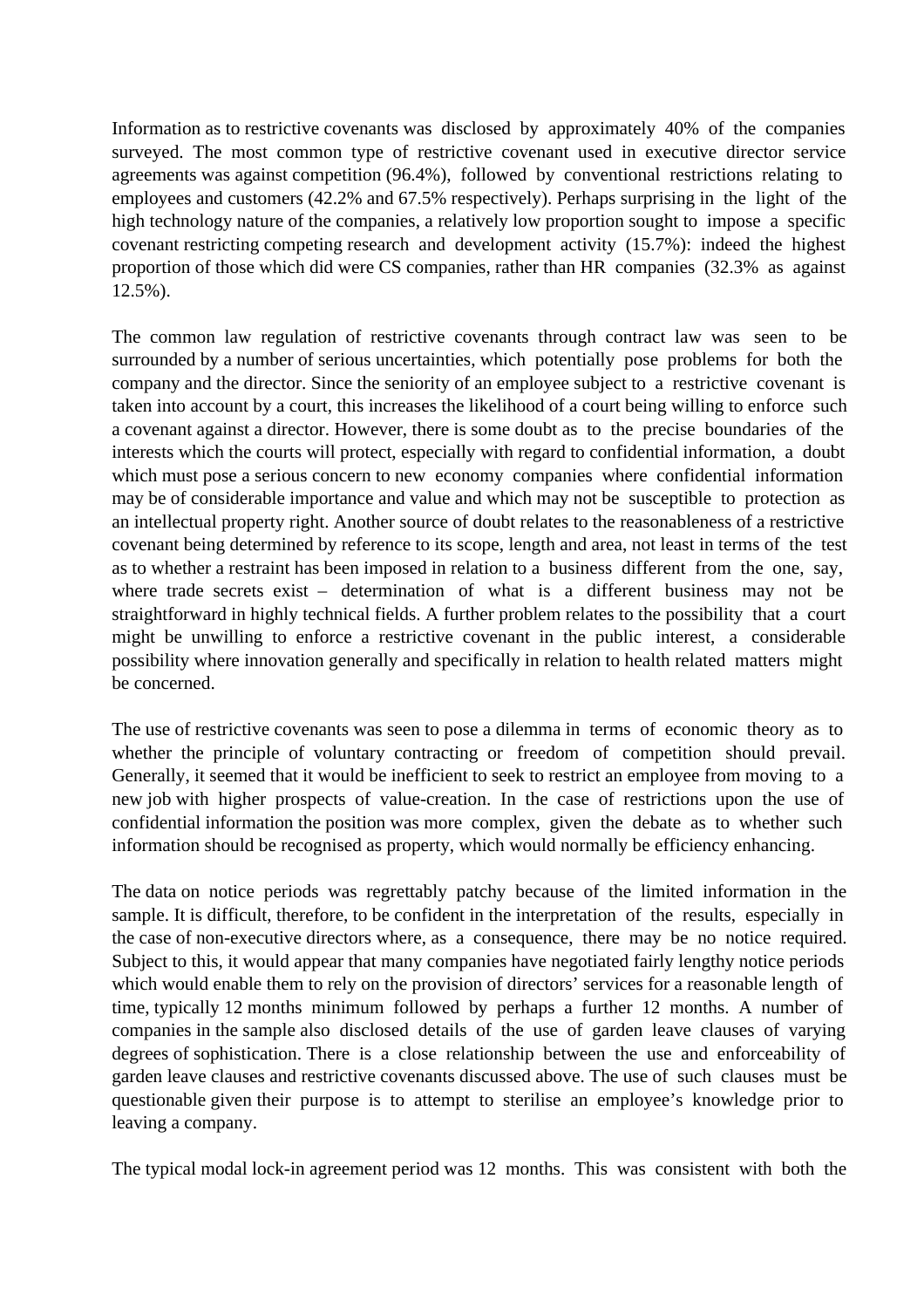typical length observed for restrictive covenants and to general notice periods. The purpose of such clauses would appear to be valuable for corporate governance since their purpose is to seek to minimise share price volatility – already identified in this paper as a significant risk factor. Whilst further research might be conducted into the nature of the exceptions to these agreements and whether they operate equitably, there appears to be no reason to question their use.

Insurance was identified as a means of dealing with human capital risk by relatively few HR or CH/T companies (11.1% and 10.5% respectively) but it was the most significant strategy adopted by CS companies (29.2%), perhaps because the highest proportion of companies with founder directors fell into this category and it is possible that in such companies there was a greater perceived need to reassure investors as to the risk.

## **Role of governance**

Good corporate governance was, perhaps, surprisingly, not identified by companies in their prospectuses as a means of addressing human capital risks. This is disappointing given the potential for good corporate governance to make a difference in this area and it may be that with the recent reforms to the Combined Code, companies might have responded differently.

The legal and regulatory framework for the governance of board level human capital issues was seen to be extremely fragmented and confusing with superficially similar or overlapping requirements being imposed in different contexts with divergent sanctions for breach. New economy companies may be affected by not only general provisions of company law and the Listing Rules and the Combined Code on Corporate Governance but also the specific provisions of Chapter 20 or 25 of the Listing Rules and the Code of Best Practice of the Bioindustry Association. Whilst each of these was seen to make valuable contributions, a joined up approach might serve to reduce compliance costs and foster innovation as a result.

It was found that, on average, directors in the sample of prospectuses had 3.7 other current directorships. This would appear rather high and possibly interfere with some directors' abilities to perform their duties effectively.

The proportion of directors possessing some academic distinction revealed the sharpest distinction in these measures of human capital, with a much higher proportion (21%) in relation to HR companies than in CS companies (5%). This may well be explained by the presence of scientific research based companies in the sample as well as some computer entertainment companies in the CS sample where there were a number of examples of self-trained technical experts as directors. Such a distinction might also have been reflected in the comparatively disproportionate number of founder directors identified in CS companies.

It was found that HR companies were the best served by board level access to technical expertise with 53.8% having a chief technology officer or equivalent and 15.4% having a research and development director. Generally, the CH/T companies were poorest served with none identified having either a research and development director or a development director.

A surprisingly high proportion of directors had been a director of a company which had been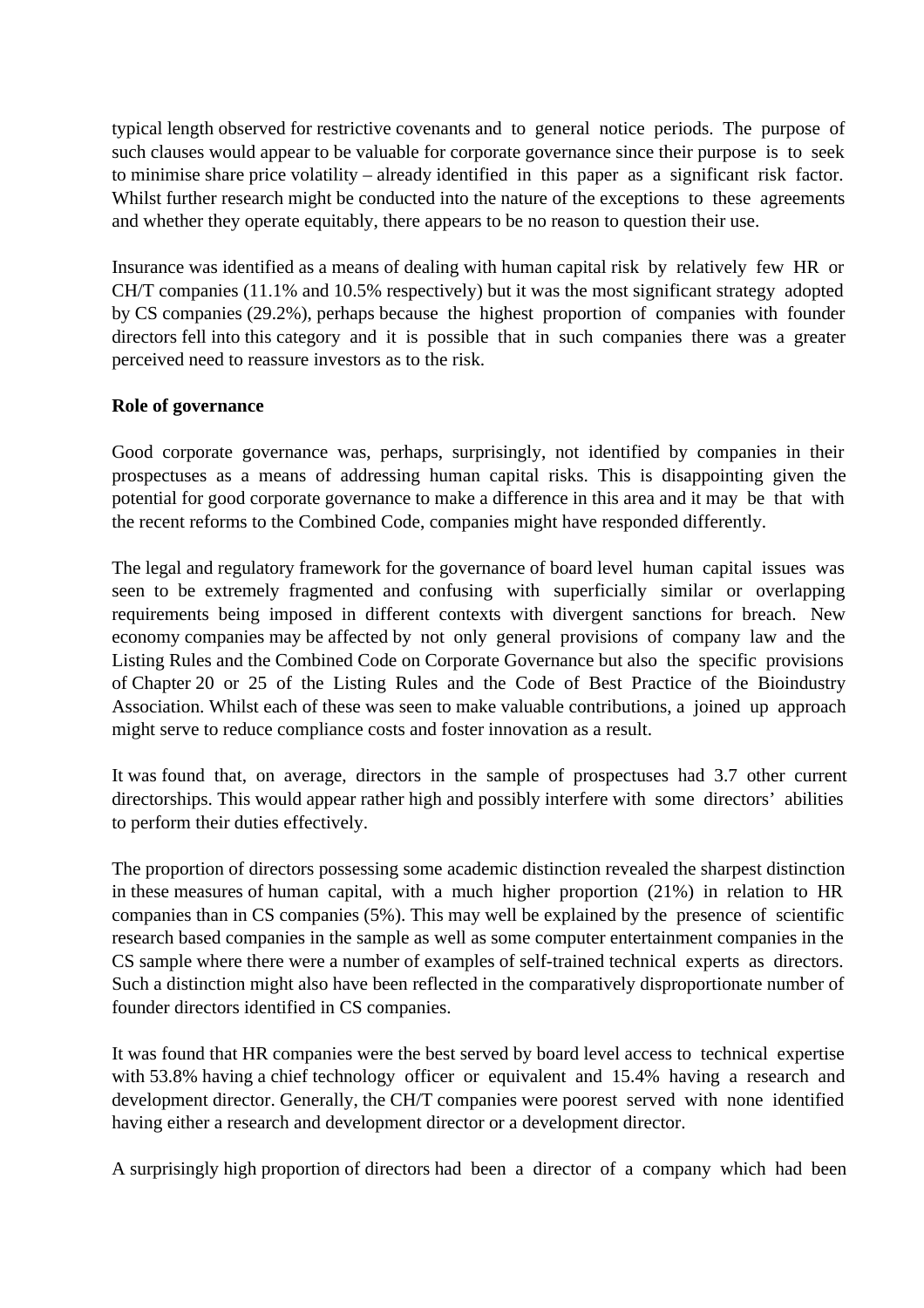involved in a formal insolvency procedure, such as administration, administrative receivership or a compulsory winding up (8.9% overall). The highest proportion came from the CH/T sector (13.8%). However, it is difficult to know what weight to place on such information. One interpretation would be to see this as a sign of incompetence; another as the gaining of valuable experience; perhaps both.

The common law rules on directors' duties were seen to pose risks for directors of new economy companies because the subjective standard of care – usually criticised for its laxity – could act as a deterrent to highly qualified or experienced persons being appointed or retained. This was combined with the uncertainty as to the effect of recent case law which stated that directors have both collectively and individually a duty to acquire and maintain a sufficient knowledge and understanding of the company's business, which though seemingly innocuous, could present difficulty when applied on an individual basis in a highly technical new economy context.

The Combined Code on Corporate Governance appeared to lack a joined-up approach when dealing with human capital, with differing responsibilities being spread between the board as a whole, the remuneration committee, the audit committee and the nomination committee. There was poorer compliance with the requirement to possess a nomination committee which appears to be a serious weakness given the pivotal role this is expected to play in board level human capital issues. A few companies in the sample had established scientific advisory boards which would appear to be a valuable way of ensuring access to appropriate additional human capital.

## **RECOMMENDATIONS FOR REFORM**

The overall impression of the impact of law and regulation upon issues of governance, innovation and human capital was a picture of fragmentation of policy efforts. This was unsurprising given the very broad range of fields that require consideration, including competition law, intellectual property law, tax law, company law, contract law, employment law and corporate governance. Yet given the undoubted importance of governance, innovation and human capital to economic performance, the need for a "joined-up" approach to law and regulation is strongly desirable. It is probable, given the existing role of European law in certain of these fields, that such a review can only be conducted effectively at a European level.

The use of restrictive covenants was seen to pose risks for both companies and for their directors in terms of the uncertainty of the circumstances in which they would be enforced by the courts. Given the hazards of litigation, which can have a chilling and economically detrimental effect on both parties, it is recommended that the law be reformed so as to clarify when a restrictive covenant may be enforceable. Whilst further research would be necessary on the point, there might be merit in investigating both the existing use and possibilities of alternative dispute resolution in relation to such disputes.

The growing practice of companies of requiring garden leave clauses, in addition to restrictive covenants, would appear questionable in terms of economic efficiency and the facilitation of innovation and human capital, even if consistent with good governance. There may be some merit in their use being prohibited.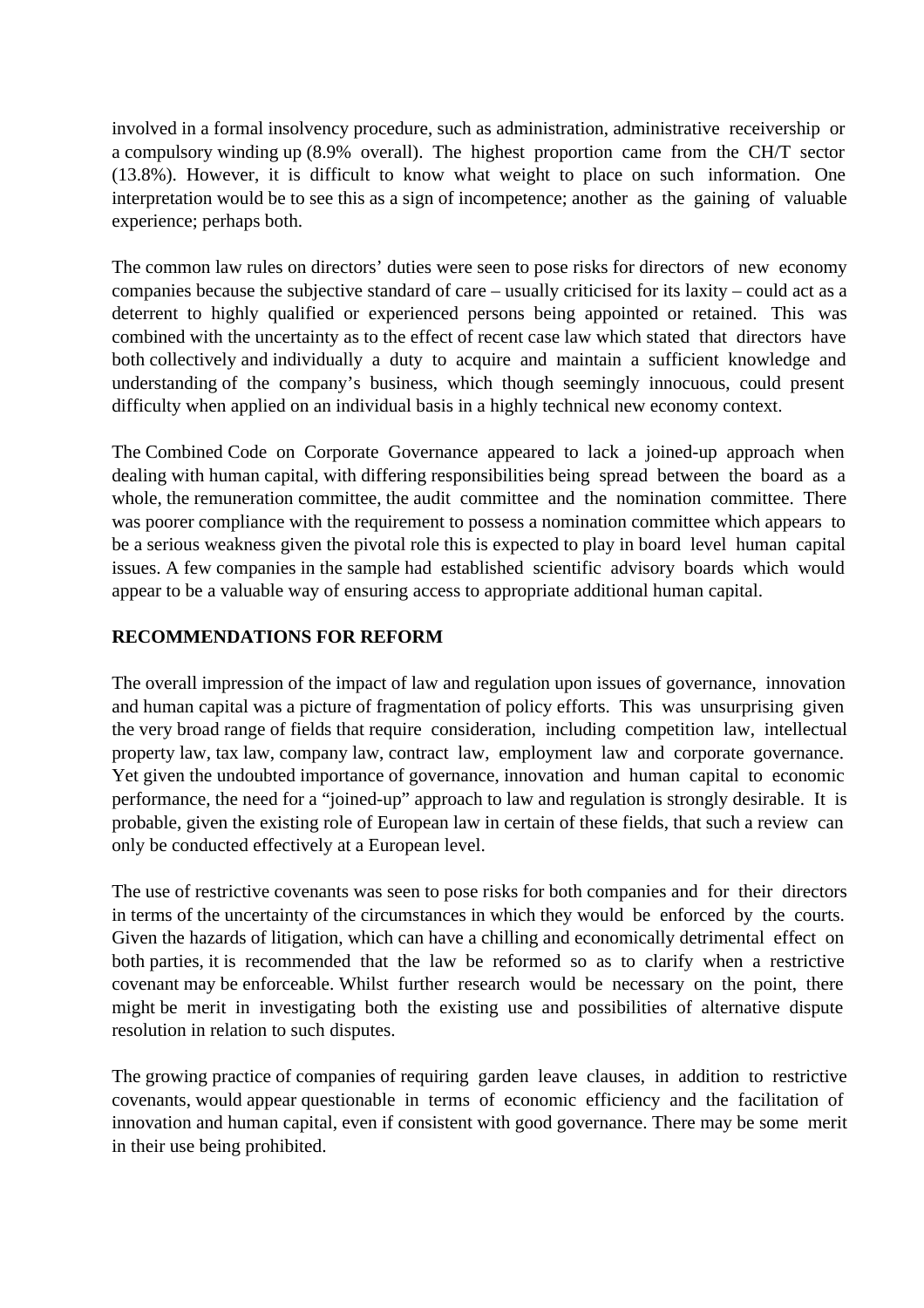The quality of information provided on human capital measures of the board was generally patchy, though much better in the sample of prospectuses than in annual reports and accounts; in particular, the quality of biographical information provided in both prospectuses and annual reports and accounts was poor: insofar as human capital factors are significant to investors much could be done to improve the quality, clarity and consistency of disclosure. It is recommended that consideration be given to extending some of the disclosure requirements for prospectuses to annual reports and accounts and in any event establishing minimum criteria for biographical information.

The requirement under the Bioindustry Association Code of Best Practice that companies with publicly traded shares should see to achieve a balance among non-executive directors between those with relevant business expertise and relevant product development expertise appeared to be valuable (although further research would be needed to evaluate this further) and might usefully be made applicable to other new economy companies.

## **RECOMMENDATIONS FOR FURTHER RESEARCH**

This paper focused on company law, tax and contract law issues. However, it has shown that competition law and intellectual property law also have a significant potential impact on innovation at a theoretical level. This was supported by the survey of risk factors identified, where regulation, competition and intellectual property were identified as being particularly significant (28% of average number of lines of text). It is recommended that further research evaluate the impact of competition law and intellectual property law upon innovation and human capital in new economy companies.

There was evidence that research and development activities posed particular problems for the governance of new economy companies. This was supported by the attempts of the Bioindustry Association Code of Best Practice to address such issues relevant to its sector and the evidence of a link to performance. Whilst falling outside the scope of this paper, it is recommended that further research seek to identify and evaluate the particular problems posed by research and development activity and how corporate governance in this area might be made more effective.

There was evidence of some very high levels of board shareholdings in the sample which is significant in terms of corporate governance. Further research is recommended into the human capital and other consequences of this and how such high levels of shareholding are addressed by regulators with a view to ascertaining whether there is evidence of improved corporate performance through enhanced commitment or reduced corporate performance through greater entrenchment.

Human capital risks were relatively unimportant compared with some other risks identified as part of the analysis of investment risk factors. A wide range of specific risks were identified, for example, the financial risks arising from share price volatility or the risks associated with product development or the management of growth. This is especially rich and valuable research data on issues where empirical evidence is relatively sparse and further research is recommended into this data to evaluate the non-human capital risk factors and their significance in terms of corporate governance.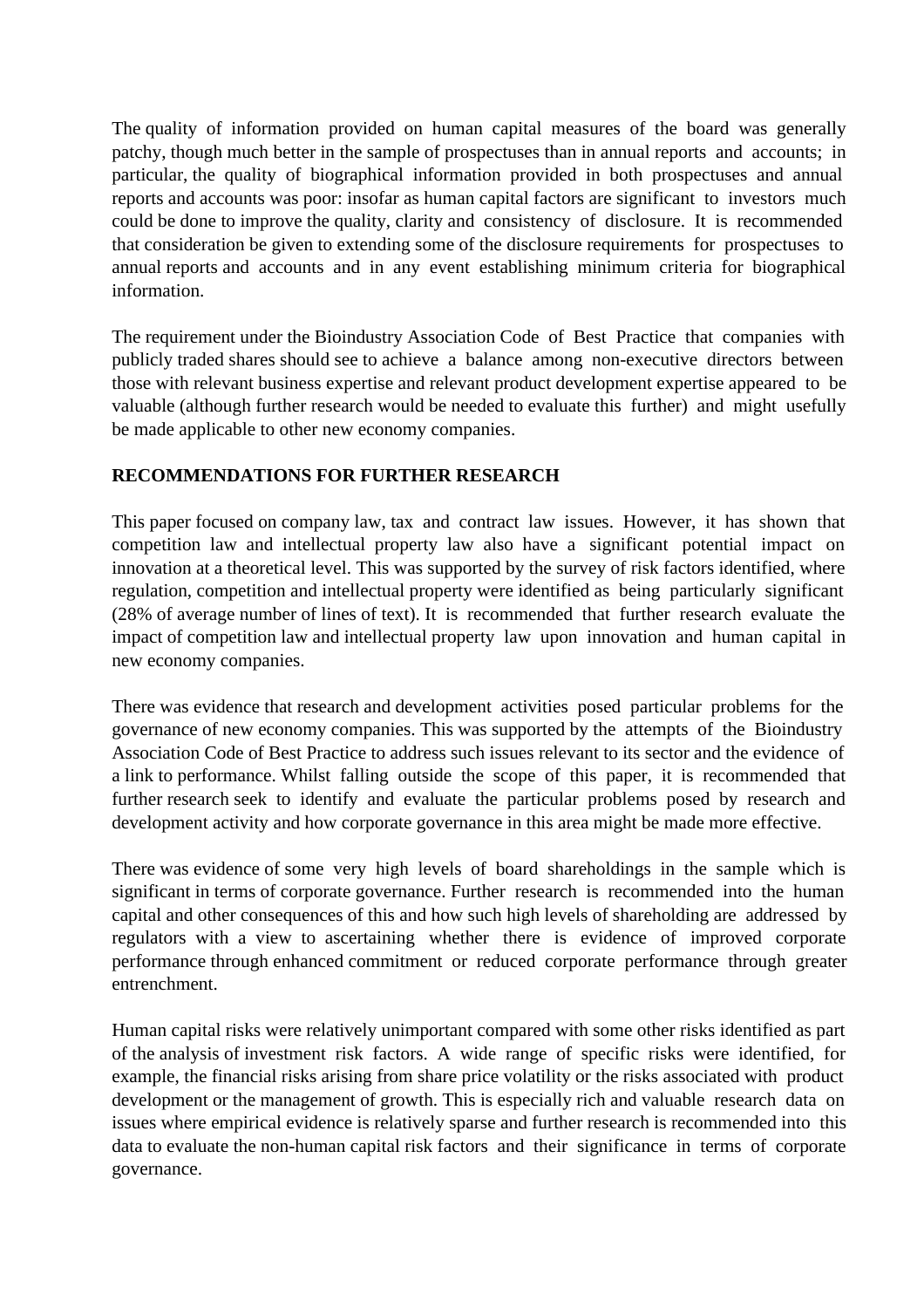This paper has concentrated on strategies for addressing the risks associated with human capital which are readily identifiable either through companies identifying them as part of their investment risk factors or through requirements in relevant regulation. It is quite possible that these present an incomplete picture and that further research, for example, into the detailed terms of share option schemes might reveal further attempts by companies to constrain the departure of directors and others. This would be consistent with economic theory and it is therefore recommended that further research seek to identify such constraints and evaluate their significance.

The use of insurance as a means of protecting against the loss of a director or senior employee was disappointing given that from an economic perspective this would appear to be an efficient solution. It is recommended that further research be carried out of what insurance is available, and upon what terms, and why companies are reluctant to take it up.

The research showed that the average number of current other directorships held by directors of companies within the sample was quite high (3.7). Further research is recommended to evaluate the true significance of this in terms of director availability to perform their duties adequately. One possible means of doing so might be to correlate these with the figures now being published for director attendance at board meetings.

# ------------------------------------

[1] Dr Stephen Copp is a Senior Lecturer in the Bournemouth Law School, Professor Philip Hardwick and Richard Teather are Co-Directors of the Centre for Accounting, Finance and Tax, Bournemouth University and Jin Zhu Yang is a Research Assistant, Bournemouth Law School. The authors also wish to thank Professor Ruth Soetendorp, Director of the Centre for Intellectual Property Policy and Management, Bournemouth University for her comments on intellectual property issues and Nigel Astbury, Director of the Centre for Professional Development, Bournemouth University for his comments on employment law issues. The authors gratefully acknowledge the financial support of the Worshipful Company of Secretaries and Administrators which enabled this research to be conducted. The position is stated as at 30th June 2004.

[13] Ibid.

<sup>[2]</sup> Jensen, M.C. "The Modern Industrial Revolution, Exit, and the Failure of Internal Control Systems" (1993) 48 Journal of Finance 831.

<sup>[3]</sup> OECD "Science, Technology and Industry Scoreboard" (OECD, 2003), highlights, p. 7.

<sup>[4]</sup> Gottinger, H.W., "Technological races in global industries", Center for Studies in Economics and Finance Working Paper No. 62 (Salerno University, 2001), p. 23.

<sup>[5]</sup> Youndt, A.A., Subramaniam, M. and Snell, S.A., op. cit., p. 335.

<sup>[6]</sup> Ibid.

<sup>[7]</sup> Ibid.

<sup>[8]</sup> Ibid., p. 9.

<sup>[9]</sup> See http://www.londonstockexchange.com/NR/rdonlyres/, Table 7: Sector breakdown (London Stock Exchange, March 2004),

<sup>[10]</sup> BusinessWeek on-line http://bwnt.businessweek.com/it100/ printed 23rd June 2003.

<sup>[11]</sup> PriceWaterhouseCoopers "Focusing on fundamentals – dotcoms mean business" (London: PriceWaterhouseCoopers, 2001), p. 8.

<sup>[12]</sup> D. Behar "The Dotcom Disaster" Daily Mail, December 30th 2000.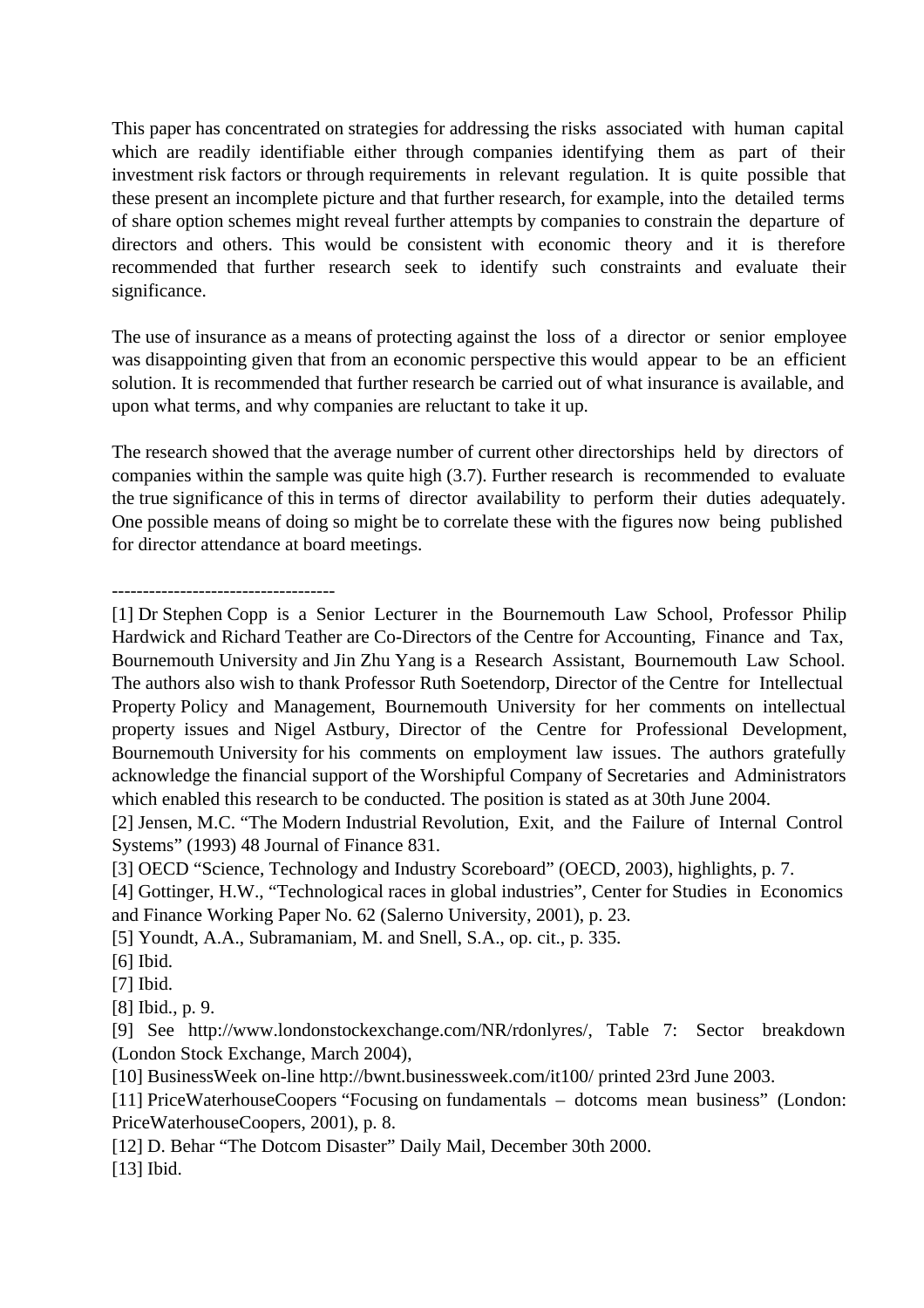[14] See http://www.londonstockexchange.com/NR/rdonlyres/, Table 9: Most active UK securities by FTSE index.

[15] New Labour "Because Britain deserves better" (Labour Party, 1997) pp. 16 – 17.

[16] www. dti.gov.uk/comp/an\_report.htm.

[17] Department of Trade and Industry "Building the Knowledge Driven Economy, The Competitiveness White Paper" (London: Department of Trade and Industry, 1998), para. 1.7. [18] Ibid.

[19] Ibid., para. 1.20.

[20] Ibid., para. 1.21.

[21] Company Law Review Steering Group "The Strategic Framework" (London: Department of Trade and Industry, 1999), paras. 2.16 – 2.18.

[22] "Review of the Role and Effectiveness of Non-executive Directors" (2003).

[23] Ibid, pp. 18 – 19 "The Current Population of Non-executive Directors".

[24] Ibid., pp.  $28 - 29$ .

[25] Ibid., pp. 39 - 41

[26] Ibid., pp.  $42 - 43$ .

[27] Ibid., pp.  $47 - 49$ .

[28] Ibid., pp. 49 – 50.

[29] Ibid., p. 42.

[30] "The Tyson Report on the Recruitment and Development of Non-executive Directors" (June 2003).

[31] Ibid., p. 14.

[32] http://www.accountingforpeople.gov.uk/task.htm

[33] Ibid.

[34] Ibid.

[35] Accounting for People Final Report, p. 22.

[36] But see, for example, the recognition of banking and insurance companies for the purposes of Schs. 9 and 9A, Companies Act 1985.

[37] See The Company and Business Names Regulations 1981, SI 1981, No. 1685.

[38] s. 29 Companies Act 1985.

[39] Chapter 20.

[40] Chapter 25.

[41] London: Bioindustry Association, January 2001.

[42] Op. cit., para. 1.6.

[43] Although it is interesting to observe evidence that mere adoption of a dot.com name by a company can lead to both substantial increases in share prices and trading volume: see Lee, P.M. "What's in a Name.Com?: The Effects of '.Com' Name Changes on Stock Prices and Trading Activity" (2000) 22 Strategic Management Journal 793 at 802, based on a survey of some 114 such name changes.

[44] Gregory, S. and Armitage, A. "Retaining staff" Practical Law for Companies, November 2000, p. 41.

[45] Listing Rules, Chapter 25.

[46] Ibid., "scope of chapter".

[47] Van Hoecke, M. and Warrington, M. "Legal Cultures. Legal Paradigms and Legal Doctrine: Towards a New Model for Comparative Law" (1998) 47 International and Comparative Quarterly 495 at 523. For a further discussion see Copp, S.F. "The Early Development of Company Law in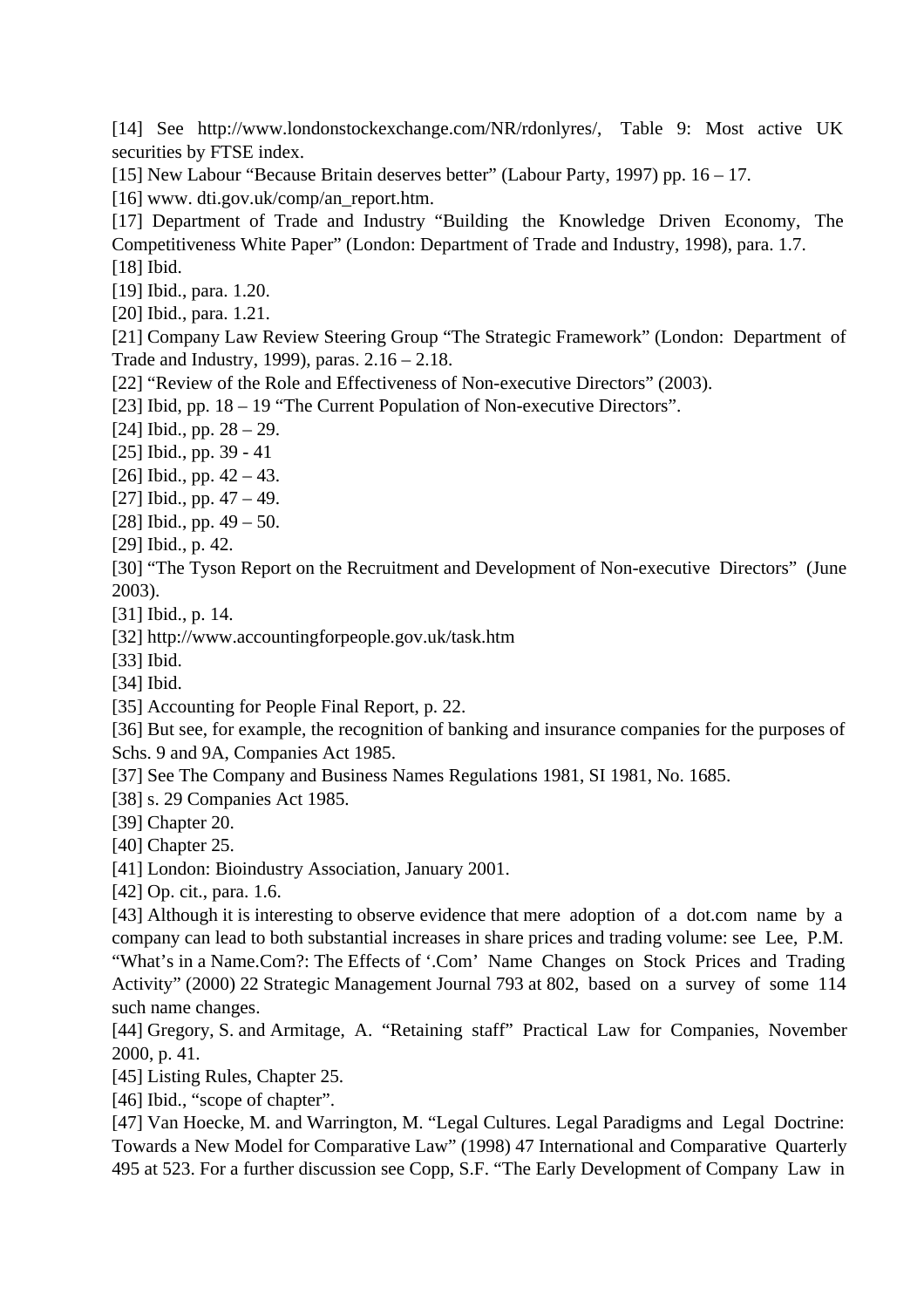England and Wales: Values and Efficiency", unpublished PhD thesis (2003), p. 13. [48] Ibid., pp. 528 – 529.

[49] McGuinness, K., see "Research and Research Methodology - An Overview" (Bournemouth University, 1996) p. 13. His thinking as expressed in this material seems to be a reformulation of ideas he originally put forward in "Law And Economics - A Reply To Sir Anthony Mason CJ" Aust (1994) 1 Deakin Law Review 117. For a further discussion see Copp, S.F. "The Early Development of Company Law in England and Wales: Values and Efficiency", unpublished PhD thesis (2003), p. 13.

[50] Copp, op. cit., p. 16.

[51] A precedent for this type of study was the United States study by Deeds, D.L., DeCarolis, D. and Coombs, J.E. "Firm-Specific Resources and Wealth Creation in High-Technology Ventures: Evidence from Newly Public Biotechnology Firms" (1998) 22 Entrepreneurship Theory and Practice 55, where 218 publicly held biotechnology firms which went public between 1982 and 1993 were contacted by telephone for a copy of the prospectus from their initial public offering, see p. 62.

[52] See generally Davies, P.R. "Gower and Davies' Principles of Modern Company Law" (London: Sweet & Maxwell, 2003), pp. 670 – 679.

[53] Listing Rules, Chapter 17.

- [54] Listing Rules, Chapter 18.
- [55] Listing Rules, Chapter 19.
- [56] Listing Rules, Chapter 20.
- [57] Listing Rules, Chapter 21.
- [58] Listing Rules, Chapter 22.
- [59] Listing Rules, Chapter 25.
- [60] Listing Rules, Chapter 26.
- [61] Listing Rules, Chapter 27.

[62] Listing Rule 5.23A (December 2003 update). The information must be published in an exempt listing document instead of listing particulars under Listing Rule, 5.24.

[63] Code on Corporate Governance, para. 3.

[64] Zingales, L. "In Search of New Foundations" National Bureau of Economic Research Working Paper 7706, (Cambridge, MA: National Bureau of Economic Research, 2000), p. 28.

[65] Ibid., pp.  $29 - 30$ .

[66] Ibid., p. 30.

[67] Goergen, M. "Corporate Governance and Financial Performance" (Cheltenham: Edward Elgar, 1998), cited in Mayer, C., op. cit., p. 76.

[68] Hill, C.W.L. and Rothaermel, F.T. "The Performance of Incumbent Firms in the Face of Radical Technological Innovation" (2003) 28 Academy of Management Review 257 at 271. [69] Ibid., pp. 267 – 268.

[70] Besanko, D., Dranove, D. and Shanley, M. "Economics of Strategy" (New York: John Wiley & Sons, 1996), p. 607.

[71] Kleinknecht, A. "Firm Size and Innovation, Observations in Dutch Manufacturing Industries" (1989) 1 Small Business Economics 215 at 219.

[72] Kontor, E. and Day, J. "Corporate Lending in an Intangibles Economy: Approaches and Challenges" (2002) Journal of International Banking Law 125.

[73] Ibid., pp. 127 – 131.

[74] Ibid., p. 127.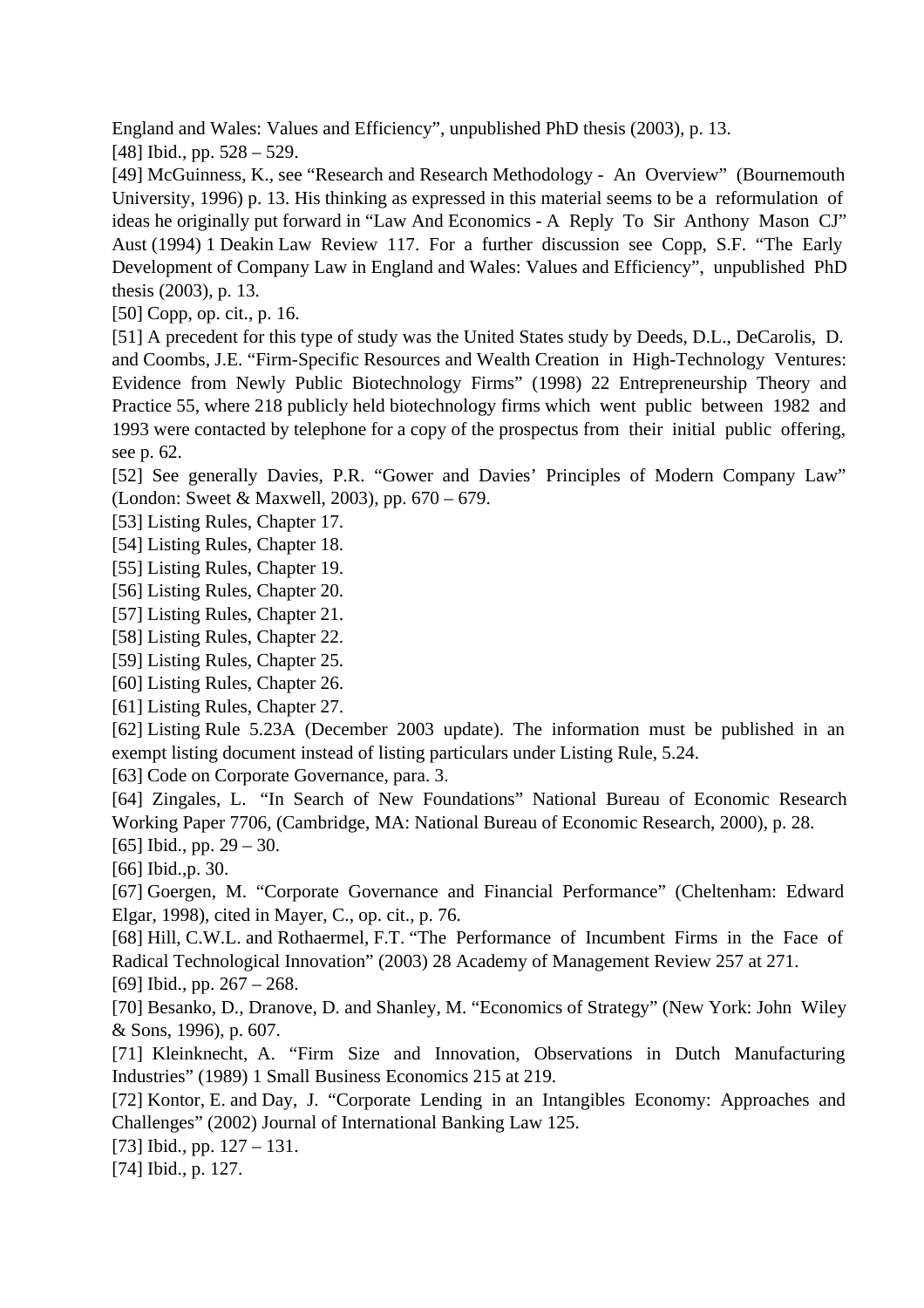[75] Teece, D.J., Pisano, G. and Shuen, A. "Dynamic Capabilities and Strategic Management" (1997) 18 Strategic Management Journal 509 at 515.

[76] Ibid.

[77] Holbrook, D., Cohen, W.M., Hounshell, D.A. and Klepper, S. "The Nature, Sources, and Consequences of Firm Differences in the Early History of the Semiconductor Industry" (2000) 21 Strategic Management Journal 1017 at 1038.

[78] Mayer, C. "Investment and Growth: The Role of Corporate Governance", p. 76.

[79] Youndt, M.A., Subramaniam, M. and Snell, S.A. "Intellectual Capital Profiles: An Examination of Investments and Returns" (2004) 41 Journal of Management Studies 335 at 342. [80] Ibid., p. 343.

[81] Ibid., p. 347.

[82] Coombs, R. and Tomlinson, M. "Patterns in UK Company Innovation Styles: New Evidence from the CBI Innovation Trends Survey" (1998) 10 Technology Analysis and Strategic Management 295 at 295 and 298. They prefer the far more extensive data provided by data from the 1996 and 1997 Survey of Innovation Trends conducted by the Confederation of British Industry in conjunction with the NatWest Bank plc, based around answers to 15 questions, for example, dividing spending on product and process research and development respectively, see p. 297.

[83] Audretsch, D.B. and Feldman, M.P. "Small-Firm Strategic Research Partnerships: The Case of Biotechnology" (2003) 15 Technology Analysis & Strategic Management 273 at 273.

[84] Deeds, D.L., DeCarolis, D. and Coombs, J.E., op. cit., p. 68. But they acknowledge that such companies possess unique characteristics, such as their long product development cycle, see p. 69. [85] Jensen, M.C., op. cit., p. 858.

[86] Holbrook, D., Cohen, W.M., Hounshell, D.A. and Klepper, S., op. cit., pp. 1037 – 1038.

[87] Carlin, W. and Mayer, C. "Finance, Investment and Growth", mimeo, Said Business School, University of Oxford, cited in Mayer, C., op. cit., p. 74.

[88] Cook, J. and Leissle, K. "UK Company Corporate Governance: Comparing the FTSE-100 and TechMARK-100 Indices" (March, 2002)

[89] Ibid., p. 8

- [90] Ibid., p. 11.
- [91] Ibid., p. 12.
- [92] Ibid., p. 13.
- [93] Ibid., p. 14.
- [94] Ibid., p. 15.
- [95] Ibid., p. 18.
- [96] Ibid., p. 18.
- [97] Ibid., p. 25.
- [98] Ibid., p. 26.
- [99] Ibid., p. 31.

[100] Becker, G.S. "Investment in Human Capital: A Theoretical Analysis" (1962) Journal of Political Economy 9 at 10, fn. 3.

[101] Walsh, J.R. "Capital Concept Applied to Man" (1935) Quarterly Journal of Economics.

[102] Schultz, T.W. "Investment in Man: An Economist's View" (1959) Social Service RevieW.

[103] See, especially, Becker, G.S. "Human Capital" (New York: Columbia University Press, 1964).

[104] Schultz, T.W. "Investment in Human Capital" (1961) American Economic Review 1: see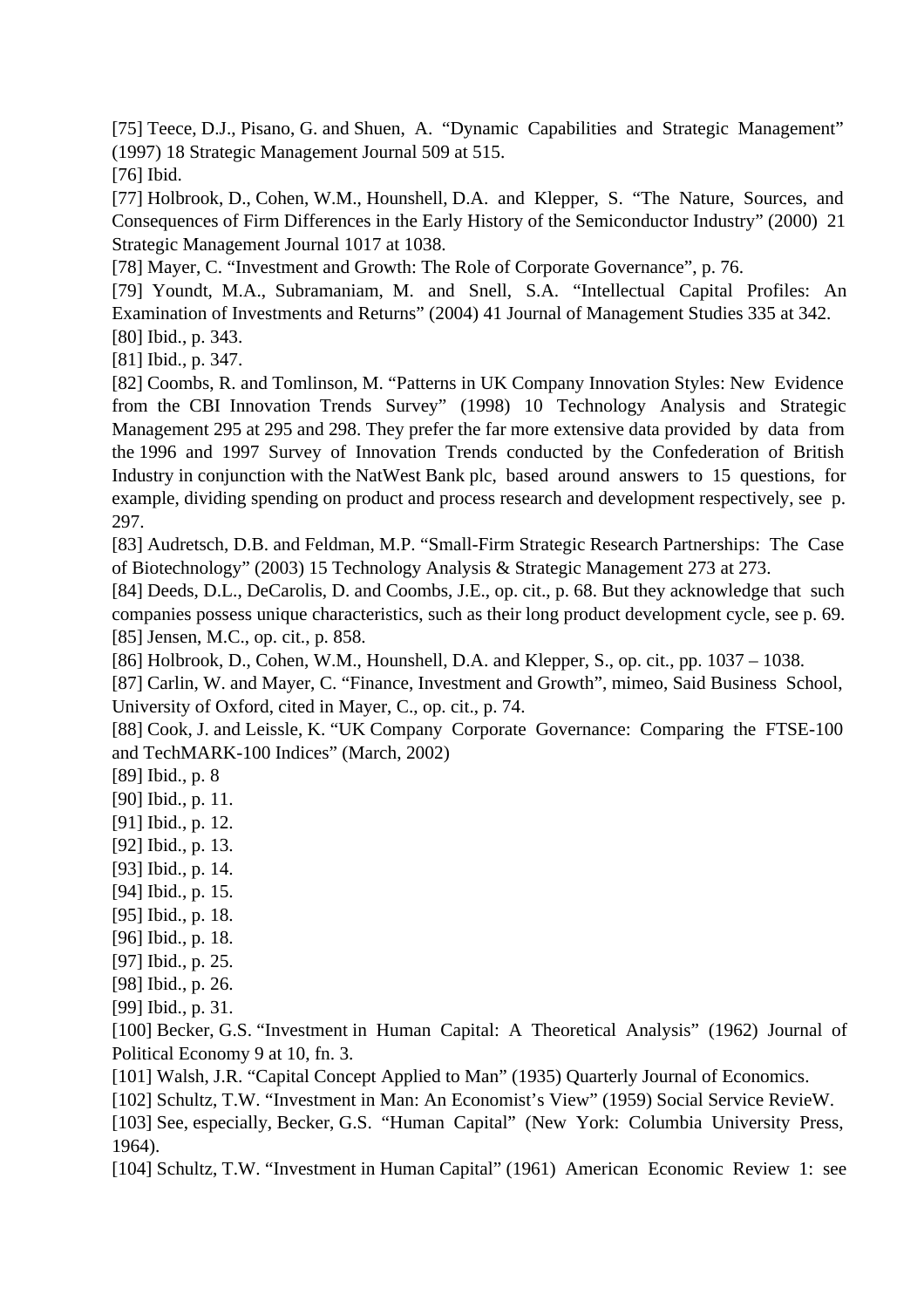Foong, K. and Yorston, R. "Human Capital Measurement and Reporting: A British Perspective" (London Business School, MBA 2nd Year Project, June 2003", p. 5.

[105] See, for example, Stiles and Kulvisaechana, S., op. cit., pp. 5 – 9; Youndt, Subramaniam and Snell, op. cit., pp.  $337 - 340$ ; and, Foong and Yorston, op. cit., pp.  $5 - 8$ .

[106] Foong and Yorston, op. cit., p. 5, citing "Flamholtz, E.G. and Lacey, J.M. "Personnel" Management, HC Theory, and Human Resource Accounting" Industrial Relations Monograph Series, No. 27, 1981, p. 19.

[107] Ibid., citing Becker, G.S., "Human Capital: A Theoretical and Empirical Analysis with Special Reference to Education" (1993).

[108] Ibid., p. 6.

[109] Milgrom, P. and Roberts, J., op. cit., p. 328.

[110] Ibid.

[111] Harris, D. and Helfat, C. "Specificity of CEO Human Capital and Compensation" (1997) 18 Strategic Management Journal 895 at 896.

[112] Ibid.

[113] Rajan, R.G. and Zingales, L. "The Governance of the New Enterprise" (Cambridge MA: National Bureau of Economic Research Working Paper No. 7958, 2000), pp. 3 – 4.

[114] Ibid.

[115] Ibid.

[116] Audretsch, D.B. and Stephen, P.E. "How and Why Does Knowledge Spill Over into Biotechnology" in Audretsch, D.B. and Thurik, R., eds., "Innovation, Industry Evolution and Employment" (Cambridge: Cambridge University Press, 1999), pp. 230 – 252, cited in Audretsch, D.B. and Feldman, M.P. "Small-Firm Research Partnerships: The Case of Biotechnology" (2003) 15 Technology Analysis & Strategic Management 273 at 282.

[117] Donaldson, L. "Reflections on knowledge and knowledge-intensive firms" (2001) 54 Human Relations 955.

[118] Ibid., p. 957.

[119] Ibid., p. 960.

[120] Ibid.

[121] Williamson, O.E. "The Mechanisms of Governance" (New York: Oxford University Press, 1996), p. 377. It is linked to the concept of "sunk cost" referred to above, see p. 59.

[122] Ibid., p. 106.

[123] Ibid., p. 377.

[124] Deeds, D.L., DeCarolis, D. and Coombs, J.E., op. cit., p. 68.

[125] Maughan, C.W. and Copp, S.F. "Innovative High Growth Companies: the Case Against Special Rules" (2001) 22 The Company Lawyer 234.

[126] Quince, T. and Whittaker, H. "High Tech Businesses in the UK: Performance and Niche Markets", ESRC Centre for Business Research, Cambridge University, Working Paper No. 234 (2002), p. 31.

[127] Foong, K. and Yorston, R., op. cit., p. 23 and 7.

[128] Harris, D. and Helfat, C., op. cit., p. 895.

[129] Ibid., p. 903.

[130] Ibid., p. 904.

[131] Ibid., p. 903.

[132] Ibid., p. 904. The latter requirement being to preclude out of date experience.

[133] Ibid., p. 904.

[134] Ibid., p. 900.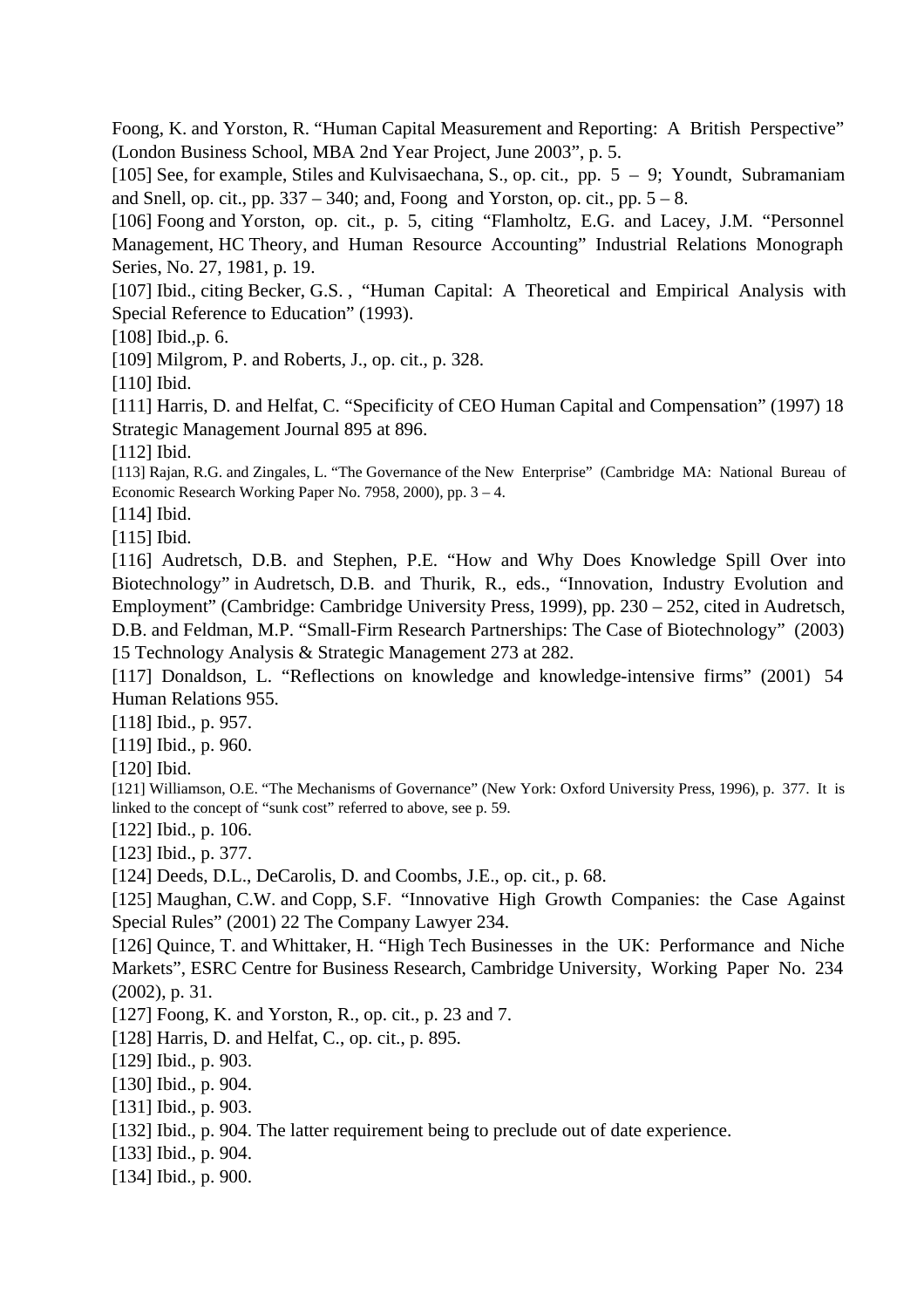[135] Ibid., p. 903.

[136] The period of 12 months was chosen to address the issue of directors appointed to some other capacity with a view to promotion; Harris and Helfat, op. cit., preferred a longer period but the context of a CEO appointment was considered to be distinguishable.

[137] The period of 6 years was chosen to be consistent with the Combined Code, Code Provision A.7.2 of which states that any non-executive directors term beyond 6 years (i.e. 2 , 3 year terms) should be subject to particularly rigorous review; an alternative considered was a director who had held office for more than 5 years which would be defined as non-independent under Code Provision A.3.1l. In practice, little would have turned on the distinction between the two measures.

[138] Listing Rules, 6.G.1(b) (December 2003 update) (authors' emphasis); the obligation applies unless otherwise agreed by the UK Listing Authority " ... in exceptional circumstances ...", Listing Rule 6.G.1.

[139] Listing Rules 20.8(h) and 20.11(c) (April 2002 update). The report must not only be independent but be made by an organisation of demonstrable high standing, repute and expertise in the field: Listing Rule 20.11 (April 2002 edition).

[140] Listing Rules 25.6(c) and 25.8(c) (April 2003 update).

[141] McCrum, A. "Internet IPOs" Practical Law for Companies, April 2000, p. 6.

[142] Ibid., citing Form-1.

[143] Ibid, citing Rule 421, US Securities Act of 1933.

[144] Ibid., p. 7.

[145] Actinic prospectus, 26th May 2000, p. 26.

[146] For a fuller discussion of the analysis of public documents using content analysis, together with alternative approaches, see Copp, S.F. "The Early Development of Company Law in England and Wales: Values and Efficiency", unpublished PhD dissertation (Bournemouth University: 2004), Chapter 5, on which this section is based.

[147] Manning, P.V. and Cullum-Swan, B. "Narrative, Content and Semiotic Analysis" in "Collecting and Interpreting Qualitative Materials", ed. Denzin, N.K. and Lincoln, Y.S. (Thousand Oaks, California: Sage, 1998) p. 246 at 248.

[148] Silverman, D. "Interpreting Qualitative Data" (London: Sage, 1993), p. 59.

[149] Ibid.

[150] Scipher plc prospectus, 9th February 2000, p. 30.

[151] Maughan, C.W. and Copp, S.F. "The Law Commission and Economic Methodology: Values, Efficiency and Directors' Duties" (1999) 20 The Company Lawyer 109 at 112.

[152] Ibid., p. 113.

[153] Ibid., p. 113.

[154] Viscusi, W.K., Vernon, J.M. and Harrington, J.E. "Economics of Regulation and Anti-Trust (Cambridge, MA: MIT Press, 1992, p. 534.

[155] Copp, S.F., op. cit., p. 41.

[156] Cheffins, B.R. "Company Law, Theory, Structure, Operation" (Oxford: Clarendon, 1997), see generally Chapter 3.

[157] Ibid., pp. 142 – 158.

[158] Copp, S.F. and Maughan, C.W. "Innovative High Growth Companies: The Case Against Special Rules", op. cit., p. 242.

[159] Cooter, R. and Ulen, T. "Law & Economics" (Reading, MA: Addison-Wesley, 2000), p. 126.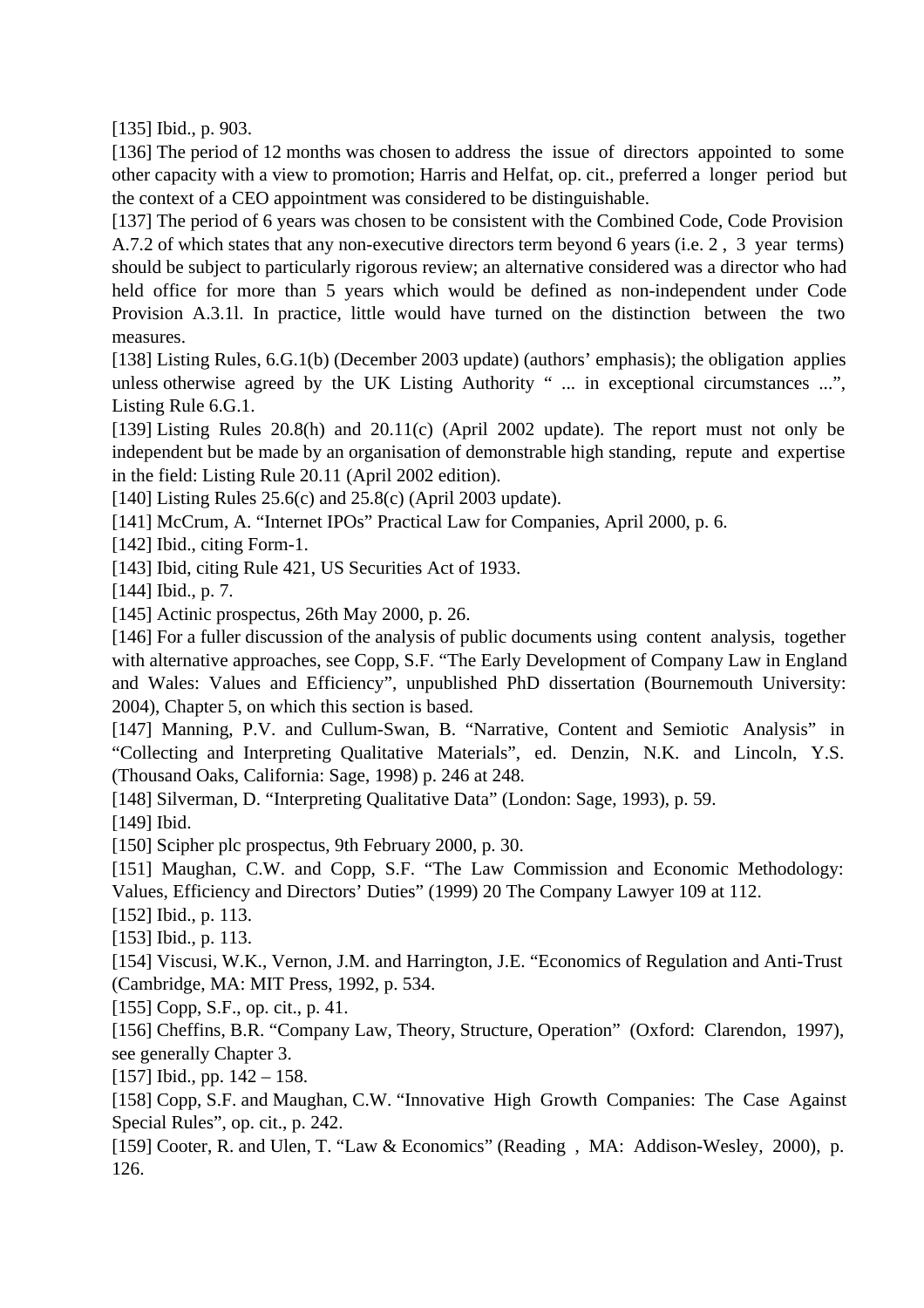[160] Ibid.

[161] Ibid, p. 127. Accordingly, they are socially wasteful with efficiency better served by merging their efforts.

[162] Ibid, p. 128.

[163] Ibid, p. 129.

[164] Williamson, O.E. "The Mechanisms of Governance" (New York: Oxford University Press, 1996), p. 107.

[165] Ibid.

[166] Ibid., p. 62. The safeguards he refers to are: realignment of incentives, such as requiring a severance payment/ imposing a penalty for premature termination, supplanting court ordering, such as agreeing to an alternative forum for dispute resolution, or resorting to collective decision making under some form of combined ownership.

[167] Maughan, C.W. and Copp, S.F., op. cit., p. 234.

[168] See Easterbrook, F.H. and Fischel, D.R. "The Economic Structure of Corporate Law" (Cambridge MA: Harvard University Press, 1991). See also Copp, S.F., op. cit., Chapter 7.

[169] Coase, R.H. "The Nature of the Firm" (1937) 4 Economica, New Series 386, in A.E.A. "Readings in Price Theory", eds. Stigler and Boulding, p. 9.

[170] Ibid., p. 11.

[171] Grossman, S. and Hart, O. "The Costs and Benefits of Ownership: A Theory of Vertical and Lateral Integration" (1986) 94 Journal of Political Economy 691; Hart, O. "Firms, Contracts and Financial Structure" (Oxford: Clarendon Press, 1995), both as summarised by Pettet, B. "Company Law" (Harlow: Pearson, 2001), pp.  $76 - 78$ .

[172] Jensen and Meckling, ex Romano, op. cit., p. 7.

[173] See, for example, in favour of mandatory disclosure, Coffee, J.C. "Market Failure and the Economic Case for a Mandatory Disclosure System" (1984) 70 Virginia Law Review 717, extracted in Romano, R., op. cit., p. 309 and against Easterbrook, F.H. and Fischel, D.R. "Mandatory Disclosure and the Protection of Investors" (184) 70 Virginia Law Review 669, extracted in Romano, R., op. cit., p. 303 at p. 304.

[174] Morck,R., Schleifer, A. and Vishny, R.W., "Management Ownership and Market Valuation: An Empirical Analysis", cited in Weston, J.F., Siu, J.A. and Johnson, B.A. "Takeovers, Restructuring & Corporate Governance" (Upper Saddle River, NJ: Prentice-Hall, 2001), p. 602.

[175] Rock, E.B. and Wachter, M.L. "Waiting for the Omelet to Set: Match-Specific Assets and Minority Oppression in Close Corporations" in "The Governance of Close Corporations and Partnerships" ed. McCahery, J.A., Raajmakers, T. and Vermulen, E.P.M. (Oxford: Oxford University Press, 2004), Chapter 4.

[176] Op. cit., p. 98 fn. 12.

[177] Ibid.

[178] Ibid.

[179] Ibid., p. 98.

[180] Ibid.

[181] Ibid.

[182] Op. cit., p. 130.

[183] Op. cit., p. 99.

[184] Ibid.

[185] Copp, S. F. "A Christian Vision for Corporate Governance" in "Christian Perspectives on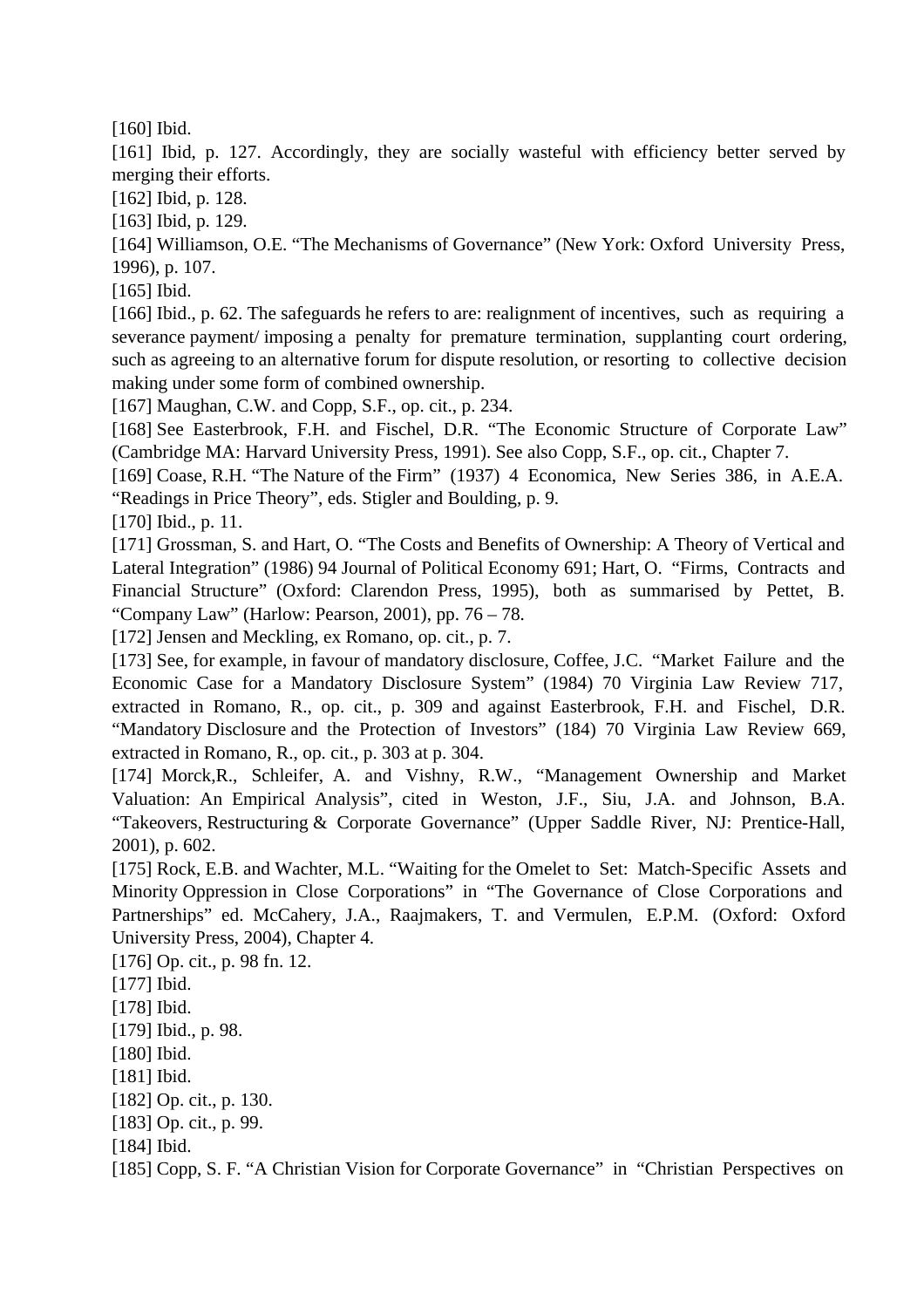Law Reform" ed. Beaumont, P.R. (Carlisle: Paternoster, 1998), pp. 108 – 128.

[186] For the arguments in favour of a stakeholding approach, see for example, Hutton, W. "Six" Stakeholding Propositions" (1997) 8 Business Strategy Review 7.For the arguments against a stakeholder approach see, for example, Sternberg, E. "The Defects of Stakeholder Theory" (1997) 5 Corporate Governance: An International Review 3. For a discussion as to the link between stakeholder theory and corporate performance, see, for example, Greenley, G.E. "Multiple Stakeholder Orientation in UK Companies and The Implications for Company Performance" (1997) 34 Journal of Management Studies 259. See generally Hill, C.W.L. and Jones, T.M. "Stakeholder-Agency Theory" (1992) 29 Journal of Management Studies 131; Goldenberg, P. "IALS Company Law Lecture – Shareholders v Stakeholders: The Bogus Argument" (1998) 19 Company Lawyer 34; and Stoney, C. "Stakeholding: Confusion or Utopia? Mapping the Conceptual Terrain (2001) 38 Journal of Management Studies 603.

[187] See, for example, Coffee, J.C. "The Future as History: The Prospects for Global Convergence in Corporate Governance and its Implications" (1999) 93 Northwestern University School of Law 641, Bebchuk, L.A. and Roe, M.J. "A Theory of Path Dependence in Corporate Ownership and Governance" (1999) 52 Stanford Law Review 127 and Bratton, W.W. and McCahery, J.A. "Comparative Corporate Governance and the Theory of the Firm: The Case Against Global Cross Reference (1999) 38 Columbia Journal of Transnational Law 213.

[188] Modern Company Law For a Competitive Economy, Developing the Framework Consultation Document Volume 5" (London: DTI, 2000), para 3.24.

[189] Ibid.

[190] See Copp, S.F. "What is "Good" Corporate Governance? The New Code on Corporate Governance", paper delivered at the Institute of Advanced Legal Studies, London (2004), pp. 3 – 4.

[191] See the Reports of the Cadbury Committee (1992), the Greenbury Study Group (1995), the Hampel Committee (1998), the Turnbull Working Party (1999), the Smith Committee (2003), the Higgs Review (2003) and the Tyson Task Force (2003).

[192] Copp, S.F. "What is "Good" Corporate Governance? The New Code on Corporate Governance", op. cit., p. 6.

[193] Ibid.

[194] Ibid., pp.  $6 - 7$ .

[195] Ibid., pp.  $4 - 5$ .

[196] Ibid., pp.  $9 - 18$ .

[197] Porter, M. "The Competitive Advantage of Nations" (Basingstoke: Macmillan, 1990), cited in Maughan and Copp, "Innovative High Growth Companies: the Case Against Special Rules", op. cit., p. 239.

[198] O' Sullivan, M., "The Innovative Enterprise and Corporate Governance" (2000) 24 Cambridge Journal of Economics 393.

[199] Maughan and Copp, "Innovative High Growth Companies: the Case Against Special Rules", op. cit., p. 239.

[200] Ibid.

[201] Besanko, D., Dranove, D. and Shanley, M. "Economics of Strategy" (New York: John Wiley & Sons, 1996), p. 600.

[202] Ibid., pp. 577 – 580.

[203] Ibid., pp. 581 – 585.

[204] Ibid., pp. 585 – 586.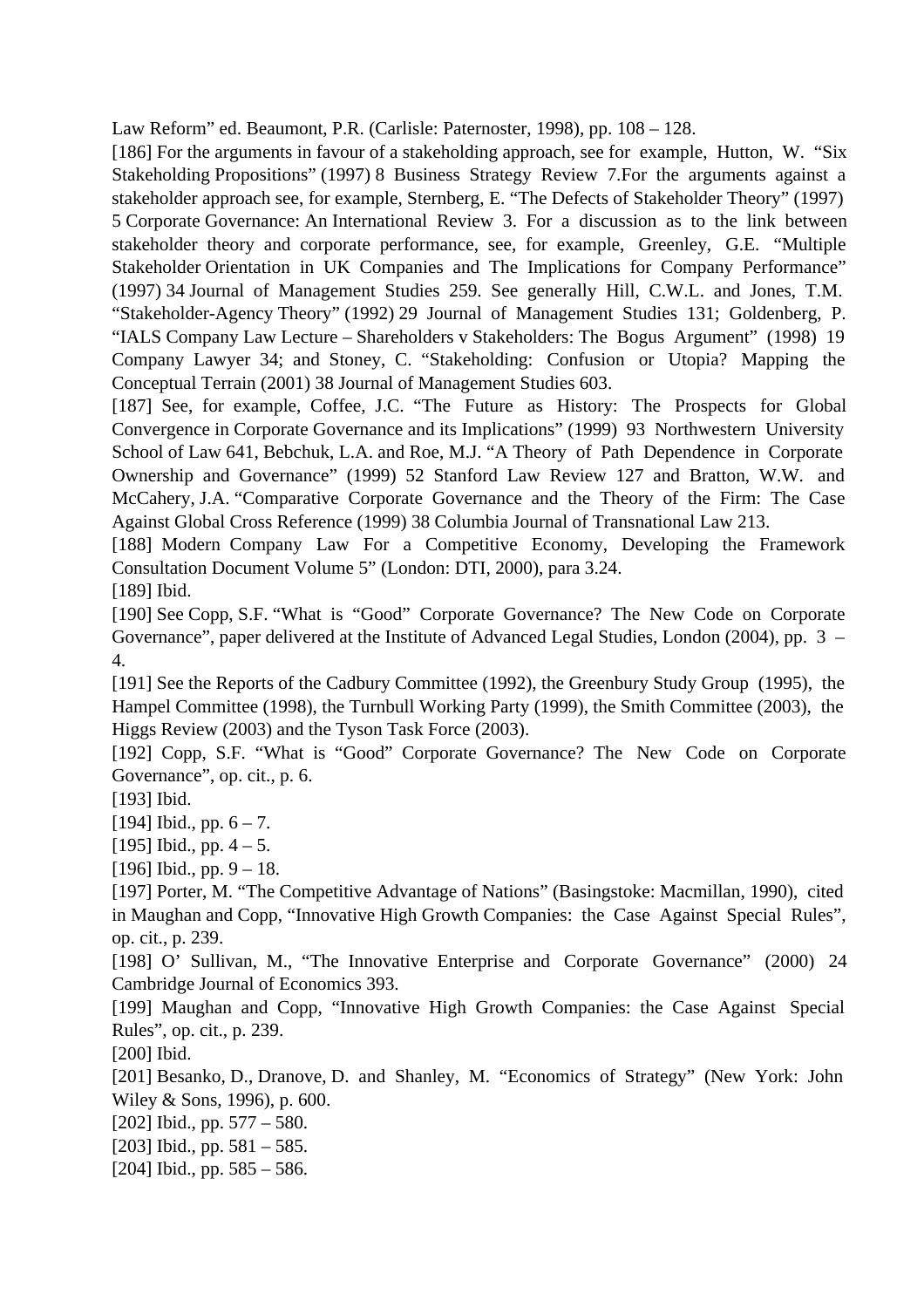[205] Besanko, D., Dranove, D. and Shanley, M., op. cit., pp. 588 – 594.

[206] Op. cit.

[207] "Developmental" is used to mean that resources must be committed to irreversible investments with uncertain returns (see p. 407).

[208] "Organisational" is used to mean that returns are generated through the integration of human and physical resources (see p. 408).

[209] "Strategic" is used to mean that resources are allocated to overcome market and technological conditions that other firms take as given (see p. 409).

[210] "Organisational integration" is used to mean that institutions should support participants to commit their skills to pursuing the enterprise's goals rather than selling their human capital elsewhere (see p. 410).

[211] "Insider control" is required to ensure that control over resources is in the hands of decisionmakers who are integrated with the innovation process.

[212] Op. cit. Lazonick, W. and O'Sullivan, M. "Corporate Governance and the Innovative Economy: Policy Implications", paper prepared for the European Commission (DG XII) within the framework of the Innovation Systems and European Integration (ISE) Project (Oslo, 1998) further discusses how corporate law and corporate governance might be reformed but is regrettably vague: for example, corporate law and related practices should be reformed " ... to reflect an awareness of the dependence of an economy and society on the innovative performance of corporate enterprises, while, at the same time ... ensuring the autonomy of the enterprise as a unit of control that integrates allocative strategy with organisational learning", see p. 12.

[213] Jensen, M. "Theory of the Firm: Managerial Behaviour, Agency Costs, and Onwership Structure" in Romano, R., op. cit., p. 9.

[214] See Tylecote, A. and Conesa, A. "Corporate governance, innovation systems and industrial performance" (1999) 6 Industry and Innovation 25; this summary is based upon the development of this work in Ramirez, P. and Tylecote, A. "Hybrid Corporate Governance and its Effects on Innovation: a case Study of AstraZeneca" (2004) 16 Technology Analysis & Strategic Management 97 at 98 – 99.

[215] Ibid.

[216] Ibid., p. 98.

[217] Ibid., p. 99.

[218] Ibid., p. 99.

[219] Ibid., p. 97. "Insider" is used here in the sense of governance by stakeholders, such as banks, see p. 104, whereas "outsider" is used in the sense of government by shareholders, such as financial institutions, see p. 102. The significance of the distinction is seen as relating to the extent of involvement in control, see p. 102.

[220] Ibid., p. 117, based on interviews. It is noteworthy that, in contrast to Harris and Helfat whose work is considered earlier in this paper, Ramirez and Tylecote do not attempt to distinguish the role that may be played by generic (that is, non-firm specific and non-industry specific) skills and their conclusions support the possibility that generic expertise might be less valuable to hightechnology companies.

[221] Pisano, G.P. "The governance of innovation: vertical integration and collaborative arrangements in the biotechnology industry" (1991) 20 Research Policy 237 at 248.

[222] Rajan, R.G. and Zingales, L. "The Governance of the New Enterprise", op. cit., p. 27.

[223] Ahuja, G. and Katila, R. "Technological Acquisitions and the Innovation Performance of Acquiring Firms: A Longitudinal Study" (2001) 22 Strategic Management Journal 197 at 216.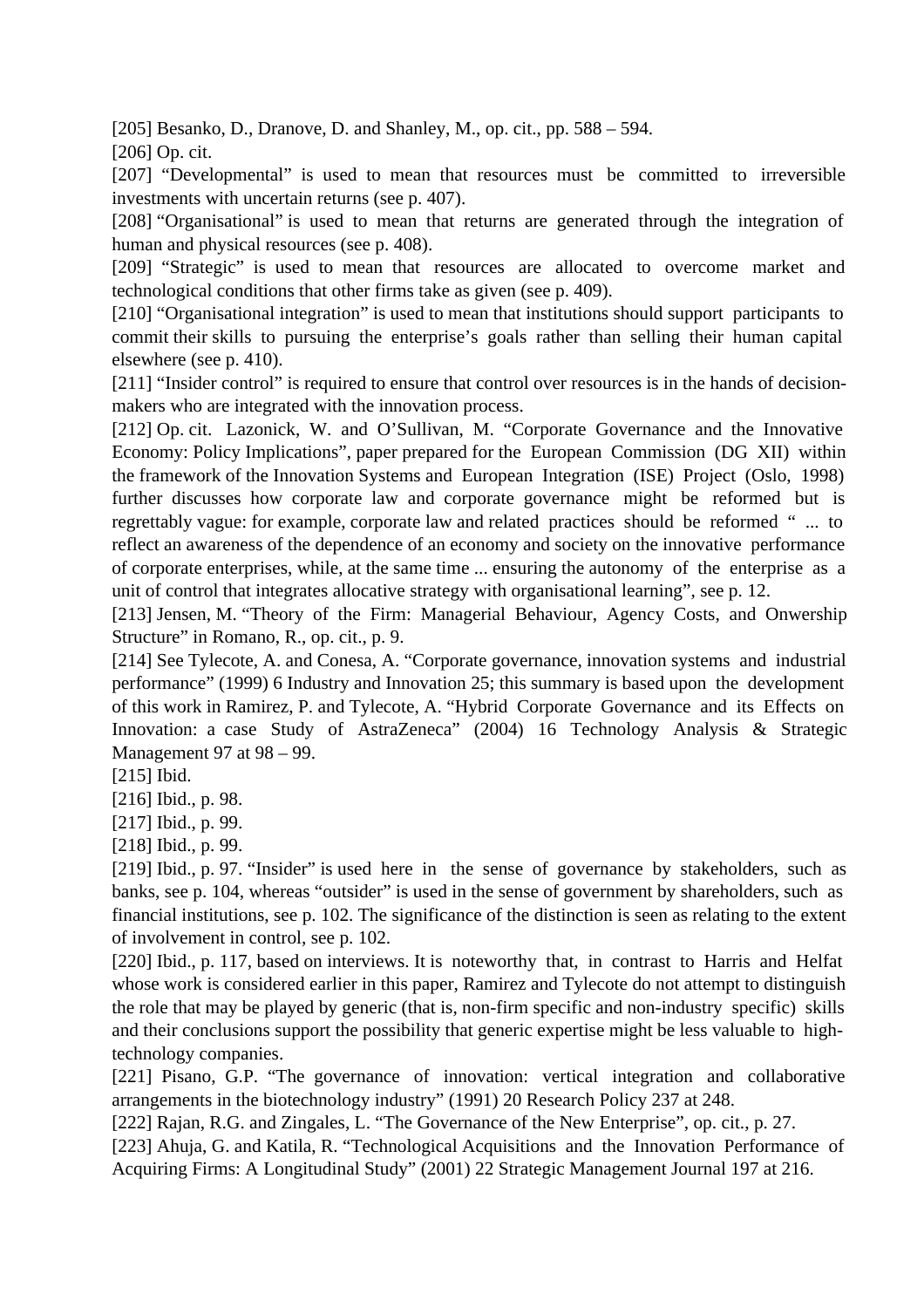[224] Ibid.

[225] Griffiths, A. and Wall, S. "Applied Economics" (London: Longman, 1999), p. 715.

[226] Ibid., p. 716.

[227] Ibid., p. 717. One survey cited in support indicated that one-fifth of average recorded growth rate of output per worker across 98 countries during the period 1960 – 1986 could be explained by changes in human capital accumulation, citing Barro, R.A. "Economic Growth" (McGraw-Hill, 1995).

[228] Zucker, L.G., Darby, M.R. and Brewer, M.B. "Intellectual Human Capital and the Birth of U.S. Biotechnology Enterprises" (1998) 88 American Economic Review 290. See also "Higher Education Contributes £35 billion to the UK Economy Each Year" (Universities, UK, 18th June 2002).

[229] Keenan, J. and Aggestam, M. "Corporate Governance and Intellectual Property: some conceptualisations" (2001) 9 Corporate Governance 259. The term "intellectual capital" is used to refer to the capabilities of managers and other employees to make an organisation "happen" and survive, see p. 262.

[230] Ibid., p. 265.

[231] Ibid.

[232] Ibid., p. 266.

[233] Ibid., pp. 269 – 270.

[234] Ibid.

[235] Milgrom, P. and Roberts, J., op. cit., p. 328.

[236] Ibid.

[237] Ibid., p. 333.

[238] Ibid., pp. 344 – 345.

[239] Harris, D. and Helfat, C., op. cit., p. 915.

[240] Rajan, R.G. and Zingales, L. "The Governance of the New Enterprise", National Bureau of Economic Research Working Paper No. 7958 (Cambridge, MA: National Bureau of Economic Research, 2000), pp. 3 and 5.

[241] Ibid., p. 20. One example is through specialisation but need to distinguish between marketable and other skills.

[242] Ibid., p. 21.

[243] Ibid., pp. 32 – 33.

[244] Ibid., p. 33.

[245] Zingales, L., op. cit., pp. 31 – 33.

[246] Ibid., p. 37.

[247] Roberts and den Steen "Shareholder Interests, Human Capital Investment and Corporate Governance", Stanford University Graduate School of Business, Research Paper No. 1631 (Stanford: Stanford University, 2000), p. 24. They cite (at p. 18) in support of giving a governance role in the firm to those whose interests are not well protected by contract or exit options, Hansmaan, H. "The Ownership of Enterprise" (Cambridge, MA: Harvard University Press, 1996).

[248] Ibid., p. 5.

[249] Ibid., p. 4.

[250] Cheffins, B.R., op. cit., Chapter 3.

[251] Op. cit.

[252] Ferran, E. "Company Law and Corporate Finance" (Oxford: Oxford University Press, 1999), p. 121. Interestingly, in the context of new economy companies, she cites in support a report that the former research and development director of British Biotech plc did not publicly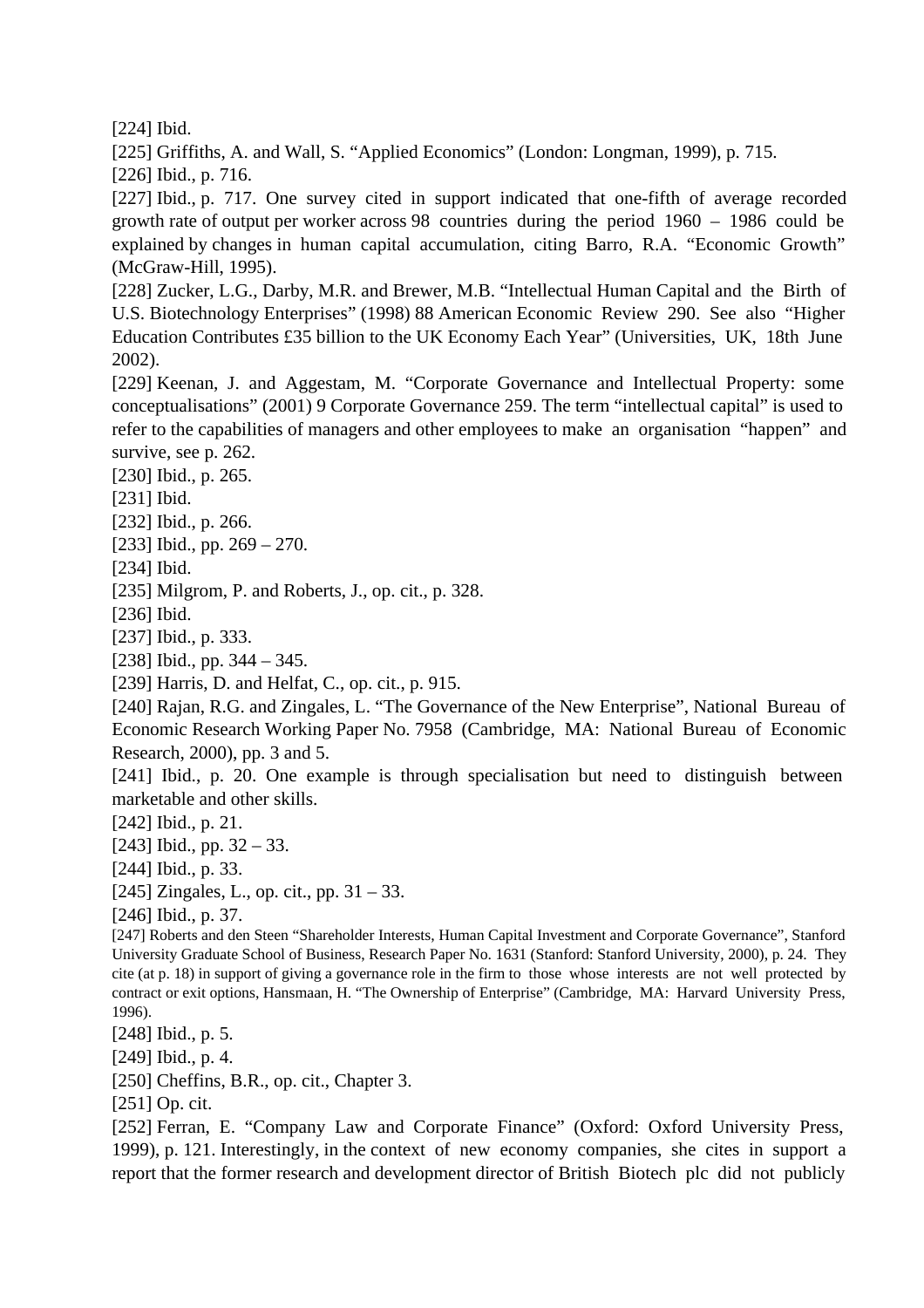oppose the commercialisation of its drugs in order to preserve his share value on which he subsequently made a profit of more than £1 million: "Biotech Director Left Quietly to Keep Options", The Times, 26th May 1998.

[253] For a detailed discussion of the legal regime, see, for example, Mayson, S., French, D. and Ryan, C. "Company Law" (Oxford: Oxford University Press, 2003), pp. 486 – 497.

[254] SI 2002, No. 1986. See further Copp, S.F. "Corporate Governance: Change, Consistency and Evolution – Part 2" (2003) International Company and Commercial Law Review, pp. 115 at  $126 - 127$ .

[255] s. 234B(1) Companies Act 1985.

[256] s. 241A Companies Act 1985. The directors' remuneration report must contain information, as specified in Sch. 7A Companies Act 1985.

[257] ss. 235(4) and 235(5) Companies Act 1985.

[258] Para. 2(1), Sch. 7A Companies Act 1985.

[259] Para. 2(1)(b), Sch. 7A Companies Act 1985.

[260] Para. 3, Sch. 7A Companies Act 1985.

[261] Para. 4, Sch. 7A Companies Act 1985.

[262] Para. 5, Sch. 7A Companies Act 1985.

[263] Para. 6, Sch. 7A Companies Act 1985.

[264] Paras. 7 - 9, Sch. 7A Companies Act 1985.

[265] Paras. 10 - 11, Sch. 7A Companies Act 1985.

[266] Para. 12, Sch. 7A Companies Act 1985.

[267] Para. 13, Sch. 7A Companies Act 1985.

[268] Para. 14, Sch. 7A Companies Act 1985.

[269] Para. 15, Sch. 7A Companies Act 1985.

[270] Main Principle, B.1.

[271] Code Provision, B.2.1.

[272] Code Provision, B.2.1.

[273] Combined Code, pp.  $65 - 66$ .

[274] Code Provision, B.2.1.

[275] Listing Rules, Chapter 20.8(f).

[276] Ibid.

[277] Listing Rules, Chapter 25.6(e).

[278] Principle 1. Code Provision 1 requires board composition to be reviewed from time to time to ensure such a balance at each stage of the company's evolution.

[279] Mayson, S., French, D. and Ryan, C., op. cit., p. 189.

[280] Paras. 7 – 9, Sch. 7A, Companies Act 1985.

[281] See, for example, Mayson, S., French, D. and Ryan, C., op. cit., p. 189.

[282] Income Tax (Employment and Pensions) Act 2003 (ITEPA 2003) Part 7 Chapter 5.

[283] Roughly one with total annual income in excess of £35,000.

[284] Since 6<sup>th</sup> April 1999.

[285] The national insurance liability can, by agreement, be transferred to the employee.

[286] Capital losses are of little use to most taxpayers, as they can only be set against future capital gains.

[287] For basic rate taxpayers there is a small advantage, in that capital gains are taxed at 20% rather than 22% for employment income.

[288] 2003/04 figure.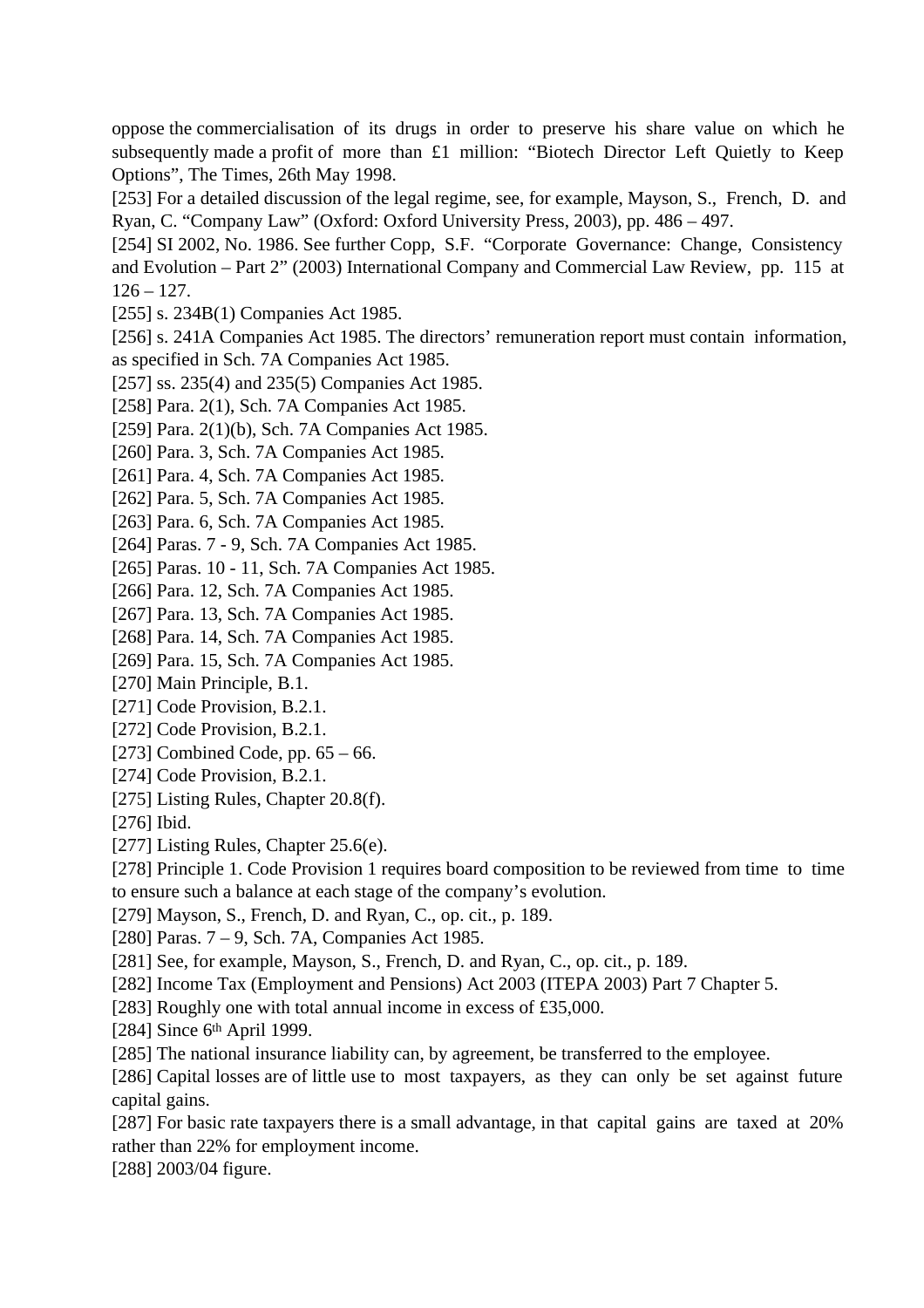[289] 2003/04 rates.

[290] ITEPA 2003, s. 696.

[291] ITEPA 2003, Part 7 Chapter 8 and Sch. 4.

[292] Valued at the time of grant.

[293] ITEPA 2003, Part 7 Chapter 9 and Sch. 5.

[294] Valued at the time of grant.

[295] That is, the exercise price can be set lower than the market value of the shares at the time the option is granted.

[296] These are similar for those under the Enterprise Investment Scheme for outside investors.

[297] Only 5 when initially announced.

[298] By 'all-employee' the study refers to SAYE and related schemes under which only a relatively low value of shares can be issued to each participant. Other schemes may technically be open to all employees but due to their discretionary nature grants are generally targeted at directors and senior management.

[299] The latter condition appears to be a somewhat counterproductive and unnecessary limitation on international expansion.

[300] To properly reflect the tax legislation this should be calculated using share value at the time of grant. Due to information constraints exercise price was used instead, on the assumption that at each grant any discount or premium to the then market value would be relatively small.

[301] Such specific information was generally only disclosed for directors, due to the more onerous reporting requirements, and so data was not available in relation to other key employees.

[302] Unless EMI was also available.

[303] Measured by number of options multiplied by exercise price.

[304] 5% of companies had at least one other director with share options under water, but not the one with the highest level of options.

[305] Macaulay, S. "Non-contractual relations in business: a preliminary study" (1963) 28 American Sociological Review 55 extract, p. 9.

[306] Ibid., pp.  $11 - 12$ .

[307] Beale, H. and Dugdale, T. "Contracts Between Businessmen: Planning and the Use of Contractual Remedies" (1975) 2 Journal of Law and Society 45 at 59.

[308] Ibid., p. 53.

[309] Macaulay, S., op. cit., p. 13.

[310] Deakin, S., Lane, C. and Wilkinson, F. "Contract Law, Trust Relations and Incentives to Cooperation" paper delivered at a workshop on "The Role of Business Ethics in Economic Performance" at Robinson College, Cambridge, 28th October 1996, p. 12.

[311] Ibid., p. 13.

[312] Maughan, C.W. and Copp, S.F. "The Law Commission and Economic Methodology: Values, Efficiency and Directors' Duties", op. cit., p. 113.

[313] Macneil, I. "Contracts – Instruments for Social Co-operation" cited by Tillotson, J. "Contract Law in Perspective" (London: Cavendish, 1995), p. 202.

[314] Milgrom, P. and Roberts, J., Economics, Organisation and Management" (Englewood Cliffs, NJ: Prentice Hall, 1992), pp. 346 – 347. The types of constraint they identify are: large amounts of deferred compensation and unvested pensions that will be lost by the departing employee and sometimes the forfeiture of explicit bonds.

[315] Ibid., p. 347.

[316] A director's duties may also achieve a similar result in certain circumstances, for example,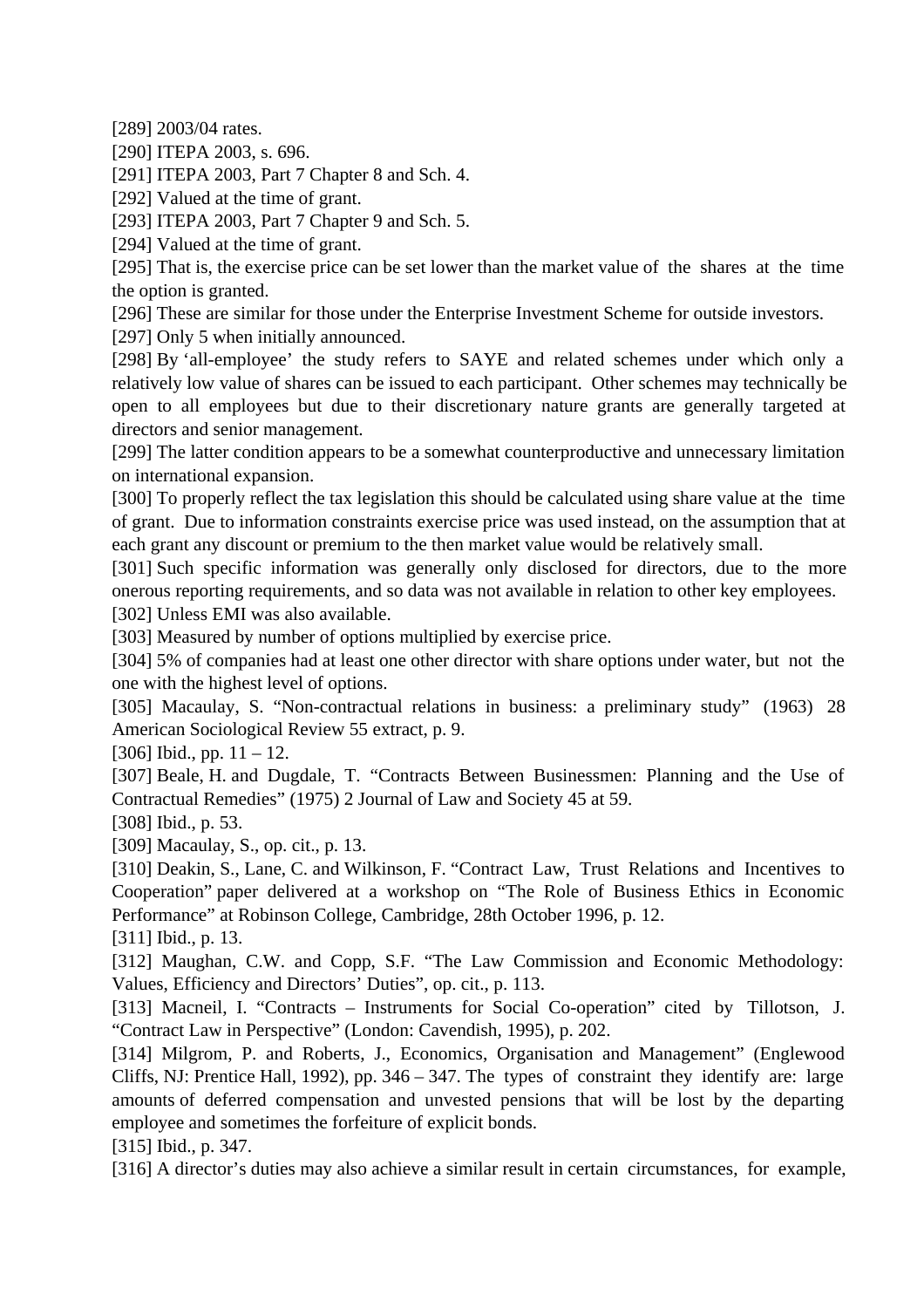on account of the legal duty not to make a secret profit: see, for example, *Cook v.; Deeks* [1916] 1 AC 554 and *Industrial Development Consultants Ltd v. Cooley* [1972] 1 WLR 443.

[317] [1894] AC 535 at 565, per Lord Macnaghten. But see *Esso Petroleum Co Ltd v. Harper's Garage (Stourport) Ltd* [1968] AC 269.

[318] See Beatson, J. "Anson's Law of Contract" (Oxford: Oxford University Press, 2002), p. 375, which notes, perhaps surprisingly, that the rules relating to the area and length of the restraint are, in principle, the same.

[319] See *Systems Reliability Holdings plc v. Smith* [1990] IRLR 377, which concerned an employee with 1.6% of the shares in the company, who was party to a restrictive covenant contained in the share sale agreement, which applied for 17 months from the date of the sale. Per Harman, J. at p. 383: "... in these days when it is increasingly a matter ... that employees are to be encouraged to have shareholding stakes in their companies that employ them ... it would be ... most undesirable for the courts to say that such person cannot be bound as vendors of the goodwill of the business".

[320] Beatson, J., op. cit., p. 374 and "Harvey on Industrial Relations and Employment Law", ed. Perrins, B., A/276.

[321] Mehigan, S. and Griffiths, D. "Restraint of Trade and Business Secrets: Law and Practice" (London: Longman Group Ltd, 1991), p. 258. Regrettably, the 2003 edition of this work was unavailable from the British Library at the time of writing which may have enabled this information to be extended.

[322] *Gilford Motor Co v. Horne* [1933] Ch 935; *Kerchiss v. Colora Printing Inks Ltd* [1960] RPC 235; *Standex International Ltd v. CB Blades* [1976] FSR 114; *Littlewoods Organisation v. Harris* [1978] 1 All E R 1026; *Greer v. Sketchley Ltd* [1979] FSR 197; *Rex Stewart, Jeffries Parker , Ginsberg Ltd v. Parker* [1988] IRLR 483; *Lawrence David Ltd v. Ashton* [1991] 1 All E R 385.

[323] *Lansing Linde Ltd v. Kerr* [1991] 1 All E R 418.

[324] The restrictive covenant was not upheld in *Greer v. Sketchley Ltd* [1979] FSR 197.

[325] *Gilford Motor Co v. Horne* [1933] Ch 935 and *Rex Stewart, Jeffries Parker , Ginsberg Ltd v. Parker* [1988] IRLR 483.

[326] Per Balcombe, L.J. in *Dairy Crest Ltd v. Pigott* [1989] ICR 92 (CA) at 95.

[327] See, for example, *Lansing Linde Ltd v. Kerr* [1991] 1 All ER 418.

[328] Per Lord Parker in *Herbert Morris Ltd v. Saxelby* [1916] 1 AC 688 at 710; per Megaw L.J.

in *Littlewoods Organisation Ltd v. Harris* [1977] 1 WLR 1472 at 1484; per Neill, L.J. in *Faccenda Chicken Ltd v. Fowler* [1986] 1 All ER 617 at 626.

[329] *SBJ Stephenson Ltd v. Mandy* [2000] IRLR 233 at 238.

[330] Per Lord Shaw in *Herbert Morris Ltd v. Saxelby* [1916] 1 AC 688 (HL) at 714.

[331] Ibid.

[332] Per Neill, L.J. in *Faccenda Chicken Ltd v. Fowler* [1986] 1 All ER 617 at 627. Other tests relating to the nature of the information was whether the information was "highly confidential" (p. 626) and whether the employer impressed on the employee its confidentiality, although an employer could not prevent use of disclosure merely by this (p. 627).

[333] Per Cross, J. in *Printers & Finishers Ltd v. Holloway* [1965] 1 WLR 1 at 5.

[334] Leng, T.K. and Leong, S.H.S., "Contractual Protection of Business Confidence" (2002) Journal of Business Law 513 at 520 – 523.

[335] Op. cit., A/256 – 274.

[336] See *Hanover Insurance Brokers Ltd v. Schapiro* [1994] IRLR 82 (CA) at 84.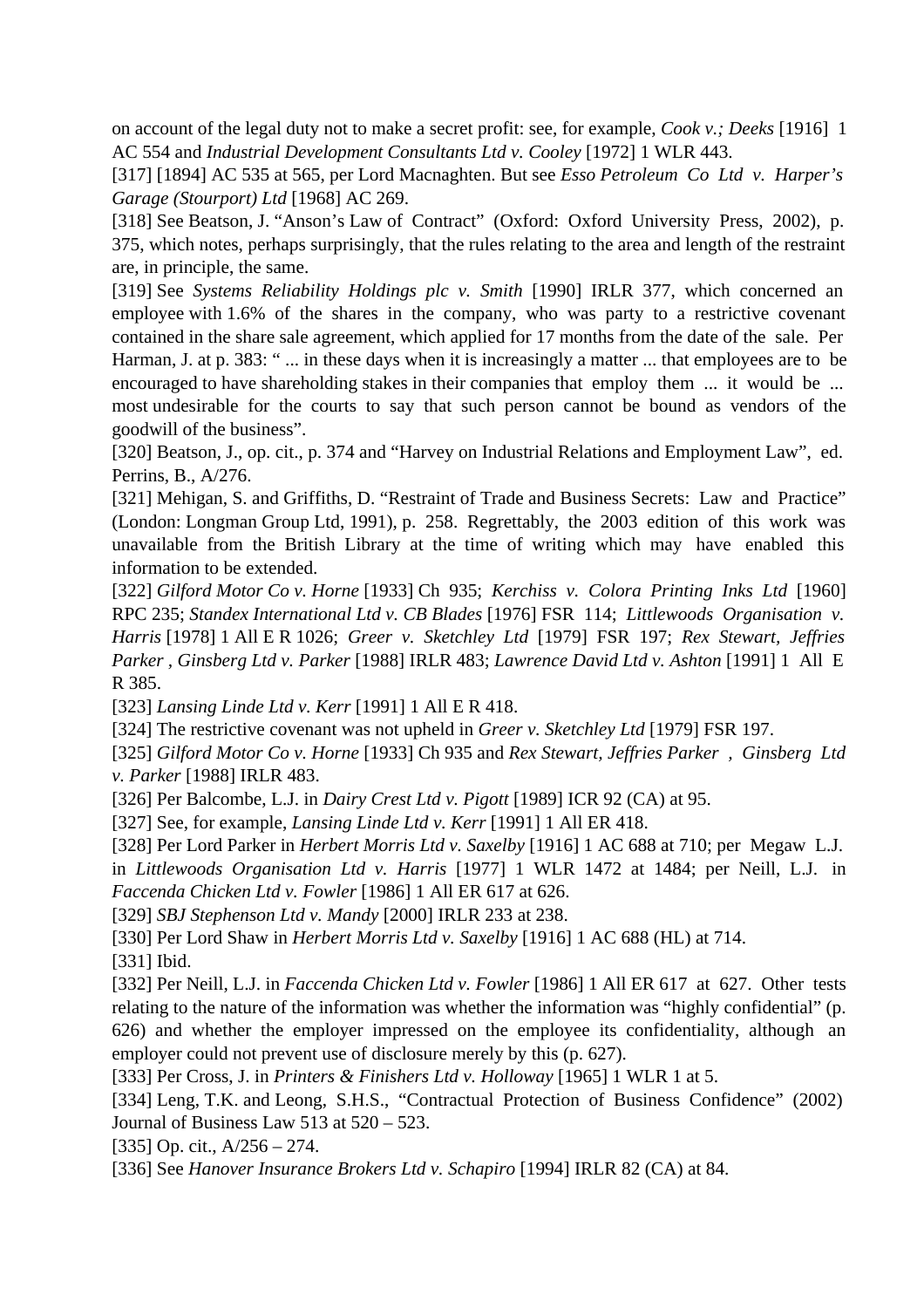[337] Per Leggatt, L.J. in *Ingham v. ABC Contract Services Ltd* (1994) (FC2 93/6609/F) unreported, cited by counsel in *Alliance Paper Group plc v. Prestwich* [1996] IRLR 25 at 28; see also *TSC Europe (UK) Ltd v. Massey* [1999] IRLR 22 at 30.

[338] *Dawnay, Day & Co Ltd v. De Braconier D'Alphen* [1997] IRLR 442 (CA) at 448.

[339] *Cantor Fitzgerald (UK) Ltd v. Wallace* [1992] IRLR 215.

[340] Beatson, J., op. cit., p. 373.

[341] Mehigan and Griffiths, op. cit.

[342] Beatson, J. cites in support *Bull v. Pitney-Bowes Ltd* [1967] 1 WLR 273, where the restraint would have deprived the public of a person's skilled services in promoting the export trade.

[343] Per Lord Sterndale MR in *Attwood v. Lamont* [1920] 3 KB 571 at 578.

[344] *Marshall v. NM Financial Management Ltd* [1996] IRLR 20 at 23. See also *Living Design (Home Improvements) Ltd v. Davidson* [1994] IRLR 69 at 71.

[345] *General Billposting Co Ltd v. Atkinson* [1909] AC 118 (HL).

[346] Compare, for example, *Living Design (Home Improvements) Ltd v. Davidson* [1994] IRLR 69 at 71 with *Rock Refrigeration Ltd v. Jones* [1997] 1 All ER 1 (CA).

[347] Per Yelton, J. LEXIS, 2nd April 2003, p. 2.

[348] One restrictive covenant entered into by a company in the sample formed an incidental part of a reported case in 2003; however, the legal point which arose is not material to the discussion in this section: see *iSoft Group plc v. Misys Holdings Ltd* [2003] EWCA Civ. 229, [2003] All ER 438.

[349] Oxford Glycosciences plc prospectus 7th April 1998, p. 126.

[350] Para. 4.10.

[351] Code Provision, B.1.6.

[352] See "Harvey on Industrial Relations and Employment Law", ed. Perrins, B. A443A (December 2003).

[353] Ibid.

[354] Employment Rights Act 1996, s. 86(2).

[355] *CMS Dolphin Ltd v. Simonet* [2001] 2 BCLC 704.

[356] Freedland, M.R. "The Personal Employment Contract" (Oxford: Oxford University Press, 2003), p. 415.

[357] Para.  $5(1)(a)$ , Sch. 7 Companies Act 1985. This would appear to imply notice to the company as well as notice by the company yet para.  $5(1)(c)$  states that there should be disclosed "

... such details of other provisions in the contract as are necessary to enable members of the company to estimate the liability of the company in the event of early termination ..." might be read as implying a limitation to notice given by the company.

[358] Collins, H., Ewing, K.D. and McColgon, A. "Labour Law" (Oxford: Hart Publishing, 2002), pp.  $83 - 84$ .

[359] See, for example, the practical issues which arose in *L C Services Limited v. Brown* [2003] EWHC 3024, LEXIS transcript, p. 16.

[360] Per Morrit L.J. in *William Hill Organisation v. Tucker* [1998] IRLR 313 (CA) at 318.

[361] [1989] IRLR 84 (CA), p. 86.

[362] A point made rather pithily by Asquith, J. in *Collier v. Sunday Referee Publishing Co Ltd* [1940] 2 KB 647 at 650 as "Provided I pay my cook her wages regularly she cannot complain if I choose to take any or all of my meals out."

[363] Per Dillon, L.J. in *Provident Financial Group plc and Whitegates Estate Agency Ltd v. Hayward* [1989] IRLR 84 (CA) at 87, giving the example of a chartered accountant. But Taylor,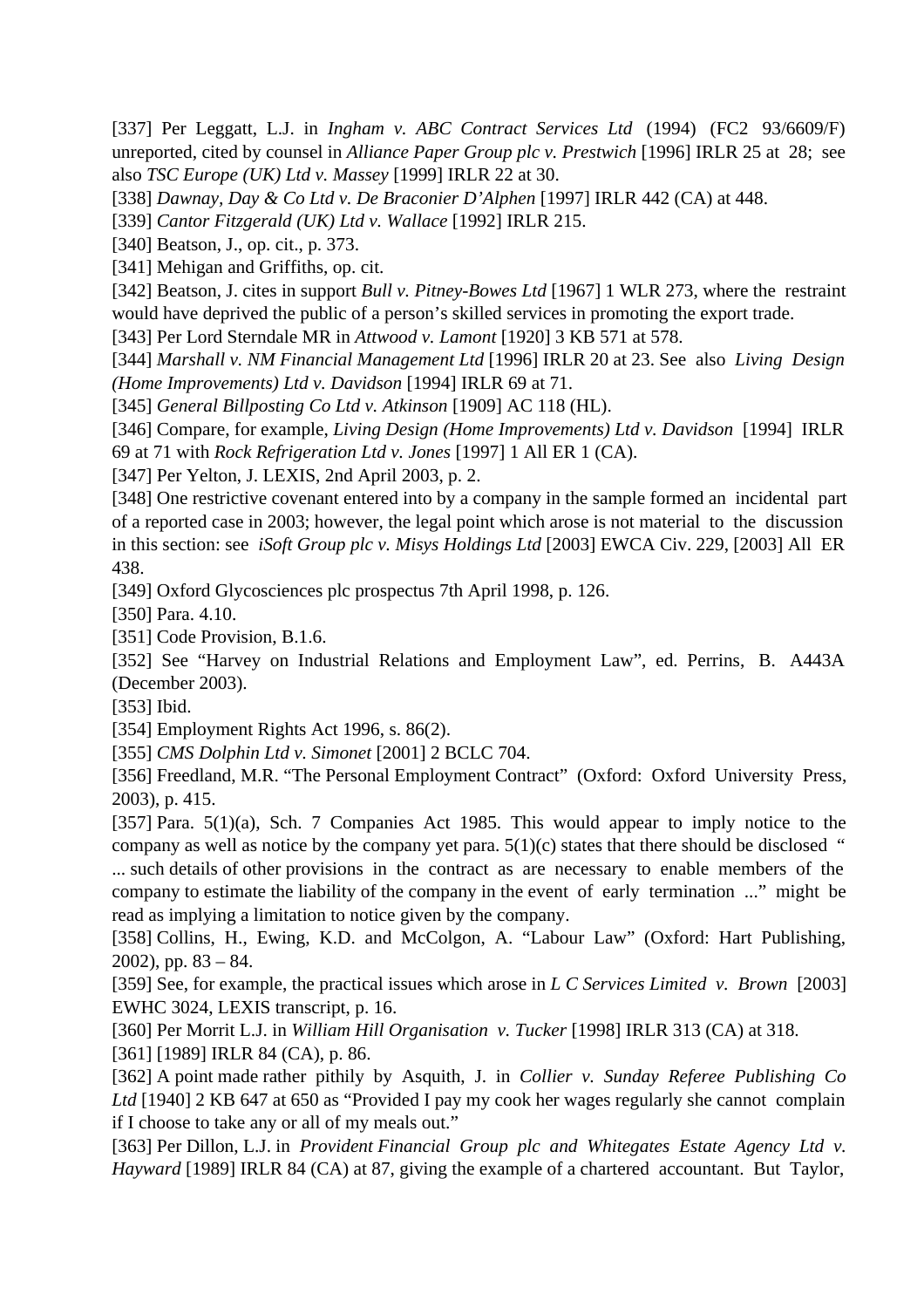L.J. observed at p. 88 that the defendant's skills as a chartered accountant or financial director were unlikely to atrophy in a period of 3 months.

[364] Asquith, J. in *Collier v. Sunday Referee Publishing Co Ltd* [1940] 2 KB 647 at 650.

[365] Per Morritt L.J. in *William Hill Organisation Ltd v. Tucker* [1989] IRLR 313 (CA) at 317 - 8.

[366] *Eurobrokers Ltd v. Rabey* [1995] IRLR 206 at 210. The defendant had offered a period of 3 months but the judge stressed that "... this was a defendant who has pretty cynically sought to get out of his contract".

[367] Per Morritt, L.J. in *William Hill Organisation Ltd v. Tucker* [1998] IRLR 313 (CA) at 318. [368] Per Neill, L.J. in *Credit Suisse Asset Management Ltd v. Armstrong* [1996] ICR 882 (CA) at  $893 - 4.$ 

[369] Ibid, p. 894. Neill, L.J. *obiter* said that "Terms which operate in restraint of trade raise questions of public policy. The opportunity for an individual to maintain and exercise his skills is a matter of general concern. I would therefore leave open the possibility that in an exceptional case where a long period of garden leave had already elapsed, perhaps substantially in excess of a year, without any curtailment by the court, the court would decline to grant any further prohibition based on a restrictive covenant" (p. 894).

[370] ARC International plc document 28th September 2000, p. 143.

[371] See *Vernon-Kell v. Clinch* [2002] EWHC 1417 (Ch) and *Vernon-Kell v. Clinch* [2002] EWHC 3092 (Ch). The purpose of the deed was stated in the earlier case to be to prevent share sales by "insiders" (i.e. the persons involved in bringing the company to market, from depressing the share price by an early exit (p. 39). Evidence given in the latter case interesting alluded to the distinction between a "hard lock-in period", when the company's brokers could refuse consent for a disposal without giving any reason, and a "soft lock-in period", when again consent to a disposal could be refused, but the consent was not to be unreasonably upheld (p. 18).

[372] Listing Rule 20.8(e) (April 2002 update); Listing Rule 25.6(f) (April 2002 update)

[373] Ibid. In relation to variations, see Listing Rules, 20.14 –15 and 25.20 – 21.

[374] Bede plc prospectus, 6th November 2000.

[375] *Re Barings plc (No. 5)* [2000] 1 BCLC 523 at 535 – 536, citing Parker, J. (1999) 1 BCLC 433 at 489.

[376] Listing Rule 3.8 (December 2003 update).

[377] Table A, Reg. 78 empowers members by ordinary resolution to appoint a person who is willing to act to be a director, either to fill a vacancy or as an additional director.

[378] Table A, Reg. 79.

[379] Supporting Principle, A.4.

[380] Code Provision, A.7.1.

[381] Supporting Principle, A.4.

[382] Code Provision, A.4.4.

[383] See further Copp, S.F. "What is "Good" Corporate Governance? The New Code on Corporate Governance", op. cit., p. 11.

[384] s. 214 Insolvency Act 1986 is one notable exception.

[385] Per Romer, J. in *Re City Equitable Fire Insurance Co Ltd* [1925] Ch 407 at 428.

[386] There has been some recent case law which has regarded the common law as reflecting the higher of a subjective or objective standard.

[387] Per Neville, J. in *Re Brazilian Rubber Plantations and Estates Ltd* [1911] 1 Ch 425 at 437. [388] Ibid.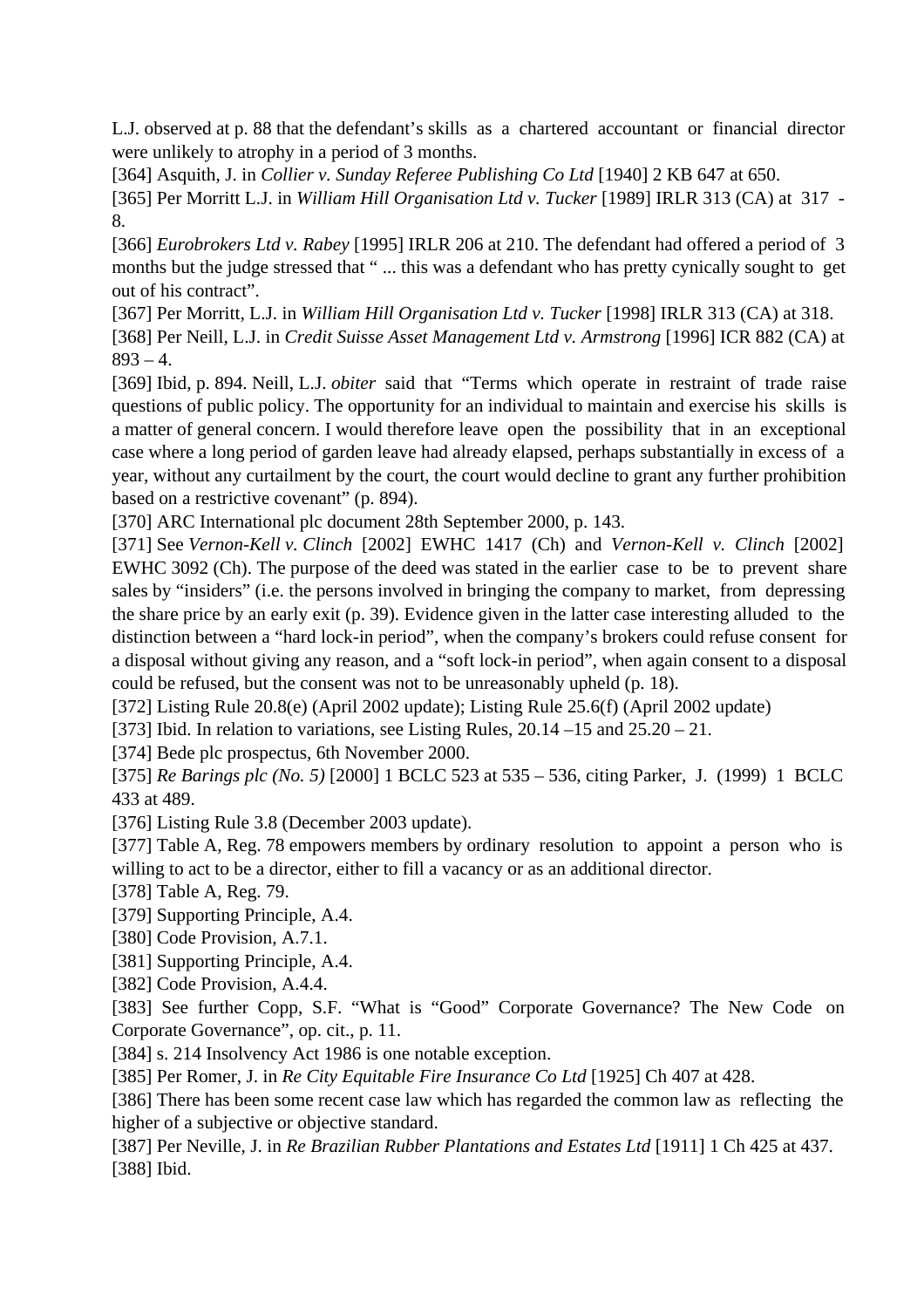[389] Whilst, it is possible that in some circumstances a lack of technical competence could lead to a company failure and be responsible for wrongful trading, it is submitted that this is more likely to be a result of a failure of generic business skills and is therefore not considered further in this paper.

[390] *Re Barings plc (No. 5)* [2000] 1 BCLC 523 at 535 – 536, citing Parker, J. at (1999) 1 BCLC 433 at 489.

[391] Listing Rule 3.8 (December 2003 update).

[392] Listing Rule 20.4 (April 2002 update).

[393] Listing Rule 20.4 (April 2002 update).

[394] Listing Rule 20.8 (b) (April 2002 update).

[395] Listing Rule 25.4 (April 2002 update).

[396] Listing Rule 25.7(g) (April 2002 update).

[397] Supporting Principle, A.1.

[398] Supporting Principle, A.1.

[399] Supporting Principle, A.1.

[400] Code Provision, A.4.2.

[401] Main Principle, B.1.

[402] Code Provision, C.3.2.

[403] Code Provision, C.3.2.

[404] Principle 1.

[405] Principle 3. The Explanatory Note provides that this means that boards should have identified relevant advisers and have arrangements in place for consulting them.

[406] Oxford Glycosciences Plc prospectus, 7<sup>th</sup> April 1998, p. 32.

[407] Audretsch, D.B. and Feldman, M.P., op. cit., p. 282.

[408] Ibid.

[409] Code Provision, A.5.1.

[410] Main Principle, A.5.

[411] Supporting Principle A.5.

[412] Ibid.

[413] s. 303 Companies Act 1985.

[414] Main Principle, A.6.

[415] Supporting Principle, A.6.

------------------------------------